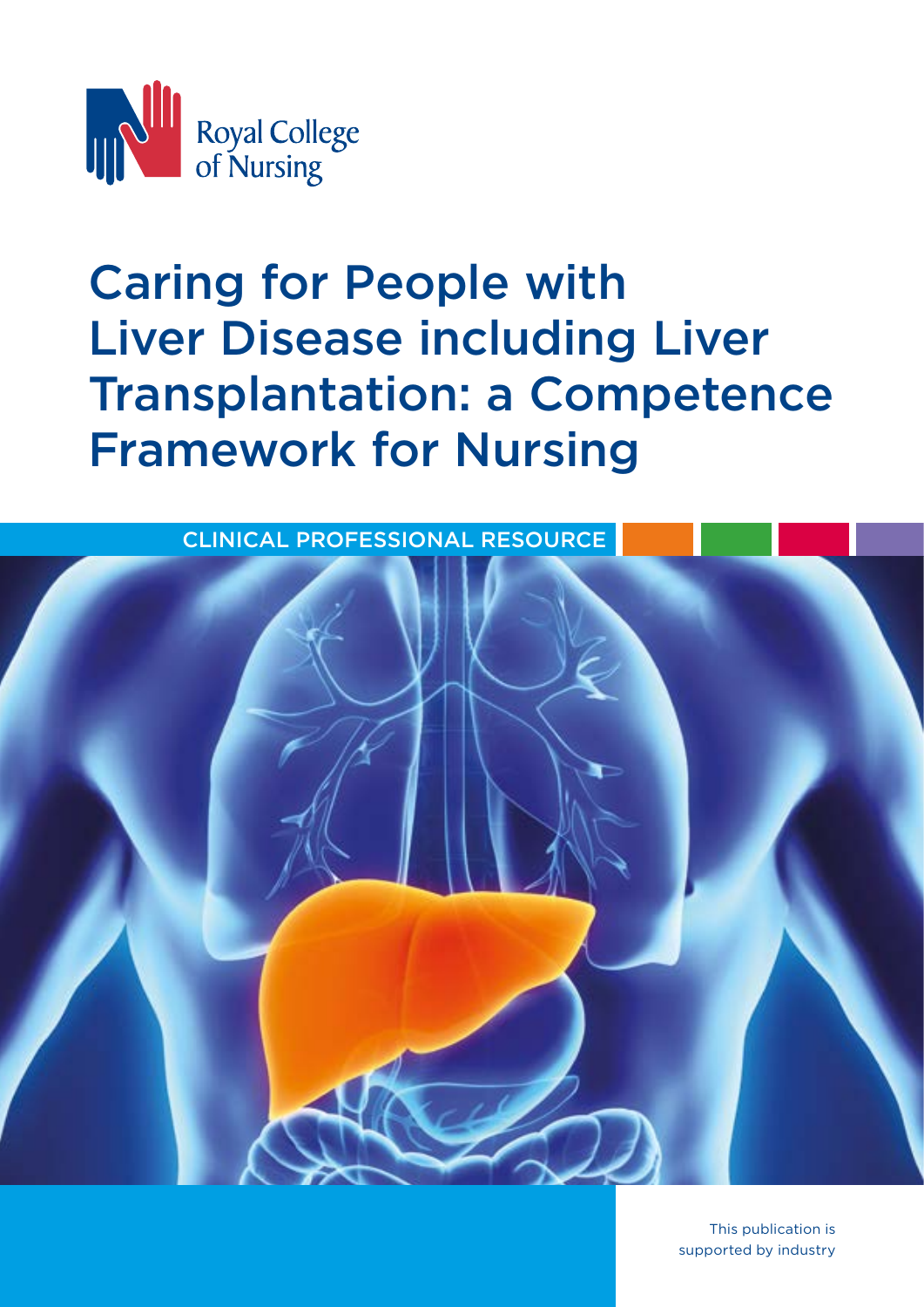

# Acknowledgements

#### **Members of the review group**

Michelle Clayton, Lecturer in Liver Care & Liver Nurse Educator, University of Leeds & St. James's' University Hospital, Leeds

Sarah Coate, Liver Recipient Transplant Co-ordinator, Kings College Hospital, London

Kirsty Fancy, Lead Hepatology Nurse Specialist, Queen Alexandra Hospital, Portsmouth

Kate Fryer, Liver Recipient Transplant Co-ordinator, Royal Free Hospital, London

Karen Gamble, Hepatology Nurse Specialist, Queen Alexandra Hospital, Portsmouth

Lynda Greenslade, Lead Nurse Specialist Practice in Hepatology, Royal Free Hospital, London

Wendy Herries, Liver Recipient Transplant Co-ordinator, Scottish Liver Transplant Unit, Edinburgh Royal Infirmary

Kate Jones, Liver Recipient Transplant Co-ordinator, St James's University Hospital, Leeds

Sandra Latimer, Liver Recipient Transplant Co-ordinator, Freeman Hospital, Newcastle upon Tyne

Esther Moore, Liver Recipient Transplant Co-ordinator, Addenbrookes Hospital, Cambridge

Peter Robinson Smith, Abdominal Transplant Co-ordinator, Freeman Hospital, Newcastle upon Tyne Deborah Smith, Lead Alcohol Nurse, Sunderland Royal Hospital

Jennifer Wadsworth, Advanced Nurse Practitioner, Hepatology, Royal Blackburn Hospital

Claire Wightman, Liver Recipient Transplant Co-ordinator, Queen Elizabeth Hospital, Birmingham

#### **Stakeholders**

British Association for the Study of the Liver British Liver Nurses Association

British Liver Trust

British Liver Transplant Group

British Society of Gastroenterology – Liver Section

Children's Liver Disease Foundation

The Hepatitis C Trust

Liver4Life

We would like to take this opportunity to thank Dr Kim Manley for her invaluable input, support and advice in the development of this framework.

Our thanks also go to the many liver nursing colleagues and other health care professionals (too many to mention individually), that contributed to the development of the framework through generously sharing their thoughts and ideas during its creation. And finally we would like to thank Lynda Greenslade and Michelle Clayton for their hard work in bringing together the completed publication.



Norgine Pharmaceuticals Ltd have provided financial support by way of sponsorship for the production and distribution of the framework. Norgine Pharmaceuticals Ltd had no editorial input into the content of the framework other than a review for medical accuracy.

This publication is due for review in September 2023. To provide feedback on its contents or on your experience of using the publication, please email **publications.feedback@rcn.org.uk**

#### **Publication**

This is an RCN competence knowledge and skills framework to support personal development and career progression.

#### **Description**

The RCN recognises the importance and value of liver nurses and liver recipient transplant co-ordinators in clinical practice. These competencies have been revised to support practitioners in a clear, consistent and evidence-based format to reflect their specific, specialist knowledge and skills. The competencies can be employed in various roles across acute, primary, public health and community settings in the United Kingdom (UK) and the framework is inclusive for all practitioners working in the NHS, independent or voluntary sector.

Publication date: September 2019 Review date: September 2023

#### **The Nine Quality Standards**

This publication has met the nine quality standards of the quality framework for RCN professional publications. For more information, or to request further details on how the nine quality standards have been met in relation to this particular professional publication, please contact **publications. feedback@rcn.org.uk**

#### **Evaluation**

The authors would value any feedback you have about this publication. Please contact publications.feedback@rcn.org.uk clearly stating which publication you are commenting on.

#### **RCN Legal Disclaimer**

This publication contains information, advice and guidance to help members of the RCN. It is intended for use within the UK but readers are advised that practices may vary in each country and outside the UK.

The information in this booklet has been compiled from professional sources, but its accuracy is not guaranteed. Whilst every effort has been made to ensure the RCN provides accurate and expert information and guidance, it is impossible to predict all the circumstances in which it may be used. Accordingly, the RCN shall not be liable to any person or entity with respect to any loss or damage caused or alleged to be caused directly or indirectly by what is contained in or left out of this website information and guidance.

Published by the Royal College of Nursing, 20 Cavendish Square, London, W1G 0RN

© 2019 Royal College of Nursing. All rights reserved. No part of this publication may be reproduced, stored in a retrieval system, or transmitted in any form or by any means electronic, mechanical, photocopying, recording or otherwise, without prior permission of the Publishers. This publication may not be lent, resold, hired out or otherwise disposed of by ways of trade in any form of binding or cover other than that in which it is published, without the prior consent of the Publishers.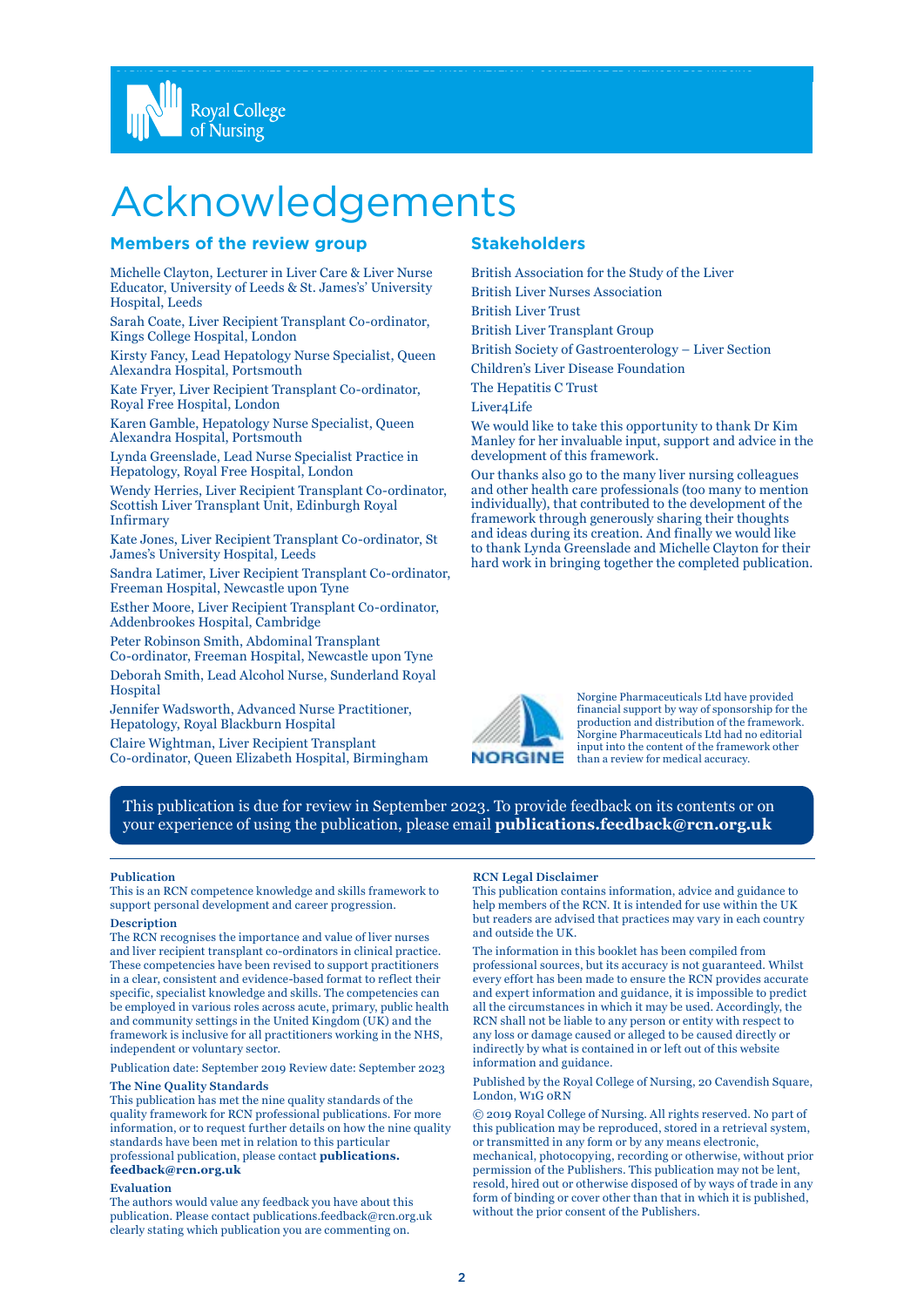# **Contents**

|    | Foreword                                                                                                                                                                                 | $\overline{\mathbf{4}}$ |
|----|------------------------------------------------------------------------------------------------------------------------------------------------------------------------------------------|-------------------------|
| 1. | <b>Introduction to the framework</b>                                                                                                                                                     | $\overline{5}$          |
| 2. | Context for developing the framework                                                                                                                                                     | 7                       |
| 3. | What is a competence framework?                                                                                                                                                          | 8                       |
| 4. | The aim of this framework                                                                                                                                                                | 9                       |
| 5. | <b>Using the framework</b>                                                                                                                                                               | 11                      |
| 6  | How to produce evidence to demonstrate competence                                                                                                                                        | 14                      |
| 7. | Anticipated benefits of the framework                                                                                                                                                    | 15                      |
| 8. | Overview of Caring for People with Liver Disease including Liver Transplantation: a<br><b>Competence Framework for Nursing</b>                                                           | <b>16</b>               |
|    | <b>Liver nursing</b>                                                                                                                                                                     | 18                      |
|    | Liver transplant nursing                                                                                                                                                                 | 56                      |
|    | Appendix 1: Examples of evidence to meet Caring for People with Liver Disease including<br>Liver Transplantation: a Competence Framework for Nursing                                     | 82                      |
|    | Appendix 2: Blank competence sheet to produce own evidence for the Caring for<br>People with Liver Disease including Liver Transplantation: a Competence<br><b>Framework for Nursing</b> | 85                      |
|    | <b>Appendix 3: References</b>                                                                                                                                                            | 86                      |
|    | <b>Appendix 4: Useful contacts</b>                                                                                                                                                       | 87                      |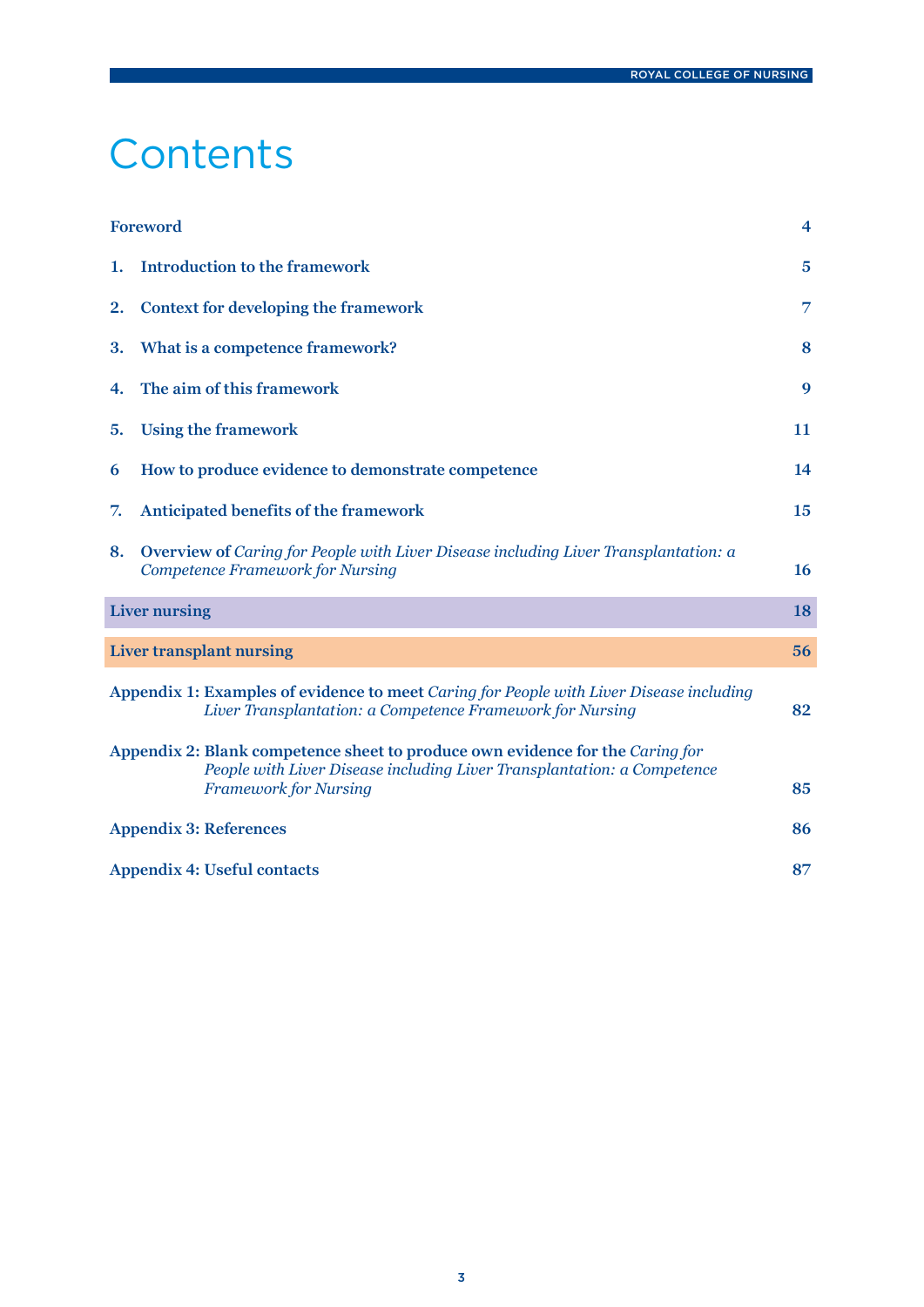# Foreword

The original ethos of *Caring for People with Liver Disease: a Competence Framework for Nursing* was to develop a set of competencies that all nurses could use regardless of their area of clinical practice. The framework aimed to equip the nurse to identify individuals at risk of liver disease, promote healthy livers and lifestyle as well as care for individuals with existing liver disease. Liver disease has been increasing and the full impact has not yet been felt; it was once a minority killer, however liver disease is now becoming commonplace and is the fifth biggest killer in the UK. Age is no barrier to liver disease and, as such, raising awareness of risk factors across the age spectrum is essential. There is a great need to reverse this growing problem and the promotion of a healthy liver as a way of life to this generation and the next is a key concept.

Nurses are integral to making an impact on liver disease; nurses can make every contact count by identifying risk factors for the three major types of liver disease – alcohol, hepatitis B and C and obesity leading to non-alcoholic fatty liver disease (NAFLD); and by offering health promotion and education to help individuals to make informed choices. Some nurses will also need to be able to offer care to patients with existing liver disease and this competence framework has been devised to support quality standards for care.

Liver patients can be challenging and can have a complexity that requires nurses to draw upon multiple skills and talents. In this edition, as well as the updated liver competencies, the inclusion of competencies specific to liver transplantation have been developed. These professional standards cover the continuum of referral, assessment and listing for transplant. They describe high quality care pre-, peri- and post-liver transplant, as well as staying healthy in the long term following liver transplantation. The liver transplant competencies can be used by nurses in referring hospitals who identify a potential candidate; by transplant co-ordinators who support the person through the assessment, listing and transplant process; and to nurses in both critical care environments and ward settings in liver transplant centres. The liver transplant competencies support the educational requirements set out by NHS England (2016) in their Liver Transplant Quality Indicators for liver transplant centres.

I hope that this publication will equip a nurse with the required skills and knowledge base to help make a difference for the individual with, or at risk, of liver disease or requiring liver transplantation by the delivery of effective quality care. *Caring for People with Liver Disease including Liver Transplantation: a Competence Framework for Nursing* aims to turn a little known and thought of disease into an everyday thought, which will help to encourage identification and prevention of liver disease development.

All nurses – regardless of clinical background – have the skills and talents to integrate liver health into the health care arena as a healthy liver is essential in maintaining a healthy life.

#### **Michelle Clayton**

<span id="page-3-0"></span>CARING FOR PEOPLE WITH LIVER DISEASE INCLUDING LIVER TRANSPLANTATION: A COMPETENCE FRAMEWORK FOR NURSING

Steering committee member, RCN Gastrointestinal Nursing Forum and Chair of the British Liver Nurses' Association

The first orthotopic liver transplant was performed in 1968 at Addenbrookes Hospital, Cambridge. There are now seven liver transplant centres in the UK at the Royal Infirmary, Edinburgh; Freeman Hospital, Newcastle; St James's University Hospital, Leeds; Queen Elizabeth Hospital, Birmingham; Addenbrookes Hospital, Cambridge; Kings College Hospital, London and Royal Free Hospital, London.

Liver transplantation is now considered a common practice in the UK and around the world. Through the advances in technology and pharmacology the survival outcome post-liver transplant are greater the 90% at one year. There continues to be dynamic advances in technology and changes in law to increase the number of organ donors and liver transplants.

These competencies are designed to support the future of liver transplant nursing, promote consistency in caring for liver transplant patients in transplant centres and local hospitals during the assessment, waiting period and post-operative period. They provide professional standards, offer guidance and promote the delivery of high quality care.

#### **Kate Jones**

British Liver Transplant Group Nurse representative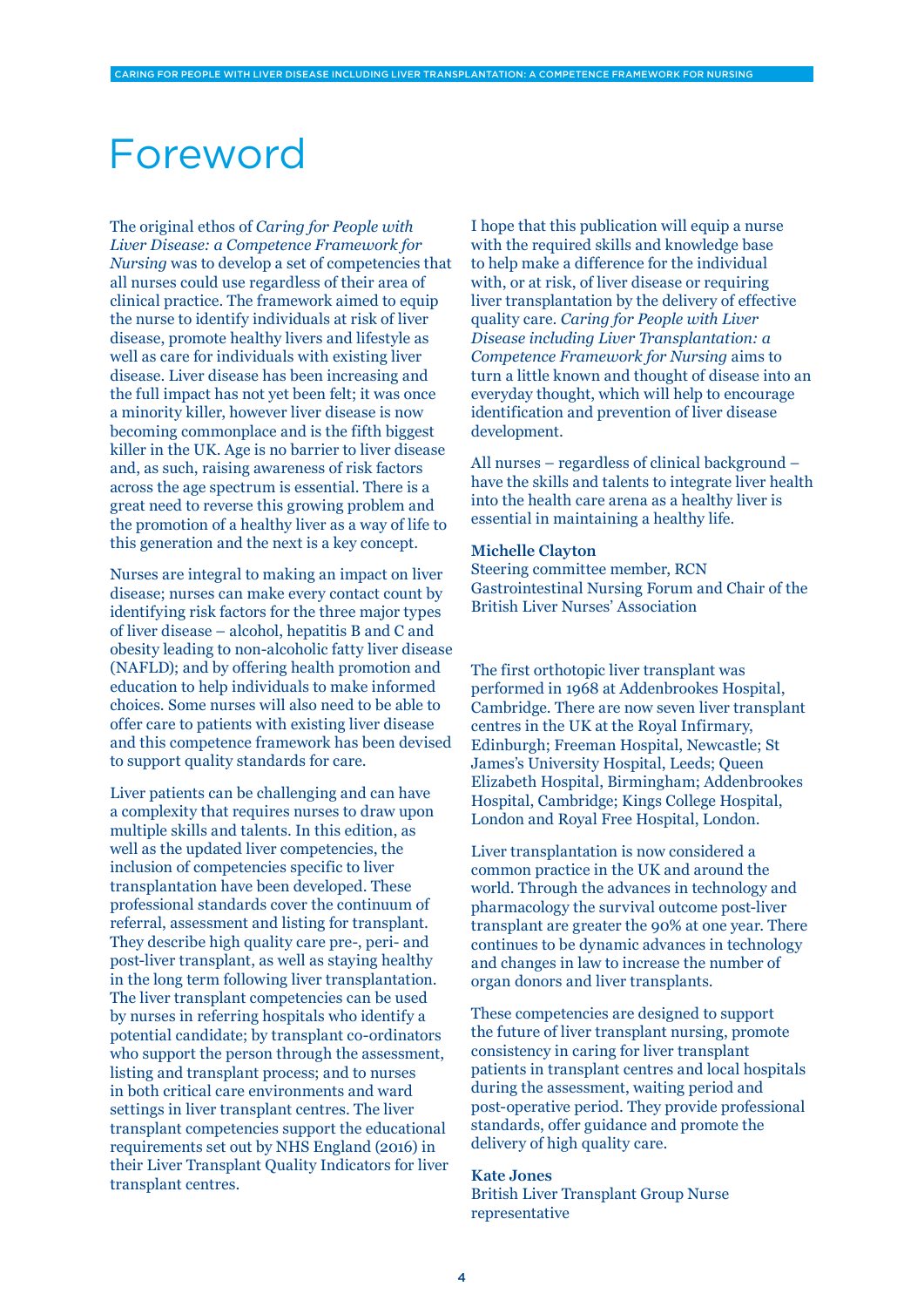# <span id="page-4-0"></span>1. Introduction to the framework

This competence framework describes the professional standards expected of practitioners when caring for people with liver disease including liver transplantation.

Liver disease is now the fifth most common cause of death in the UK (Williams et al., 2014). What was once thought to be a rare disease is emerging to be a major killer and its prevalence has risen exponentially year on year in recent times, see Table 1. There are three major culprits that have led to this incredible rise: alcohol, viral hepatitis and obesity leading to non-alcoholic fatty liver disease (NAFLD). These three areas are essentially preventable causes and have been attributed to changes in lifestyle. One of the challenges in caring for patients is to raise awareness amongst all health care professionals in primary and secondary care as well as the general public. Public attention surrounding liver disease is not always positive due to its links to health inequalities and also the stigmatisation of this disease being 'self-inflicted'.

#### **Table 1: England – liver disease mortality trend dramatic increase relative to other major disease groups**

WHO/Europe, European HFA Database, January 2012

Movements in mortality 1971-2007 Deaths per million of population



Nurses are key to the prevention of liver disease. Nurses in every area of clinical practice can identify individuals at risk of liver disease, for example, screening for hepatitis B and C, alcohol consumption and obesity, and help them to make informed choices through health promotion and education. The role of brief advice is a key component, whether in primary, secondary or tertiary care, and identification of risk factors, verbal and written information and signposting to support services can be invaluable in helping to reducing the risk of liver disease. Having a healthy liver should be just as important as a healthy heart, bones or teeth. Tackling obesity is already high on the public health agenda with campaigns to encourage and empower patients to make healthier choices in relation to eating, exercise and weight management (NICE, 2014). Some causes of liver disease, for example hepatitis B and C, are now highly treatable and can prevent liver disease from developing if detected early enough and individuals are referred for treatment (NICE, 2012). Whether in primary or secondary care, nurses who care for individuals with such conditions as diabetes and metabolic syndrome can also help to promote a healthy liver.

Age is no barrier to liver disease and as such, raising awareness of risk factors in the form of health education and promotion from an early age should be encouraged ie, obesity in children and safe limits for drinking alcohol in the older population. This is an extremely important public health role as there is a great need to reverse the growing problem that we have and to promote a healthy liver as a way of life to the next generation. Established liver disease is generally life-limiting and the treatment options available, such as liver transplantation, is a limited resource. Mortality rates from liver disease have increased 400% since 1970, and in people younger than 65 years have risen by almost five times (Williams et al., 2014). Liver patients are known to die younger than the general population and the majority die in a hospital setting (NCEPOD, 2013, PHE, 2019). This is the opposite of most major disease processes where dying in hospital is in the minority. Therefore end of life planning and subsequent care delivery is another important area in which nurses in both primary and secondary care settings have a key role.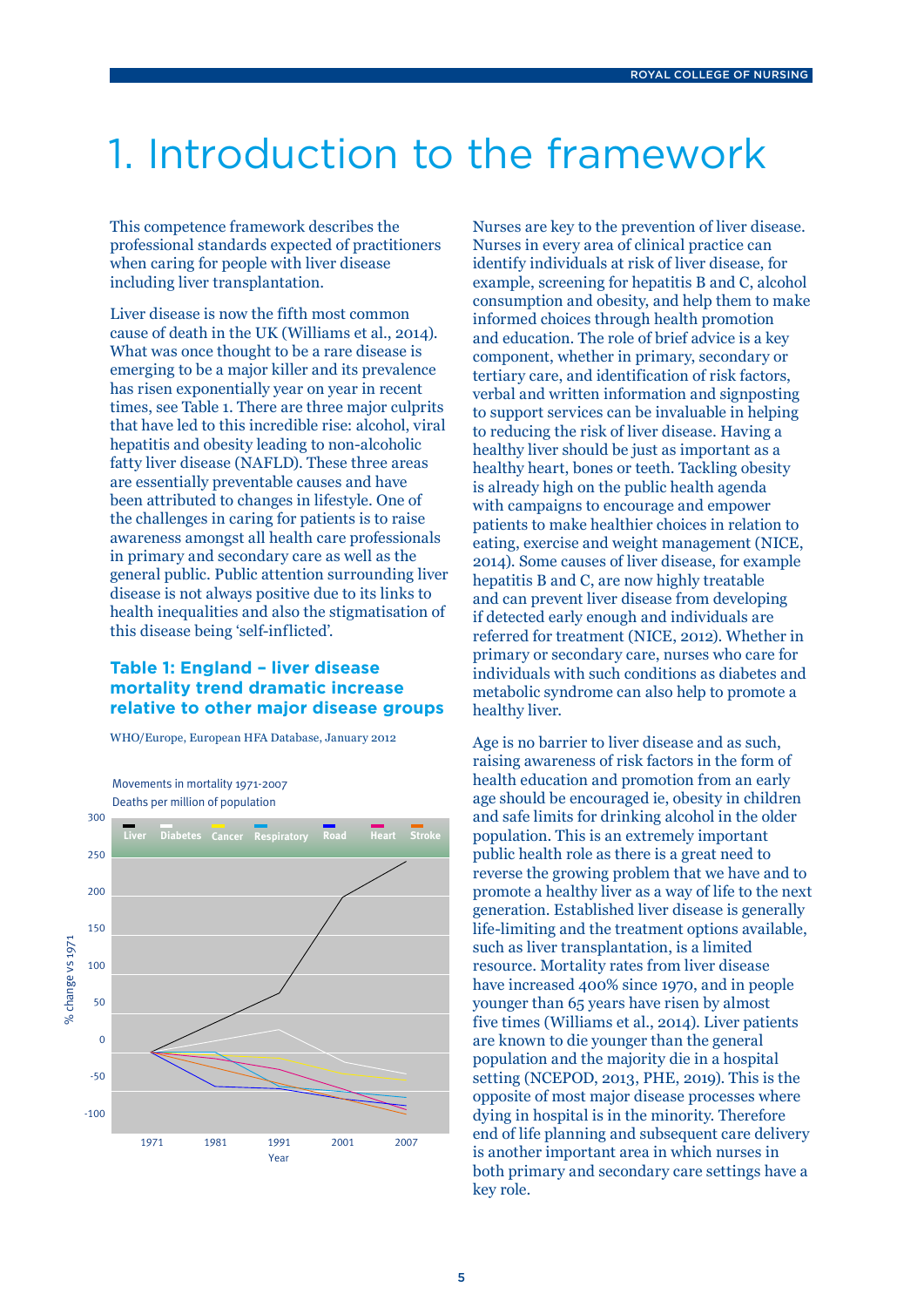In 2011, the National Liver Disease Strategy for England identified, with expert nurses working within the specialty, the need for a framework to ensure patients with liver diseases or risk factors to the disease were recognised. The subsequent document encapsulated the requirements and professional standards which would help nurses aspire to providing quality liver care and improving outcomes. The original document was a a joint development between a selected group of liver nurses on behalf of the Department of Health, England and the Royal College of Nursing, Gastrointestinal Nurses Forum. An updated edition was published in 2015 by the Royal College of Nursing. In 2018, it was recognised that the competence framework should encompass the field of liver transplant nursing, thus offering professional standards across liver and liver transplant nursing.

The framework focuses on the needs of people with liver disease and is intended to be used with other local policies and pathways around the scope of practice undertaken by nurses working at all levels.

*Caring for People with Liver Disease including Liver Transplantation: a Competence Framework for Nursing* is an essential document for all nurses whatever their clinical background and setting. The document has been produced to provide a framework on which skills, knowledge and understanding can be assessed. A survey of

nurses from the RCN Gastrointestinal Nurses forum, British Liver Nurses' Forum and British Association for the Study of Liver Disease Nurses Forum (2015) felt that the framework helped liver nurses plan their appraisals, identify development needs in their role, develop new roles and help to upskill ward teams. This joint working led to the development of a single liver nurse organisation, known as the British Liver Nurses' Association (BLNA). The competence framework should be seen as a flexible document that allows individual liver nurses to utilise those competencies that are specific to them and does not have to be undertaken as a whole. It is important to recognise that the competence levels do not translate to agenda for change banding and a nurse's competence level may vary in different competencies.

The competence document may also be useful for those health care professionals (HCPs) ie, GPs, social workers, dietitians and drug and alcohol workers who are also working with patients with or at risk of liver disease or liver transplantation in primary or secondary care and may be useful as part of their professional learning and development. The document can also be used by nursing students to improve their knowledge, understanding and skill acquisition of caring for people with, or at risk of, liver disease. For further description and information, see **[page 9](#page-8-0)**.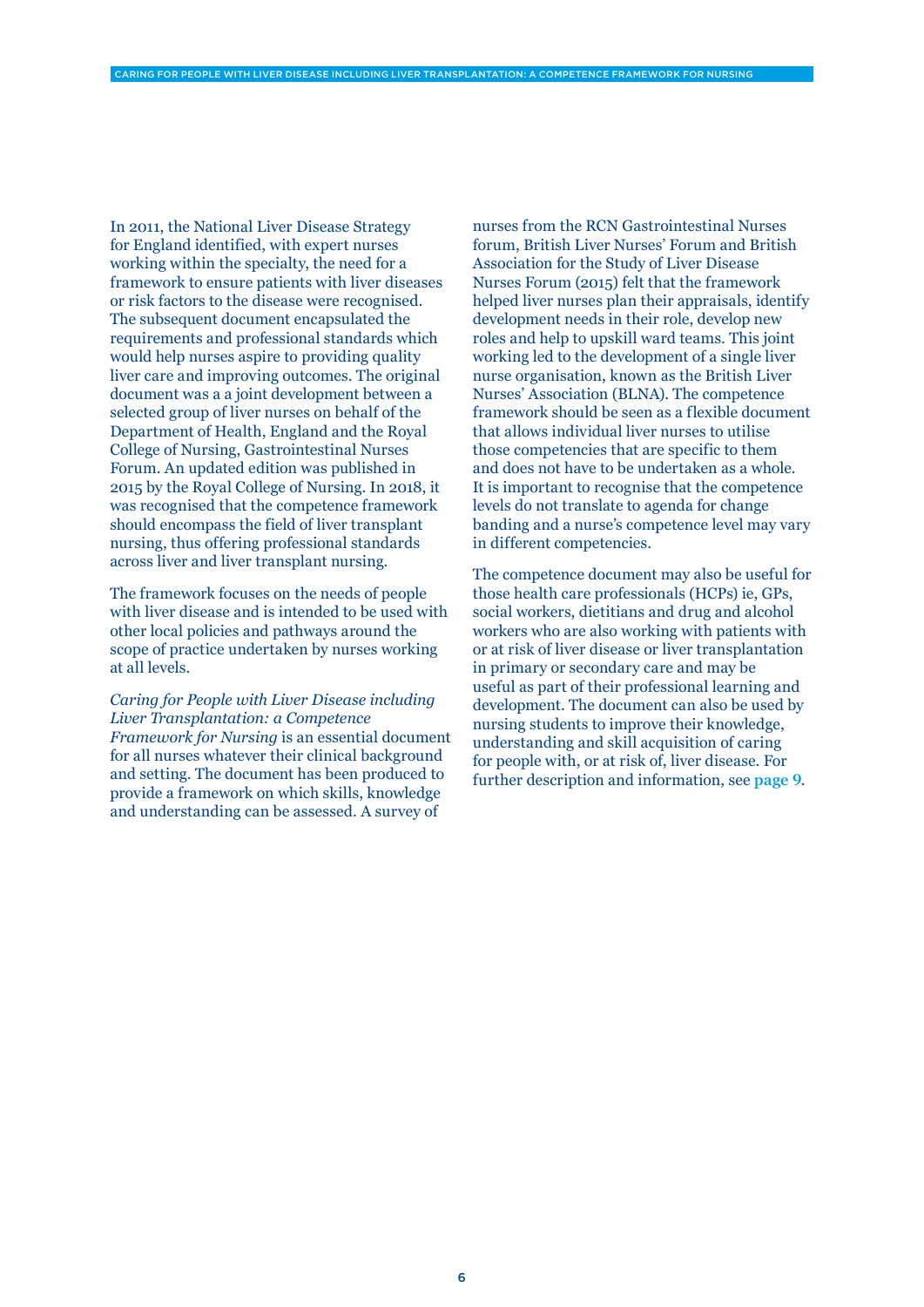## <span id="page-6-0"></span>2. Context for developing the framework

The National Liver Disease Strategy for England (Department of Health, unpublished) aimed to transform the way health and social care services supported people with liver disease to deliver optimum outcomes. Those with liver disease would be identified earlier, diagnosed with improved accuracy and receive treatment that is equitable, responsive, high quality and effective with the overall aim of reducing premature mortality associated with liver disease. This should be from the right person, at the right time, in the right place, within evidence-based standards of care and treatment, ensuring dignity, respect and compassion are at the heart of the patient journey. It aimed to ensure that all communities had appropriate prevention strategies for liver disease that included improved partnership working to address major lifestyle drivers and programmes to identify those most at risk. Further work has been undertaken by the Lancet Commission for Liver Disease (Williams et al., 2014) which has made recommendations to address the premature mortality and health inequalities that exist for people with or at risk of liver disease.

The NHS is judged on its performance in reducing deaths from liver disease through the NHS Outcomes Framework. Through the NHS Outcomes Framework, the NHS Commissioning Board is held to account by the Secretary of State for making improvements to quality and outcomes in the public's health. The NHS Commissioning Board hold Clinical Commissioning Groups to account on the services they commission for their local populations. The services, treatment and care provided to those with liver disease is a vital part of this.

Public Health England is also judged on the contribution it makes to reducing the number of people developing liver disease and reducing deaths from liver disease, through the Public Health Outcomes Framework. All health care professionals working within the NHS – both in primary and secondary care – can help to contribute to improvements in the public's health, not just by treating those who already have liver disease, but also by helping to prevent it developing in those at risk.

In recognising the significant burden of liver disease, it is essential to ensure that a workforce is competent and confident to deliver high quality services to patients with a diagnosis of, or at risk, of developing liver disease is coherently

developed. Williams et al., (2014) made a number of recommendations on a robust and coherent workforce and appropriate hospital services to care for people with liver disease.

Liver nurse specialist roles are constantly changing to meet the needs of patients and their families to prevent re-admissions, to educate them about liver disease and its complications, giving them management tips to earlier recognise and treat complications. Patients and carers should have access to a named liver nurse to support them through all care options. The framework covers all aspects of liver care and is a resource for developing new roles and supporting those nurses in these roles. As a growing specialty it is recognised that the demographics of this workforce will be constantly changing and adapting to the change in liver disease provision.

Nurses who work in the arena of liver disease are a growing group and encompass expertise in a wide range of disease processes, from the more common areas of viral hepatitis, alcoholrelated liver disease and non-alcoholic fatty liver disease (NAFLD) to those who cover general hepatology including autoimmune hepatitis, haemochromatosis and hepatocellular carcinoma. The Lancet Commission (Williams et al., 2014) recognises the important contribution that liver nurses play but has identified that there is a need for further access to liver specific education. There is also a small group of specialised nurses that care for patients pre- and post-liver transplant.

The British Liver Nurses' Association (BLNA) is the organisation that represents liver nurses of all specialties. It is affiliated to the British Association of the Study of the Liver (BASL). The RCN Gastrointestinal Nurses Forum also has a role representing nurses who care for people with liver disease.

This framework has been endorsed by the BLNA as the professional standards for all nurses irrespective of clinical background caring for people with or at risk of liver disease.

This revised edition of this framework includes the liver transplant competencies and was developed by the RCN Gastrointestinal Nurses Forum in conjunction with the British Liver Transplant Group (BLTG), liver recipient transplant co-ordinators, transplant nurses and specialist nurses in referral hospitals across all of the liver transplant units in the UK.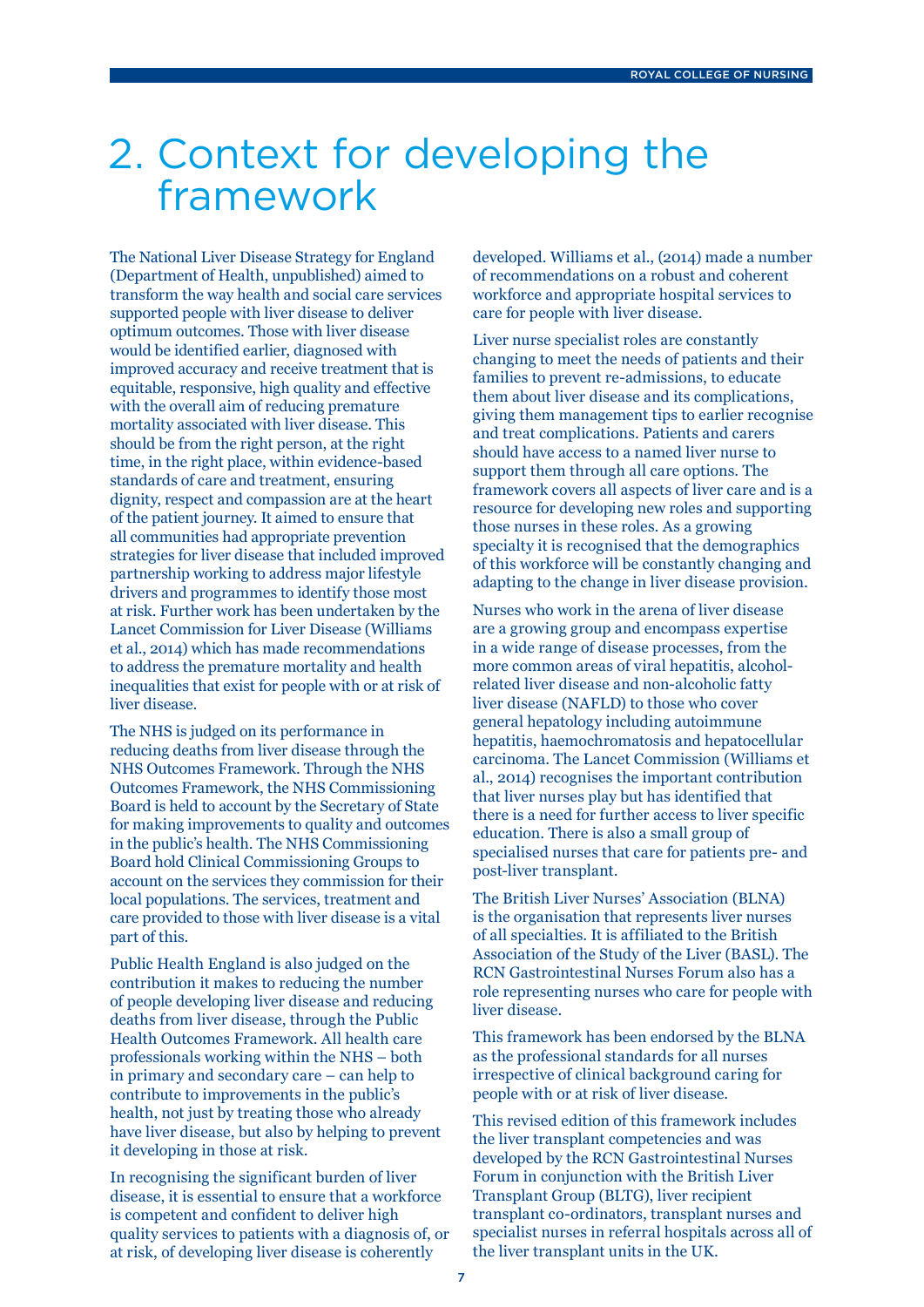## <span id="page-7-0"></span>3. What is a competence framework?

For the purpose of this document competence can be defined as:

 "The state of having the knowledge, judgement, skills, energy, experience and motivation required to respond adequately to the demands of one's professional responsibilities." (Roach, 1992)

Competencies are the essential building blocks that shape nursing work in all clinical and practice settings. As practitioners acquire skills, knowledge, understanding and confidence in their field of liver practice they are able to demonstrate how they meet increasingly challenging levels of competence.

This document provides a resource for all grades of staff to enable learning and development around promoting healthy livers and lifestyles.

The framework aims to identify the competencies required to meet the specific needs of people with liver disease including liver transplantation, as well as provide support to registered nurses, health care assistants and associate nurses wishing to grow their expertise and progress their career in caring for this client group.

The competence framework is presented across bands 1-8 of the Skills for Health career framework and therefore provides both a competence and career framework for those wishing to specialise in the care of people with liver disease.

The competencies are written from an outcome approach to competence, making clear the actions and activities expected in the workplace.

The Skills for Health career framework uses similar language and terminology to the NHS job evaluation (JE) scheme but they have different levels and meanings:

 "The two systems are not interchangeable and the career framework should only be used to create career pathways for staff working in the NHS. The JE Scheme should only be used to measure the demands of jobs in order to give them a banding within the NHS pay scale." (NHS Employers, 2011)

The framework aims to integrate high quality liver care for all individuals and their family/ carers. This care will be person-centred and encompassing the core values of the nursing practice.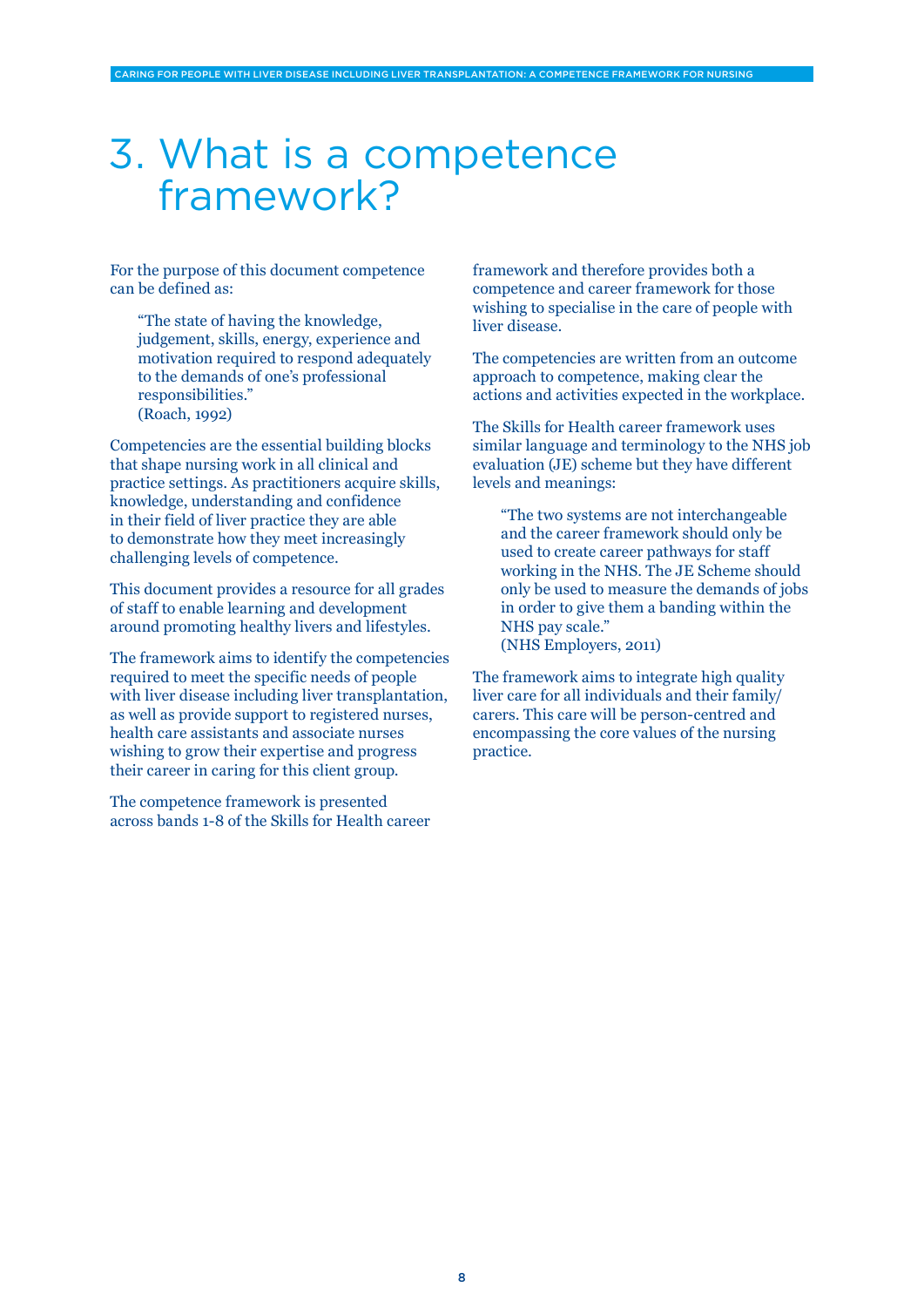# <span id="page-8-0"></span>4. The aim of this framework

The revised competence framework has been reformatted so that it reflects the Nursing and Midwifery Council (NMC), *The Code: Professional Standards of Practice and Behaviour for Nurses and Midwives* (2018). Each competency has been linked to the following:

 NMC standards: Prioritise People, Practise Effectively, Preserve Safety and Promote Professionalism and Trust. NMC (2018)

Within the new framework the expectations of liver nurses are clear, consistent and evidence-based (wherever possible). The framework is inclusive for all practitioners (working in the NHS, independent or third sector), caring for people with, or at risk of, liver disease including liver transplantation across their lifespan, and across acute, primary and community settings in the UK. As a guideline, the document meets the requirements of the RCN Quality Framework.

Through not duplicating general competencies common to all client groups and settings, *Caring for People with Liver Disease including Liver Transplantation: a Competence Framework for Nursing* enables the unique aspects of the specialty to be accentuated for learning and development purposes as well as for making clear expectations of each level of the career pathway.

NICE guidelines, interventional procedures and appraisals in relation to people with liver disease (see **[www.nice.co.uk](http://www.nice.co.uk)** website for a wide range of guidance on liver conditions). Evidencebased guidelines and standards continue to be developed and refined and provide the most upto-date and appraised evidence base to inform specific interventions. Relevant guidelines are identified in the context of the competence framework.

The competence framework, although making reference to highly specialised interventions such as liver transplantation and end of life care pathways. There is an expectation that any nurse working with people at risk or with liver disease should be able to identify specialist needs and can use the competence framework to signpost to the relevant care pathway.

The expected workload of senior registered practitioners differs between settings, depending

on local need, resources and infrastructure. This may include specialist nurses roles and also nurses managing patients in secondary care or primary care settings.

Within this document, levels of competence are as follows:

#### **Table 2: The levels of competence and examples of roles**

| <b>Levels</b><br>$1 - 4$ | Non-registered practitioner/associate<br>nurse: this level could relate to<br>health care assistants or nursing<br>students working in a drug or alcohol<br>environment, on a gastroenterology<br>ward or liver unit, with liver outpatients<br>or related to hepatobiliary conditions. |
|--------------------------|-----------------------------------------------------------------------------------------------------------------------------------------------------------------------------------------------------------------------------------------------------------------------------------------|
| <b>Level 5</b>           | Graduate entry practitioner: this level<br>could encompass any registered nurse<br>who cares for a patient with liver disease<br>or risk factors for liver disease in primary<br>or secondary care and could relate to<br>any clinical background or setting.                           |
| <b>Level 6</b>           | Senior practitioner: this level could<br>encompass nurses within drug and<br>alcohol services, viral hepatitis, nurses<br>with experience of caring for liver<br>patients over a number of years, junior<br>ward sister level or newly appointed<br>specialist nurse.                   |
| <b>Level 7</b>           | Advanced level practitioner: this level<br>could encompass the experienced<br>clinical nurse specialist, ward manager,<br>practice development nurse and liver<br>recipient transplant co-ordinator.                                                                                    |
| <b>Level 8</b>           | Consultant practitioner: this level<br>could encompass a nurse who may<br>have developed or is leading a service,<br>for example, nurse consultant in viral<br>hepatitis or lead nurse for hepatology.                                                                                  |

For each of the competencies, the performance indicators, knowledge, understanding and practical know-how are identified for levels 1-8 of the clinical career framework. Each level of the identified performance, knowledge, understanding, practical know-how and attitudes and behaviours builds on the previous level of expectations. Further discussion on these indicators can be found in section five of this document and section six gives examples of what evidence to collect. The framework recognises that there is a need for a range of competencies in every team as well as a range of practitioners operating at different levels.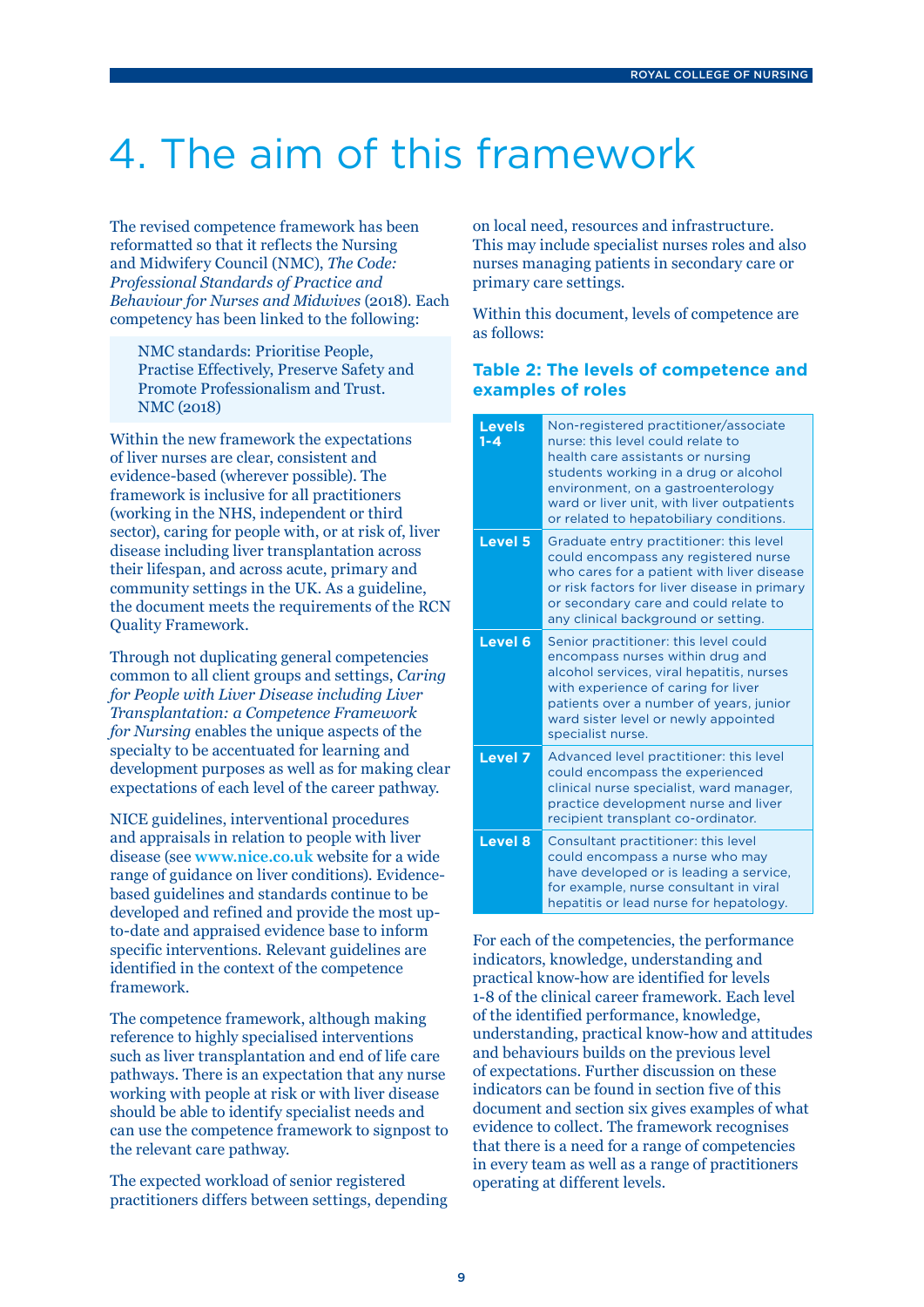The clinical career framework levels used within this competence framework do not reflect the Agenda for Change banding levels.

Therefore a staff nurse at band 5 (Agenda for Change) who has worked within the area of liver disease for a number of years may have varying levels of competence either at level 5, 6 or 7 within different competencies.

For example, for competence 7.2: nutrition and fluid management/hydration in patients with liver disease, the staff nurse may achieve level 6 as they have worked with liver patients for a number of years and can fulfil the performance and knowledge and understanding criteria.

Whereas a practice nurse may be a band 7 (Agenda for Change), but may achieve a level 5 in competence 5 (develops and evaluates a self-management plan with the patient who has predisposing factors to liver disease) as the practice nurse may have a broad understanding of chronic diseases but not indepth liver disease knowledge.

The competence framework is designed to allow nurses from many clinical backgrounds to tailor their competence development in working with patients with varying degrees of liver health. This can be achieved by nurses (in conjunction with their manager) being able to choose some or all of the relevant competencies to demonstrate development of key skills, knowledge and understanding for this patient group. Successful demonstration of competence can be used as evidence of meeting professional development needs.

Practitioners will always need to be aware of local guidelines and protocols as well as working within the scope of professional practice when initiating treatment and interventions. Liver disease management is a dynamic and rapidly changing professional arena, therefore all health care professionals need to remain up-to-date and utilise contemporary evidence-based practice.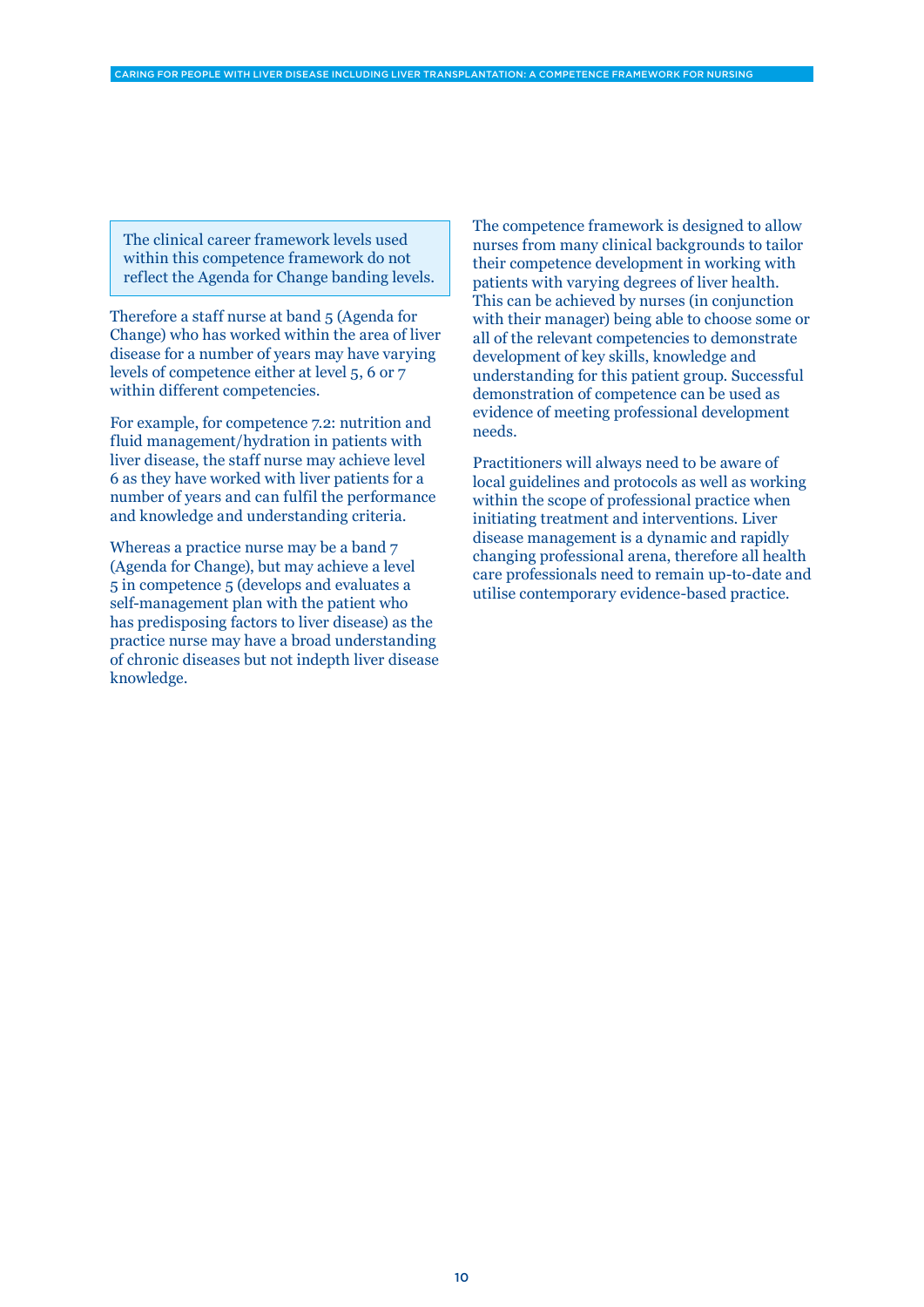# <span id="page-10-0"></span>5. Using the framework

The framework is intended to support the learning and development needs of staff and health care organisations as well as enable career progression and role clarity, making clear the professional standards expected for patients and service users.

*Caring for People with Liver Disease including Liver Transplantation: a Competence Framework for Nursing* includes a number of examples of how to use a competence in practice. The examples relate to different liver nursing roles such as senior staff nurse/junior sister, practice nurse, specialist nurse – see Appendix 1 (**[p. 82](#page-81-0)**) onwards.

These are intended only as a guide in order to achieve an individual competence. There will be many other examples of liver nursing care that could be used as evidence to achieve the competence.

It would be envisaged that some of the competencies could be shared across a team of nurses working at the desired level; this may be used to support quality standards for care. The competence framework may be individually tailored to a specific liver nursing role. This may assist in the development of innovative liver nursing roles in the future.

It is not envisaged that all nurses working in primary and secondary care will need to meet all of the competencies. *Caring for People with Liver Disease including Liver Transplantation: a Competence Framework for Nursing* has been developed to allow nurses to select relevant competencies to their role and scope of practise. However as nurses progress through the career trajectory, there should be emphasis on attainment of all the levels and all relevant competencies that complement the higher role and scope of practice.

Organisations should be encouraged to use the framework to help identify any competence gaps in service provision. Individuals and teams should use it as a developmental framework both collectively and individually. Higher Education Institutes may draw on the framework for curriculum development. Commissioners of both services and education may also find this framework a useful tool.

With all competence documents there is specific terminology used. In relation to *Caring for People with Liver Disease including Liver Transplantation: a Competence Framework for Nursing* the following headings in table 3 are used.

#### **Table 3: Definitions of the terminology used in the framework**

| <b>Competence</b>                         | Identifying the specific aspect<br>of care.                                                                                                                                                                                                                                           |
|-------------------------------------------|---------------------------------------------------------------------------------------------------------------------------------------------------------------------------------------------------------------------------------------------------------------------------------------|
| <b>Level</b>                              | The levels used relate to Skills<br>for Health career framework.<br>Nurses using this document<br>may be at different levels for<br>different competencies.                                                                                                                           |
| <b>Performance</b><br>criteria            | Describes the skills required<br>for each competence. In order<br>to achieve a higher level, the<br>individual will have had to<br>demonstrate achievement at the<br>previous level for performance,<br>knowledge and understanding,<br>knows how to and attitudes and<br>behaviours. |
| <b>Knowledge</b><br>and<br>understanding  | Describes specific areas that are<br>pertinent to the competence.                                                                                                                                                                                                                     |
| <b>Knows how to</b>                       | Describes the tacit knowledge<br>required in each competence.                                                                                                                                                                                                                         |
| <b>Attitudes and</b><br><b>behaviours</b> | Fach level has a number<br>of required attitudes and<br>behaviours to support the<br>individual's competence<br>development.                                                                                                                                                          |
| <b>Contextual</b><br>factors              | Each competence contains<br>a list of generic and specific<br>resources.                                                                                                                                                                                                              |

**It is important to recognise that each level is integral to the next and as such individuals need to demonstrate progression by achieving each level before moving on to the next.** 

Each competence is designed as a building block to develop performance, knowledge, understanding, attitudes and behaviours from a fundamental level through to specialist and/or advanced practice. As such each of these areas link together in order to build the individual's competence and contribute to their professional development.

In relation to individual competence, the performance indicators help to identify the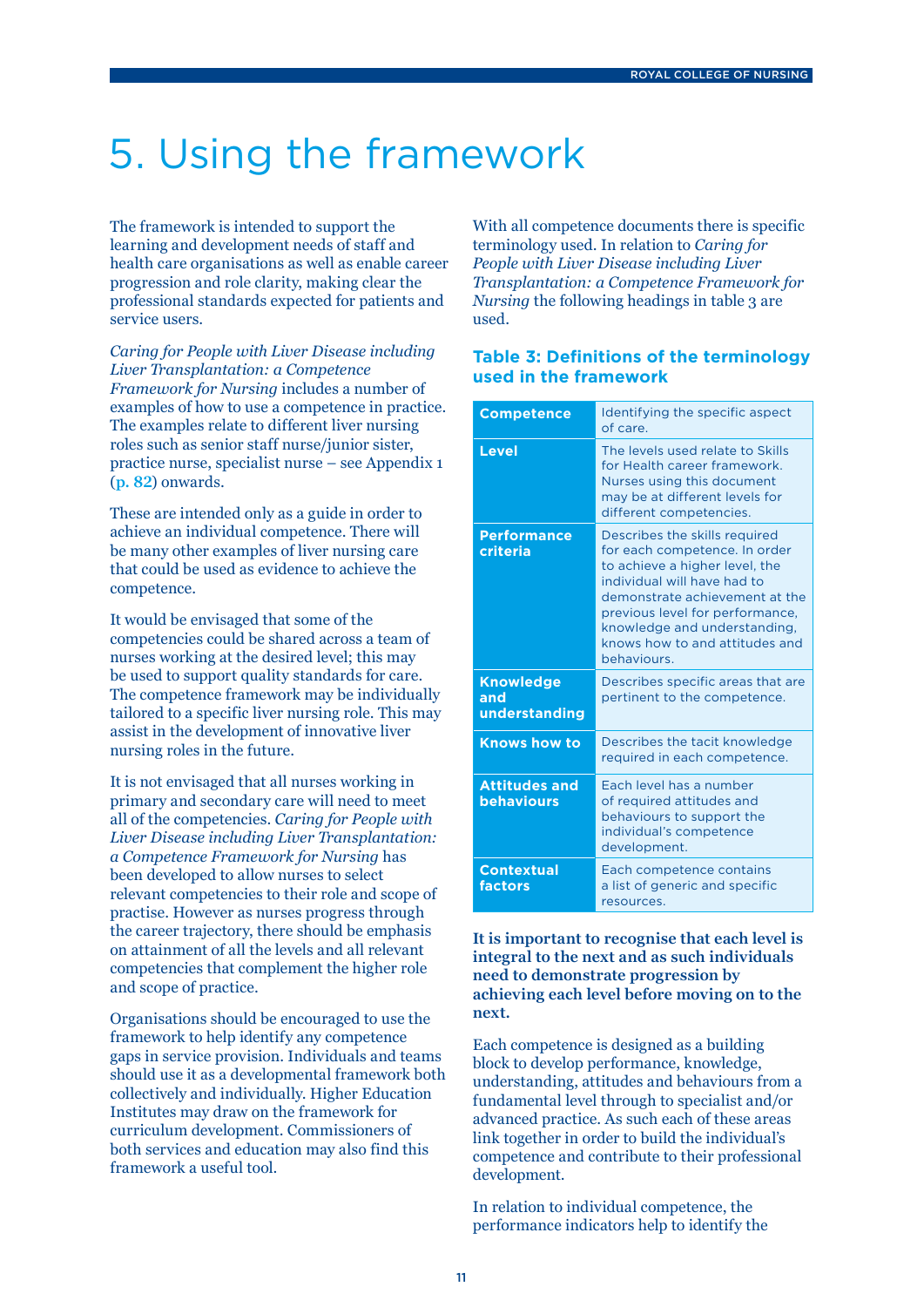actions that would establish whether the competence is met but are also intended to be used flexibly in reviewing competence as they may be influenced by the context. The knowledge and understanding, as well as, the practical know-how required to achieve the performance indicators are identified in relation to each competence.

Assessment of competence would entail using a combination of methods, for example, selfassessment, observation of practice, structured reflection, peer review, document audit and clinical supervision. These methods are practice development tools that assist individuals and teams to achieve continuous development. However, developing a portfolio of multiple sources of evidence against competence standards may also be used to support both academic and professional accreditation.

### **How to implement the framework into practice**

The framework is a flexible document that can be utilised in all areas working with people with, or at risk of, of liver disease. Sections of the framework can be selected to complete rather than undertaking the whole document. You and your team should identify the relevant competencies to your area and then identify the levels of competence that you and your staff wish to achieve. One tip would be to start small and build over time.

The framework could be embedded into the ward or team philosophy and can be used to identify learning needs for individuals or the team. It can also become part of the personal development plan/appraisal process where areas of competence can be identified to complement learning and development. The framework can be used to identify gaps in service provision.

This framework will help you to achieve some of the requirements for the revalidation process for nurses and midwives to practise (Nursing and Midwifery Council, 2015). For example, demonstrating up-to-date practice and professional development and reflecting on professional standards of practice and behaviors. This framework can be used by those working within a clinical team including on wards, outpatients, ITU, endoscopy, A&E or as an individual. A suggested format for implementation is set out below.

#### **Assess**

CARING FOR PEOPLE WITH LIVER DISEASE INCLUDING LIVER TRANSPLANTATION: A COMPETENCE FRAMEWORK FOR NURSING

- Identify key members of the team across all bands.
- Review competence framework and identify appropriate levels of competence for each band (see Table 2, **[page 9](#page-8-0)**).
- Choose one competence to pilot over a number of different levels.
- Publicise what you are doing and how this will help your area of clinical practice.
- Consider how to embed into the ward/team philosophy.

#### **Plan**

- Identify training needs that arise from the chosen competence.
- Identify an appropriate timeframe.
- Preparation of materials for ward/ individuals that will meet NMC requirements for portfolio, for example download the document and reproduce the chosen competence.
- Consider what evidence is needed and how will it be assessed.

#### **Implement**

- Working with identified mentor/practice educator/supervisor/ward sister, etc.
- Collect, demonstrate and/or show evidence for each competence identified.
- Ensure that evidence which shows the competence has been met is signed and dated and kept by the ward/individual.

#### **Evaluate**

• Meeting with mentor/practice educator/ supervisor/ward sister to review progress and evidence collected.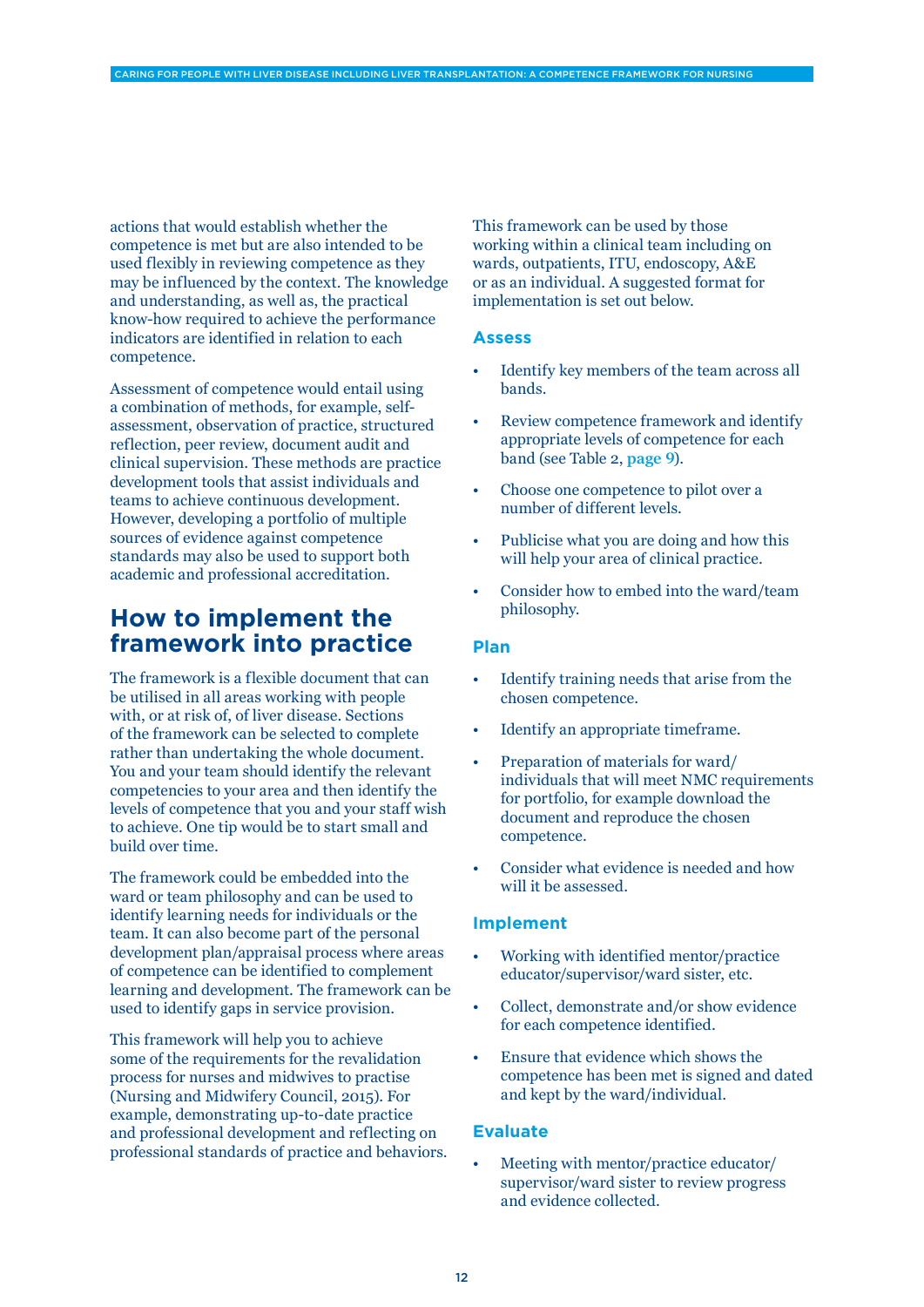- Identify any gaps in learning.
- Competence can be used to complement PDP/appraisal processes.
- Reflect on the process. Consider sustainability and use of a yearly audit to review progress.

#### **Examples in practice**

#### **Example 1**

As part of the trust alcohol team you work in A&E delivering brief interventions. As part of raising awareness about alcohol and the use of brief advice you want to roll out the Alcohol Use Disorders Identification Test (AUDIT) tool in your trust. You target A&E and your assessment unit to start and start training sessions:

Teaching includes what the AUDIT score means:

| <b>Risk category</b> | <b>AUDIT score</b> |
|----------------------|--------------------|
| Abstainer            | Ω                  |
| Lower risk           | $1 - 7$            |
| Increasing risk      | $8 - 15$           |
| <b>Higher risk</b>   | $16 - 19$          |
| Possible dependence  | $20 - 40$          |

Adapted from Barbor et al., 2001

Teaching reveals an increase in AUDIT scoring by 76% and this is improves again at six months to 81%. This results in more referrals to the alcohol team and a reduction in A&E referrals by GPs.

This would fit competence 2 (supports patients (families and carers) in their understanding of their condition through patient education and health promotion). The evidence produced would be able to be used to support levels five and six.

#### **Example 2**

You manage a nursing team on a busy GI ward with a large liver population and you have a large number of new staff who are new to caring for patients with liver disease. This is a good opportunity to implement the competence framework. You put together a working group of ward staff from different bands to look at how to implement the framework.

As a team you identify what is expected from a:

- health care assistant
- nurse associate
- band five staff nurse
- band six
- band seven ward manager.

Once the competencies required are identified your team can start delivering teaching on the competencies.

You may not need all of them and in this example you could use competence 3 (undertakes a comprehensive clinical assessment of the liver patient) as well as competence 7 (provides specific diagnostic/treatment options safely). You will have identified at what level you will expect each member of the team to achieve and demonstrate in your planning. Both competencies include specific nursing care that would include managing:

- a variceal bleed
- a jaundiced patient
- a patient who is malnourished
- a patient with ascites.

This identifies the learning needs (identifying and managing the complications of chronic liver disease). Once education has been delivered then the nurse can start to develop the skills, knowledge and understanding needed to demonstrate competence and attain the appropriate evidence.

**Evidence sheets can be found in Appendix 2 ([p. 85](#page-84-0)).**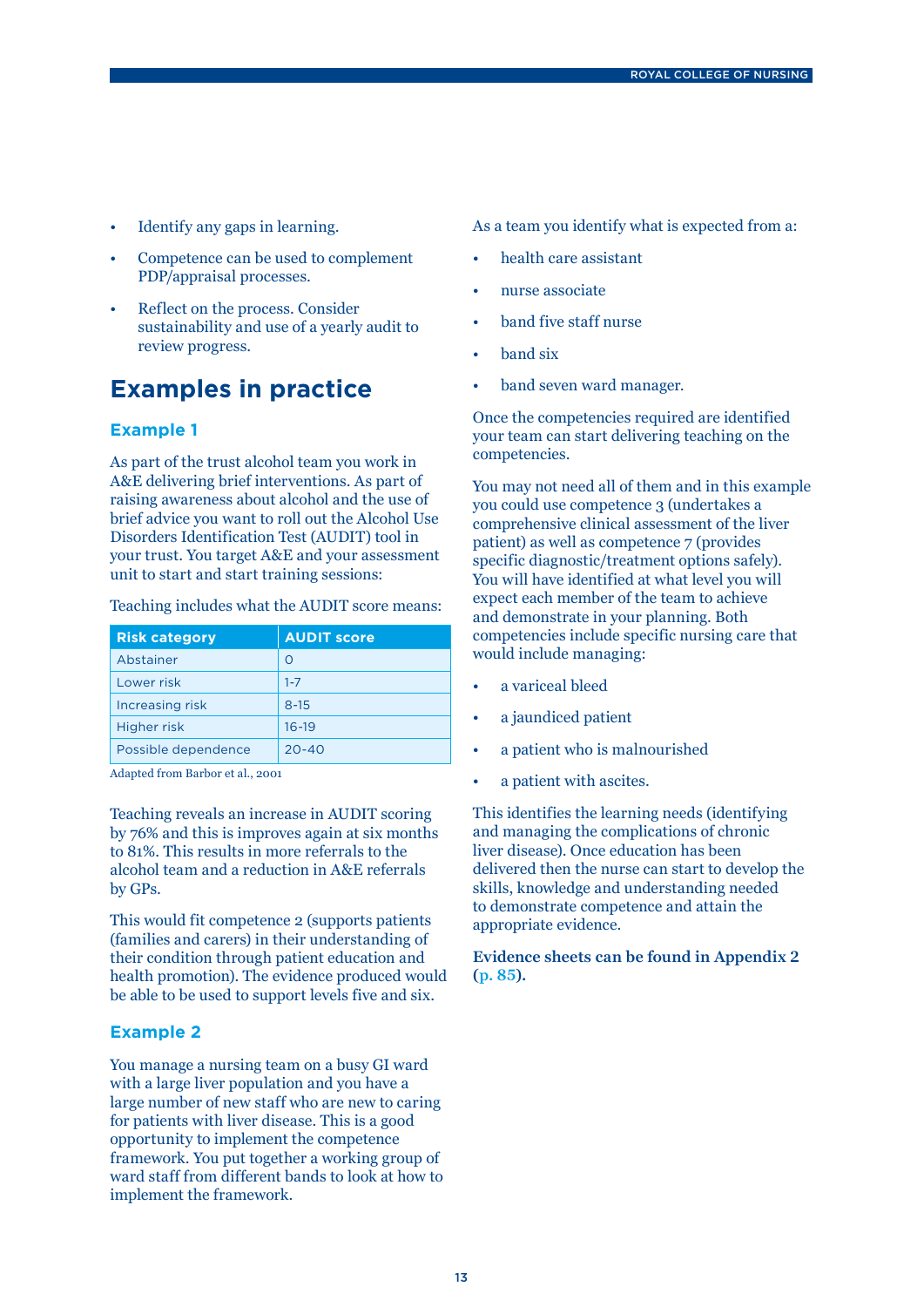## <span id="page-13-0"></span>6. How to produce evidence to demonstrate competence

You are responsible for developing your own portfolio of evidence for each competence in order to demonstrate that you have achieved it at the identified/desirable level.

#### **How to produce evidence to demonstrate competence**

Forms of evidence that you can use include case histories, self-appraisal via a reflective diary, 360-degree feedback, verification of practice and structured observation of practice. So, when you gather evidence it is important to consider the following:

- ensure that you understand what the competence statement is asking of you
- review any existing work that could be used
- identify whether the existing evidence is appropriate
- consider what else you may need to do in developing evidence; for example, are you familiar with a reflective model?

Will someone be giving you feedback on your practice? Do you have further development needs and have you considered how you might address them? Think about using evidence that covers several competencies; for example, one case study may demonstrate that you have used a variety of knowledge and skills in treating a patient and in this instance you should be able to triangulate evidence against several competencies.

For example, if you attend a study day in preparation for carrying out a particular intervention but you have not practised the skill in a clinical setting, your certificate of attendance is not evidence of competence and you will have to consider making arrangements for supervised practice. However, if you have undergone training and have evidence of supervised practice and use new knowledge and skills on a regular basis the evidence should be enough, consider what else you may need to do in developing evidence, such as feedback on your practice; if you have further development needs, are they recorded in a personal development plan?

### **How do I get started?**

You will need to look at the competence statements, and decide where you fit on the career trajectory in terms of development and what you already do. Table 2 on **[page 9](#page-8-0)** may help you to clarify where you fit in the career trajectory.

### **What is evidence?**

There is a variety of material that you can collect to capture evidence of competence. This may include:

- evidence of supervised practice such as signed observation of undertaking a procedure
- projects
- practice developments/changes in practice
- critical incidents
- assessments and appraisals
- publications and presentations
- audits
- teaching packages
- posters
- certificates of attendance with reflections on learning
- evidence of group work
- policy and protocol development
- evidence of membership of advisory groups
- research and evidence-based reviews
- witness statements, when focused and well structured.

The strength of the competence framework lends itself to the assessment of nursing practice at a local level in partnership with multidisciplinary colleagues. However, assessment may also take place through higher education university courses, and formal examination. Practitioners who carry out the assessments should have adequate expertise and training in the assessment and mentoring process, together with a higher level knowledge of aesthetic practice.

**See Appendix 1 ([p.82](#page-81-0)) for examples of how to use evidence to support attainment of the competence.**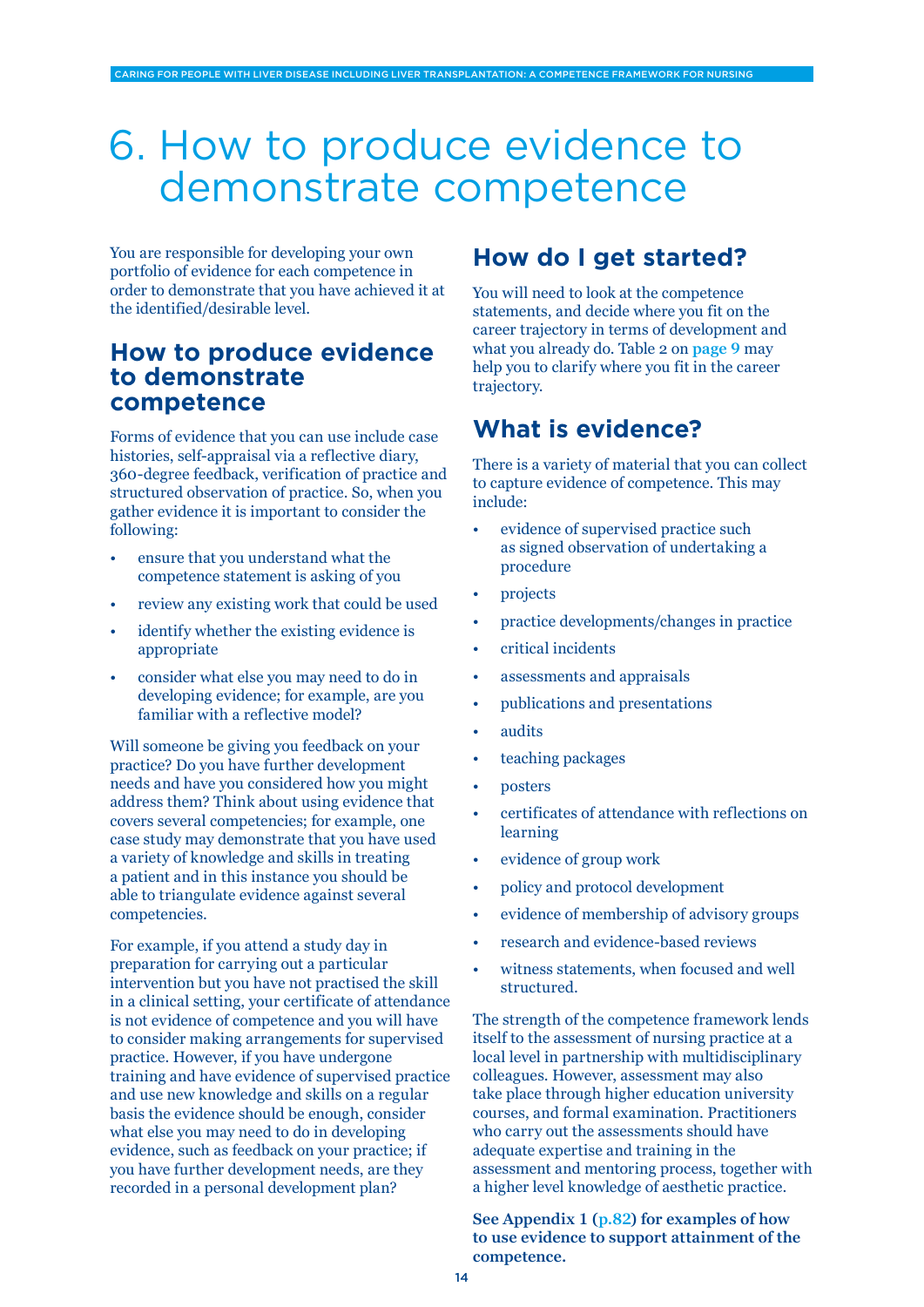## <span id="page-14-0"></span>7. Anticipated benefits of the framework

The competence framework aims to benefit practitioners, their employers, patients and the public by providing a foundation on which to develop quality, safety and effectiveness of liver and liver transplant practice. The framework provides clarity for organisations regarding what they may expect from liver and liver transplant practitioners; and can also be used as a benchmark for organisations to use in staff recruitment, development, appraisal and individual performance management. It is relevant to all practitioners now and in the future, who are directly involved in the care of liver and liver transplant patients across the lifespan. The framework can also be used to develop curricula for the education of liver and transplant nurses so that education programmes can support the development of specialist skills and knowledge.

### **Benefits for practitioners**

The framework aims to provide guidance in the following areas:

- delivery of high standards of evidence-based care
- continuing professional development (CPD), identification of education and training needs in relation to the levels of skills, behaviours and knowledge required resulting in structured professional development
- appraisal and revalidation (graduate professionals) and for career progression in relation to liver and transplant practice.

### **Benefits for employers**

The framework aims to provide guidance in the following areas:

- Expected levels of knowledge, skills and behaviours for practitioners.
- Appraisal processes for individual practitioners and identification of workforce learning and development needs.
- Workforce planning to support delivery of quality liver and liver transplant nursing services including recruitment and selection of staff.
- The framework can be used to support evidence of a quality liver nursing workforce to meet the Improving Quality in Liver Services (IQILS) standards.

#### **Benefits for the patients and public**

- Providing assurance to patients and the public that practitioner competence is assessed and validated using the framework and learning and training needs are addressed through individual and workforce development.
- Minimising variation in standards of competence, between providers of liver and liver transplant services.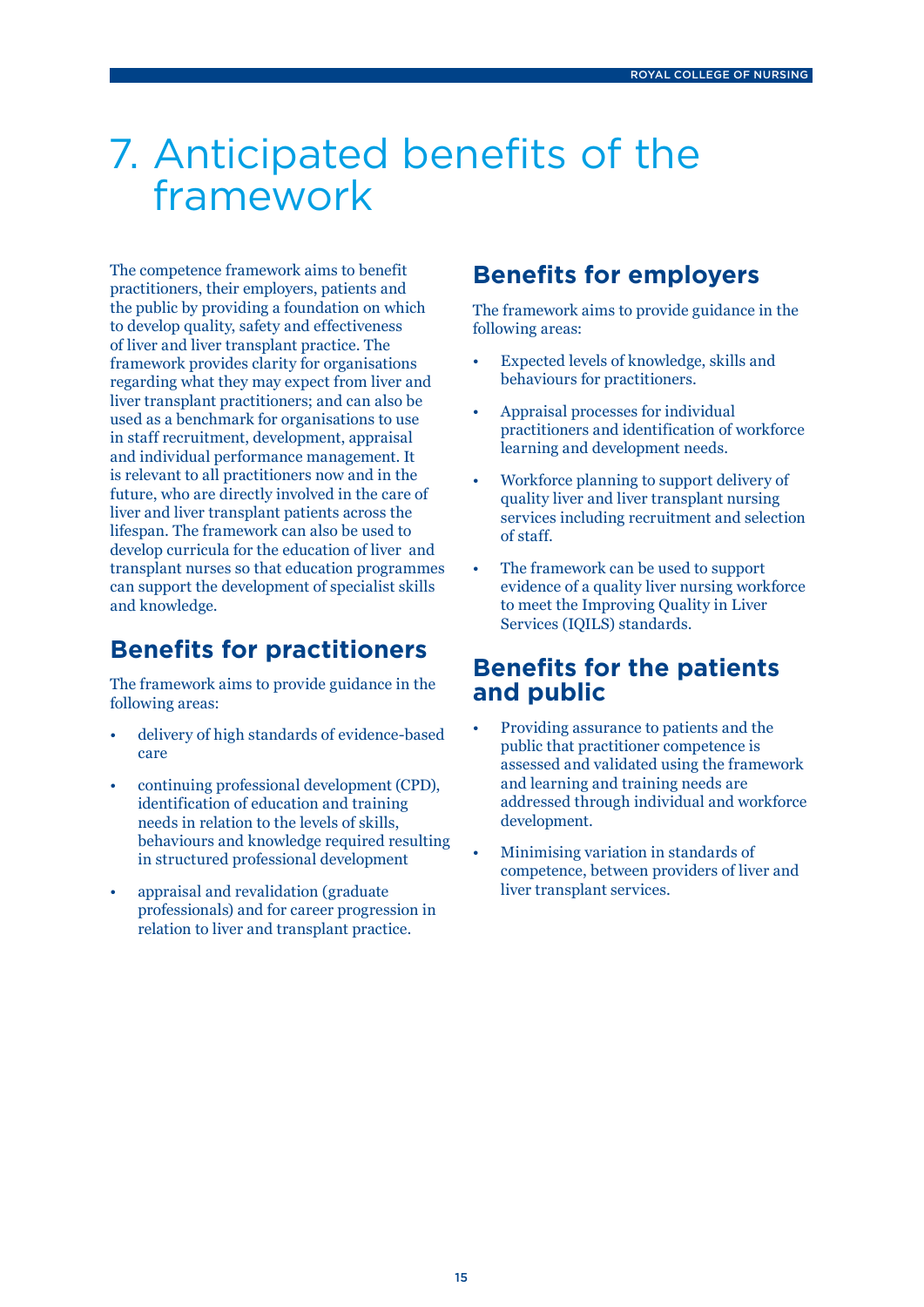VER DISEASE INCLUDING LIVER TRANSPLANTATION: A COMP

<span id="page-15-0"></span>*with Liver Disease including Liver Transplantation: a Competence Framework for Nursing*

*Caring for People with Liver Disease including Liver Transplantation: a Competence Framework for Nursing* is structured around 16 competencies. The first nine competencies are related to liver care for all patients with or at risk of liver disease. The seven liver transplant competencies are only for patients being considered for liver transplantation. These are not placed in any hierarchal order as they are

interdependent. However, they do start with a person-centred approach where there is a high regard for the person with liver disease as someone with expertise about themselves; then move through the assessment, intervention and evaluation processes; concluding with a key nursing function – care pathway co-ordination and management.

### **The nine liver care competencies:**

- [1. Collaboratively works with the liver patient](#page-17-0)  [\(and their family/carer\) to manage their](#page-17-0)  [liver disease.](#page-17-0)
- [2. Supports patients \(and family/carers\) in](#page-19-0)  [their understanding of their condition](#page-19-0)  [through patient education and health](#page-19-0)  [promotion.](#page-19-0)
- [3. Undertakes a comprehensive clinical](#page-23-0)  [assessment of the liver patient.](#page-23-0)
- [4. Assesses, in collaboration with the patient,](#page-28-0)  [their diverse health care needs.](#page-28-0)
- [5. Develops and evaluates a self-management](#page-30-0)  [plan with the patient who has predisposing](#page-30-0)  [factors to liver disease.](#page-30-0)
- [6. Works alongside and with the patient](#page-33-0)  [\(and families/carers\) to address the](#page-33-0)  [psychological and social impact of their](#page-33-0)  [condition.](#page-33-0)
- [7. Provides specific diagnostic/treatment](#page-36-0)  [options safely:](#page-36-0)
	- [7.1. undertaking phlebotomy and](#page-36-0)  [cannulation in the patient with](#page-36-0)  [difficult access associated with](#page-36-0)  [their liver disease](#page-36-0)
	- [7.2. nutrition and fluid management/](#page-38-0) [hydration in patients with liver](#page-38-0)  [disease](#page-38-0)
	- [7.3. pharmacological treatment and](#page-41-0)  [side effects](#page-41-0)
	- [7.4. non-invasive diagnostics and](#page-44-0)  [treatment options](#page-44-0)
	- [7.5. invasive diagnostics and treatment](#page-46-0)  [options.](#page-46-0)
- [8. Uses early warning tools/approaches](#page-49-0)  [to identify the patient's changing and](#page-49-0)  [deteriorating condition, and takes](#page-49-0)  [appropriate action.](#page-49-0)
- [9. Actively improves and promotes liver](#page-53-0)  [services across the appropriate care](#page-53-0)  [pathway.](#page-53-0)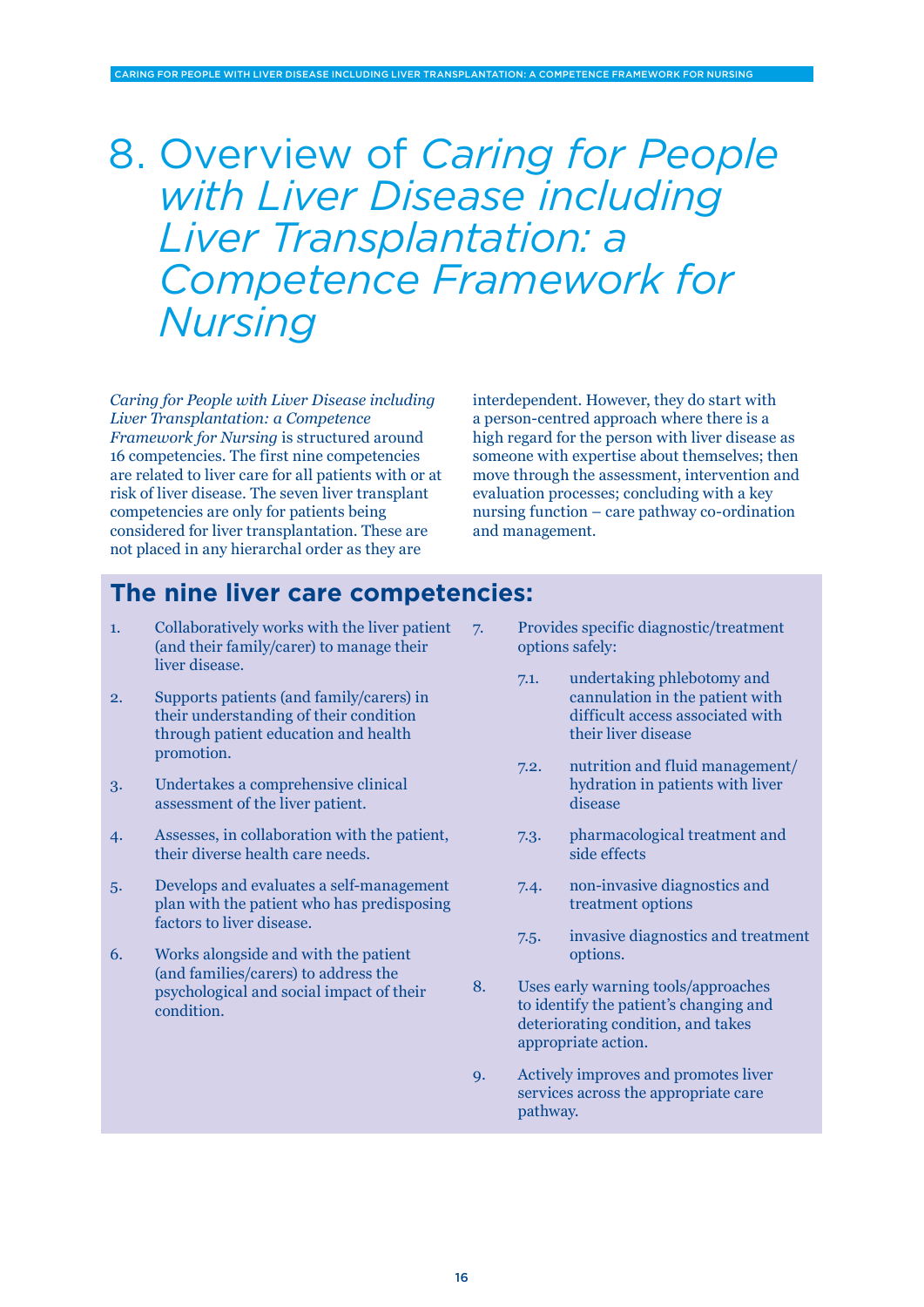### **The seven liver transplant competencies:**

- 10. [Referral for transplantation](#page-55-0) 
	- [10.1. Referral for consideration of liver](#page-55-0)  [transplantation](#page-55-0)
	- [10.2. Understanding the prerequisites](#page-57-0)  [for liver transplantation](#page-57-0)
- [11. Pre-transplant phase](#page-58-0) 
	- [11.1. Assessing suitability for liver](#page-58-0)  [transplantation](#page-58-0)
	- [11.2. Impacting factors on suitability for](#page-59-0)  [liver transplantation](#page-59-0)
	- [11.3. Listing for liver transplant and](#page-60-0)  [informed consent](#page-60-0)
	- [11.4. Options for those not suitable for](#page-61-0)  [liver transplantation](#page-61-0)
	- 11.5. [Keeping well whilst waiting](#page-62-0)
- [12. Transplant phase](#page-63-0) 
	- [12.1. Facilitating the requirements the](#page-63-0)  [National Organ Retrieval Service](#page-63-0)  [\(NORS\)](#page-63-0)
	- [12.2.1. Admission for liver transplant](#page-64-0)  [transplant co-ordinator](#page-64-0)
	- [12.2.2. Admission for liver transplant](#page-65-0)  [ward nurses](#page-65-0)
	- [12.3.1. The role of the transplant](#page-66-0)  [co-ordinator peri-liver transplant](#page-66-0)
	- [12.3.2. Ensuring organ safety transplant](#page-67-0)  [co-ordinator](#page-67-0)
	- [12.4. Care of family peri-liver transplant](#page-68-0)  [– transplant co-ordinator](#page-68-0)
	- [12.5. Early post-liver transplant care](#page-69-0)
	- [12.6. Early post-liver transplant](#page-70-0)  [complications](#page-70-0)
	- [12.7. Psychological care post-liver](#page-71-0)  [transplant](#page-71-0)
	- [12.8. Promoting independence and](#page-72-0)  [support discharge](#page-72-0)
- [13. Promotes specific interventions safely with](#page-73-0) [regards to life-long immunosuppression](#page-73-0)  [and other post-liver transplant](#page-73-0)  [medications and side effects](#page-73-0)
- [14. Healthy living post transplant](#page-74-0) 
	- [14.1. Promoting a healthy life style](#page-74-0)  [post-liver transplant](#page-74-0)
	- [14.2. Health surveillance post-liver](#page-75-0)  [transplant](#page-75-0)
	- [14.3. Recognising the increased health](#page-76-0)  [risks post-liver transplant](#page-76-0)
- [15. Understand the importance of developing](#page-78-0)  [a robust liver outreach service](#page-78-0)
- [16. Organ donation](#page-79-0)
	- [16. 1. Organ donation and innovations](#page-79-0)
	- [16.2. Understand the importance](#page-80-0)  [of law in organ donation and](#page-80-0)  [transplantation](#page-80-0)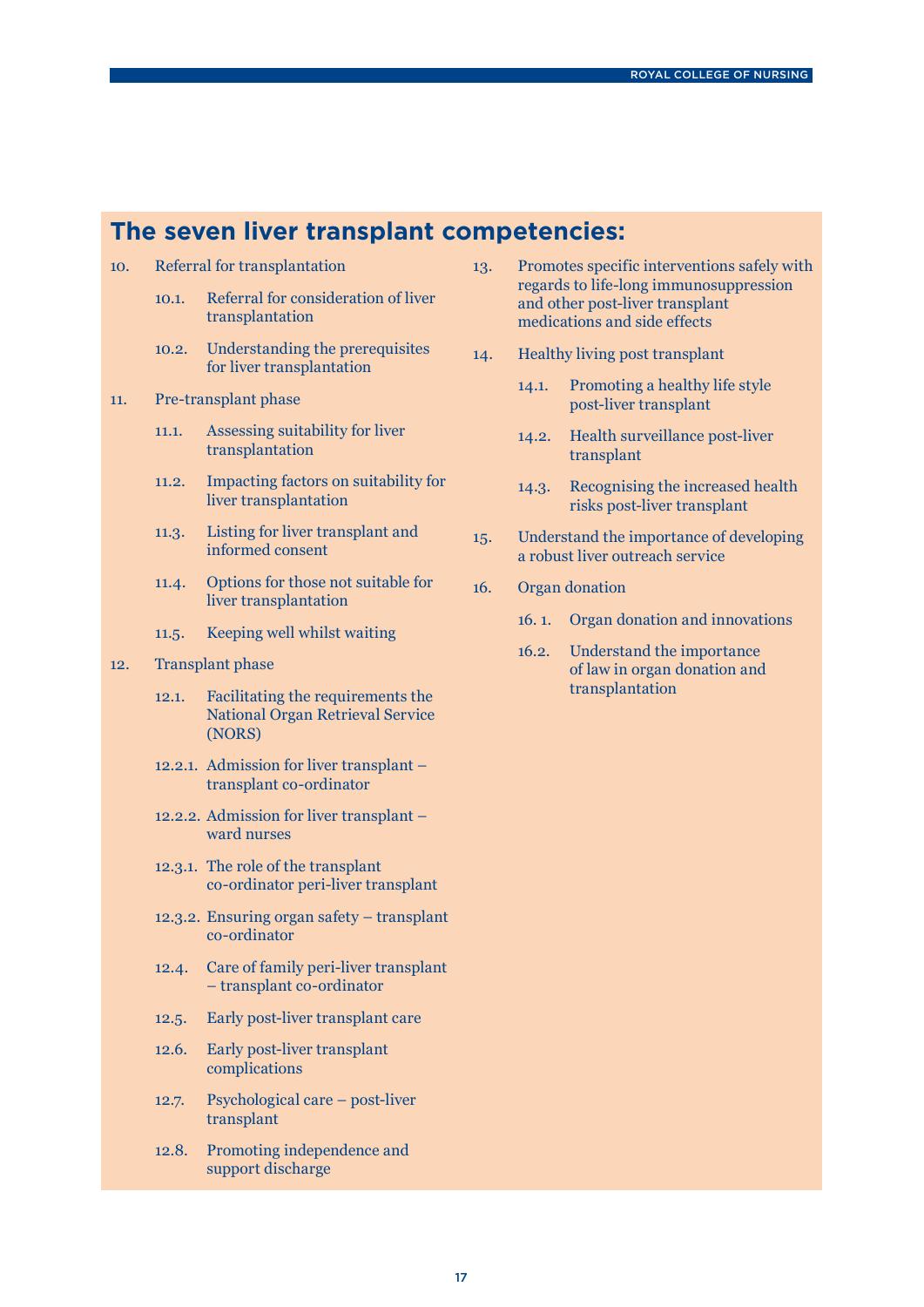LIVER CARE COMPETENCIES

<span id="page-17-0"></span>LIVER CARE COMPETENCIES

### **1. Collaboratively works with the liver patient (and their family/carer) to manage their liver disease**

| Level          | <b>Competence</b>                                                                                                        | <b>Performance criteria</b>                                                                                                                                                                                                                                                                                                                                                                                                                                                                                                                                                                                                                                                                                                                                         | Knowledge and understanding of:                                                                                                                                                                                                                                                                                                                                                                                                                                                                                                                                                                                                                                                                      | <b>Attitudes and behaviours</b>                                                                                                                                                                                                                                                                                                                                                                           | <b>Contextual factors</b>                                                                                                                                                                                                                                                                                                                                                                                                                                                                                                                                                                                                                                                                                                                                                                                                                                                                                                                                                                                     |
|----------------|--------------------------------------------------------------------------------------------------------------------------|---------------------------------------------------------------------------------------------------------------------------------------------------------------------------------------------------------------------------------------------------------------------------------------------------------------------------------------------------------------------------------------------------------------------------------------------------------------------------------------------------------------------------------------------------------------------------------------------------------------------------------------------------------------------------------------------------------------------------------------------------------------------|------------------------------------------------------------------------------------------------------------------------------------------------------------------------------------------------------------------------------------------------------------------------------------------------------------------------------------------------------------------------------------------------------------------------------------------------------------------------------------------------------------------------------------------------------------------------------------------------------------------------------------------------------------------------------------------------------|-----------------------------------------------------------------------------------------------------------------------------------------------------------------------------------------------------------------------------------------------------------------------------------------------------------------------------------------------------------------------------------------------------------|---------------------------------------------------------------------------------------------------------------------------------------------------------------------------------------------------------------------------------------------------------------------------------------------------------------------------------------------------------------------------------------------------------------------------------------------------------------------------------------------------------------------------------------------------------------------------------------------------------------------------------------------------------------------------------------------------------------------------------------------------------------------------------------------------------------------------------------------------------------------------------------------------------------------------------------------------------------------------------------------------------------|
| $1 - 4$        | <b>Collaboratively works</b><br>with the liver patient<br>(and their family/<br>carer) to manage<br>their liver disease. | a. Asks questions and actively listens.<br>b. Establishes the patient's preferences<br>and boundaries for sharing personal<br>health information, for example<br>protecting their privacy and<br>confidentiality.<br>c. Personalises care.<br>d. Respects and acknowledges a patient<br>or family member/carer as an expert in<br>their own condition, particularly if they<br>have chronic liver disease.<br>e. Empathises with and is responsive to<br>the needs of patients with acute and<br>chronic liver disease.<br>f. Recognises that patients with chronic<br>liver disease may have mental health<br>issues and changes in mood due to<br>hepatic encephalopathy or for example<br>Wernicke's encephalopathy/Korsakoff's<br>psychosis/alcohol withdrawal. | • the Principles of nursing practice<br>• the Department of Health (DH) guidance<br>on the Expert Patient<br>• the challenges posed when caring for<br>people with chronic liver disease and the<br>impact on the family/carer<br>• the impact of hepatic encephalopathy<br>on mental health, mood, personality,<br>memory and understanding of their<br>disease.                                                                                                                                                                                                                                                                                                                                    | • Aware of role limitations and<br>when to obtain help.<br>• Person centred and<br>compassionate.<br>• Listens.<br>· Understanding.<br>• Welcoming.<br>• Open to receiving feedback.<br>• Confidential.<br>· Pride in work.<br>• Respectful.                                                                                                                                                              | <b>Generic</b><br>• NMC documents and guidance.<br>• Royal College of Nursing documents and guidance.<br>• RCN Gastrointestinal Nursing Forum.<br>• British Liver Nurses Association (BLNA).<br>• NHS England.<br>• DH (2009) Making a Difference.<br>• Public Health England.<br>· Gold Standards Framework for people nearing the end<br>of life.<br>• British Association for the Study of the Liver (BASL)<br>special interest group (SIG) position statement on<br>palliative and supportive care in patients with chronic<br>liver disease (2019).<br>• NICE liver guidance.<br>• Mental Capacity Act 2005.<br>• NHS England Safeguarding Vulnerable People in the<br>NHS - Accountability and Assurance Framework (2015)<br>• DH Reference guide to consent for examination or<br>treatment 2009.<br>• Data Protection Act 2018.<br>• NHS Choices.<br>• NHS Institute for Innovation and Improvement.<br>. Quality Outcome Measures, such as CQUINS.<br>• Improving Quality in Liver Services (IQILS). |
| 5 <sup>1</sup> | Collaboratively works<br>with the liver patient<br>(and their family/<br>carer) to manage<br>their liver disease.        | a. Discusses care/treatment options<br>and offers choices to reach joint and<br>informed decision making.<br>b. Co-develops, implements and evaluates<br>personal care plans, treating the patient<br>as an individual.<br>c. Encourages feedback from the patient,<br>their family and carers.<br>d. Works collaboratively with other<br>members of the interdisciplinary team<br>to provide a seamless service.<br>e. Acts to ensure that the voice of patients<br>and carers, particularly those who are<br>vulnerable due to their condition, their<br>needs and views are heard and acted<br>on.                                                                                                                                                               | • the Nursing and Midwifery Council<br>(NMC) Nursing Code of Conduct<br>· local protocols, standards and<br>guidelines for patient care in relation<br>to acute and chronic liver disease.<br>including treatment<br>• the differences between acute and<br>chronic liver disease<br>• patients' own understanding of the<br>impact of co-morbidities on themselves<br>eg, alcohol and obesity together, viral<br>hepatitis and alcohol use; alcohol<br>and depression<br>principles of the expert patient<br>philosophy<br>• role and contributions of each member<br>of the interdisciplinary team.<br>Knows how to:<br>• be responsive to patient feedback and<br>address concerns appropriately. | • Aware of role limitations.<br>• Recognises own level of<br>competence, able to identify<br>learning needs.<br>• Accountable.<br>• Works in partnership.<br>• Supportive.<br>• Encouraging.<br>• Empowering.<br>• Provides choices.<br>• Gives and receives feedback.<br>. Willing to reflect on and learn<br>from own practice.<br>• Flexible.<br>• Non-judgmental.<br>• Passionate about patient care. | • The Lancet Liver Commission.<br>• NECPOD 2013 Measuring the units: a review of patients<br>who died with alcohol-related liver disease, London,<br>NCEPOD.<br>• NHS IQ (Improving quality).<br>. Nursing Times Learning Unit. Liver Disease: Risk<br>factors and treatment.<br>• NHS 2nd Atlas of Variation: Liver (2017).<br>• National Clinical Guidelines Centre.<br>· BASL/BSG: Decompensated Cirrhosis care Bundle:<br>First 24 hours BSG Guidelines on the management of<br>abnormal liver blood tests (2017).                                                                                                                                                                                                                                                                                                                                                                                                                                                                                        |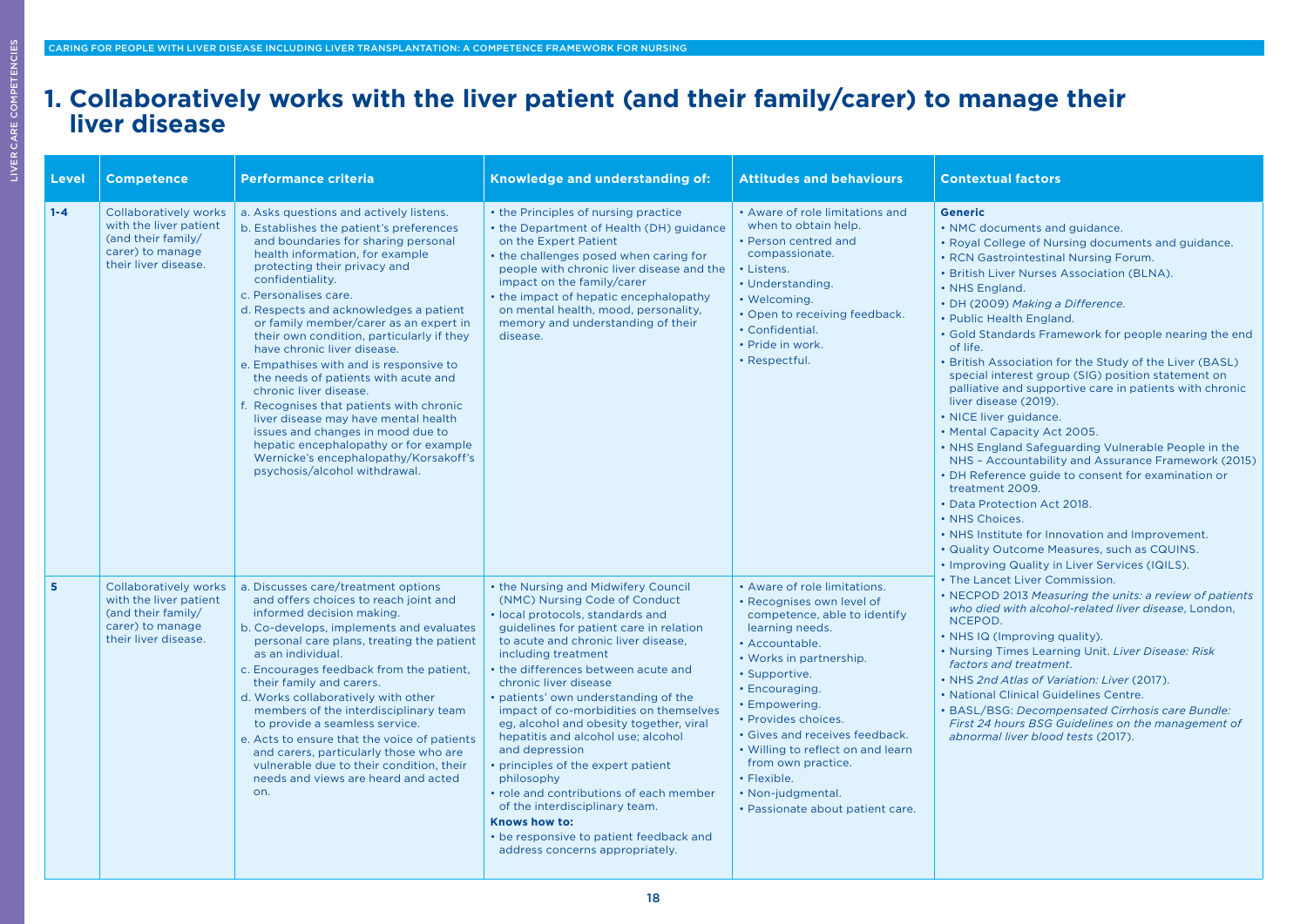### **1. Collaboratively works with the liver patient (and their family/carer) to manage their liver disease (continued)**

| <b>Level</b>   | <b>Competence</b>                                                                                                       | <b>Performance criteria</b>                                                                                                                                                                                                                                    | Knowledge and understanding of:                                                                                                                                                                                                                                                                                                                                                                                                                                                                                                                                                                                                                                                                                                                                                                                                                             | <b>Attitudes and behaviours</b>                                                                                                                                      | <b>Contextual factors</b>                                                                                                                                                                                                                                                                                                                                                                                                                                                                                                                                                                                                                                                                                                                                                                                                                                                                      |
|----------------|-------------------------------------------------------------------------------------------------------------------------|----------------------------------------------------------------------------------------------------------------------------------------------------------------------------------------------------------------------------------------------------------------|-------------------------------------------------------------------------------------------------------------------------------------------------------------------------------------------------------------------------------------------------------------------------------------------------------------------------------------------------------------------------------------------------------------------------------------------------------------------------------------------------------------------------------------------------------------------------------------------------------------------------------------------------------------------------------------------------------------------------------------------------------------------------------------------------------------------------------------------------------------|----------------------------------------------------------------------------------------------------------------------------------------------------------------------|------------------------------------------------------------------------------------------------------------------------------------------------------------------------------------------------------------------------------------------------------------------------------------------------------------------------------------------------------------------------------------------------------------------------------------------------------------------------------------------------------------------------------------------------------------------------------------------------------------------------------------------------------------------------------------------------------------------------------------------------------------------------------------------------------------------------------------------------------------------------------------------------|
| 6              | <b>Collaboratively works</b><br>with the liver patient<br>(and their family/carer)<br>to manage their liver<br>disease. | a. Supports team members to co-develop,<br>implement and evaluate personal care<br>plans.<br>b. Acts as a role model to ensure that team<br>members enable the patients' voice to<br>be heard and acted on.                                                    | · advocacy needs for those who are less able to<br>act for themselves due to their liver condition<br>leading to challenging behaviour, depression<br>or inability to articulate their needs due to<br>hepatic encephalopathy or other cognitive<br>impairment<br>. acute and long-term complications related to<br>liver disease<br>• strategies patients can use for managing<br>co-morbidities<br>. local and national strategy for patients with<br>liver disease and how to contribute<br>• measures of patient experience and risk<br>assessment matrix.<br>Knows how to:<br>• build and foster an equitable<br>nurse-patient relationship<br>• work with patients with challenging behaviour<br>and collaboratively develop care plans<br>· diffuse anger and challenging behaviour<br>• develop care plans in conjunction with<br>local guidelines. | • Models best practice.<br>• Actively promotes better health<br>for patients.<br>• Challenges others.                                                                | <b>Generic (continued)</b><br>• Key quality assured patient and carer<br>information and support from key charities and<br>organisations, such as:<br>- British Liver Trust<br>- Children's Liver Disease Foundation<br>- Alcohol Change UK<br>- The Hepatitis C Trust<br>- The Hepatitis B Positive Trust UK<br>- Haemochromatosis Society<br>- Wilson's Disease Support Group (UK)<br>- PBC Foundation<br>- Rare Diseases UK<br>- PSC Support<br>- Royal Colleges, such as, Physicians, General<br>Practitioners, Surgeons, Anaesthetists<br>- British Society of Gastroenterology (BSG) -<br>liver section<br>- British Association for the Study of the Liver<br>(BASL)<br>- European Association for the Study of the<br>Liver (EASL)<br>- American Association for the Study of Liver<br>Diseases (AASLD)<br>- British Association of Parenteral and Enteral<br><b>Nutrition (BAPEN)</b> |
| $\overline{7}$ | <b>Collaboratively works</b><br>with the liver patient<br>(and their family/carer)<br>to manage their liver<br>disease. | a. If appropriate, invites the patient to<br>share their experience as a resource for<br>teaching nurses and others.<br>b. Develops patient pathways in<br>collaboration with patients and user<br>groups.<br>c. Oversees and monitors the quality of<br>care. | . local user networks and teaching<br>opportunities<br>• clinical indicators<br>• relevant NHS policies.                                                                                                                                                                                                                                                                                                                                                                                                                                                                                                                                                                                                                                                                                                                                                    | · Role model.<br>• Provides strong leadership.<br>• Challenges assumptions and<br>taken for granted ways of<br>working.<br>• Champions person-centred<br>approaches. | • NHS England The Information Standard<br>• British National Formulary (BNF).<br><b>Specific</b><br>• NHS 2017 Expert Patient.                                                                                                                                                                                                                                                                                                                                                                                                                                                                                                                                                                                                                                                                                                                                                                 |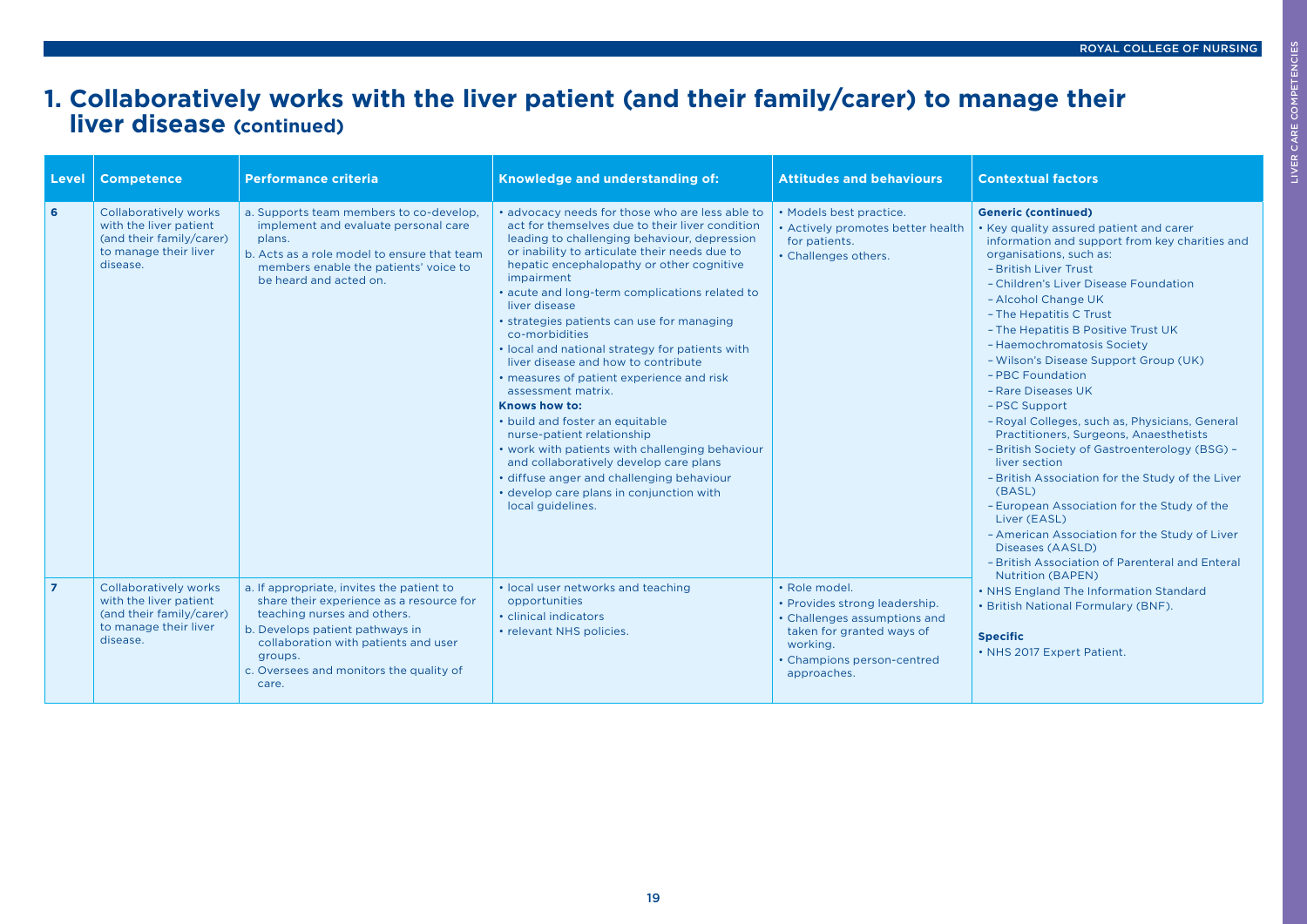### <span id="page-19-0"></span>**2 Supports patients (and family/carers) in their understanding of their condition through patient education and health promotion**

| Level                   | <b>Competence</b>                                                                                                                              | <b>Performance criteria</b>                                                                                                                                                                                                                                                                                                                                                                                                                                           | Knowledge and understanding of:                                                                                                                                                                                                                                                                                                                                                                                                                                                                                                                                                                                                                                                                                                                                                                                | <b>Attitudes and behaviours</b>                                                                                                                                                                                                                                                                                                                           | <b>Contextual factors</b>                                                                                                                                                                                                                                                                                                                                                                                                                                                                                                                                                                                                                                                                                                                                                                                                                                                                                                                                                                               |
|-------------------------|------------------------------------------------------------------------------------------------------------------------------------------------|-----------------------------------------------------------------------------------------------------------------------------------------------------------------------------------------------------------------------------------------------------------------------------------------------------------------------------------------------------------------------------------------------------------------------------------------------------------------------|----------------------------------------------------------------------------------------------------------------------------------------------------------------------------------------------------------------------------------------------------------------------------------------------------------------------------------------------------------------------------------------------------------------------------------------------------------------------------------------------------------------------------------------------------------------------------------------------------------------------------------------------------------------------------------------------------------------------------------------------------------------------------------------------------------------|-----------------------------------------------------------------------------------------------------------------------------------------------------------------------------------------------------------------------------------------------------------------------------------------------------------------------------------------------------------|---------------------------------------------------------------------------------------------------------------------------------------------------------------------------------------------------------------------------------------------------------------------------------------------------------------------------------------------------------------------------------------------------------------------------------------------------------------------------------------------------------------------------------------------------------------------------------------------------------------------------------------------------------------------------------------------------------------------------------------------------------------------------------------------------------------------------------------------------------------------------------------------------------------------------------------------------------------------------------------------------------|
| $1 - 4$                 | Supports patients (and<br>family/carers) in their<br>understanding of their<br>condition through<br>patient education and<br>health promotion. | a. Signposts patients,<br>families and carers to<br>further information and<br>organisations.                                                                                                                                                                                                                                                                                                                                                                         | • range of approved information sources<br>available in local area<br>• organisations and agencies providing support<br>• when to alert registered nurses about<br>information requested and provided to<br>enable follow through.<br>Knows how to:<br>• access further supplies of health literature<br>• recognise own boundaries, competence and<br>responsibility.                                                                                                                                                                                                                                                                                                                                                                                                                                         | • Aware of role limitations and when to<br>obtain help.<br>• Person centred and compassionate.<br>• Listens.<br>· Understanding.<br>• Welcoming.<br>• Open to receiving feedback.<br>• Confidential.<br>• Pride in work.<br>• Respectful.                                                                                                                 | <b>Generic</b><br>• NMC documents and guidance.<br>• Royal College of Nursing documents and guidance.<br>• RCN Gastrointestinal Nursing Forum.<br>• British Liver Nurses Association (BLNA).<br>• NHS England.<br>• DH (2009) Making a Difference.<br>• Public Health England.<br>• Gold Standards Framework for people nearing the end<br>of life.<br>• British Association for the Study of the Liver (BASL)<br>special interest group (SIG) position statement on<br>palliative and supportive care in patients with chronic                                                                                                                                                                                                                                                                                                                                                                                                                                                                         |
| $\overline{\mathbf{5}}$ | Supports patients (and<br>family/carers) in their<br>understanding of their<br>condition through<br>patient education and<br>health promotion. | a. Assesses knowledge and<br>understanding of patient's<br>and carer's own condition,<br>causes, risk factors and<br>consequences.<br>b. Provides tailored education<br>to patient and family/carers<br>on condition, treatments and<br>side effects.<br>c. Provides information<br>about lifestyle factors,<br>consequences and services<br>available to support lifestyle<br>changes.<br>d. Refer to other appropriate<br>health care professionals<br>if required. | · risk factors, such as, drugs, obesity, alcohol<br>• information, such as, DH Drinkwise, education<br>and support resources, services and specialist<br>staff available<br>· different communication and engagement<br>approaches to providing education<br>and information<br>• health promotion, sexual health strategies and<br>e-learning resources<br>• positive lifestyle approaches and advice<br>• how to give brief advice and interventions for<br>patients with alcohol misuse, and people who<br>inject drugs (PWID).<br>Knows how to:<br>• tailor information and education to the person<br>· obtain educational information or direct<br>patients/families/carers to available resources,<br>services and staff, including the voluntary<br>sector<br>• work within their level of competence. | • Aware of role limitations.<br>• Recognises own level of competence,<br>able to identify learning needs.<br>• Accountable.<br>• Empathetic.<br>• Encouraging.<br>· Supportive.<br>. Works in partnership with others.<br>• Willing to reflect on and learn from<br>own practice.<br>• Flexible.<br>• Non-judgmental.<br>• Passionate about patient care. | liver disease (2019).<br>• NICE liver guidance.<br>• Mental Capacity Act 2005.<br>• NHS England Safeguarding Vulnerable People in the<br>NHS - Accountability and Assurance Framework<br>(2015)<br>• DH Reference guide to consent for examination or<br>treatment 2009.<br>• Data Protection Act 2018.<br>• NHS Choices.<br>• NHS Institute for Innovation and Improvement.<br>• Quality Outcome Measures, such as CQUINS.<br>• Improving Quality in Liver Services (IQILS).<br>• The Lancet Liver Commission.<br>• NECPOD 2013 Measuring the units: a review of patients<br>who died with alcohol-related liver disease, London,<br>NCEPOD.<br>• NHS IQ (Improving quality).<br>. Nursing Times Learning Unit. Liver Disease: Risk<br>factors and treatment.<br>• NHS 2nd Atlas of Variation: Liver (2017).<br>• National Clinical Guidelines Centre.<br>• BASL/BSG: Decompensated Cirrhosis care Bundle:<br>First 24 hours BSG Guidelines on the management of<br>abnormal liver blood tests (2017). |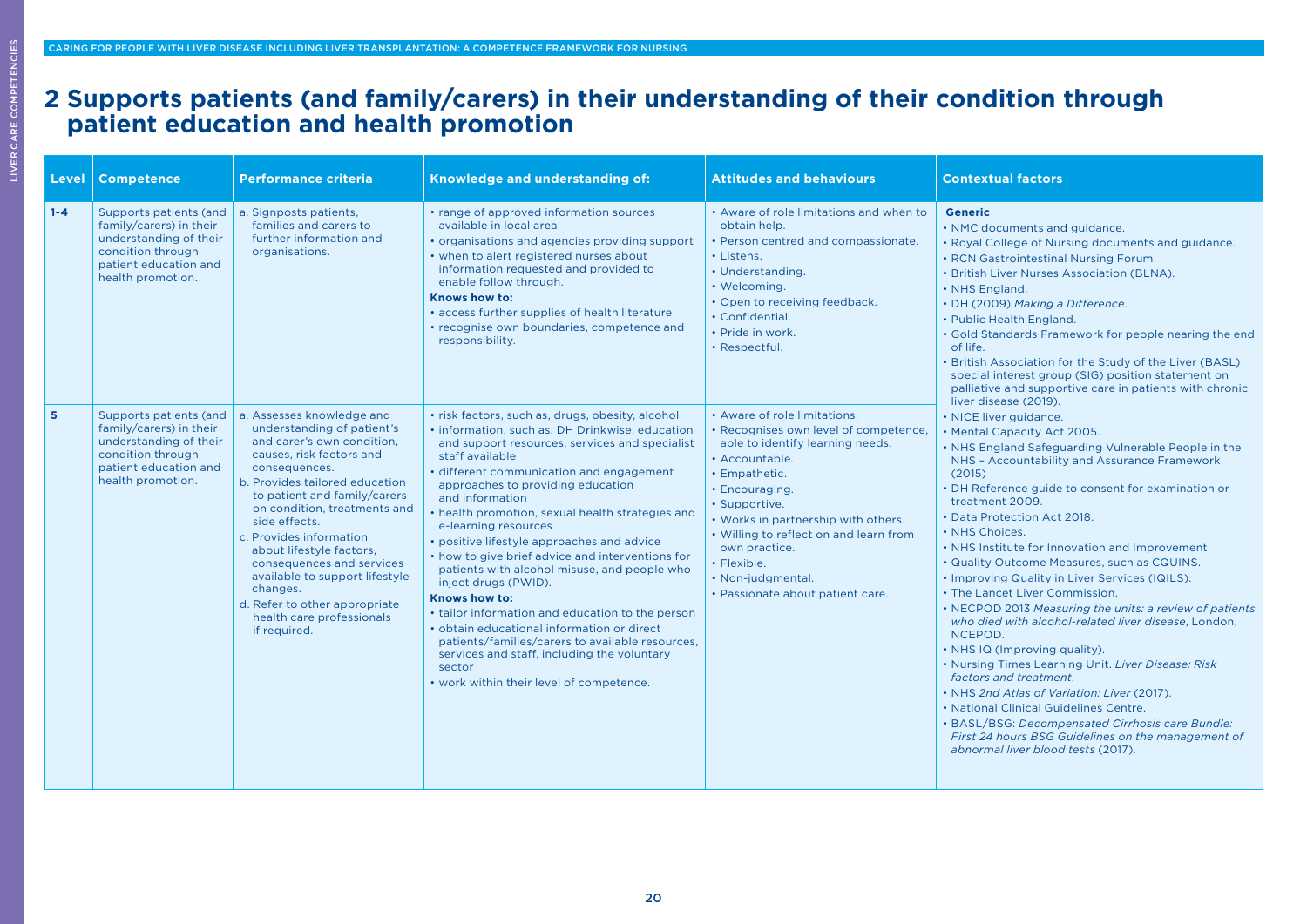### **2 Supports patients (and family/carers) in their understanding of their condition through patient education and health promotion (continued)**

| Level | <b>Competence</b> | <b>Performance criteria</b> | Knowledge and understanding of: | <b>Attitudes and behaviours</b> | <b>Contextual factors</b>                                                                                                                                                                                                                                                                                                                                                                                                                                                                                                                                                                                                                                                                                                                                                                                                                                                                                                                                          |
|-------|-------------------|-----------------------------|---------------------------------|---------------------------------|--------------------------------------------------------------------------------------------------------------------------------------------------------------------------------------------------------------------------------------------------------------------------------------------------------------------------------------------------------------------------------------------------------------------------------------------------------------------------------------------------------------------------------------------------------------------------------------------------------------------------------------------------------------------------------------------------------------------------------------------------------------------------------------------------------------------------------------------------------------------------------------------------------------------------------------------------------------------|
|       | See above.        | See above.                  | See above.                      | See above.                      | <b>Generic (continued)</b><br>• Key quality assured patient and carer information and<br>support from key charities and organisations, such as:<br>- British Liver Trust<br>- Children's Liver Disease Foundation<br>- Alcohol Change UK<br>- The Hepatitis C Trust<br>- The Hepatitis B Positive Trust UK<br>- Haemochromatosis Society<br>- Wilson's Disease Support Group (UK)<br>- PBC Foundation<br>- Rare Diseases UK<br>- PSC Support<br>- Royal Colleges, such as, Physicians, General<br>Practitioners, Surgeons, Anaesthetists<br>- British Society of Gastroenterology (BSG) - liver<br>section<br>- British Association for the Study of the Liver (BASL)<br>- European Association for the Study of the Liver<br>(EASL)<br>- American Association for the Study of Liver Diseases<br>(AASLD)<br>- British Association of Parenteral and Enteral Nutrition<br>(BAPEN)<br>• NHS England The Information Standard<br>• British National Formulary (BNF). |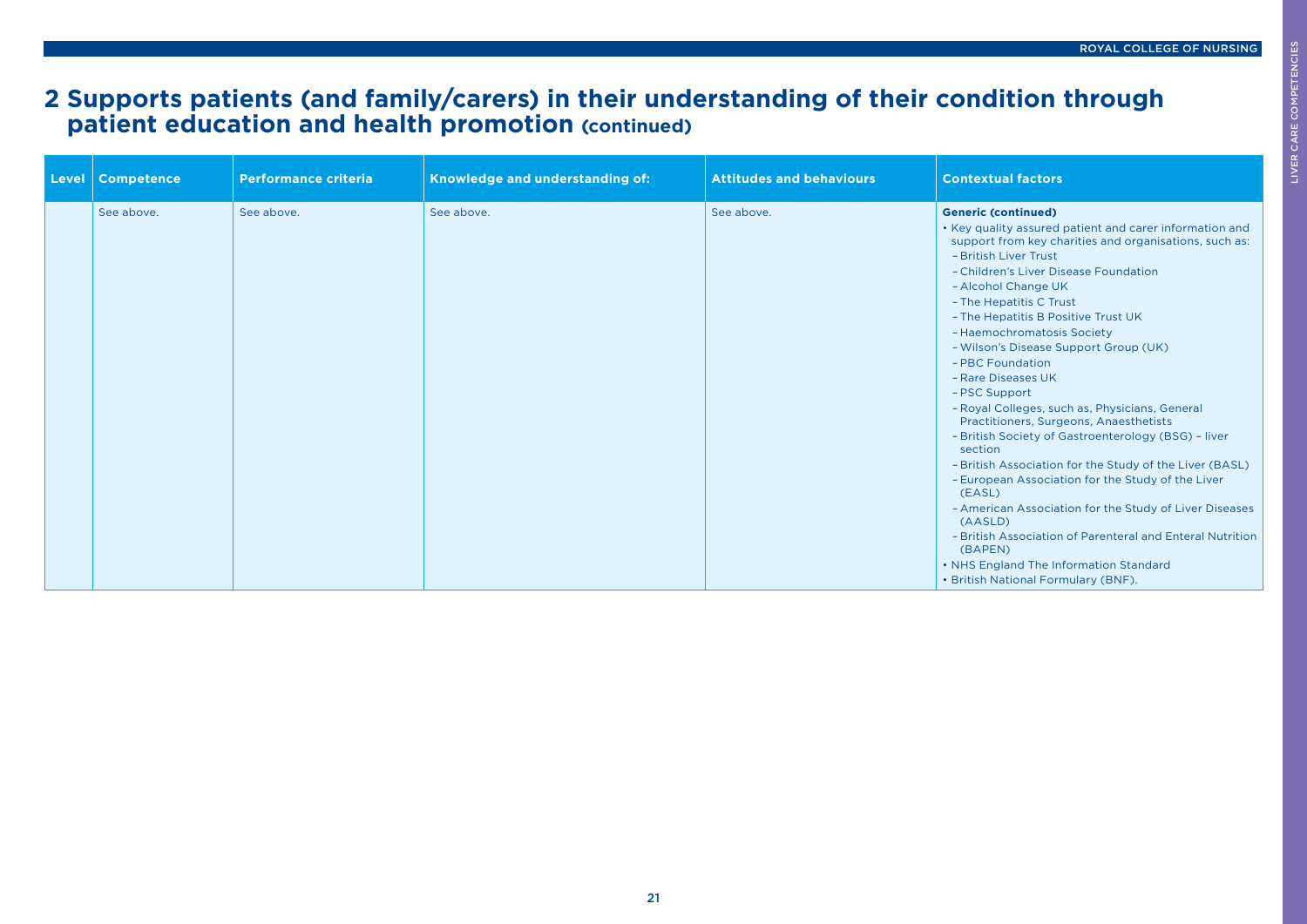#### **2 Supports patients (and family/carers) in their understanding of their condition through patient education and health promotion (continued)**

| <b>Competence</b><br>Level                                                                                                                          | <b>Performance criteria</b>                                                                                                                                                                                                                                                                                                                                                                                                                                                              | Knowledge and understanding of:                                                                                                                                                                                                                                                                                                                                                                                                                                                                                                                                                                                                                                                                                                                                                                                                                                                                                                                                                                                                                                                                                                                                                                                                                                                   | <b>Attitudes and behaviours</b>                                                                | <b>Contextual factors</b>                                                                                                                                                                                                                                                                                                                                                                                                                                                                                                                                                                   |
|-----------------------------------------------------------------------------------------------------------------------------------------------------|------------------------------------------------------------------------------------------------------------------------------------------------------------------------------------------------------------------------------------------------------------------------------------------------------------------------------------------------------------------------------------------------------------------------------------------------------------------------------------------|-----------------------------------------------------------------------------------------------------------------------------------------------------------------------------------------------------------------------------------------------------------------------------------------------------------------------------------------------------------------------------------------------------------------------------------------------------------------------------------------------------------------------------------------------------------------------------------------------------------------------------------------------------------------------------------------------------------------------------------------------------------------------------------------------------------------------------------------------------------------------------------------------------------------------------------------------------------------------------------------------------------------------------------------------------------------------------------------------------------------------------------------------------------------------------------------------------------------------------------------------------------------------------------|------------------------------------------------------------------------------------------------|---------------------------------------------------------------------------------------------------------------------------------------------------------------------------------------------------------------------------------------------------------------------------------------------------------------------------------------------------------------------------------------------------------------------------------------------------------------------------------------------------------------------------------------------------------------------------------------------|
| 6<br>Supports patients (and<br>family/carers) in their<br>understanding of their<br>condition through<br>patient education and<br>health promotion. | a. Recognises patients<br>individual treatment choices.<br>b. Supports patients sensitively<br>and empathetically when:<br>- undergoing risk profiling<br>- receiving their results<br>and diagnosis, which may<br>include giving bad news,<br>taking into account whether<br>the patient is an adult or a<br>young person.<br>c. Provides culturally sensitive<br>patient and carer information<br>about condition, local and<br>national information, support<br>groups and charities. | • local guidance and referral pathways<br>• adopting positive lifestyle approaches and<br>modifications<br>• requirements for good information<br>standards and the quality assurance and<br>review processes for patient information<br>documentation<br>• health education skills<br>• knowledge of information sources - websites,<br>leaflets, charities, kite-marked information<br>. local and national charities<br>• determinants of health, such as, poverty,<br>culture, religion etc<br>• cultural and social risk factors such as Khat<br>chewing, herbal and Chinese medications,<br>specific nutritional supplements and<br>other substances used to boost physical<br>performance that may cause liver disease<br>• pharmacological side effects of treatments.<br>Knows how to:<br>• recognise and use patient/service user<br>information that is quality assured<br>• use brief interventions and motivational<br>interviewing around drugs, alcohol, weight<br>management, depression and liver disease<br>• develop collaborative agreements around<br>commitment to health related behaviours<br>• signpost support services such as Weight<br>Watchers, Alcoholics Anonymous, The<br><b>Hepatitis C Trust and others</b><br>• refer to specialist services. | • Empowering.<br>• Models best practice.<br>• Actively promotes better health for<br>patients. | <b>Specific</b><br>• Drinkwise.<br>• Weight Watchers.<br>• Alcoholic Anonymous.<br>• Alcohol Policy UK.<br>• Guidelines for the diagnosis and treatment of<br>cholangiocarcinoma.<br>• European Association for the Study of The Liver<br>Guidelines Ascites, SBP, HE and HRS.<br>• American Association for the Study of Liver Diseases,<br>Guidelines for liver diseases.<br>• NICE clinical guidelines 141 (2012) Acute upper<br>gastrointestinal bleeding: management.<br>• NICE Guidance on Obesity, Alcohol, Cirrhosis and<br>NAFLD.<br>• Public Health England All our health (2015) |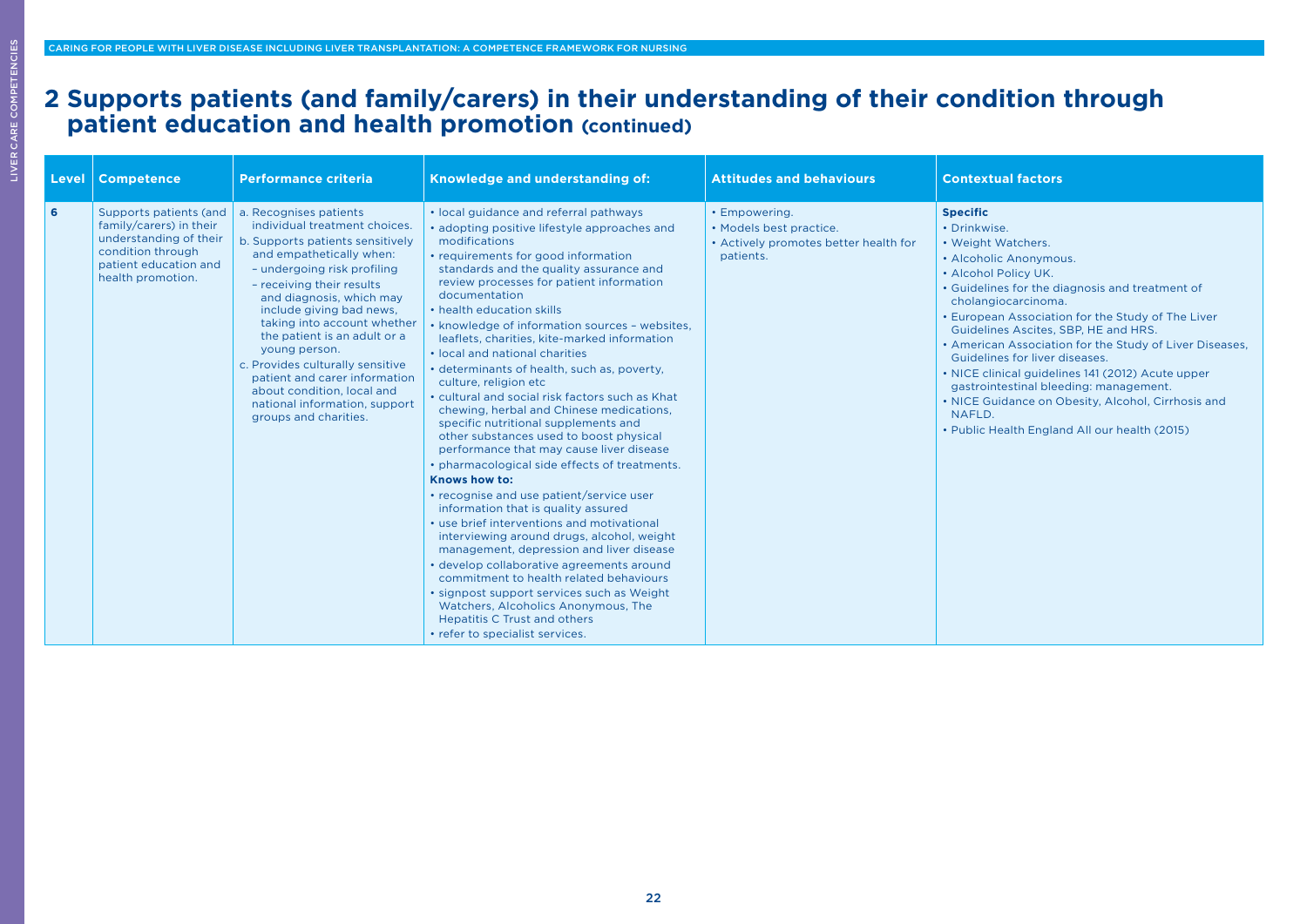### **2 Supports patients (and family/carers) in their understanding of their condition through patient education and health promotion (continued)**

| Level          | <b>Competence</b>                                                                                                                              | <b>Performance criteria</b>                                                                                                                                                                                                                                                                                                                                                                                                                                                                                                                                                                          | Knowledge and understanding of:                                                                                                                                                                                                                                                                                                                                                                                                                                                                                                                                                                 | <b>Attitudes and behaviours</b>                                                                                                                                   | <b>Contextual factors</b> |
|----------------|------------------------------------------------------------------------------------------------------------------------------------------------|------------------------------------------------------------------------------------------------------------------------------------------------------------------------------------------------------------------------------------------------------------------------------------------------------------------------------------------------------------------------------------------------------------------------------------------------------------------------------------------------------------------------------------------------------------------------------------------------------|-------------------------------------------------------------------------------------------------------------------------------------------------------------------------------------------------------------------------------------------------------------------------------------------------------------------------------------------------------------------------------------------------------------------------------------------------------------------------------------------------------------------------------------------------------------------------------------------------|-------------------------------------------------------------------------------------------------------------------------------------------------------------------|---------------------------|
| $\overline{7}$ | Supports patients (and<br>family/carers) in their<br>understanding of their<br>condition through<br>patient education and<br>health promotion. | a. Interprets complex<br>investigation results and<br>procedures and explains<br>these to patients.<br>b. Ensures patient (and family/<br>carers where relevant)<br>understands risk profiling<br>implications and results, and<br>discusses options available.<br>c. Works with specialists<br>including specialist<br>counsellors, palliative care<br>experts where appropriate.<br>d. Ensures timely referral to<br>other clinical care providers<br>where appropriate, and<br>follow up.<br>e. Contributes to quality<br>assurance and accreditation<br>processes around patient<br>information. | . risk profiling tests available, their implications<br>and results<br>. national standards and local guidelines<br>• new or emerging therapies<br>• complex treatment groups, such as,<br>co-infection, multiple aetiologies, and pre-<br>transplant and post-transplant issues<br>• available resources and support services<br>locally, regionally and nationally and their<br>accreditation<br>• and quality assurance processes.<br>Knows how to:<br>• refer to specialist counselling and palliative<br>care services<br>• quality assure and accredit patient information<br>literature. | · Role model.<br>• Provides strong leadership.<br>• Challenges assumptions and taken<br>for granted ways of working.<br>• Champions person-centred<br>approaches. | See above.                |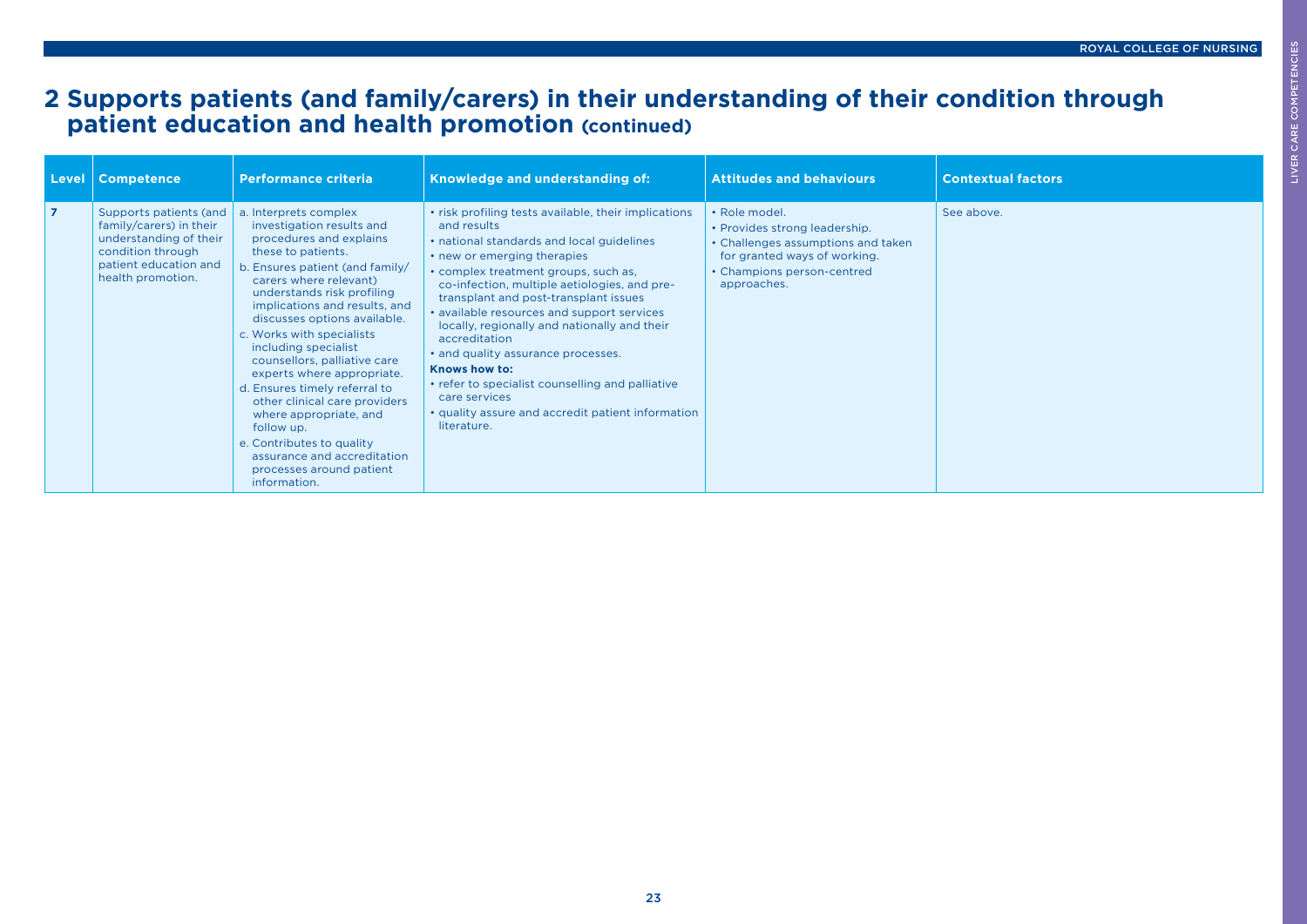<span id="page-23-0"></span>

|         | Level   Competence                                                            | <b>Performance criteria</b>                                                                                                                                                                           | Knowledge and understanding of:                                                                                                                                                                                                                                                                                                                                                                                                                                              | <b>Attitudes and behaviours</b>                                                                                                                                                                                                              | <b>Contextual factors</b>                                                                                                                                                                                                                                                                                                                                                                                                                                                                                                                                                                                                                                                                                                                                                                                                                                                                                                                                                                                                                                                                                                                                                                                                                                                                                                                                                                                                                                                                                             |
|---------|-------------------------------------------------------------------------------|-------------------------------------------------------------------------------------------------------------------------------------------------------------------------------------------------------|------------------------------------------------------------------------------------------------------------------------------------------------------------------------------------------------------------------------------------------------------------------------------------------------------------------------------------------------------------------------------------------------------------------------------------------------------------------------------|----------------------------------------------------------------------------------------------------------------------------------------------------------------------------------------------------------------------------------------------|-----------------------------------------------------------------------------------------------------------------------------------------------------------------------------------------------------------------------------------------------------------------------------------------------------------------------------------------------------------------------------------------------------------------------------------------------------------------------------------------------------------------------------------------------------------------------------------------------------------------------------------------------------------------------------------------------------------------------------------------------------------------------------------------------------------------------------------------------------------------------------------------------------------------------------------------------------------------------------------------------------------------------------------------------------------------------------------------------------------------------------------------------------------------------------------------------------------------------------------------------------------------------------------------------------------------------------------------------------------------------------------------------------------------------------------------------------------------------------------------------------------------------|
| $1 - 4$ | Undertakes a<br>comprehensive clinical<br>assessment of the liver<br>patient. | a. Undertakes and records<br>nursing observations.<br>b. Measures and records weight<br>accurately.<br>c. Takes appropriate action<br>including when recordings<br>fall outside agreed<br>parameters. | • the normal parameters of nursing<br>observations for patients with liver<br>disease.<br>Knows how to:<br>• record nursing observations and<br>take appropriate action/referral for<br>abnormal results<br>• the importance of reporting and<br>recording signs and symptoms such as<br>nausea, vomiting, pruritus and altered<br>mental state<br>• recognise deterioration and report to<br>appropriate registered practitioner<br>and need for possible end of life care. | • Aware of role limitations and<br>when to obtain help.<br>• Person centred and<br>compassionate.<br>• Listens.<br>· Understanding.<br>• Welcoming.<br>• Open to receiving feedback.<br>• Confidential.<br>· Pride in work.<br>· Respectful. | <b>Generic</b><br>• NMC documents and quidance.<br>• Royal College of Nursing documents and guidance.<br>• RCN Gastrointestinal Nursing Forum.<br>• British Liver Nurses Association (BLNA).<br>• NHS England.<br>• DH (2009) Making a Difference.<br>• Public Health England.<br>. Gold Standards Framework for people nearing the end of life.<br>. British Association for the Study of the Liver (BASL) special interest<br>group (SIG) position statement on palliative and supportive care in<br>patients with chronic liver disease (2019).<br>• NICE liver guidance.<br>• Mental Capacity Act 2005.<br>• NHS England Safeguarding Vulnerable People in the NHS -<br>Accountability and Assurance Framework (2015)<br>• DH Reference guide to consent for examination or treatment 2009.<br>• Data Protection Act 2018.<br>• NHS Choices.<br>• NHS Institute for Innovation and Improvement.<br>. Quality Outcome Measures, such as CQUINS.<br>• Improving Quality in Liver Services (IQILS).<br>• The Lancet Liver Commission.<br>• NECPOD 2013 Measuring the units: a review of patients who died with<br>alcohol-related liver disease. London, NCEPOD,<br>• NHS IQ (Improving quality).<br>. Nursing Times Learning Unit. Liver Disease: Risk factors and treatment.<br>• NHS 2nd Atlas of Variation: Liver (2017).<br>• National Clinical Guidelines Centre.<br>• BASL/BSG: Decompensated Cirrhosis care Bundle: First 24 hours BSG<br>Guidelines on the management of abnormal liver blood tests (2017). |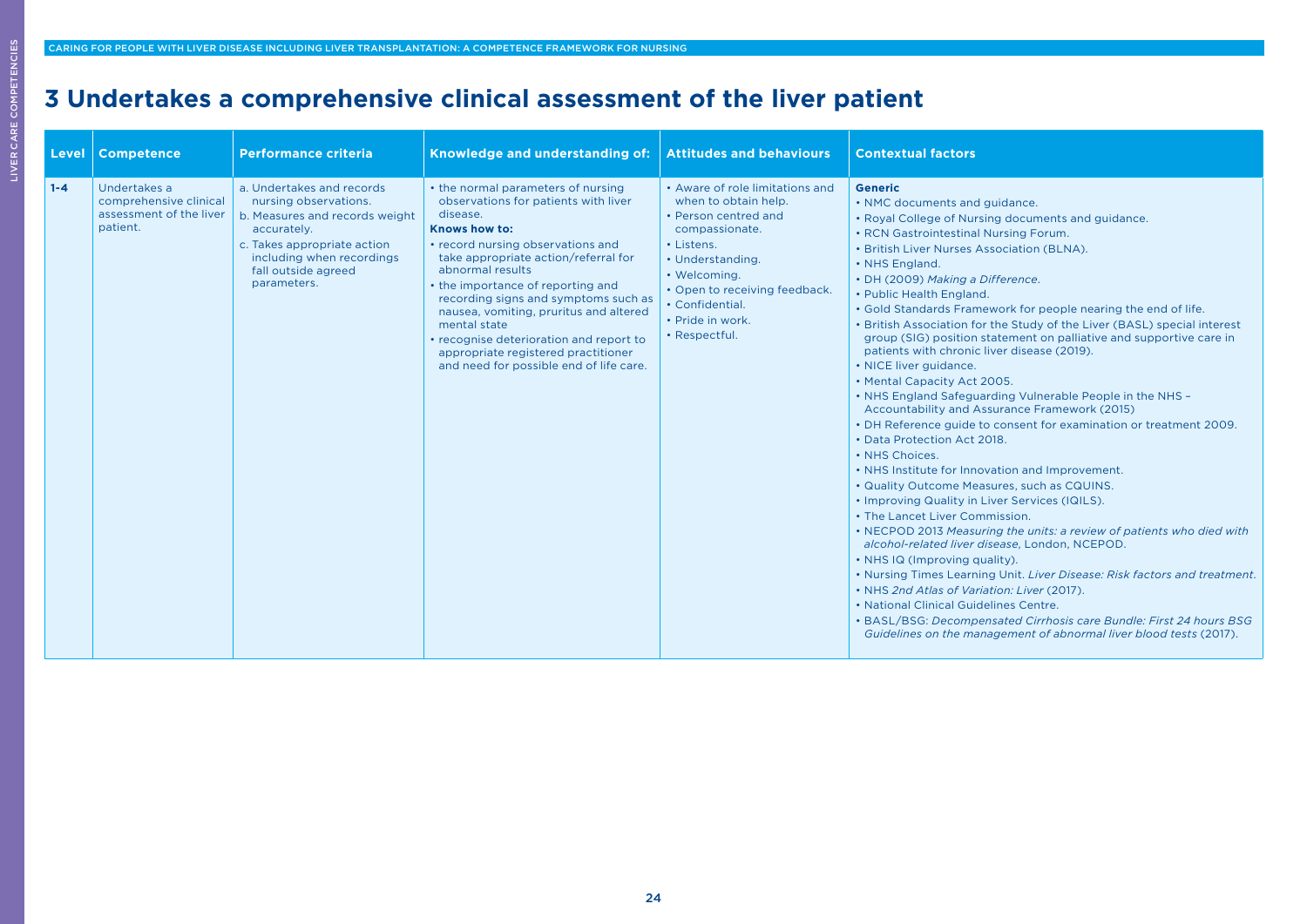LIVER CARE COMPETENCIES

LIVER CARE COMPETENCIES

| Level          | <b>Competence</b>                                                             | <b>Performance criteria</b>                                                                                                                                                                                                                                                                                                                                                                                                                                                                                                                                                                                                                                                                                                                                                                                                                                                                                      | Knowledge and understanding of:                                                                                                                                                                                                                                                                                                                                                                                                                                                                                                                                                                                                                                                                                                                                                                                                                                                                                                                                                                                                                                                                                                                                                                                                                                                                                                                                                                                                                                                                                                                                                                          | <b>Attitudes and behaviours</b>                                                                                                                                                                                                                                                                                                                                                                                                                                                                                                           | <b>Contextual factors</b>                                                                                                                                                                                                                                                                                                                                                                                                                                                                                                                                                                                                                                                                                                                                                                                                                                                                                                                                                                                                                                                                                                                                                                                                                                                                                                                                                                                                                                                                                                                                                                                                                                                                                 |
|----------------|-------------------------------------------------------------------------------|------------------------------------------------------------------------------------------------------------------------------------------------------------------------------------------------------------------------------------------------------------------------------------------------------------------------------------------------------------------------------------------------------------------------------------------------------------------------------------------------------------------------------------------------------------------------------------------------------------------------------------------------------------------------------------------------------------------------------------------------------------------------------------------------------------------------------------------------------------------------------------------------------------------|----------------------------------------------------------------------------------------------------------------------------------------------------------------------------------------------------------------------------------------------------------------------------------------------------------------------------------------------------------------------------------------------------------------------------------------------------------------------------------------------------------------------------------------------------------------------------------------------------------------------------------------------------------------------------------------------------------------------------------------------------------------------------------------------------------------------------------------------------------------------------------------------------------------------------------------------------------------------------------------------------------------------------------------------------------------------------------------------------------------------------------------------------------------------------------------------------------------------------------------------------------------------------------------------------------------------------------------------------------------------------------------------------------------------------------------------------------------------------------------------------------------------------------------------------------------------------------------------------------|-------------------------------------------------------------------------------------------------------------------------------------------------------------------------------------------------------------------------------------------------------------------------------------------------------------------------------------------------------------------------------------------------------------------------------------------------------------------------------------------------------------------------------------------|-----------------------------------------------------------------------------------------------------------------------------------------------------------------------------------------------------------------------------------------------------------------------------------------------------------------------------------------------------------------------------------------------------------------------------------------------------------------------------------------------------------------------------------------------------------------------------------------------------------------------------------------------------------------------------------------------------------------------------------------------------------------------------------------------------------------------------------------------------------------------------------------------------------------------------------------------------------------------------------------------------------------------------------------------------------------------------------------------------------------------------------------------------------------------------------------------------------------------------------------------------------------------------------------------------------------------------------------------------------------------------------------------------------------------------------------------------------------------------------------------------------------------------------------------------------------------------------------------------------------------------------------------------------------------------------------------------------|
| 5 <sup>1</sup> | Undertakes a<br>comprehensive clinical<br>assessment of the liver<br>patient. | a. Undertakes and records<br>nursing assessment and<br>history taking.<br>b. Identifies signs of liver<br>disease in stools, urine and<br>skin.<br>c. Identifies individuals at risk.<br>such as, drugs, alcohol,<br>obesity, co-morbidities,<br>depression.<br>d. Assesses nutritional status.<br>e. Identifies signs and<br>symptoms of altered mental<br>state including cerebral<br>oedema for acute liver failure.<br>f. Acts on findings of nursing<br>assessment.<br>g. Explains relevant<br>investigations to patients and<br>service users.<br>h. Uses local guidelines for<br>the care of people with liver<br>disease.<br>i. Use of infection prevention<br>and control policies when<br>caring for patients.<br>j. Refers to appropriate<br>specialist team.<br>k. Directs the patient to<br>specialist help.<br>I. Carries out investigations<br>related to risk profiling under<br>local guidance. | • functions of the liver<br>• normal and abnormal liver anatomy and<br>physiology<br>• changes to the stools, urine and skin in liver<br>disease eg, jaundice, bruising, scratch marks,<br>palmar erthyema, ascites, liver flap (asterixis)<br>. some of the effects of drugs metabolised by<br>the liver<br>· effect of liver disease on other body systems,<br>such as, mental function, cardiovascular and<br>renal function<br>· specific acute and chronic complications and<br>their management including:<br>- pruritus<br>- skin rashes as side effects of drug<br>treatments<br>- hypotension due to drug related reasons,<br>such as, betablocker, and non-drug related<br>reasons such as decompensated liver<br>disease<br>- jaundice<br>- biliary complications, such as, cholecystitis<br>and/or cholangitis<br>- portal hypertension and oesophageal varices<br>- ascites/spontaneous bacterial peritonitis<br>- hepatorenal failure<br>- hepatic encephalopathy<br>- risk of cerebral oedema in acute liver failure<br>- sepsis which often precipitates variceal<br>bleeding or hepatic encephalopathy<br>- cardiovascular and respiratory complications<br>- coagulopathy<br>- recognise the signs and symptoms of alcohol<br>and/or drug withdrawal<br>· altered pathophysiology and different<br>management of decompensated liver disease<br>and acute on chronic liver disease and their<br>complications<br>· altered pathophysiology in acute liver failure<br>and its management and significance of<br>deterioration<br>· importance of nutrition in chronic liver<br>disease. | • Aware of role limitations.<br>• Recognises own level of competence,<br>able to identify learning needs.<br>• Accountable.<br>• Works in partnership.<br>• Supportive.<br>• Encouraging.<br>• Provides choices.<br>• Gives and receives feedback.<br>. Willing to reflect on and learn from<br>own practice.<br>• Flexible.<br>• Non-judgmental.<br>• Passionate about patient care.<br>• Starts to demonstrate attention to<br>detail.<br>• Active in own learning.<br>• Open to receiving feedback.<br>• Open minded.<br>· Reflective. | <b>Generic (continued)</b><br>• Key quality assured patient and carer information and<br>support from key charities and organisations, such as:<br>- British Liver Trust<br>- Children's Liver Disease Foundation<br>- Alcohol Change UK<br>- The Hepatitis C Trust<br>- The Hepatitis B Positive Trust UK<br>- Haemochromatosis Society<br>- Wilson's Disease Support Group (UK)<br>- PBC Foundation<br>- Rare Diseases UK<br>- PSC Support<br>- Royal Colleges, such as, Physicians, General<br>Practitioners, Surgeons, Anaesthetists<br>- British Society of Gastroenterology (BSG) - liver<br>section<br>- British Association for the Study of the Liver (BASL)<br>- European Association for the Study of the Liver<br>(EASL)<br>- American Association for the Study of Liver Diseases<br>(AASLD)<br>- British Association of Parenteral and Enteral Nutrition<br>(BAPEN)<br>• NHS England The Information Standard<br>• British National Formulary (BNF).<br><b>Specific</b><br>• Local protocols and guidelines<br>• Standards for clinical practice and training (joint)<br>statements) from:<br>- Royal College of Anaesthetists<br>- Royal College of Physicians<br>- The Intensive Care Society<br>- The Resuscitation Council<br>• NICE Guidance on Alcohol<br>• NICE Guidance on Liver<br>• NHS Blood and Transplant Policies<br>• Liver Transplant: selection criteria and recipient<br>registration<br>• NICE (2013) Quality standard end of life care.<br>• RCN Advanced level nursing practice competencies<br>(2018).<br>• Gold Standards Framework for people nearing the end<br>of life<br>• NICE (2014) Safe staffing for nursing in adult inpatient<br>wards in acute hospitals. |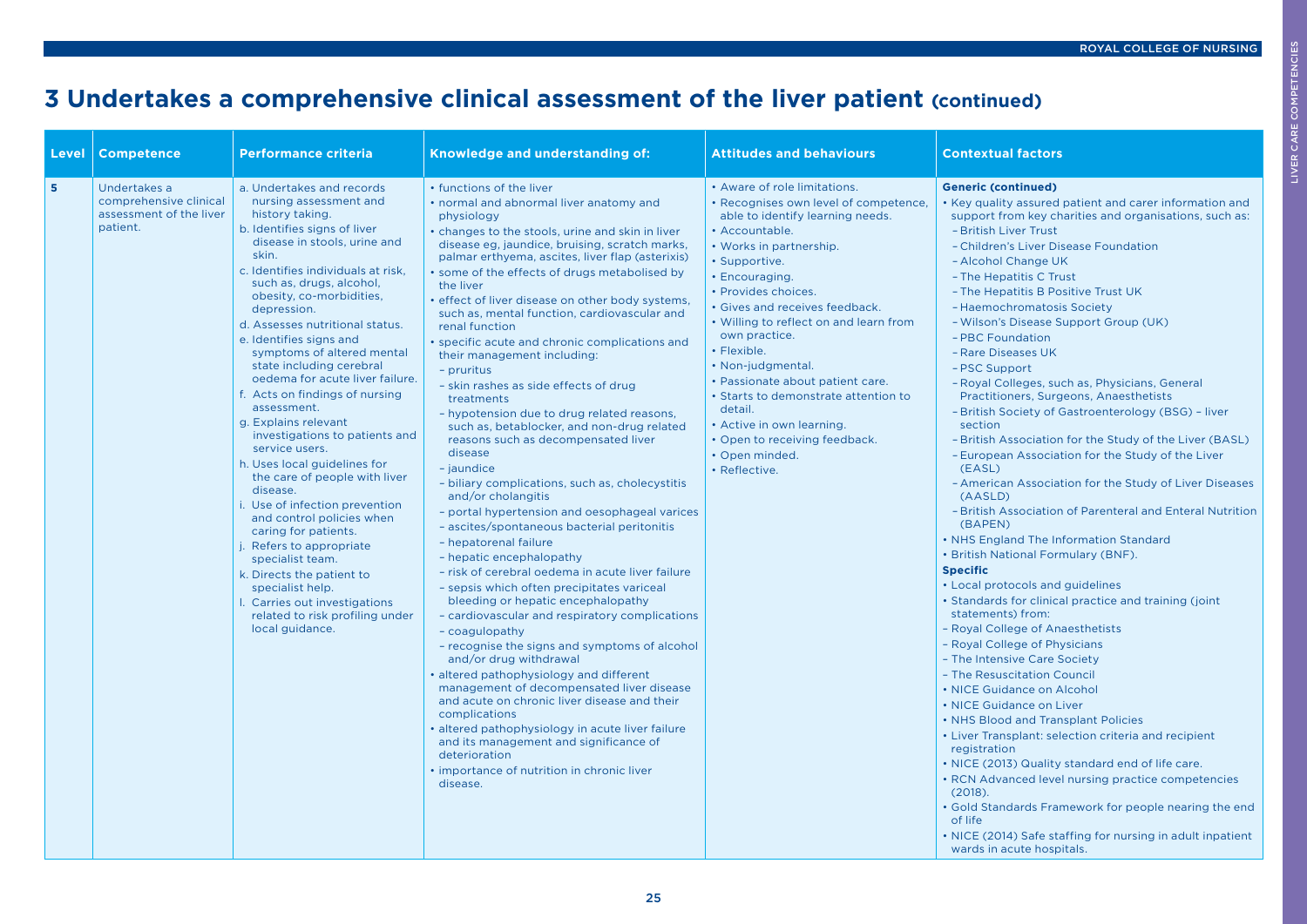| Level | <b>Competence</b> | <b>Performance criteria</b> | Knowledge and understanding of:                                                                                                                                                                                                                                                                                                                                                                                                                                                                                                                                                                                                                                                                                                                                                                                                                                                                                                                                                   | <b>Attitudes and behaviours</b> | <b>Contextual factors</b> |
|-------|-------------------|-----------------------------|-----------------------------------------------------------------------------------------------------------------------------------------------------------------------------------------------------------------------------------------------------------------------------------------------------------------------------------------------------------------------------------------------------------------------------------------------------------------------------------------------------------------------------------------------------------------------------------------------------------------------------------------------------------------------------------------------------------------------------------------------------------------------------------------------------------------------------------------------------------------------------------------------------------------------------------------------------------------------------------|---------------------------------|---------------------------|
| 5     | See above.        | See above.                  | • impact of pruritus on well being and sleep<br>patterns<br>• the lifestyle risk factors that may influence<br>disease<br>• severity eg, smoking, alcohol, obesity,<br>depression<br>• types of investigation eg, liver biopsy,<br>ultrasound scanning, how to interpret results,<br>appropriate treatment options and local<br>guidelines<br>• when to refer to specialist liver team<br>· altered body image<br>• end of life care in relation to patients with<br>chronic liver disease.<br><b>Knows how to:</b><br>• undertake a comprehensive clinical<br>assessment of patients with liver disease<br>• identify signs of liver disease in stools and<br>urine<br>• communicate the purpose, results and<br>meaning of relevant investigations<br>• communicate to patients, family/carers and<br>staff the need for infection prevention and<br>control<br>• recognise signs of liver disease and implement<br>appropriate actions and/or referral to<br>specialist teams. | See above.                      | See above.                |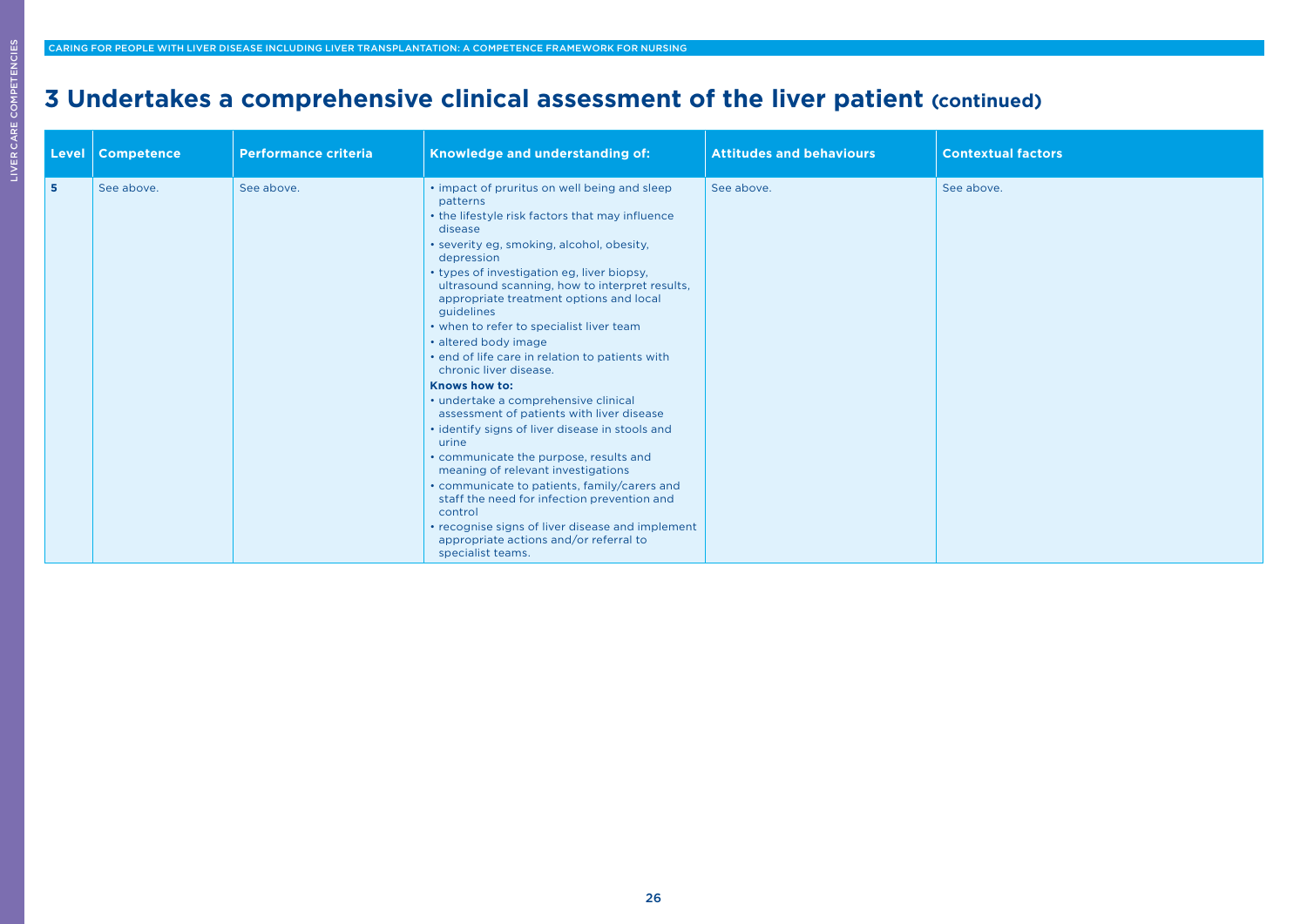| Level | <b>Competence</b>                                                             | <b>Performance criteria</b>                                                                                                                                                                                                                                                                                                                                                                                                                                                                                                                                                                                                                                                                                                                                                                                                                                                                                                                                                                                                                                                                                                                   | Knowledge and understanding of:                                                                                                                                                                                                                                                                                                                                                                                                                                                                                                                                                                                                                                                                                                                                                                                                                                                                                                                                                                                                                                                                                                                                                                                                                                                                                                                                                                                                                                                                                                                                                                                                                                                                                                                                                                                                                                                                                                              | <b>Attitudes and behaviours</b>                                                                                                                                            | <b>Contextual factors</b> |
|-------|-------------------------------------------------------------------------------|-----------------------------------------------------------------------------------------------------------------------------------------------------------------------------------------------------------------------------------------------------------------------------------------------------------------------------------------------------------------------------------------------------------------------------------------------------------------------------------------------------------------------------------------------------------------------------------------------------------------------------------------------------------------------------------------------------------------------------------------------------------------------------------------------------------------------------------------------------------------------------------------------------------------------------------------------------------------------------------------------------------------------------------------------------------------------------------------------------------------------------------------------|----------------------------------------------------------------------------------------------------------------------------------------------------------------------------------------------------------------------------------------------------------------------------------------------------------------------------------------------------------------------------------------------------------------------------------------------------------------------------------------------------------------------------------------------------------------------------------------------------------------------------------------------------------------------------------------------------------------------------------------------------------------------------------------------------------------------------------------------------------------------------------------------------------------------------------------------------------------------------------------------------------------------------------------------------------------------------------------------------------------------------------------------------------------------------------------------------------------------------------------------------------------------------------------------------------------------------------------------------------------------------------------------------------------------------------------------------------------------------------------------------------------------------------------------------------------------------------------------------------------------------------------------------------------------------------------------------------------------------------------------------------------------------------------------------------------------------------------------------------------------------------------------------------------------------------------------|----------------------------------------------------------------------------------------------------------------------------------------------------------------------------|---------------------------|
| 6     | Undertakes a<br>comprehensive clinical<br>assessment of the liver<br>patient. | a. Undertakes a comprehensive physical<br>assessment and patient risk profiling including<br>the early detection of other diseases and the<br>identification of co-morbidities.<br>b. Provides expert care and inter-professional<br>collaborative practice and consultation to<br>individual patients and service users across<br>specific patient pathways based on holistic<br>assessment, national guidelines, specialist<br>competencies and best practice, documenting<br>this care as an accountable practitioner.<br>c. Discusses with patients and family/carer the<br>significance of medical investigations, test<br>results, prognosis and treatment options.<br>d. Monitors and advises on nutritional intake and<br>supplements in collaboration with dietitian to<br>provide optimal nutrition.<br>e. Implements and documents an appropriate<br>management plan.<br>f. Establishes patient concordance with treatment<br>and recognises patient's individual treatment<br>choices.<br>g. Keeps up to date with best practice for specific<br>patient pathways through national specialist<br>forums, journals and networking. | • relevant NICE guidelines and standards<br>· early signs and symptoms of other major diseases, such as<br>diabetes, heart disease and endocrine disease<br>• impact of pregnancy on the liver<br>• signs of liver disease and the impact of co-morbidities<br>• interpreting changes to blood chemistry in liver disease,<br>such as liver enzymes, synthetic functions such as INR/<br>prothrombin times and albumin<br>· investigations such as Doppler scan, endoscopy,<br>endoscopic retrograde cholangiopancretography (ERCP),<br>magnetic resonance imaging (MRI)<br>in depth understanding of altered pathophysiology, such<br>as ammonia levels in hepatic encephalopathy and effects<br>of splanchnic circulation on portal hypertension and<br>relevance to current management strategies<br>• knowledge of precipitating factors of hepatic<br>encephalopathy and preventative measures<br>· patient compliance, adherence and concordance<br>measurements of severity and survival based on blood<br>results, such as UKELD, MELD, Childs Pugh score and<br>other physical factors such as ascites and hepatic<br>encephalopathy including early referral for consideration<br>for liver transplantation<br>• end of life care and its management.<br>Knows how to:<br>• undertake a detailed, comprehensive physical assessment<br>in accordance with local guidelines<br>• recognise signs and symptoms and implement appropriate<br>actions for complications of liver disease<br>• interpret a range of blood results<br>· communicate to patients the impact of co-morbidities on<br>their liver disease<br>· differentiate between hepatic encephalopathy and alcohol<br>withdrawal<br>· assess for signs and symptoms of acute alcohol<br>withdrawal utilising a validated severity scale<br>• identify pre and post morbid mental health issues<br>· monitor optimal nutritional status<br>• act as a mentor to others. | • Values learning.<br>• Works in partnership.<br>• Empowering.<br>• Embraces different perspectives.<br>• Analytical.<br>• Attention to detail.<br>• Models best practice. |                           |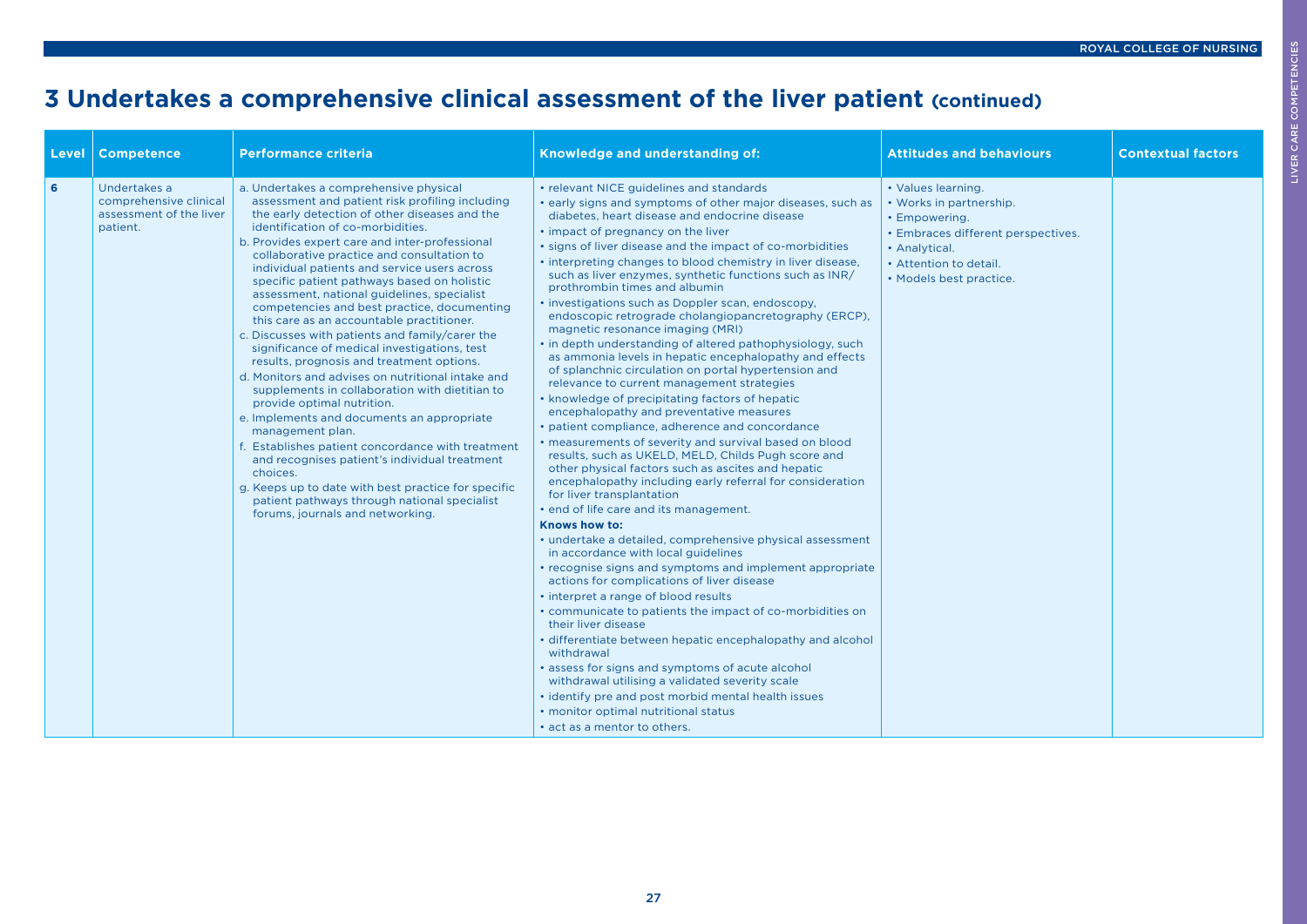| Level          | <b>Competence</b>                                                             | <b>Performance criteria</b>                                                                                                                                                                                                                                                                                                                                                                                                                                                                                                                                                                                                                                                                                                    | Knowledge and understanding of:                                                                                                                                                                                                                                                                                                                                                                                                                                                                                                                                                                                                                                                                                                                                                                                                                                                                                                                                                                                                                                                                                                                                                                                                                                                                                                                                                                                                                                                                                                                                                                                                                                                                                                                                                                                                                                                                                                                                                                                                                                                                                                                                                                                                                                                               | <b>Attitudes and behaviours</b>                                                                                                                                                                                                                                                                                            | <b>Contextual factors</b> |
|----------------|-------------------------------------------------------------------------------|--------------------------------------------------------------------------------------------------------------------------------------------------------------------------------------------------------------------------------------------------------------------------------------------------------------------------------------------------------------------------------------------------------------------------------------------------------------------------------------------------------------------------------------------------------------------------------------------------------------------------------------------------------------------------------------------------------------------------------|-----------------------------------------------------------------------------------------------------------------------------------------------------------------------------------------------------------------------------------------------------------------------------------------------------------------------------------------------------------------------------------------------------------------------------------------------------------------------------------------------------------------------------------------------------------------------------------------------------------------------------------------------------------------------------------------------------------------------------------------------------------------------------------------------------------------------------------------------------------------------------------------------------------------------------------------------------------------------------------------------------------------------------------------------------------------------------------------------------------------------------------------------------------------------------------------------------------------------------------------------------------------------------------------------------------------------------------------------------------------------------------------------------------------------------------------------------------------------------------------------------------------------------------------------------------------------------------------------------------------------------------------------------------------------------------------------------------------------------------------------------------------------------------------------------------------------------------------------------------------------------------------------------------------------------------------------------------------------------------------------------------------------------------------------------------------------------------------------------------------------------------------------------------------------------------------------------------------------------------------------------------------------------------------------|----------------------------------------------------------------------------------------------------------------------------------------------------------------------------------------------------------------------------------------------------------------------------------------------------------------------------|---------------------------|
| $\overline{7}$ | Undertakes a<br>comprehensive clinical<br>assessment of the liver<br>patient. | a. Assesses, diagnoses and treats<br>people with on-going living<br>disease and its complications.<br>b. Undertakes a medical history,<br>completes a detailed physical and<br>nursing examination, formulates a<br>diagnosis, initiates investigations<br>and/or treatments and refers to<br>specialist teams as appropriate.<br>c. Diagnoses new or worsening<br>complications of acute and chronic<br>liver disease.<br>d. Identifies early signs of other<br>diseases.<br>e. Provides the patient with<br>information on how to manage and<br>monitor specific symptoms.<br>f. Implements end of life care for<br>the patient and their family.<br>provides support and refers to the<br>appropriate health professionals. | • all causes of liver disease including those related to occupation and travel<br>• complications of acute and chronic liver disease<br>• design, implement and evaluate a management plan that included the specific<br>signs and symptoms or side effects: such as:<br>- pruritus<br>- skin rashes as side effects of drug treatments<br>- hypotension due to drug related reasons, such as betablocker, and non-drug<br>related reasons such as decompensated liver disease<br>- jaundice<br>- biliary complications such as cholecystitis and/or cholangitis<br>- portal hypertension and oesophageal varices<br>- ascites/spontaneous bacterial peritonitis<br>- hepatorenal failure<br>- hepatic encephalopathy<br>- risk of cerebral oedema in acute liver failure<br>- sepsis which often precipitates variceal bleeding or hepatic encephalopathy<br>- cardiovascular and respiratory complications<br>- coagulopathy<br>- recognise the signs and symptoms of alcohol and/or drug withdrawal<br>• treatment regimes, including eligibility and suitability criteria for different liver<br>diseases<br>• options following failure of treatment, such as early referral for liver<br>transplantation assessment in chronic liver disease (See competence 10.1 Referral<br>for consideration of liver transplantation)<br>• palliation of symptoms such as chemoembolisation or paracentesis and planning<br>for end of life care.<br>Knows how to:<br>• undertake a detailed clinical and nursing assessment<br>• undertake an abdominal assessment and other systems as appropriate.<br>• explain significance of any investigations to patients<br>• initiate investigations appropriately<br>• act on investigations and interpret results including liver screen<br>• formulate an appropriate management plan including, where appropriate, end of<br>life care<br>• identify acute alcohol withdrawal and safely provide pharmacological<br>management of symptoms during an episode of acute alcohol withdrawal<br>• administer treatment within their specialist role as a non-medical prescriber<br>• recognise, manage and refer patients in relation to their co-morbidities<br>• assess competence of nurses undertaking clinical assessments<br>· act as a role model. | · Role model.<br>• Interprofessional working.<br>• Collaborative.<br>• Inclusive.<br>• Strong clinical leadership.<br>• Challenges assumptions.<br>• Champions person-centred<br>approaches.<br>• Challenges assumption and<br>taken for granted ways of<br>working.<br>• Actively promotes better<br>health for patients. |                           |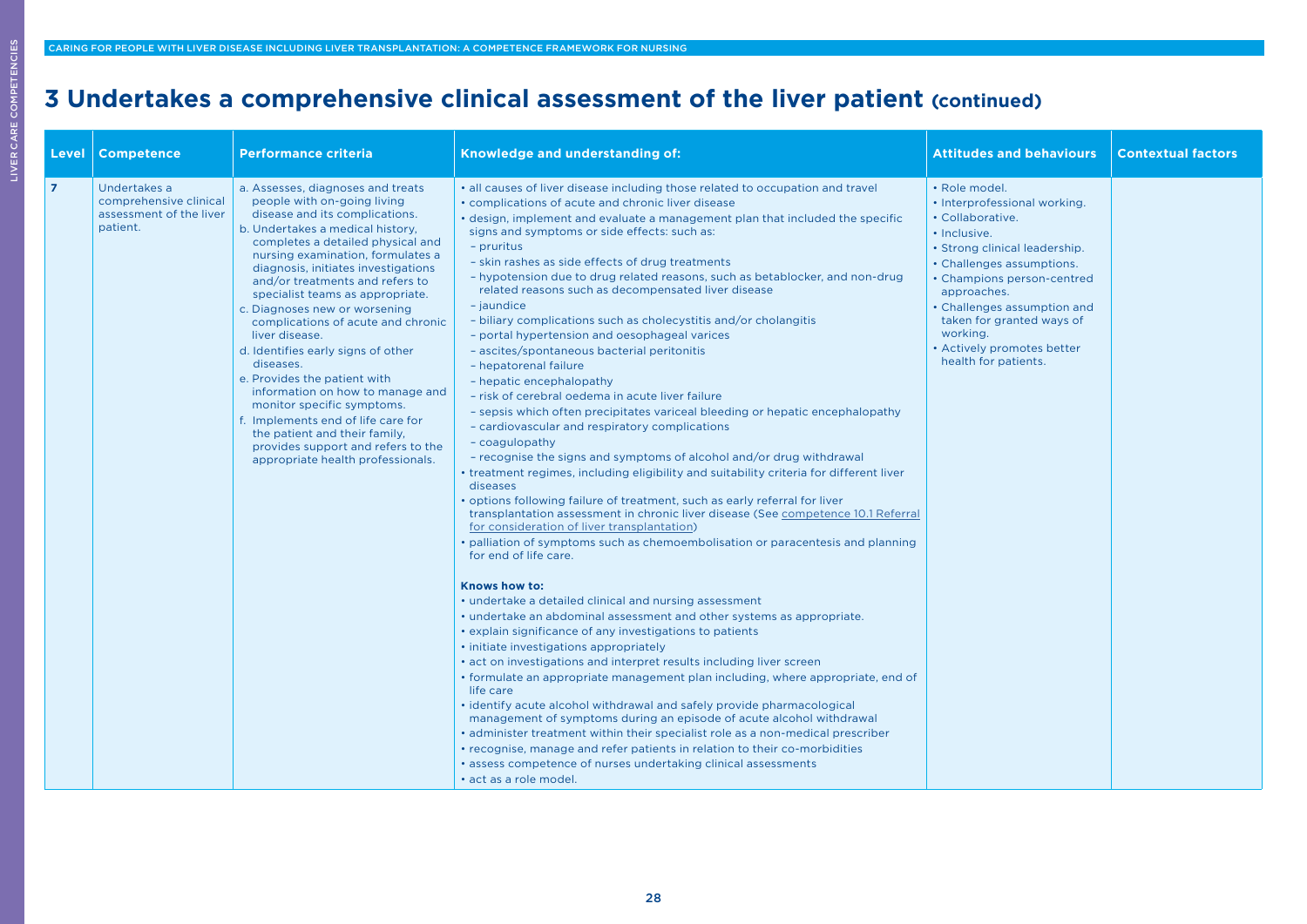LIVER CARE COMPETENCIES

LIVER CARE COMPETENCIES

## <span id="page-28-0"></span>**4 Assesses, in collaboration with the patient, their diverse health care needs**

| Level | <b>Competence</b>                                                                      | <b>Performance criteria</b>                                                                                                                                                                                                                                                                                                                                                                                                                                                                                                                                                                                                                                                                                                                                                                         | Knowledge and understanding of:                                                                                                                                                                                                                                                                                                                                                                                                                                                                                                                                                                                                                                                                                                                                                                                                                                                                             | <b>Attitudes and behaviours</b>                                                                                                                                                                                                                                                                                                                                                       | <b>Contextual factors</b>                                                                                                                                                                                                                                                                                                                                                                                                                                                                                                                                                                                                                                                                                                                                                                                                                                                                                                                                                                                                                                                                                                                                                                                                                                                                                                                                                                                                                                                                                                                  |
|-------|----------------------------------------------------------------------------------------|-----------------------------------------------------------------------------------------------------------------------------------------------------------------------------------------------------------------------------------------------------------------------------------------------------------------------------------------------------------------------------------------------------------------------------------------------------------------------------------------------------------------------------------------------------------------------------------------------------------------------------------------------------------------------------------------------------------------------------------------------------------------------------------------------------|-------------------------------------------------------------------------------------------------------------------------------------------------------------------------------------------------------------------------------------------------------------------------------------------------------------------------------------------------------------------------------------------------------------------------------------------------------------------------------------------------------------------------------------------------------------------------------------------------------------------------------------------------------------------------------------------------------------------------------------------------------------------------------------------------------------------------------------------------------------------------------------------------------------|---------------------------------------------------------------------------------------------------------------------------------------------------------------------------------------------------------------------------------------------------------------------------------------------------------------------------------------------------------------------------------------|--------------------------------------------------------------------------------------------------------------------------------------------------------------------------------------------------------------------------------------------------------------------------------------------------------------------------------------------------------------------------------------------------------------------------------------------------------------------------------------------------------------------------------------------------------------------------------------------------------------------------------------------------------------------------------------------------------------------------------------------------------------------------------------------------------------------------------------------------------------------------------------------------------------------------------------------------------------------------------------------------------------------------------------------------------------------------------------------------------------------------------------------------------------------------------------------------------------------------------------------------------------------------------------------------------------------------------------------------------------------------------------------------------------------------------------------------------------------------------------------------------------------------------------------|
| 5     | Assesses, in<br>collaboration with the<br>patient, their diverse<br>health care needs. | a. Undertakes a holistic health<br>care needs assessment.<br>b. Identifies patients at risk<br>from liver disease.<br>c. Explores the patient's<br>current lifestyle, hopes and<br>expectations.<br>d. Discusses the patient's<br>cultural/family/ethnic<br>background and identifies<br>personal preferences.<br>e. Identifies vulnerable<br>individuals.<br>f. Maintains confidentiality<br>in relation to patient<br>information and data.<br>g. Documents comprehensive<br>assessment.<br>h. Uses all available resources<br>to provide information and<br>to ascertain the patient<br>understands their illness/<br>treatment options in their<br>preferred language.<br><b>Establishes patient</b><br>concordance with treatment<br>and recognises patient's<br>individual treatment choices. | • the implications of different life stages,<br>lifestyles and risk factors on the development<br>and progression of acute and chronic liver<br>conditions and at end of life<br>· different cultures and faiths and the potential<br>impact of these upon the patient's personal<br>beliefs and viewpoints<br>• the range of resources for information and<br>support where the patient could be referred<br>• obtaining consent from the patient<br>. legal and ethical aspects of consent.<br>Knows how to:<br>• undertake holistic assessment including<br>lifestyle, sexual health, social and mental<br>health needs<br>• use alcohol screening tool<br>• consults, communicates and refers to<br>appropriate support<br>• recognise vulnerability across the age<br>spectrum<br>• access expertise in relation to caring for<br>vulnerable individuals<br>· access an interpreter/cultural mediator. | • Aware of role limitations.<br>• Recognises own level of competence,<br>able to identify learning needs.<br>• Accountable.<br>• Works in partnership.<br>• Supportive.<br>• Encouraging.<br>• Provides choices.<br>• Gives and receives feedback.<br>. Willing to reflect on and learn from<br>own practice.<br>• Flexible.<br>• Non-judgmental.<br>• Passionate about patient care. | <b>Generic</b><br>• NMC documents and guidance.<br>• Royal College of Nursing documents and guidance.<br>• RCN Gastrointestinal Nursing Forum.<br>• British Liver Nurses Association (BLNA).<br>• NHS England.<br>• DH (2009) Making a Difference.<br>• Public Health England.<br>• Gold Standards Framework for people nearing the end<br>of life.<br>. British Association for the Study of the Liver (BASL)<br>special interest group (SIG) position statement on<br>palliative and supportive care in patients with chronic<br>liver disease (2019).<br>• NICE liver guidance.<br>• Mental Capacity Act 2005.<br>. NHS England Safeguarding Vulnerable People in the<br>NHS - Accountability and Assurance Framework<br>(2015)<br>• DH Reference guide to consent for examination or<br>treatment 2009.<br>• Data Protection Act 2018.<br>• NHS Choices.<br>• NHS Institute for Innovation and Improvement.<br>. Quality Outcome Measures, such as CQUINS.<br>• Improving Quality in Liver Services (IQILS).<br>• The Lancet Liver Commission.<br>• NECPOD 2013 Measuring the units: a review of patients<br>who died with alcohol-related liver disease, London,<br>NCEPOD.<br>• NHS IQ (Improving quality).<br>. Nursing Times Learning Unit. Liver Disease: Risk<br>factors and treatment.<br>• NHS 2nd Atlas of Variation: Liver (2017).<br>• National Clinical Guidelines Centre.<br>• BASL/BSG: Decompensated Cirrhosis care Bundle:<br>First 24 hours BSG Guidelines on the management of<br>abnormal liver blood tests (2017). |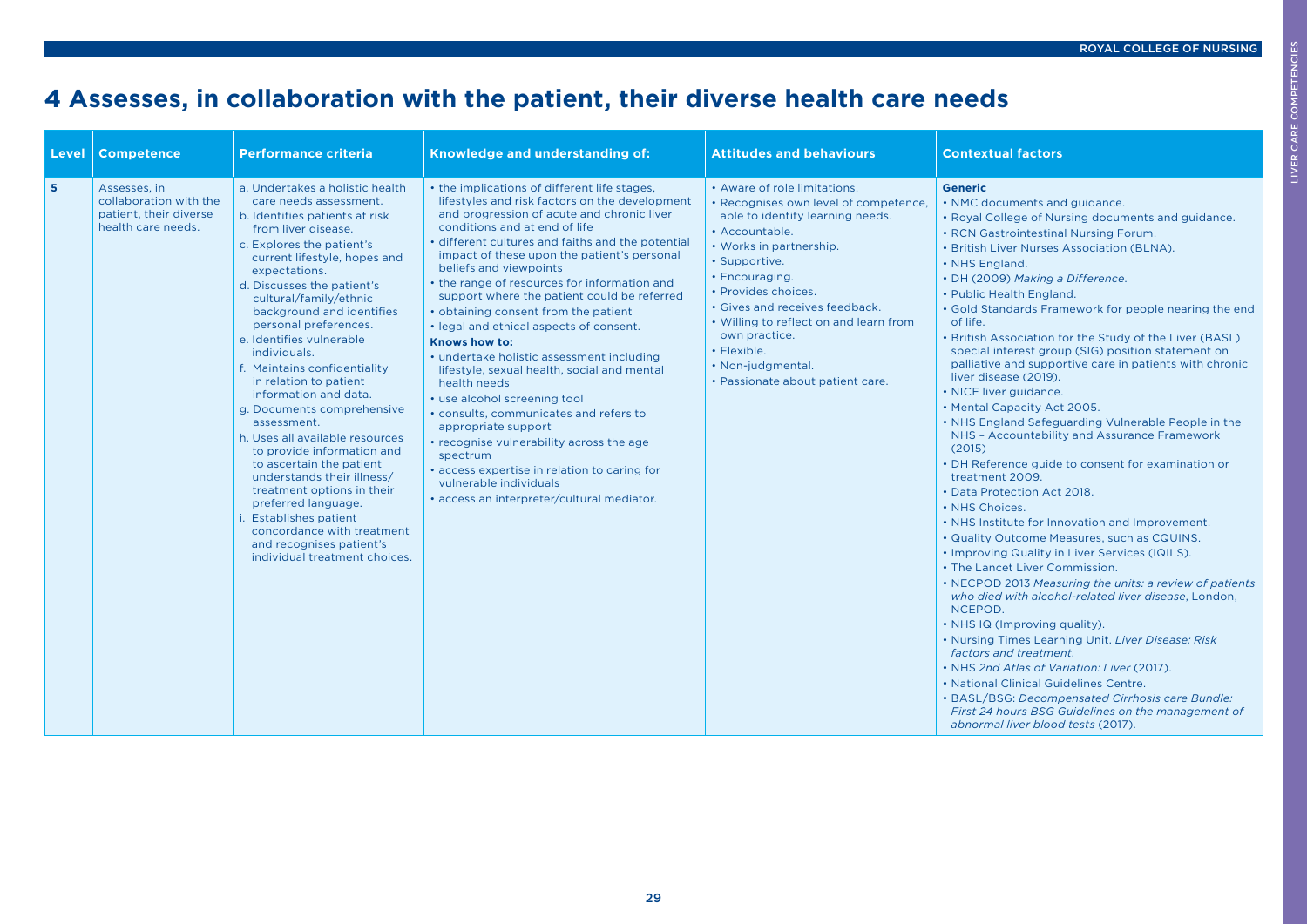## **4 Assesses, in collaboration with the patient, their diverse health care needs (continued)**

| Level          | <b>Competence</b>                                                                      | <b>Performance criteria</b>                                                                                                                                                                                                                                                                                                                                                                                                                                                                                                                                                                                                       | Knowledge and understanding of:                                                                                                                                                                                                                                                                                                                                                                                                                                                                                                                                                                                                        | <b>Attitudes and behaviours</b>                                                                                                                                                                                                                                            | <b>Contextual factors</b>                                                                                                                                                                                                                                                                                                                                                                                                                                                                                                                                                                                                                                                                                                                                                                                                                                                                                                                               |
|----------------|----------------------------------------------------------------------------------------|-----------------------------------------------------------------------------------------------------------------------------------------------------------------------------------------------------------------------------------------------------------------------------------------------------------------------------------------------------------------------------------------------------------------------------------------------------------------------------------------------------------------------------------------------------------------------------------------------------------------------------------|----------------------------------------------------------------------------------------------------------------------------------------------------------------------------------------------------------------------------------------------------------------------------------------------------------------------------------------------------------------------------------------------------------------------------------------------------------------------------------------------------------------------------------------------------------------------------------------------------------------------------------------|----------------------------------------------------------------------------------------------------------------------------------------------------------------------------------------------------------------------------------------------------------------------------|---------------------------------------------------------------------------------------------------------------------------------------------------------------------------------------------------------------------------------------------------------------------------------------------------------------------------------------------------------------------------------------------------------------------------------------------------------------------------------------------------------------------------------------------------------------------------------------------------------------------------------------------------------------------------------------------------------------------------------------------------------------------------------------------------------------------------------------------------------------------------------------------------------------------------------------------------------|
| 6              | Assesses, in<br>collaboration with the<br>patient, their diverse<br>health care needs. | a. Explores the impact of<br>the patient's agreement<br>or resistance to treatment<br>options on their liver<br>condition with regard to<br>their cultural and ethnic<br>background and life choices.                                                                                                                                                                                                                                                                                                                                                                                                                             | • culture, religion and ethnicity on health beliefs<br>· lifestyle impact on liver health including<br>chaotic lifestyle, drugs, alcohol and obesity<br>· impact of liver disease on life style and sexual<br>health<br>· clinical governance<br>• the causes of vulnerability across the age<br>range.<br>Knows how to:<br>· assess lifestyle factors in collaboration with<br>the patient<br>• how to assess drinking history and use tools to<br>assess risks to patient compliance and safety<br>· manage refusal of care/treatment by patient,<br>family or carers, and refer to a health care<br>professional where appropriate. | • Models best practice.<br>• Builds relationship with peers.<br>· Shares ideas.<br>• Facilitates involvement of<br>stakeholders.<br>• Works in partnership.<br>• Empowering.<br>• Embraces different perspectives.                                                         | <b>Generic (continued)</b><br>• Key quality assured patient and carer information and<br>support from key charities and organisations, such as:<br>- British Liver Trust<br>- Children's Liver Disease Foundation<br>- Alcohol Change UK<br>- The Hepatitis C Trust<br>- The Hepatitis B Positive Trust UK<br>- Haemochromatosis Society<br>- Wilson's Disease Support Group (UK)<br>- PBC Foundation<br>- Rare Diseases UK<br>- PSC Support<br>- Royal Colleges, such as, Physicians, General<br>Practitioners, Surgeons, Anaesthetists                                                                                                                                                                                                                                                                                                                                                                                                                |
| $\overline{7}$ | Assesses, in<br>collaboration with the<br>patient, their diverse<br>health care needs. | a. Assess, diagnose and treat<br>patients with on-going liver<br>disease.<br>b. Manage and monitor<br>complications.<br>c. Assesses patients returning<br>for on-going follow-up.<br>d. Refers patients to other<br>members of the multi-<br>disciplinary team when<br>appropriate.<br>e. Audits assessment<br>documentation in<br>collaboration with the<br>multi-disciplinary team.<br>f. Participates in multi-<br>disciplinary patient<br>conferences.<br>g. Keeps patients' general<br>practitioners, and community<br>teams/services informed of<br>on-going consultation, health<br>care needs and assessment<br>progress. | • referral systems and communication systems<br>with general practitioners, community teams<br>and school nurses<br>• the local transitional arrangements for young<br>people moving into adult care.<br><b>Knows how to:</b><br>• set up, organise and run nurse-led clinics<br>· establish telephone support and counselling<br>systems.                                                                                                                                                                                                                                                                                             | • Role model.<br>• Collaborative.<br>• Inclusive.<br>• Participative.<br>• Challenges assumptions.<br>• Champions person-centred<br>approaches.<br>• Challenges assumption and taken for<br>granted ways of working.<br>• Actively promotes better health for<br>patients. | - British Society of Gastroenterology (BSG) - liver<br>section<br>- British Association for the Study of the Liver (BASL)<br>- European Association for the Study of the Liver<br>(EASL)<br>- American Association for the Study of Liver Diseases<br>(AASLD)<br>- British Association of Parenteral and Enteral Nutrition<br>(BAPEN)<br>• NHS England The Information Standard<br>• British National Formulary (BNF).<br><b>Specific</b><br>• Equality impact assessments.<br>$\cdot$ MIND.<br>• NHS Public Health England - sexual health.<br>• NICE CG 100 Alcohol-use disorders: physical<br>complications www.guidance.nice.org.uk/CG100.<br>· NICE CG 115 Alcohol use disorders: diagnosis,<br>assessment and management of harmful drinking and<br>alcohol dependence www.guidance.nice.org.uk/CG115.<br>• NICE PH 24 Alcohol-use disorders - preventing the<br>development of hazardous and harmful drinking.<br>www.guidance.nice.org.uk/PH24. |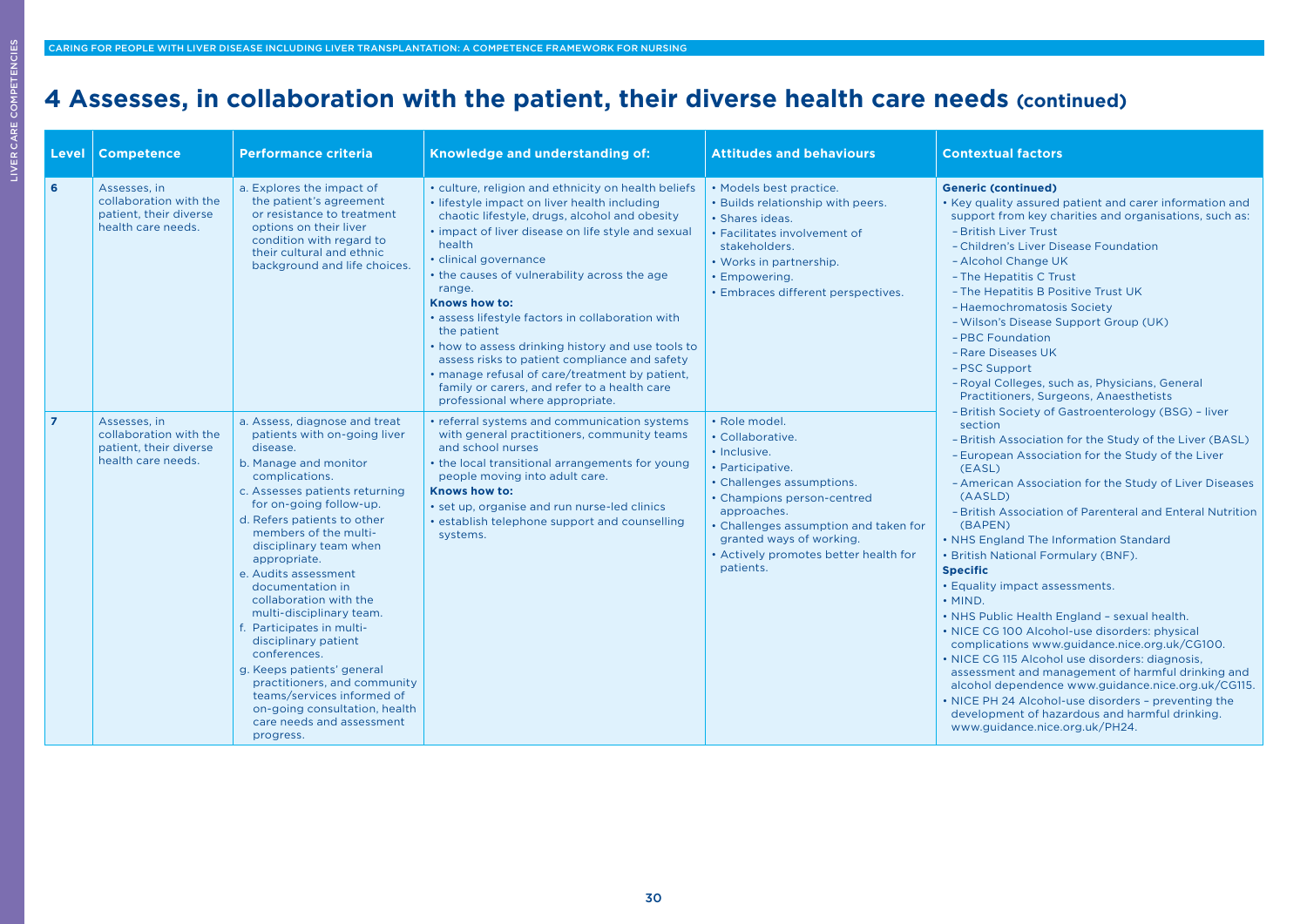### <span id="page-30-0"></span>**5 Develops and evaluates a self-management plan with the patient who has predisposing factors to liver disease**

| Level          | <b>Competence</b>                                                                                                           | <b>Performance criteria</b>                                                                                                                                                                                                                                                                                                                                                                                                                                                                                                                                                                          | <b>Knowledge and understanding of:</b>                                                                                                                                                                                                                                                                                                                                                                                                                                                                                                                                                                                                                                                                                                                                                                                                                                                                                                                                                                                                                                                                                                                                                                     | <b>Attitudes and behaviours</b>                                                                                                                                                                                                                                                                                                                                                       | <b>Contextual factors</b>                                                                                                                                                                                                                                                                                                                                                                                                                                                                                                                                                                                                                                                                                                                                                                                                                                                                                                                                                                                                                                                                                                                                                                                                                                                                                                                                                                                                                                                                                                               |
|----------------|-----------------------------------------------------------------------------------------------------------------------------|------------------------------------------------------------------------------------------------------------------------------------------------------------------------------------------------------------------------------------------------------------------------------------------------------------------------------------------------------------------------------------------------------------------------------------------------------------------------------------------------------------------------------------------------------------------------------------------------------|------------------------------------------------------------------------------------------------------------------------------------------------------------------------------------------------------------------------------------------------------------------------------------------------------------------------------------------------------------------------------------------------------------------------------------------------------------------------------------------------------------------------------------------------------------------------------------------------------------------------------------------------------------------------------------------------------------------------------------------------------------------------------------------------------------------------------------------------------------------------------------------------------------------------------------------------------------------------------------------------------------------------------------------------------------------------------------------------------------------------------------------------------------------------------------------------------------|---------------------------------------------------------------------------------------------------------------------------------------------------------------------------------------------------------------------------------------------------------------------------------------------------------------------------------------------------------------------------------------|-----------------------------------------------------------------------------------------------------------------------------------------------------------------------------------------------------------------------------------------------------------------------------------------------------------------------------------------------------------------------------------------------------------------------------------------------------------------------------------------------------------------------------------------------------------------------------------------------------------------------------------------------------------------------------------------------------------------------------------------------------------------------------------------------------------------------------------------------------------------------------------------------------------------------------------------------------------------------------------------------------------------------------------------------------------------------------------------------------------------------------------------------------------------------------------------------------------------------------------------------------------------------------------------------------------------------------------------------------------------------------------------------------------------------------------------------------------------------------------------------------------------------------------------|
| 5 <sup>1</sup> | Develops and<br>evaluates a<br>selfmanagement plan<br>with the patient who<br>has predisposing<br>factors to liver disease. | a. Assessment of patient risk<br>factors for liver disease.<br>b. Discusses with the patient<br>their risk factors.<br>c. Develops and records a<br>self-management plan with<br>the patient/family/carers.<br>d. Uses patient-held record/<br>diaries/liver health passport.<br>e. Implements appropriate brief<br>advice and interventions.<br>f. Documents interventions and<br>shares information with the<br>multi-disciplinary team, as<br>appropriate.<br>g. Evaluates self management<br>plan and goals set.<br>h. Demonstrates skills in<br>mediation, conflict resolution<br>and advocacy. | • the needs of patients who have predisposing<br>factors to liver disease such as alcohol, viral,<br>obesity, genetic predisposition, diabetes,<br>sexual health<br>· available resources and where and how to<br>access them<br>• how cultural, ethnic and religious<br>backgrounds influence lifestyle choices<br>• the impact of living with a chronic condition<br>in relation to self-management and<br>adherence<br>• timely discussion of end of life care.<br>Knows how to:<br>• work collaboratively with the patient<br>• develop and maintain a self-management<br>plan that achieves the potential of the<br>individual and maintains their motivation and<br>confidence<br>• develop goals collaboratively that are SMART<br>(specific, measurable, achievable, realistic<br>and time-specific)<br>• benchmark around the activities of daily<br>living and improvement strategies<br>• how and where to confidentially record and<br>report information, the electronic record and<br>databases, and data that can support quality<br>improvement through sharing and peer<br>review<br>• refer to palliative care services and keep<br>GP practice and related community teams<br>informed. | • Aware of role limitations.<br>• Recognises own level of competence,<br>able to identify learning needs.<br>• Accountable.<br>• Works in partnership.<br>· Supportive.<br>• Encouraging.<br>• Provides choices.<br>• Gives and receives feedback.<br>• Willing to reflect on and learn from<br>own practice.<br>• Flexible.<br>• Non-judgmental.<br>• Passionate about patient care. | <b>Generic</b><br>• NMC documents and guidance.<br>• Royal College of Nursing documents and guidance.<br>• RCN Gastrointestinal Nursing Forum.<br>• British Liver Nurses Association (BLNA).<br>• NHS England.<br>• DH (2009) Making a Difference.<br>• Public Health England.<br>• Gold Standards Framework for people nearing the end<br>of life.<br>• British Association for the Study of the Liver (BASL)<br>special interest group (SIG) position statement on<br>palliative and supportive care in patients with chronic<br>liver disease (2019).<br>• NICE liver guidance.<br>• Mental Capacity Act 2005.<br>. NHS England Safeguarding Vulnerable People in the<br>NHS - Accountability and Assurance Framework (2015)<br>• DH Reference guide to consent for examination or<br>treatment 2009.<br>• Data Protection Act 2018.<br>• NHS Choices.<br>• NHS Institute for Innovation and Improvement.<br>• Quality Outcome Measures, such as CQUINS.<br>• Improving Quality in Liver Services (IQILS).<br>• The Lancet Liver Commission.<br>• NECPOD 2013 Measuring the units: a review of patients<br>who died with alcohol-related liver disease, London,<br>NCEPOD.<br>• NHS IQ (Improving quality).<br>. Nursing Times Learning Unit. Liver Disease: Risk factors<br>and treatment.<br>• NHS 2nd Atlas of Variation: Liver (2017).<br>• National Clinical Guidelines Centre.<br>• BASL/BSG: Decompensated Cirrhosis care Bundle:<br>First 24 hours BSG Guidelines on the management of<br>abnormal liver blood tests (2017). |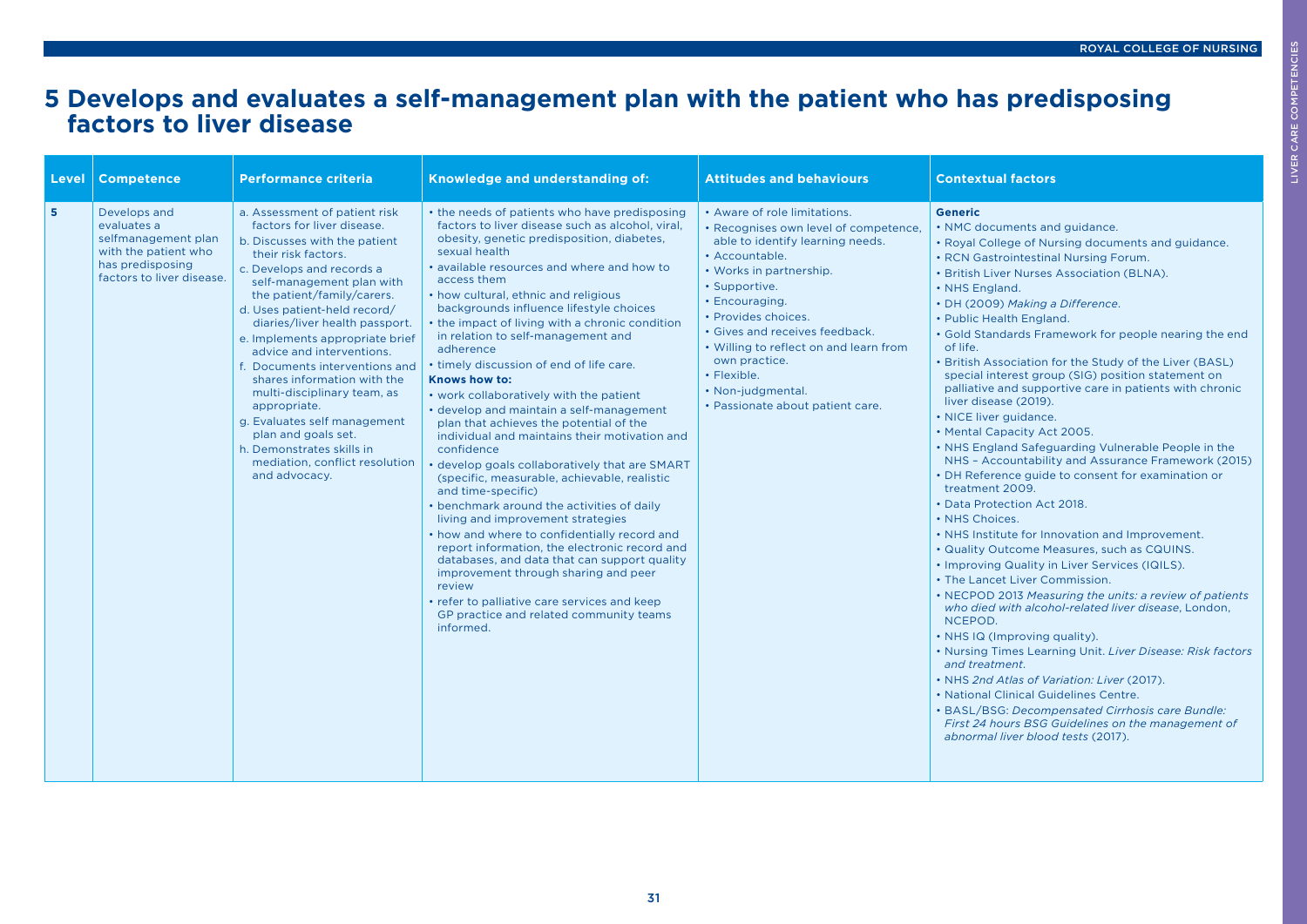LIVER CARE COMPETENCIES

LIVER CARE COMPETENCIES

### **5 Develops and evaluates a self-management plan with the patient who has predisposing factors to liver disease (continued)**

| Level | <b>Competence</b>                                                                                                             | <b>Performance criteria</b>                                                                                                                                                                                                                                                                                                                                                                                                                                                                                                                                                                                                                                                                                                                                                                                                                                                           | Knowledge and understanding of:                                                                                                                                                                                                                                                                                                                                                                                                                                                                                                                                                                                                                                                                                                                                | <b>Attitudes and behaviours</b>                                                                                                                                     | <b>Contextual factors</b>                                                                                                                                                                                                                                                                                                                                                                                                                                                                                                                                                                                                                                                                                                                                                                                                                                                                                                                                                                                                                                                                                                                                 |
|-------|-------------------------------------------------------------------------------------------------------------------------------|---------------------------------------------------------------------------------------------------------------------------------------------------------------------------------------------------------------------------------------------------------------------------------------------------------------------------------------------------------------------------------------------------------------------------------------------------------------------------------------------------------------------------------------------------------------------------------------------------------------------------------------------------------------------------------------------------------------------------------------------------------------------------------------------------------------------------------------------------------------------------------------|----------------------------------------------------------------------------------------------------------------------------------------------------------------------------------------------------------------------------------------------------------------------------------------------------------------------------------------------------------------------------------------------------------------------------------------------------------------------------------------------------------------------------------------------------------------------------------------------------------------------------------------------------------------------------------------------------------------------------------------------------------------|---------------------------------------------------------------------------------------------------------------------------------------------------------------------|-----------------------------------------------------------------------------------------------------------------------------------------------------------------------------------------------------------------------------------------------------------------------------------------------------------------------------------------------------------------------------------------------------------------------------------------------------------------------------------------------------------------------------------------------------------------------------------------------------------------------------------------------------------------------------------------------------------------------------------------------------------------------------------------------------------------------------------------------------------------------------------------------------------------------------------------------------------------------------------------------------------------------------------------------------------------------------------------------------------------------------------------------------------|
| 6     | Develops and<br>evaluates a self-<br>management plan with<br>the patient who has<br>predisposing factors<br>to liver disease. | a. Works collaboratively<br>with the patient and/or<br>carers to assess their level<br>of understanding of their<br>condition.<br>b. Identifies in collaboration<br>with the patient and/or<br>family/carers, who have<br>predisposing factors for liver<br>disease, their needs and<br>gives appropriate advice.<br>c. Discusses various lifestyle<br>choices with the patient and<br>possible implications for their<br>immediate and long-term<br>health.<br>d. Identifies agreed patient<br>goals that can be evaluated<br>and reviewed periodically.<br>e. Agrees appropriate risk<br>profiling and investigations<br>as part of the patient's<br>selfmanagement plan.<br>f. Integrates support<br>strategies for patients with<br>deteriorating health.<br>g. Helps patient to navigate<br>their way through the health<br>care system to achieve the<br>most appropriate care. | • the barriers to continuity of care and how<br>they can be overcome<br>. local networks in the hospital and the<br>community, and knowledge of how to build<br>good relationships<br>• long-term complications and risk profiling<br>approaches<br>· deterioration and recognition of chronic liver<br>disease and its impact on the patient and<br>family/carers<br>• key outcomes that can be measured and<br>monitored<br>• support strategies for those with<br>deteriorating health.<br>Knows how to:<br>· evaluate the outcomes of care for individuals<br>and client groups in relation to both clinical<br>outcomes and the patient's experience<br>· initiates end of life discussions with patient in<br>collaboration with multidisciplinary team. | • Models best practice.<br>• Empowering.<br>• Collaborative.<br>· Inclusive.<br>• Honest and open.<br>• Works in partnership.<br>• Embraces different perspectives. | <b>Generic (continued)</b><br>• Key quality assured patient and carer information and<br>support from key charities and organisations, such as:<br>- British Liver Trust<br>- Children's Liver Disease Foundation<br>- Alcohol Change UK<br>- The Hepatitis C Trust<br>- The Hepatitis B Positive Trust UK<br>- Haemochromatosis Society<br>- Wilson's Disease Support Group (UK)<br>- PBC Foundation<br>- Rare Diseases UK<br>- PSC Support<br>- Royal Colleges, such as, Physicians, General<br>Practitioners, Surgeons, Anaesthetists<br>- British Society of Gastroenterology (BSG) - liver<br>section<br>- British Association for the Study of the Liver (BASL)<br>- European Association for the Study of the Liver<br>(EASL)<br>- American Association for the Study of Liver Diseases<br>(AASLD)<br>- British Association of Parenteral and Enteral Nutrition<br>(BAPEN)<br>• NHS England The Information Standard<br>• British National Formulary (BNF).<br><b>Specific</b><br>• National Service Frameworks - Obesity.<br>• NICE (2014-5) Guidance on obesity.<br>• NHS (2017) Expert Patient.<br>• RCN (2010) Principles of Nursing Practice. |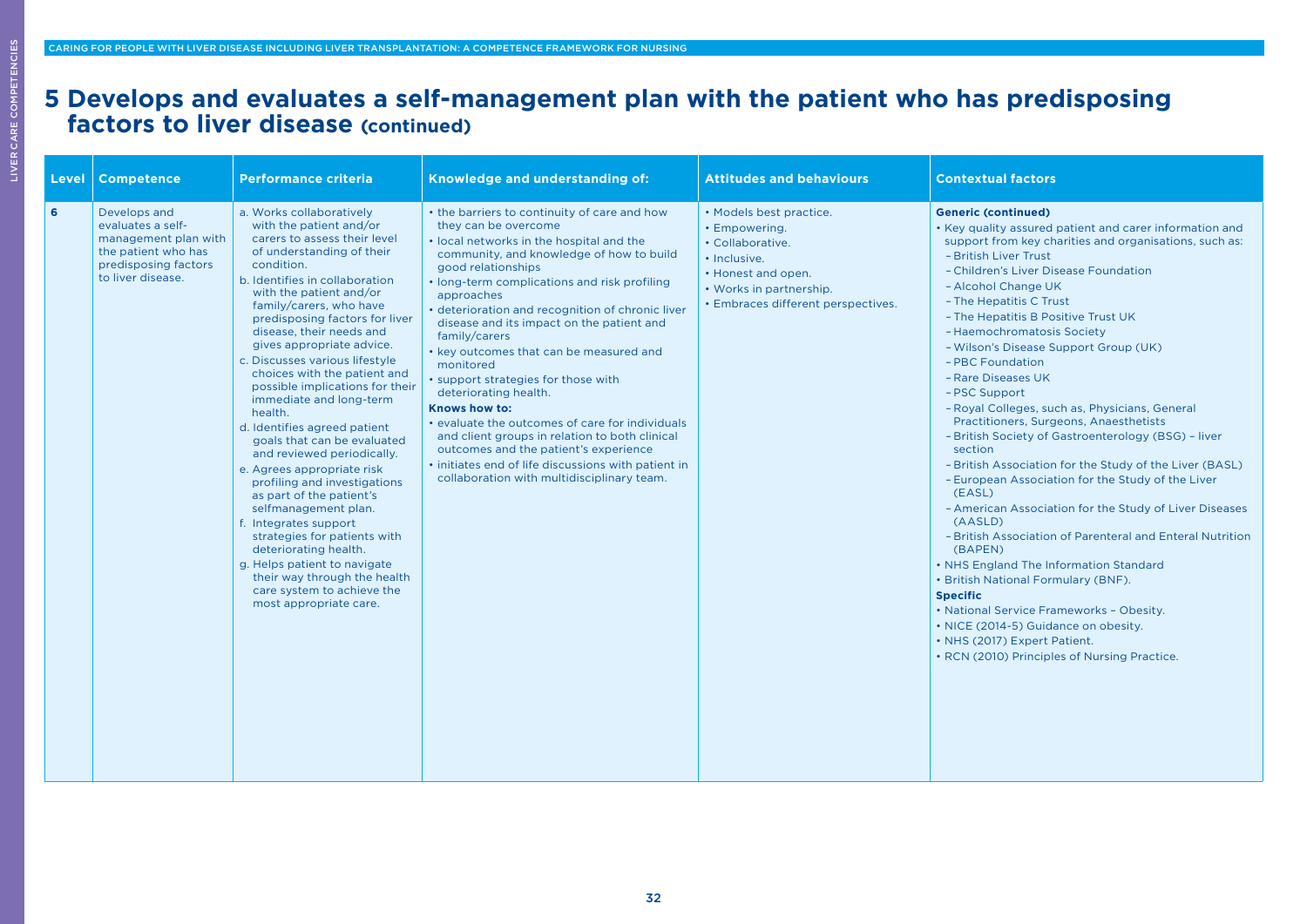LIVER CARE COMPETENCIES

LIVER CARE COMPETENCIES

### **5 Develops and evaluates a self-management plan with the patient who has predisposing factors to liver disease (continued)**

| <b>Level</b>   | <b>Competence</b>                                                                                                             | <b>Performance criteria</b>                                                                                                                                                                                                                                                                                                                                                                                                                                                                                                                                                          | Knowledge and understanding of:                                                                                                                                                                                                                                                                                                                                                                                                                                                                                                                                                                                                                                                                                                                                                                                                           | <b>Attitudes and behaviours</b>                                                                                                                                                                                                                                                            | <b>Contextual factors</b> |
|----------------|-------------------------------------------------------------------------------------------------------------------------------|--------------------------------------------------------------------------------------------------------------------------------------------------------------------------------------------------------------------------------------------------------------------------------------------------------------------------------------------------------------------------------------------------------------------------------------------------------------------------------------------------------------------------------------------------------------------------------------|-------------------------------------------------------------------------------------------------------------------------------------------------------------------------------------------------------------------------------------------------------------------------------------------------------------------------------------------------------------------------------------------------------------------------------------------------------------------------------------------------------------------------------------------------------------------------------------------------------------------------------------------------------------------------------------------------------------------------------------------------------------------------------------------------------------------------------------------|--------------------------------------------------------------------------------------------------------------------------------------------------------------------------------------------------------------------------------------------------------------------------------------------|---------------------------|
| $\overline{7}$ | Develops and<br>evaluates a self-<br>management plan with<br>the patient who has<br>predisposing factors<br>to liver disease. | a. Enables continuity of care for<br>those patients with complex<br>health needs to implement<br>their self-management plan.<br>b. Works collaboratively<br>to manage the patient's<br>symptoms such as ascites,<br>hepatic encephalopathy<br>between primary and<br>secondary care.<br>c. Recognises early need for<br>discussion about patients<br>preferences in end of life<br>planning and care.<br>d. Develops a collaborative<br>plan of care with patient and<br>family for managing end-<br>stage liver disease, palliation<br>and symptom control for end<br>of life care. | • the principles of care in respect to complex<br>health needs<br>· long-term and chronic disease delivery care<br>pathways including end of life care<br>• choices available to the patient for end of life<br>care including home, hospice and hospital.<br>Knows how to:<br>• plan, deliver and evaluate care for people<br>with predisposing factors of liver disease<br>• build and strengthen primary and secondary<br>care relationships to create seamless services<br>innovate and improve services to enhance<br>health-related quality of life<br>• recognises when end of life care needs to be<br>discussed and planned for<br>• lead patient conferences and peer review<br>• engage with patient to explore end of life<br>choices<br>• work with the multidisciplinary team and<br>primary care to plan end of life care. | · Role model.<br>• Interprofessional working.<br>• Champions person-centred<br>approaches.<br>• Challenges assumptions and taken<br>for granted ways of working.<br>• Actively promotes better health for<br>patients.<br>• Strong clinical leadership.<br>• Visible in practice settings. | See above.                |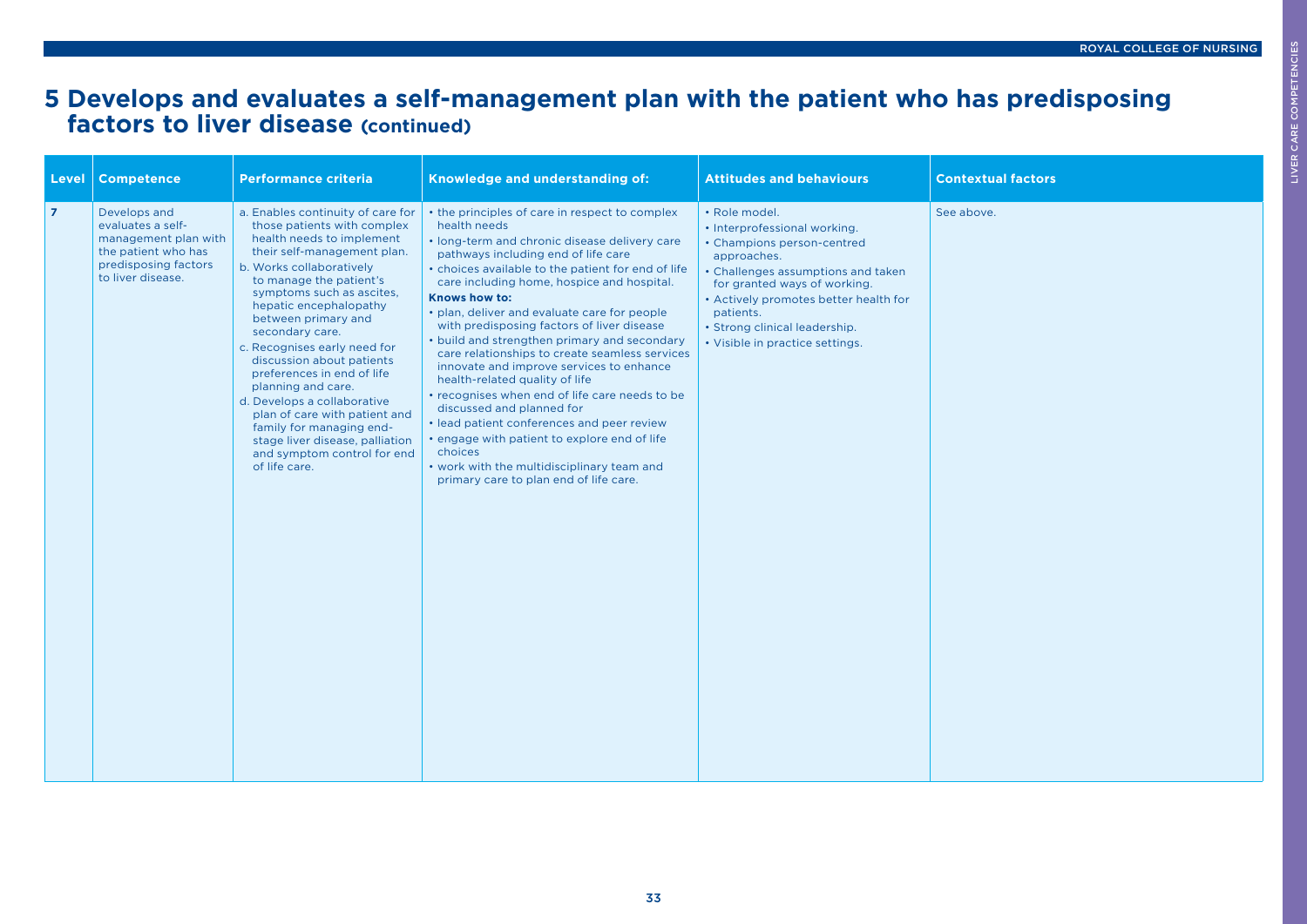### <span id="page-33-0"></span>**6 Works alongside and with the patient (and families/carers) to address the psychological and social impact of their condition**

| Level   | <b>Competence</b>                                                                                                                               | <b>Performance criteria</b>                                                                                                                                                                                                                                                                                                                                                                                                                                                                                                                                                                                                                                                                                                                                                                                                                                                                                                                                                                                                  | Knowledge and understanding of:                                                                                                                                                                                                                                                                                                                                                                                                                                                                                                                                                                                                                                                                                                                                                                                                                                                                                                                                                                                                                                                                           | <b>Attitudes and behaviours</b>                                                                                                                                                                                                                                                                                                                                                                        | <b>Contextual factors</b>                                                                                                                                                                                                                                                                                                                                                                                                                                                                                                                                                                                                                                                                                                                                                                                                                                                                                                                                                      |
|---------|-------------------------------------------------------------------------------------------------------------------------------------------------|------------------------------------------------------------------------------------------------------------------------------------------------------------------------------------------------------------------------------------------------------------------------------------------------------------------------------------------------------------------------------------------------------------------------------------------------------------------------------------------------------------------------------------------------------------------------------------------------------------------------------------------------------------------------------------------------------------------------------------------------------------------------------------------------------------------------------------------------------------------------------------------------------------------------------------------------------------------------------------------------------------------------------|-----------------------------------------------------------------------------------------------------------------------------------------------------------------------------------------------------------------------------------------------------------------------------------------------------------------------------------------------------------------------------------------------------------------------------------------------------------------------------------------------------------------------------------------------------------------------------------------------------------------------------------------------------------------------------------------------------------------------------------------------------------------------------------------------------------------------------------------------------------------------------------------------------------------------------------------------------------------------------------------------------------------------------------------------------------------------------------------------------------|--------------------------------------------------------------------------------------------------------------------------------------------------------------------------------------------------------------------------------------------------------------------------------------------------------------------------------------------------------------------------------------------------------|--------------------------------------------------------------------------------------------------------------------------------------------------------------------------------------------------------------------------------------------------------------------------------------------------------------------------------------------------------------------------------------------------------------------------------------------------------------------------------------------------------------------------------------------------------------------------------------------------------------------------------------------------------------------------------------------------------------------------------------------------------------------------------------------------------------------------------------------------------------------------------------------------------------------------------------------------------------------------------|
| $1 - 4$ | Works alongside<br>and with the patient<br>(and families/carers)<br>to address the<br>psychological and<br>social impact of their<br>condition. | a. Provides support and encouragement<br>by familiarising the patient with the<br>ward or clinic environment (such as<br>toilet location, meal times, visiting<br>times).<br>b. Communicates treatment plans clearly<br>and recognises that hospitalisation is a<br>major stress factor for patients.<br>c. Listens and empathises with the patient,<br>documents information and discusses<br>with all involved in the care, and takes<br>appropriate action.<br>d. Seeks support from colleagues in<br>response to distressing conversations.                                                                                                                                                                                                                                                                                                                                                                                                                                                                              | • verbal and non-verbal communication<br>including paralinguistics such as silence, sighs,<br>clicking of the tongue and other non-verbal<br>utterances.                                                                                                                                                                                                                                                                                                                                                                                                                                                                                                                                                                                                                                                                                                                                                                                                                                                                                                                                                  | • Aware of role limitations and when to obtain<br>help.<br>• Person centred and compassionate.<br>• Listens.<br>· Understanding.<br>• Welcoming.<br>• Open to receiving feedback.<br>• Confidential.<br>· Pride in work.<br>• Respectful.                                                                                                                                                              | <b>Generic</b><br>• NMC documents and guidance.<br>• Royal College of Nursing<br>documents and guidance.<br>• RCN Gastrointestinal Nursing<br>Forum.<br>• British Liver Nurses Association<br>(BLNA).<br>• NHS England.<br>• DH (2009) Making a Difference.<br>• Public Health England.<br>• Gold Standards Framework for<br>people nearing the end of life.                                                                                                                                                                                                                                                                                                                                                                                                                                                                                                                                                                                                                   |
| 5       | Works alongside<br>and with the patient<br>(and families/carers)<br>to address the<br>psychological and<br>social impact of their<br>condition. | a. Identifies verbal and non-verbal signs of<br>distress, supports the patient, discusses<br>with the medical teams and refers to the<br>psychology team or local psychology<br>service.<br>b. Assesses patient and identifies social<br>problems that require support.<br>c. Identifies social issues, including<br>education, employment, housing<br>and welfare, and makes appropriate<br>referral to social workers or non-health<br>agencies.<br>d. Provides support and identifies<br>psychological and social needs in<br>relation to the impact of the condition<br>in general eg, stigma related to chronic<br>liver disease.<br>e. Initiates communication during<br>assessment and during the patient's<br>journey using open/closed questions<br>and provides an environment for<br>effective communication.<br>f. Identifies communication problems<br>within family relationships and/or<br>partner relationships.<br>g. Raises concerns to appropriate<br>members of the MDT in primary or<br>secondary care. | · signs and symptoms of altered mental state,<br>memory loss<br>• cultural expressions/ways of expressing<br>distress and pain<br>· cultural variations in ways of communication<br>· different communication strategies<br>• psychological support services or other<br>resources available such as bilingual health<br>advocates<br>• how to support patients to concord with<br>treatment<br>• how to enable patients to manage<br>expectations<br>• manage young people's and adults need for<br>long-term care<br>• the impact of safe sexual health on<br>relationships<br>• the needs of homeless people and awareness<br>of local homeless care pathways<br>• managing the stigma and public assumptions<br>around chronic liver disease eg, jaundice and<br>ascites<br>• the social impact of altered mental state in<br>relation to relationships, employment, self care<br>• the roles of psychologists and social workers<br>within the multidisciplinary team<br>• the psychological impact of alcohol and/or<br>drug misuse.<br>Knows how to:<br>• assess social support and mental health. | • Aware of role limitations.<br>• Recognises own level of competence, able to<br>identify learning needs.<br>• Accountable.<br>• Works in partnership.<br>• Supportive.<br>• Encouraging.<br>• Empowering.<br>• Provides choices.<br>· Gives and receives feedback.<br>. Willing to reflect on and learn from own<br>practice.<br>• Flexible.<br>• Non-judgmental.<br>• Passionate about patient care. | <b>British Association for the Study</b><br>of the Liver (BASL) special<br>interest group (SIG) position<br>statement on palliative and<br>supportive care in patients with<br>chronic liver disease (2019).<br>• NICE liver guidance.<br>• Mental Capacity Act 2005.<br>• NHS England Safeguarding<br>Vulnerable People in the NHS -<br><b>Accountability and Assurance</b><br>Framework (2015)<br>• DH Reference guide to consent for<br>examination or treatment 2009.<br>• Data Protection Act 2018.<br>• NHS Choices.<br>• NHS Institute for Innovation and<br>Improvement.<br>• Quality Outcome Measures, such<br>as CQUINS.<br>• Improving Quality in Liver<br>Services (IQILS).<br>• The Lancet Liver Commission.<br>• NECPOD 2013 Measuring the units:<br>a review of patients who died<br>with alcohol-related liver disease,<br>London, NCEPOD.<br>• NHS IQ (Improving quality).<br>• Nursing Times Learning Unit.<br>Liver Disease: Risk factors and<br>treatment. |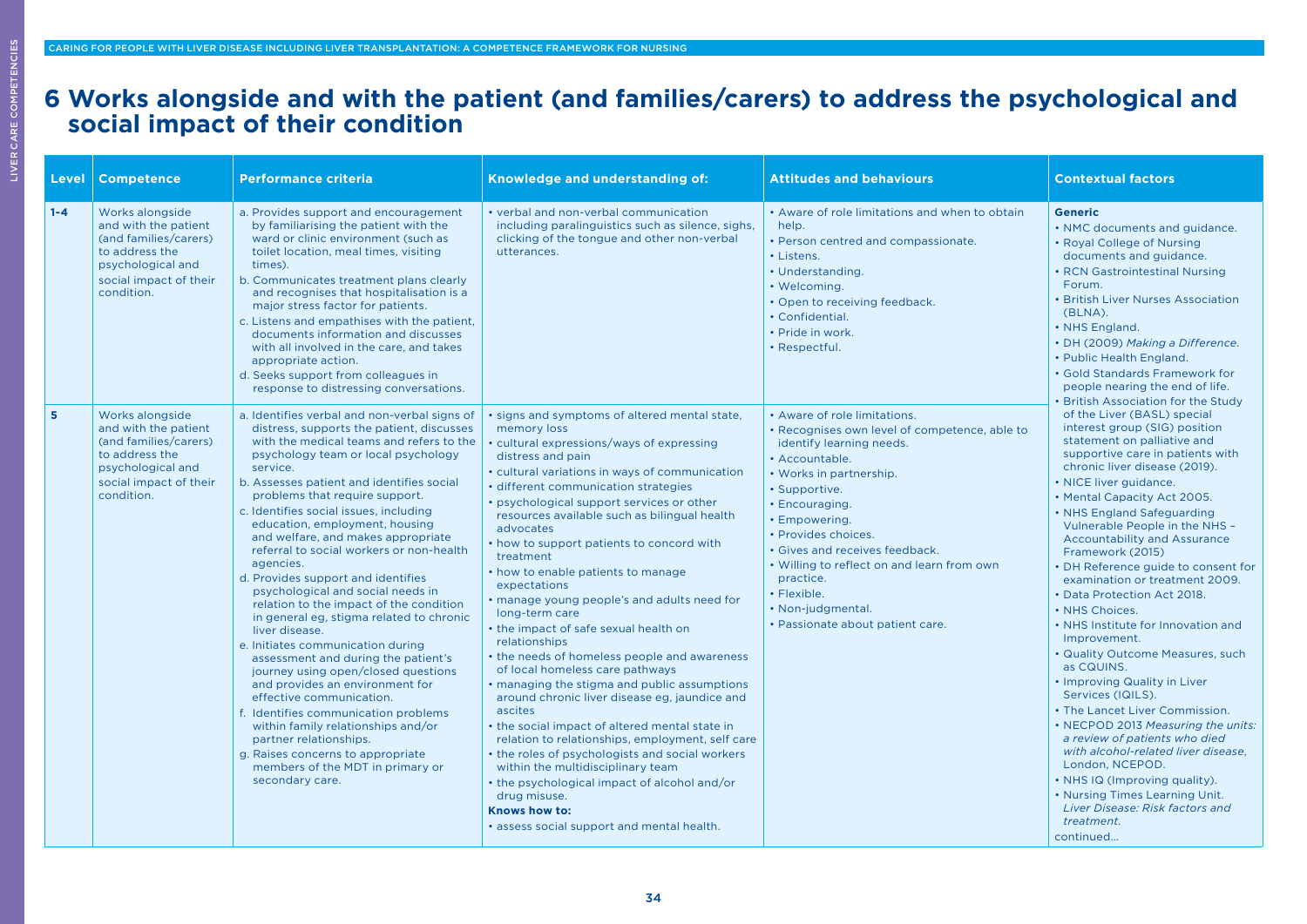LIVER CARE COMPETENCIES

LIVER CARE COMPETENCIES

### **6 Works alongside and with the patient (and families/carers) to address the psychological and social impact of their condition (continued)**

| Level | <b>Competence</b>                                                                                                                               | <b>Performance criteria</b>                                                                                                                                                                                                                                                                                                                                                                                                                                                                                                                                                                                                                                                                                                                                                                                                                                                                                                                                                                                                                                                                                                                                      | Knowledge and understanding of:                                                                                                                                                                                                                                                                                                                                                                                                                                                                                                                                                                                 | <b>Attitudes and behaviours</b>                                                                                                                                                   | <b>Contextual factors</b>                                                                                                                                                                                                                                                                                                                                                                                                                                                                                                                                                                                                                                                                                                                                                                                                                                                                                                                                                                                                                                                                                                                                                                                                   |
|-------|-------------------------------------------------------------------------------------------------------------------------------------------------|------------------------------------------------------------------------------------------------------------------------------------------------------------------------------------------------------------------------------------------------------------------------------------------------------------------------------------------------------------------------------------------------------------------------------------------------------------------------------------------------------------------------------------------------------------------------------------------------------------------------------------------------------------------------------------------------------------------------------------------------------------------------------------------------------------------------------------------------------------------------------------------------------------------------------------------------------------------------------------------------------------------------------------------------------------------------------------------------------------------------------------------------------------------|-----------------------------------------------------------------------------------------------------------------------------------------------------------------------------------------------------------------------------------------------------------------------------------------------------------------------------------------------------------------------------------------------------------------------------------------------------------------------------------------------------------------------------------------------------------------------------------------------------------------|-----------------------------------------------------------------------------------------------------------------------------------------------------------------------------------|-----------------------------------------------------------------------------------------------------------------------------------------------------------------------------------------------------------------------------------------------------------------------------------------------------------------------------------------------------------------------------------------------------------------------------------------------------------------------------------------------------------------------------------------------------------------------------------------------------------------------------------------------------------------------------------------------------------------------------------------------------------------------------------------------------------------------------------------------------------------------------------------------------------------------------------------------------------------------------------------------------------------------------------------------------------------------------------------------------------------------------------------------------------------------------------------------------------------------------|
| 6     | Works alongside<br>and with the patient<br>(and families/carers)<br>to address the<br>psychological and<br>social impact of their<br>condition. | a. Assesses patient and identifies potential<br>or actual psychological problems.<br>b. Identifies strengths and weakness, and<br>an individual's coping strategies when<br>this has been called into question;<br>reassures the individual and makes an<br>appropriate referral to the psychology<br>team or local psychology/psychiatry<br>service.<br>c. Creates and evaluates a care plan based<br>on achievable goals, strengths and<br>weaknesses, coping strategies, family<br>and social support.<br>d. Identifies individuals with long-term<br>complications affecting mental capacity<br>such as cerebral atrophy, chronic<br>hepatic encephalopathy, Wernicke's<br>encephalopathy or Korsakoff's<br>psychosis.<br>e. Demonstrates the ability to investigate<br>personal background and identify<br>family dynamics that might have an<br>impact on health.<br>f. Identifies communication problems<br>within family relationships and/<br>or partner relationships and takes<br>appropriate action.<br>g. Advises, supports and signposts<br>patient and family/carers to community<br>services available.<br>h. Makes referrals where appropriate. | Knowledge and understanding of:<br>· signs and symptoms of altered mental state,<br>memory loss and thresholds for referral<br>to psychology team or local mental health<br>service<br>• the criteria and thresholds for referral to<br>psychiatry services<br>• complexity of psychological needs of young<br>people and adults in relation to long term care<br>• strategies used to support and meet the needs<br>and/or expectations of homeless people<br>• the impact of family dynamics, work,<br>relationships, etc.<br>Knows how to:<br>· identify and manage external factors eg.<br>family dynamics. | • Models best practice.<br>• Partnership.<br>· Inclusive.<br>• Embraces different perspectives.<br>• Values others.<br>• Develops trust.<br>• Willing to learn from own practice. | <b>Generic (continued)</b><br>• NHS 2nd Atlas of Variation: Liver (2017).<br>• National Clinical Guidelines Centre.<br>• BASL/BSG: Decompensated Cirrhosis care<br>Bundle: First 24 hours BSG Guidelines on the<br>management of abnormal liver blood tests<br>(2017).<br>• Key quality assured patient and carer<br>information and support from key charities<br>and organisations, such as:<br>- British Liver Trust<br>- Children's Liver Disease Foundation<br>- Alcohol Change UK<br>- The Hepatitis C Trust<br>- The Hepatitis B Positive Trust UK<br>- Haemochromatosis Society<br>- Wilson's Disease Support Group (UK)<br>- PBC Foundation<br>- Rare Diseases UK<br>- PSC Support<br>- Royal Colleges, such as, Physicians, General<br>Practitioners, Surgeons, Anaesthetists<br>- British Society of Gastroenterology (BSG) -<br>liver section<br>- British Association for the Study of the Liver<br>(BASL)<br>- European Association for the Study of the<br>Liver (EASL)<br>- American Association for the Study of Liver<br>Diseases (AASLD)<br>- British Association of Parenteral and Enteral<br><b>Nutrition (BAPEN)</b><br>• NHS England The Information Standard<br>• British National Formulary (BNF). |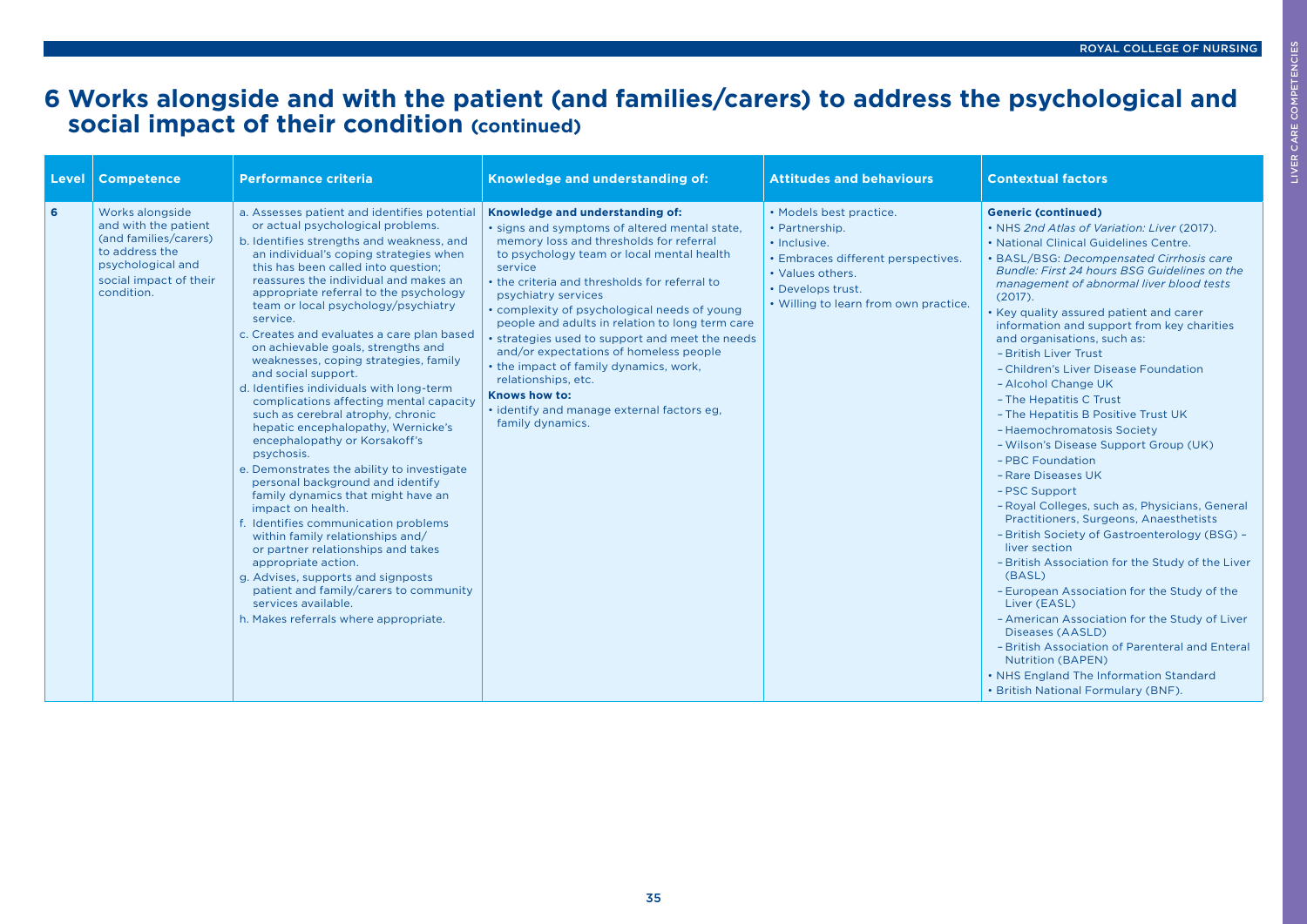### **6 Works alongside and with the patient (and families/carers) to address the psychological and social impact of their condition (continued)**

| Level          | <b>Competence</b>                                                                                                                               | <b>Performance criteria</b>                                                                                                                                                                                                                                                                                                                                                                                                                                                                                                                                        | Knowledge and understanding of:                                                                                                                                                                                                                                                                                                                                                                                                                                                                                                                                                                                                                                                                                                                                                                                                                 | <b>Attitudes and behaviours</b>                                                                                                                                                                                    | <b>Contextual factors</b>                                                                                                                                                                                                                                                       |
|----------------|-------------------------------------------------------------------------------------------------------------------------------------------------|--------------------------------------------------------------------------------------------------------------------------------------------------------------------------------------------------------------------------------------------------------------------------------------------------------------------------------------------------------------------------------------------------------------------------------------------------------------------------------------------------------------------------------------------------------------------|-------------------------------------------------------------------------------------------------------------------------------------------------------------------------------------------------------------------------------------------------------------------------------------------------------------------------------------------------------------------------------------------------------------------------------------------------------------------------------------------------------------------------------------------------------------------------------------------------------------------------------------------------------------------------------------------------------------------------------------------------------------------------------------------------------------------------------------------------|--------------------------------------------------------------------------------------------------------------------------------------------------------------------------------------------------------------------|---------------------------------------------------------------------------------------------------------------------------------------------------------------------------------------------------------------------------------------------------------------------------------|
| $\overline{7}$ | Works alongside<br>and with the patient<br>(and families/carers)<br>to address the<br>psychological and<br>social impact of their<br>condition. | a. Assesses anxiety and depression using<br>risk profiling tools coping strategies;<br>implements care and carries out an<br>evaluation based on the problems<br>identified.<br>b. Undertakes assessment that includes<br>mental health; identifies mental health<br>issues and psycho-social issues and<br>makes appropriate referral(s).<br>c. Refers to and works closely with social<br>services.<br>d. Recognises the needs of family/carers<br>who care for the patient with liver<br>disease, offers support and signposts<br>them to appropriate agencies. | • the emotional/psycho-social impact of chronic<br>disease manifestation<br>• potential impact of social deprivation on<br>health status and liver health<br>• collaborative working with psychosocial<br>specialists to deliver care<br>• risk profiling tools for depression and anxiety<br>such as PhQ9 (recommended by NSG 91,<br>NICE), CORE and HADS questionnaires<br>• interventions, eg, cognitive behavioural<br>therapy (CBT)<br>• motivational techniques<br>. risk assessment for lone worker/setting.<br>Knows how to:<br>• take a full comprehensive history, identify<br>actual and potential problems and take<br>appropriate action<br>• undertake mental health and depression/<br>anxiety assessments and use assessment tools<br>• maintain close relationships with psychosocial<br>specialists and social care services. | • Role model.<br>• Collaborative.<br>• Challenges assumptions and taken<br>for granted ways of working.<br>• Active promotes better health for<br>patients.<br>• Values learning.<br>• Strong clinical leadership. | <b>Specific</b><br>• NHS England (2019) Adult Improving Access<br>to Psychological Therapies (IAPT).<br>• NHS England 5 year forward view for mental<br>health.<br>• NICE Guidance on anxiety and depression.<br>• Government guidance on advanced decisions<br>and statements. |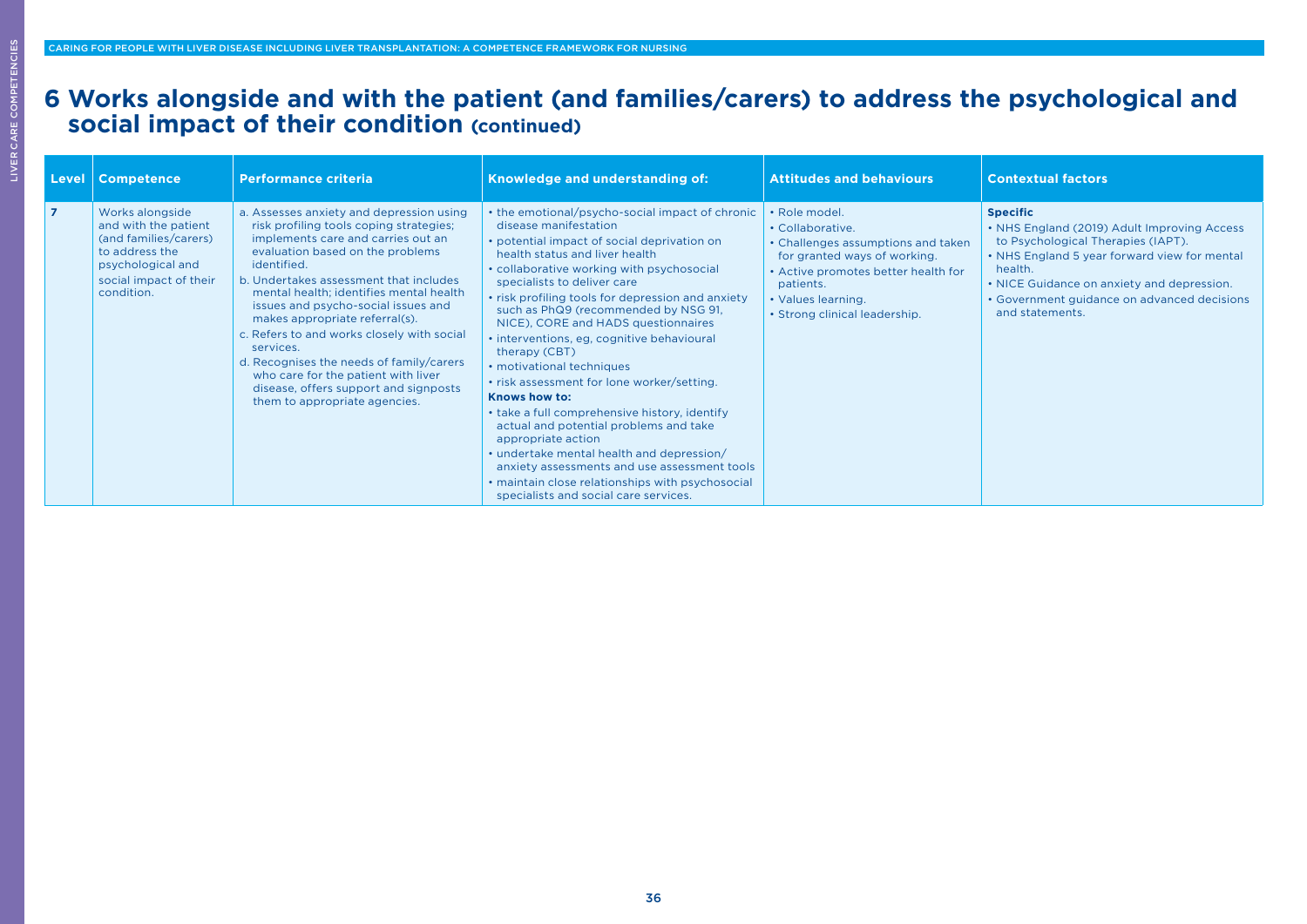#### **7 Provides specific diagnostic/treatment options safely: 7.1 Undertaking phlebotomy and cannulation in the patient with difficult access associated with their liver disease**

**It is recognised that in some organisations phlebotomy and cannulations may be undertaken by Competence Level 1 -5. This competence specifically relates to liver patients with difficult access.**

| Level | <b>Competence</b>                                                                                                                                                                                                  | <b>Performance criteria</b>                                                                                                                                                                                                                                                                                                                                                                                                                                                                                                                                                                                                                                                                                                                                                                                                                                                                                                                                                                                                                                                                                                                                                                                                                                                                                                                                                                                                                                                                                                                                     | Knowledge and understanding of:                                                                                                                                                                                                                                                                                                                                                                                                                                                                                                                                                                                                                                                                                                                                                                                                                                                                                                                                                                                                                                                                                                                                                                       | <b>Attitudes and behaviours</b>                                                                                                                                                                                                                                                                                                                                                                                                                                                                                                                                                                                                                      | <b>Contextual factors</b>                                                                                                                                                                                                                                                                                                                                                                                                                                                                                                                                                                                                                                                                                                                                                                                                                                                                                                                                                                                                                                                                                                                                                                                                                                                                                                                                                                                                                                                                                                                        |
|-------|--------------------------------------------------------------------------------------------------------------------------------------------------------------------------------------------------------------------|-----------------------------------------------------------------------------------------------------------------------------------------------------------------------------------------------------------------------------------------------------------------------------------------------------------------------------------------------------------------------------------------------------------------------------------------------------------------------------------------------------------------------------------------------------------------------------------------------------------------------------------------------------------------------------------------------------------------------------------------------------------------------------------------------------------------------------------------------------------------------------------------------------------------------------------------------------------------------------------------------------------------------------------------------------------------------------------------------------------------------------------------------------------------------------------------------------------------------------------------------------------------------------------------------------------------------------------------------------------------------------------------------------------------------------------------------------------------------------------------------------------------------------------------------------------------|-------------------------------------------------------------------------------------------------------------------------------------------------------------------------------------------------------------------------------------------------------------------------------------------------------------------------------------------------------------------------------------------------------------------------------------------------------------------------------------------------------------------------------------------------------------------------------------------------------------------------------------------------------------------------------------------------------------------------------------------------------------------------------------------------------------------------------------------------------------------------------------------------------------------------------------------------------------------------------------------------------------------------------------------------------------------------------------------------------------------------------------------------------------------------------------------------------|------------------------------------------------------------------------------------------------------------------------------------------------------------------------------------------------------------------------------------------------------------------------------------------------------------------------------------------------------------------------------------------------------------------------------------------------------------------------------------------------------------------------------------------------------------------------------------------------------------------------------------------------------|--------------------------------------------------------------------------------------------------------------------------------------------------------------------------------------------------------------------------------------------------------------------------------------------------------------------------------------------------------------------------------------------------------------------------------------------------------------------------------------------------------------------------------------------------------------------------------------------------------------------------------------------------------------------------------------------------------------------------------------------------------------------------------------------------------------------------------------------------------------------------------------------------------------------------------------------------------------------------------------------------------------------------------------------------------------------------------------------------------------------------------------------------------------------------------------------------------------------------------------------------------------------------------------------------------------------------------------------------------------------------------------------------------------------------------------------------------------------------------------------------------------------------------------------------|
| 6     | Provides specific<br>diagnostic/treatment<br>options safely with<br>regards to:<br>undertaking<br>phlebotomy and<br>cannulation in the<br>patient with difficult<br>access associated with<br>their liver disease. | a. Assesses the clinical need for<br>venepuncture/cannulation taking into<br>consideration that patients with liver<br>disease may be immunocompromised<br>or have altered coagulopathy/<br>peripheral oedema.<br>b. Listens and responds to the patient's<br>and their carer/family's suggestions<br>and is sensitive to family/carer concerns<br>(particularly when the patient is a<br>young person) and acknowledges the<br>adult as an expert patient.<br>c. Collaborates with the patient to identify<br>points of venous access.<br>d. Identifies alternative approaches for<br>patients with 'poor access' and oedema,<br>and identifies strategies for patients to<br>take their own blood.<br>e. Selects vein informed by a range of<br>factors, eg, with regards to pain and<br>asepsis.<br>f. Prepares patient using comforting and<br>distracting strategies, eg, use of topical<br>anaesthetic cream or spray, distraction<br>and comfort.<br>g. Agrees with the patient what to do<br>if difficulty taking bloods or with<br>cannulation, eg, number of times to try.<br>h. Undertakes blood investigations/<br>cannulation safely and identifies<br>the patient verbally or via patient<br>identification bracelet.<br>Records, observes and monitors<br>cannula site.<br>j. Supports the patient who regularly<br>takes their own blood.<br>k. Where applicable trains and supervises<br>others in cannulation/phlebotomy<br>techniques and care.<br>Undertakes cannulation/phlebotomy<br>using ultrasound techniques or vein<br>illumination. | • patient safety and consent<br>• local guidance and policies<br>• anatomy and physiology of arteries and veins<br>· different types of cannulation/butterflies or<br>needle sizes<br>• needle stick guidance/policies<br>• the impact of continued access to veins<br>· distraction techniques<br>• when it is appropriate for the patient to take<br>their own blood<br>• the increased risk of keloid/scarring/infection/<br>psychological distress<br>• possible complications<br>· aids to dilate venous access<br>· alternatives to cannulations for patients with<br>poor access<br>• needle phobias relating to the patient's past<br>medical history<br>• the treatment and management of iron<br>overload diseases<br>• theoretical knowledge required to undertake<br>ultrasound and use vein illumination devices<br>· criteria, techniques and hazards when using<br>femoral/jugular stabs for blood taking<br>• own scope of practice and limitations.<br>Knows how to:<br>• recognise, manage and deal with needle<br>phobias, its impact on families and carers<br>• refer to specialist help when relevant<br>• recognise and act on complications and with<br>emergency situations. | • Aware of role limitations.<br>· Recognises own level of<br>competence, able to identify<br>learning needs.<br>· Accountable.<br>• Patient centred and<br>compassionate.<br>• Listens.<br>• Understanding.<br>• Non-judgmental.<br>· Welcoming.<br>• Open to receiving feedback.<br>• Confidential.<br>• Works in partnership with others.<br>• Person-centred approach.<br>• Thinks creatively.<br>• Develops trust.<br>• Provides choices.<br>• Willing to reflect on and learn from<br>own practice.<br>• Values others.<br>• Provides high support and high<br>challenge.<br><b>Embraces different perspectives.</b><br>• Models best practice. | <b>Generic</b><br>• NMC documents and guidance.<br>• Royal College of Nursing documents and<br>guidance.<br>• RCN Gastrointestinal Nursing Forum.<br>• British Liver Nurses Association (BLNA).<br>• NHS England.<br>• DH (2009) Making a Difference.<br>• Public Health England.<br>• Gold Standards Framework for people nearing<br>the end of life.<br>. British Association for the Study of the Liver<br>(BASL) special interest group (SIG) position<br>statement on palliative and supportive care in<br>patients with chronic liver disease (2019).<br>• NICE liver guidance.<br>• Mental Capacity Act 2005.<br>• NHS England Safeguarding Vulnerable People<br>in the NHS - Accountability and Assurance<br>Framework (2015)<br>• DH Reference guide to consent for<br>examination or treatment 2009.<br>• Data Protection Act 2018.<br>• NHS Choices.<br>• NHS Institute for Innovation and Improvement.<br>. Quality Outcome Measures, such as CQUINS.<br>• Improving Quality in Liver Services (IQILS).<br>• The Lancet Liver Commission.<br>• NECPOD 2013 Measuring the units: a review<br>of patients who died with alcohol-related liver<br>disease, London, NCEPOD.<br>• NHS IQ (Improving quality).<br>. Nursing Times Learning Unit. Liver Disease:<br>Risk factors and treatment.<br>• NHS 2nd Atlas of Variation: Liver (2017).<br>• National Clinical Guidelines Centre.<br>• BASL/BSG: Decompensated Cirrhosis care<br>Bundle: First 24 hours BSG Guidelines on the<br>management of abnormal liver blood tests<br>(2017). |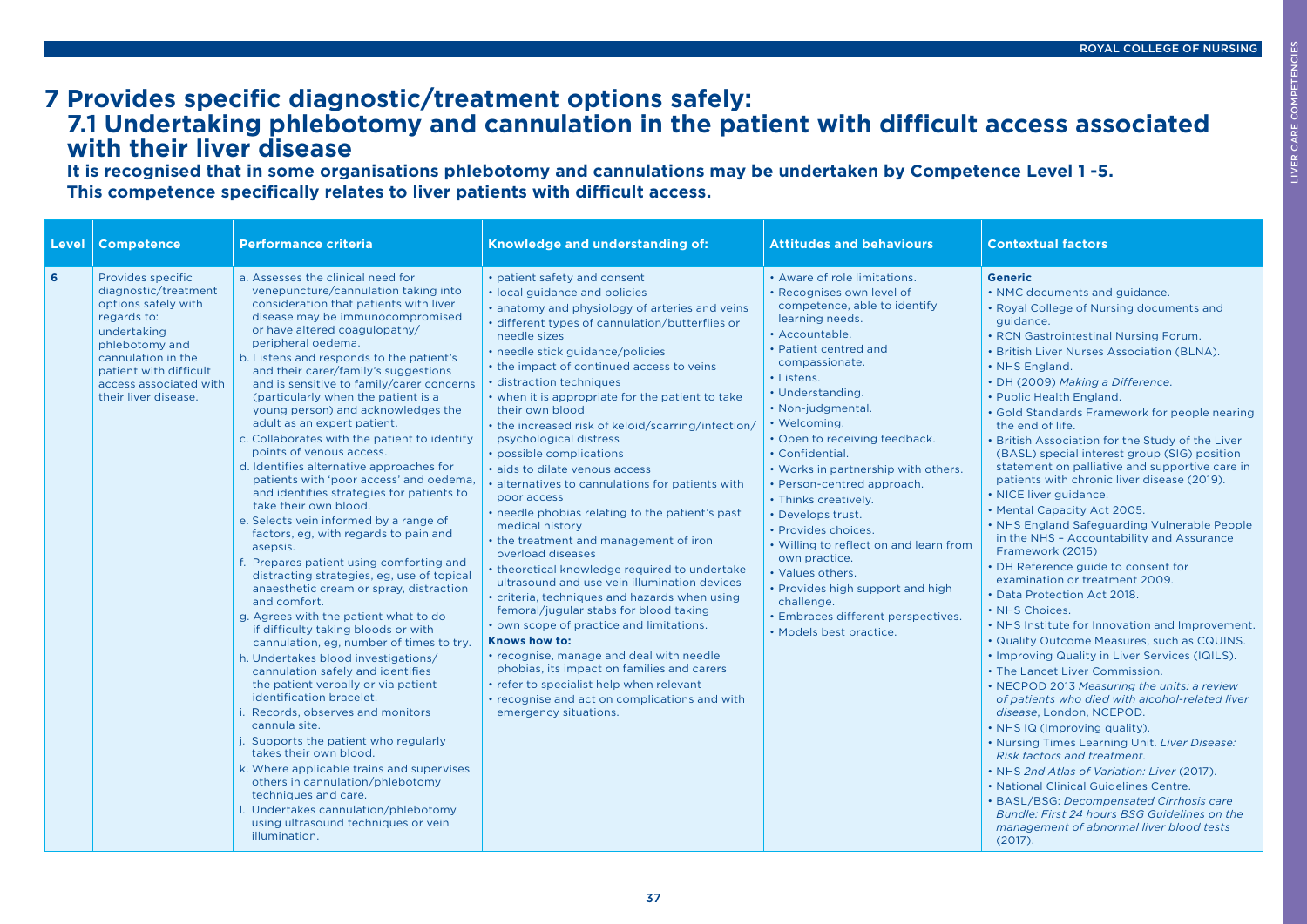# **7 Provides specific diagnostic/treatment options safely (continued): 7.1 Undertaking phlebotomy and cannulation in the patient with difficult access associated with their liver disease (continued)**

**It is recognised that in some organisations phlebotomy and cannulations may be undertaken by competence level 1-5. This competence specifically relates to liver patients with difficult access.**

| Level          | <b>Competence</b>                                                                                                                                                                                                  | <b>Performance criteria</b>                                                                                                                                                                                                                                                                                                                                                                                                                                                                                                                                                                                                                                                        | Knowledge and understanding of:                                                                                                                                                                                                                                                                                                                                                                                                                                                          | <b>Attitudes and behaviours</b>                                                                                                | <b>Contextual factors</b>                                                                                                                                                                                                                                                                                                                                                                                                                                                                                                                                                                                                                                                                                                                                                                                                                                                                                                                                    |
|----------------|--------------------------------------------------------------------------------------------------------------------------------------------------------------------------------------------------------------------|------------------------------------------------------------------------------------------------------------------------------------------------------------------------------------------------------------------------------------------------------------------------------------------------------------------------------------------------------------------------------------------------------------------------------------------------------------------------------------------------------------------------------------------------------------------------------------------------------------------------------------------------------------------------------------|------------------------------------------------------------------------------------------------------------------------------------------------------------------------------------------------------------------------------------------------------------------------------------------------------------------------------------------------------------------------------------------------------------------------------------------------------------------------------------------|--------------------------------------------------------------------------------------------------------------------------------|--------------------------------------------------------------------------------------------------------------------------------------------------------------------------------------------------------------------------------------------------------------------------------------------------------------------------------------------------------------------------------------------------------------------------------------------------------------------------------------------------------------------------------------------------------------------------------------------------------------------------------------------------------------------------------------------------------------------------------------------------------------------------------------------------------------------------------------------------------------------------------------------------------------------------------------------------------------|
| $\overline{7}$ | Provides specific<br>diagnostic/treatment<br>options safely with<br>regards to:<br>undertaking<br>phlebotomy and<br>cannulation in the<br>patient with difficult<br>access associated with<br>their liver disease. | a. Accepts referrals of complex/<br>chaotic patients if appropriate.<br>b. Gains informed consent in the<br>complex/chaotic patient.<br>c. Undertakes and interprets a risk<br>assessment for the patient.<br>d. Undertakes jugular and<br>femoral venepuncture safely if<br>appropriate according to local<br>policy.<br>e. Maintains own competence in<br>these procedures in line with<br>local and national guidance.<br>f. Trains, educates and assesses<br>other health care professionals<br>in ultrasound and use of vein<br>illumination devices.<br>g. Undertakes audit and<br>service evaluation such as<br>complications and infection<br>rates or patient experience. | • appropriate assessment skills underpinned by<br>relevant anatomy and physiology<br>• when it is appropriate to use jugular or femoral<br>routes for venepuncture<br>• the complex issues that patients may present<br>with<br>• protocol and service development.<br>Knows how to:<br>· cannulate a patient safely via jugular<br>or femoral venepuncture and possible<br>complications<br>• interpret risk assessment and involves other<br>health care professionals if appropriate. | • Champions patient-centred<br>approach.<br>· Role model.<br>• Values learning.<br>• Collaborative working<br>across services. | <b>Generic (continued)</b><br>• Key quality assured patient and carer information and<br>support from key charities and organisations, such as:<br>- British Liver Trust<br>- Children's Liver Disease Foundation<br>- Alcohol Change UK<br>- The Hepatitis C Trust<br>- The Hepatitis B Positive Trust UK<br>- Haemochromatosis Society<br>- Wilson's Disease Support Group (UK)<br>- PBC Foundation<br>- Rare Diseases UK<br>- PSC Support<br>- Royal Colleges, such as, Physicians, General Practitioners,<br>Surgeons, Anaesthetists<br>- British Society of Gastroenterology (BSG) - liver section<br>- British Association for the Study of the Liver (BASL)<br>- European Association for the Study of the Liver (EASL)<br>- American Association for the Study of Liver Diseases<br>(AASLD)<br>- British Association of Parenteral and Enteral Nutrition<br>(BAPEN)<br>• NHS England The Information Standard<br>• British National Formulary (BNF). |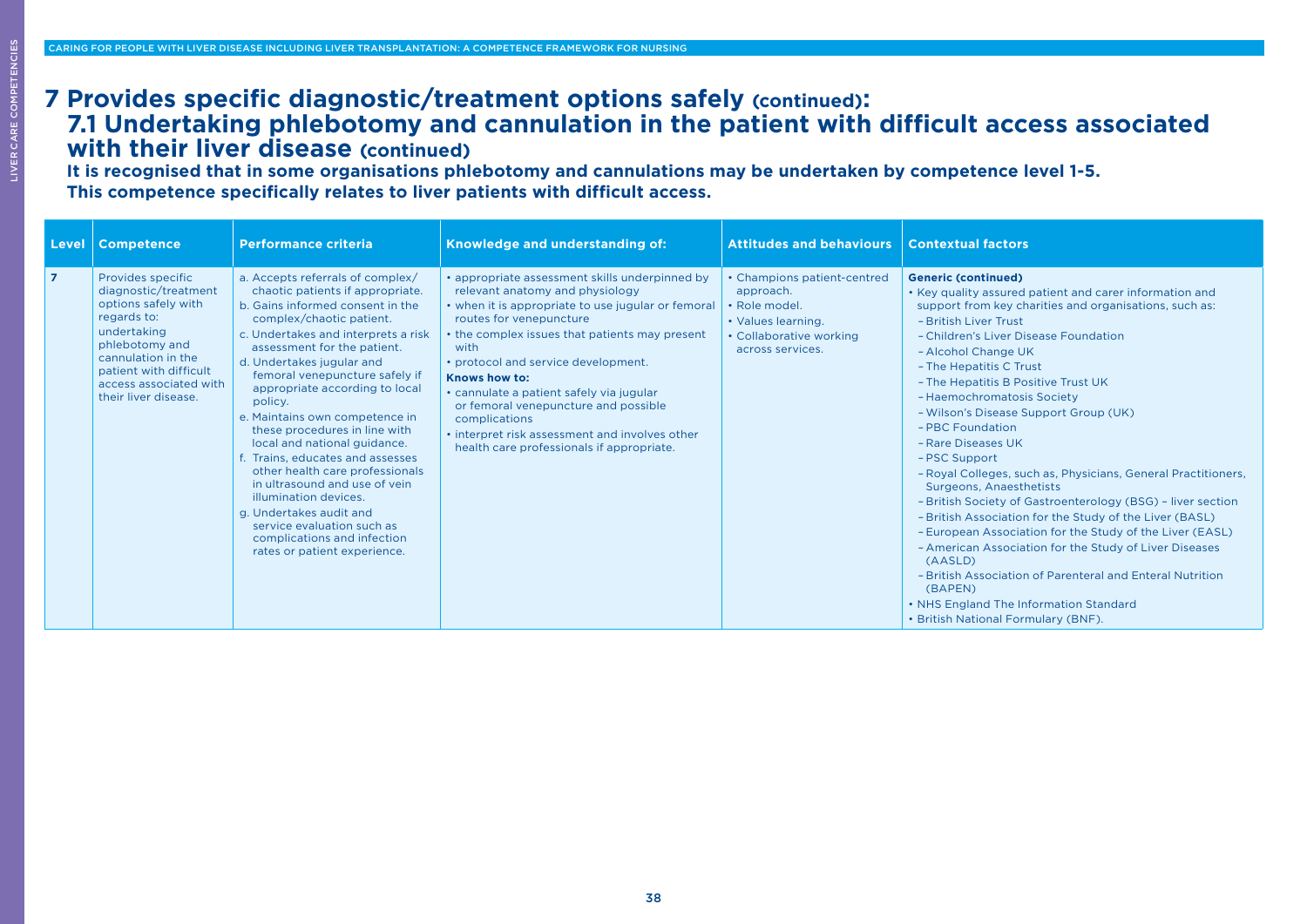# **7 Provides specific diagnostic/treatment options safely (continued): 7.2. Nutrition and fluid management/hydration in patients with liver disease**

| Level   | <b>Competence</b>                                                                                                                                  | <b>Performance criteria</b>                                                                                                                                                                                                                                                                                                                                                                                                                                                        | Knowledge and understanding of:                                                                                                                                                                                                                                                                                                                                                                                                                                                                                                                  | <b>Attitudes and behaviours</b>                                                                                                                                                                                                              | <b>Contextual factors</b>                                                                                                                                                                                                                                                                                                                                                                                                                                                                                                                                                                                                                                                                                                                                                                                                                                                                                                                                                                                                                                                                                                                                                                                                                                                                                                                                                                                                                                                                                                                        |
|---------|----------------------------------------------------------------------------------------------------------------------------------------------------|------------------------------------------------------------------------------------------------------------------------------------------------------------------------------------------------------------------------------------------------------------------------------------------------------------------------------------------------------------------------------------------------------------------------------------------------------------------------------------|--------------------------------------------------------------------------------------------------------------------------------------------------------------------------------------------------------------------------------------------------------------------------------------------------------------------------------------------------------------------------------------------------------------------------------------------------------------------------------------------------------------------------------------------------|----------------------------------------------------------------------------------------------------------------------------------------------------------------------------------------------------------------------------------------------|--------------------------------------------------------------------------------------------------------------------------------------------------------------------------------------------------------------------------------------------------------------------------------------------------------------------------------------------------------------------------------------------------------------------------------------------------------------------------------------------------------------------------------------------------------------------------------------------------------------------------------------------------------------------------------------------------------------------------------------------------------------------------------------------------------------------------------------------------------------------------------------------------------------------------------------------------------------------------------------------------------------------------------------------------------------------------------------------------------------------------------------------------------------------------------------------------------------------------------------------------------------------------------------------------------------------------------------------------------------------------------------------------------------------------------------------------------------------------------------------------------------------------------------------------|
| $1 - 4$ | Provides specific<br>interventions safely<br>with regards to:<br>nutrition and fluid<br>management/<br>hydration in patients<br>with liver disease | a. Measures and records weight<br>accurately.<br>b. Undertakes regular observation of fluid<br>balance and blood sugar.<br>c. Records accurately fluid balance and<br>nutritional input.<br>d. Observes and records input and output.<br>e. Reports on abnormal measures to<br>senior staff member.<br>f. Recognises importance of fluid<br>management/hydration and nutrition.<br>g. Helps patients to eat and drink.<br>h. Documents all observations and actions<br>accurately. | • weight and BMI<br>• vulnerability to weight and muscle loss<br>because of liver disease<br>• patient difficulties in meeting nutritional<br>requirements due to symptoms such as early<br>satiety, nausea and changes in taste<br>• need to monitor urine output.<br>• oral fluid and nutritional intake targets/<br>restrictions<br>• when to report failure to meet nutritional<br>requirements and who to report to.<br>Knows how to:<br>· maintain fluid balance charts<br>• calculate fluid balance on input and output<br>fluid balance. | • Aware of role limitations and when<br>to obtain help.<br>• Person centred and<br>compassionate.<br>• Listens.<br>• Understanding.<br>• Welcoming.<br>• Open to receiving feedback.<br>• Confidential.<br>· Pride in work.<br>• Respectful. | <b>Generic</b><br>• NMC documents and guidance.<br>• Royal College of Nursing documents and<br>guidance.<br>• RCN Gastrointestinal Nursing Forum.<br>• British Liver Nurses Association (BLNA).<br>• NHS England.<br>• DH (2009) Making a Difference.<br>• Public Health England.<br>• Gold Standards Framework for people nearing<br>the end of life.<br>• British Association for the Study of the Liver<br>(BASL) special interest group (SIG) position<br>statement on palliative and supportive care in<br>patients with chronic liver disease (2019).<br>• NICE liver guidance.<br>• Mental Capacity Act 2005.<br>. NHS England Safeguarding Vulnerable People<br>in the NHS - Accountability and Assurance<br>Framework (2015)<br>• DH Reference guide to consent for<br>examination or treatment 2009.<br>• Data Protection Act 2018.<br>• NHS Choices.<br>• NHS Institute for Innovation and Improvement.<br>• Quality Outcome Measures, such as CQUINS.<br>• Improving Quality in Liver Services (IQILS).<br>• The Lancet Liver Commission.<br>• NECPOD 2013 Measuring the units: a review<br>of patients who died with alcohol-related liver<br>disease, London, NCEPOD.<br>• NHS IQ (Improving quality).<br>• Nursing Times Learning Unit. Liver Disease:<br>Risk factors and treatment.<br>• NHS 2nd Atlas of Variation: Liver (2017).<br>• National Clinical Guidelines Centre.<br>• BASL/BSG: Decompensated Cirrhosis care<br>Bundle: First 24 hours BSG Guidelines on the<br>management of abnormal liver blood tests<br>(2017). |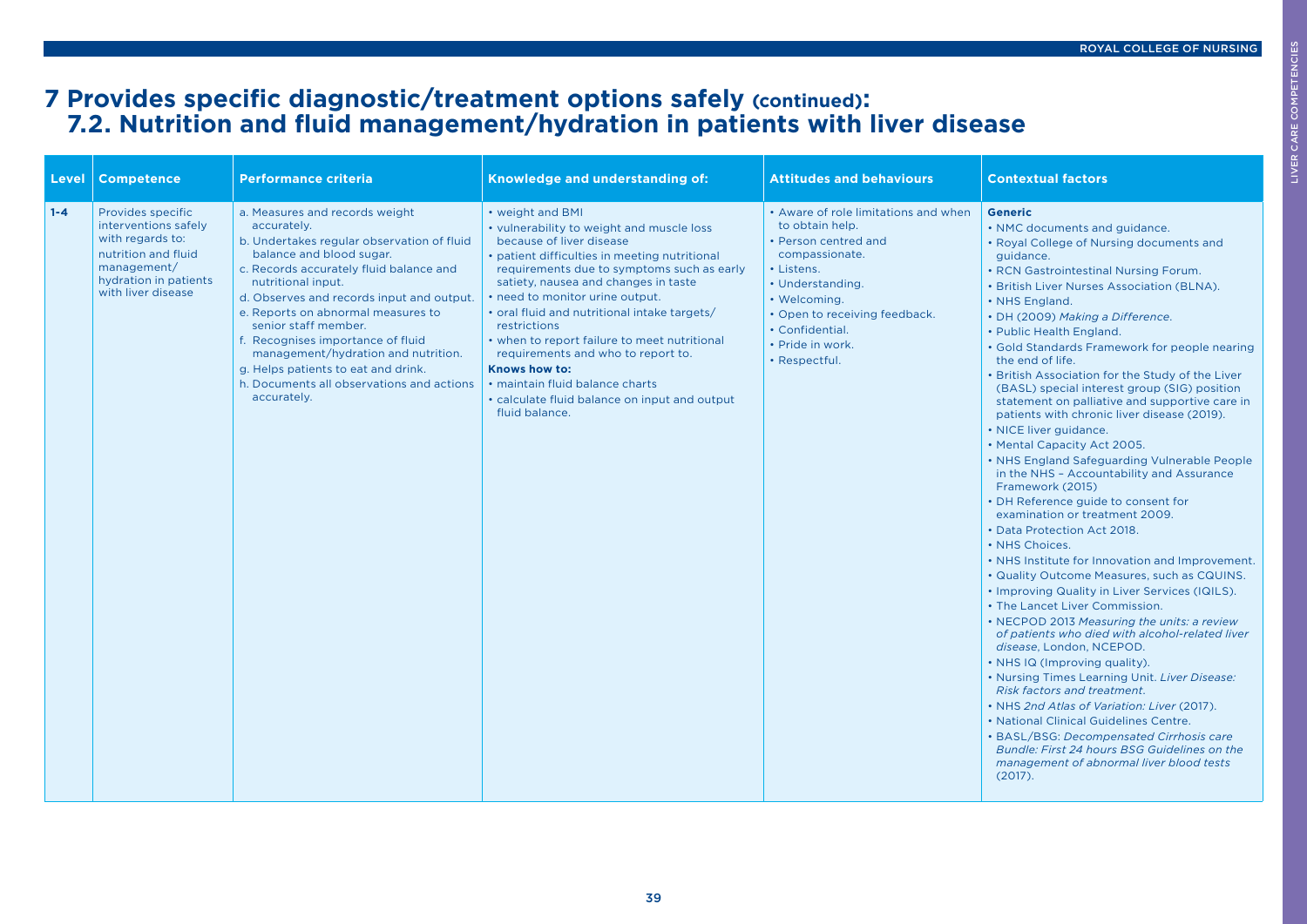# **7 Provides specific diagnostic/treatment options safely (continued): 7.2. Nutrition and fluid management/hydration in patients with liver disease (continued)**

| Level          | <b>Competence</b>                                                                                                                                  | <b>Performance criteria</b>                                                                                                                                                                                                                                                                                                                                                                                                                                                                                                                                                                                                                                                                                                                                                                                                                                                                                     | Knowledge and understanding of:                                                                                                                                                                                                                                                                                                                                                                                                                                                                                                                                                                                                                                                                                                                                                                                                                                                                                                                                                                                                                                                                                                                                                                                                                                                                    | <b>Attitudes and behaviours</b>                                                                                                                                                                                                                                                                                                                                                          | <b>Contextual factors</b>                                                                                                                                                                                                                                                                                                                                                                                                                                                                                                                                                                                                                                                                                                                                                                                                                                                                                                                                                       |
|----------------|----------------------------------------------------------------------------------------------------------------------------------------------------|-----------------------------------------------------------------------------------------------------------------------------------------------------------------------------------------------------------------------------------------------------------------------------------------------------------------------------------------------------------------------------------------------------------------------------------------------------------------------------------------------------------------------------------------------------------------------------------------------------------------------------------------------------------------------------------------------------------------------------------------------------------------------------------------------------------------------------------------------------------------------------------------------------------------|----------------------------------------------------------------------------------------------------------------------------------------------------------------------------------------------------------------------------------------------------------------------------------------------------------------------------------------------------------------------------------------------------------------------------------------------------------------------------------------------------------------------------------------------------------------------------------------------------------------------------------------------------------------------------------------------------------------------------------------------------------------------------------------------------------------------------------------------------------------------------------------------------------------------------------------------------------------------------------------------------------------------------------------------------------------------------------------------------------------------------------------------------------------------------------------------------------------------------------------------------------------------------------------------------|------------------------------------------------------------------------------------------------------------------------------------------------------------------------------------------------------------------------------------------------------------------------------------------------------------------------------------------------------------------------------------------|---------------------------------------------------------------------------------------------------------------------------------------------------------------------------------------------------------------------------------------------------------------------------------------------------------------------------------------------------------------------------------------------------------------------------------------------------------------------------------------------------------------------------------------------------------------------------------------------------------------------------------------------------------------------------------------------------------------------------------------------------------------------------------------------------------------------------------------------------------------------------------------------------------------------------------------------------------------------------------|
| $5\phantom{1}$ | Provides specific<br>interventions safely<br>with regards to:<br>nutrition and fluid<br>management/<br>hydration in patients<br>with liver disease | a. Undertakes regular nutritional<br>screening using appropriate nutritional<br>tool ie, MUST or other local guideline.<br>b. Documents and reviews nutrition and<br>hydration status on a regular basis.<br>c. Commences a food chart/diary when<br>appropriate.<br>d. Monitors and acts on effectiveness of<br>nutritional interventions.<br>e. Assesses whether the patient is able to<br>hydrate themselves or not (considers<br>patient for intravenous or nasogastric<br>fluids).<br>Educates the patient and family about<br>inappropriate high salt foods that<br>should not be eaten in patients with<br>ascites.<br>g. Assesses potential for refeeding<br>syndrome.<br>h. Maintains vigilance when patients are<br>selfcaring (looking after themselves).<br>Refers to dietitian in a timely manner<br>and is able to give the relevant<br>nutritional/medical history required for<br>the referral. | . nutritional guidelines and local screening tools<br>• nutritional needs in patients with liver disease<br>• recognition that weight/BMI may not reflect<br>the patients nutritional status eg, may still be<br>malnourished<br>• awareness of inappropriate dietary restrictions<br>such as low fat or low protein diets<br>• foods high in salt<br>• the importance of daily weight for people with<br>ascites and external biliary drains<br>• understanding of rationale for use of<br>intravenous fluid eg, not using saline solutions<br>for people with ascites<br>• weight and weight loss if on diuretics<br>· altered taste<br>• reduced appetite due to ascites and/or<br>jaundice and GI disturbance<br>• why a stool chart may be used and be aware<br>of changes in bowels habits associated with<br>liver diseases<br>• appropriate food types and the role of small<br>and regular meals (six per day)<br>• special dietary and hydration requirements<br>such as no added salt diet, sip feeds, vitamin<br>supplementation, use of fluid restriction eg.<br>hyponatraemia, late evening snacks<br>• refeeding syndrome<br>• awareness that if patient detoxifying at risk of<br>malnutrition.<br><b>Knows how to</b><br>• identify the patient at risk of refeeding<br>syndrome. | • Aware of role limitations.<br>• Recognises own level of<br>competence, able to identify<br>learning needs.<br>• Accountable.<br>• Works in partnership.<br>• Supportive.<br>• Encouraging.<br>· Provides choices.<br>• Gives and receives feedback.<br>• Willing to reflect on and learn from<br>own practice.<br>· Flexible.<br>• Non-judgmental.<br>• Passionate about patient care. | <b>Generic (continued)</b><br>• Key quality assured patient and carer<br>information and support from key charities<br>and organisations, such as:<br>- British Liver Trust<br>- Children's Liver Disease Foundation<br>- Alcohol Change UK<br>- The Hepatitis C Trust<br>- The Hepatitis B Positive Trust UK<br>- Haemochromatosis Society<br>- Wilson's Disease Support Group (UK)<br>- PBC Foundation<br>- Rare Diseases UK<br>- PSC Support<br>- Royal Colleges, such as, Physicians, General<br>Practitioners, Surgeons, Anaesthetists<br>- British Society of Gastroenterology (BSG) -<br>liver section<br>- British Association for the Study of the Liver<br>(BASL)<br>- European Association for the Study of the<br>Liver (EASL)<br>- American Association for the Study of Liver<br>Diseases (AASLD)<br>- British Association of Parenteral and Enteral<br><b>Nutrition (BAPEN)</b><br>• NHS England The Information Standard<br>• British National Formulary (BNF). |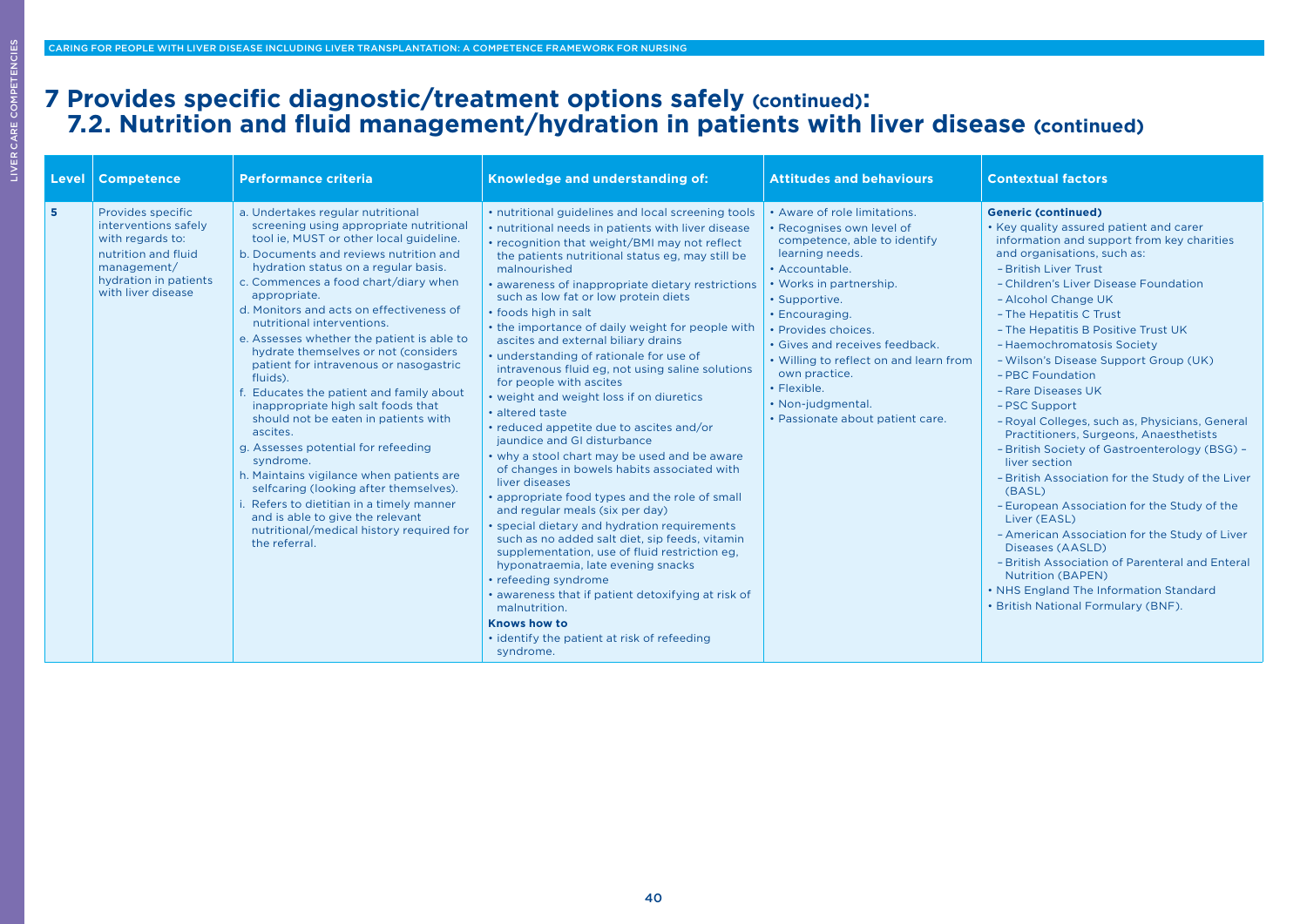LIVER CARE COMPETENCIES

LIVER CARE COMPETENCIES

# **7 Provides specific diagnostic/treatment options safely (continued): 7.2. Nutrition and fluid management/hydration in patients with liver disease (continued)**

|                | Level   Competence                                                                                                                                 | <b>Performance criteria</b>                                                                                                                                                                                                                                                                                                                                                                                                                                                                                                                                                                                                                                                                                                                                                  | <b>Knowledge and understanding of:</b>                                                                                                                                                                                                                                                                                                                                                                                                                                                                                               | <b>Attitudes and behaviours</b>                                                                                                                                                   | <b>Contextual factors</b>                                                                                                                      |
|----------------|----------------------------------------------------------------------------------------------------------------------------------------------------|------------------------------------------------------------------------------------------------------------------------------------------------------------------------------------------------------------------------------------------------------------------------------------------------------------------------------------------------------------------------------------------------------------------------------------------------------------------------------------------------------------------------------------------------------------------------------------------------------------------------------------------------------------------------------------------------------------------------------------------------------------------------------|--------------------------------------------------------------------------------------------------------------------------------------------------------------------------------------------------------------------------------------------------------------------------------------------------------------------------------------------------------------------------------------------------------------------------------------------------------------------------------------------------------------------------------------|-----------------------------------------------------------------------------------------------------------------------------------------------------------------------------------|------------------------------------------------------------------------------------------------------------------------------------------------|
| 6              | Provides specific<br>interventions safely<br>with regards to:<br>nutrition and fluid<br>management/<br>hydration in patients<br>with liver disease | a. Recognises the deteriorating nutritional<br>state of the liver patient.<br>b. Assesses and manages the patient at<br>risk of refeeding syndrome.<br>c. Works closely with other MDT members<br>such as dietitian, diabetes specialist<br>nurse.<br>d. Estimates dry weight.<br>e. Works with patient and family/carer<br>to implement and improve nutritional<br>intake with goal setting.<br>f. Uses and evaluates a range of<br>nutritional and hydration strategies.<br>g. Works with the patient/family to help<br>them understand the importance for<br>enteral feeding despite reluctance.<br>h. Instigates enteral feeding as prescribed.<br>i. Supports the patient and family/carer<br>with home enteral feeding if required as<br>a long term nutritional goal. | • protein energy malnutrition and effects on<br>liver patients<br>• strategies to reduce protein energy<br>malnutrition such as late evening snacks, high<br>fat supplements ie, high calorie shots<br>• vitamin supplementation to address/avoid<br>such as osteoporosis, peripheral neuropathy<br>• steatorrhoea and its effects on weight loss<br>• dry weight and its importance for recognising<br>malnutrition<br>• types of enteral feeding such as nasogastric.<br>nasojejunal tube if appropriate.                          | • Empowering.<br>• Developing trust.<br>• Values others.<br>• Values learning.<br>• Reflect on and learn from own<br>practice.<br>• Models best practice.<br>• Thinks creatively. | <b>Specific</b><br>• EASL (2108) Clinical Practice guidelines on<br>nutrition in chronic liver disease.<br>• MUST tool.<br>• ESPEN guidelines. |
| $\overline{7}$ | Provides specific<br>interventions safely<br>with regards to:<br>nutrition and fluid<br>management/<br>hydration in patients<br>with liver disease | a. Undertakes a nutritional needs<br>reassessment.<br>b. Recognises and acts upon deteriorating<br>nutritional status eg, patient with end<br>stage chronic liver disease.<br>c. Supports patient and family/carer with<br>meeting and evaluating their nutritional<br>and hydration needs.<br>d. Investigate if required for other causes<br>of weight loss.                                                                                                                                                                                                                                                                                                                                                                                                                | • complexity of nutritional needs for patients<br>with impinging factors such as use of<br>corticosteroids causing labile blood sugars;<br>weight loss during Hepatitis B treatment.<br>Knows how to:<br>• communicate effectively with the MDT and<br>primary care<br>• monitor patients on home enteral feeding and<br>goal achievement<br>• have complex discussions with patients<br>wishing to discontinue enteral feeding<br>• support the patient regarding stigma related<br>to having a long term nasogastric tube in situ. | · Role model.<br>• Visible in practice settings.<br>• Champions patient-centred<br>approach.<br>• Collaborative working across<br>services.<br>• Strong clinical leadership.      |                                                                                                                                                |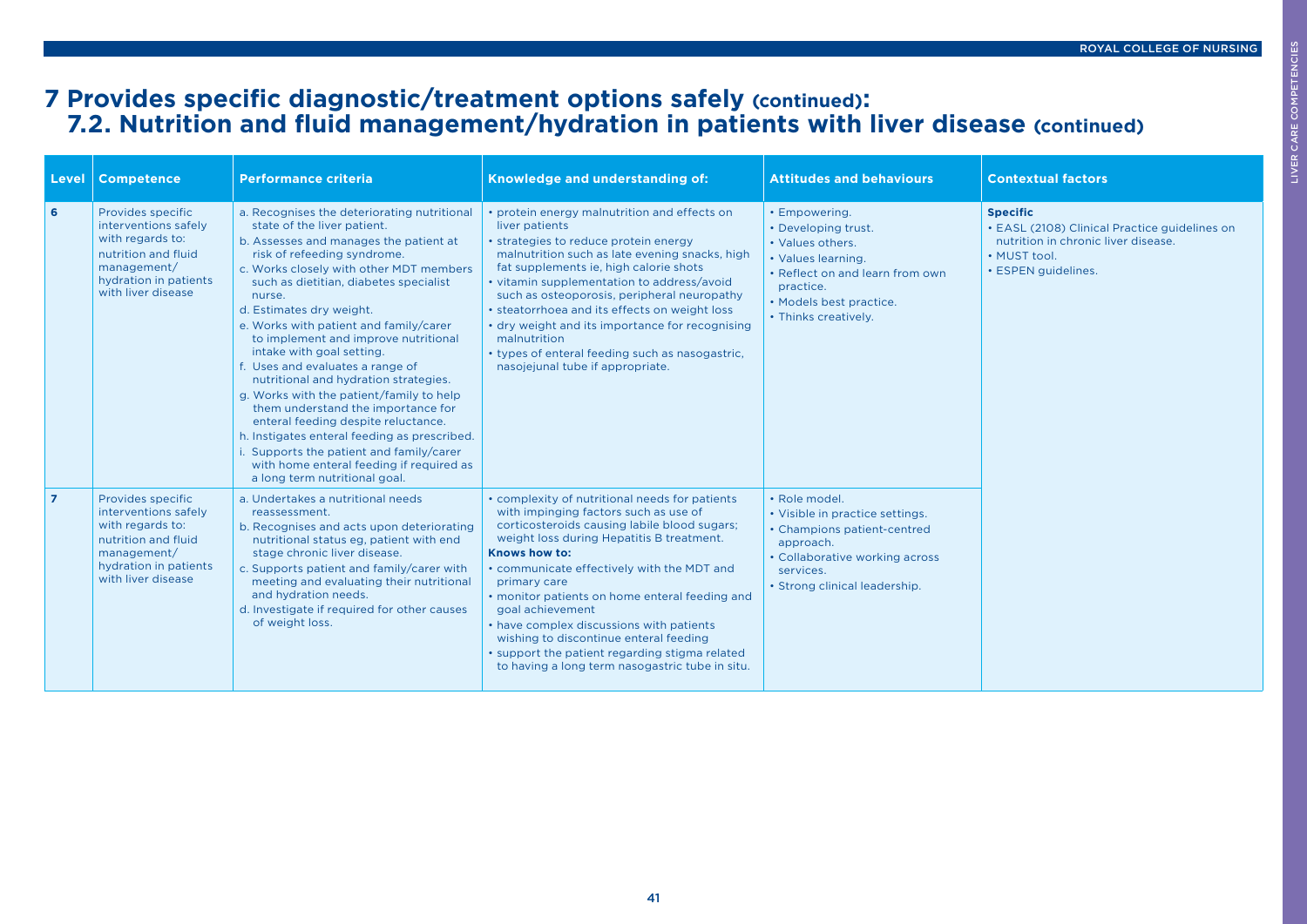LIVER CARE COMPETENCIES

LIVER CARE COMPETENCIES

#### **7 Provides specific diagnostic/treatment options safely (continued): 7.3. Pharmacological treatment and side effects**

| Level          | <b>Competence</b>                                                                                                  | <b>Performance criteria</b>                                                                                                                                                                                                                                                                                                                                                                                                                                                                                                                                                                                  | Knowledge and understanding of:                                                                                                                                                                                                                                                                                                                                                                                                                                                                                                                                                                                                                                                                                                                                                                                                                                                                                                                                                                                                                                                                                                                                                                                                                                          | <b>Attitudes and behaviours</b>                                                                                                                                                                                                                                                                                                                                                          | <b>Contextual factors</b>                                                                                                                                                                                                                                                                                                                                                                                                                                                                                                                                                                                                                                                                                                                                                                                                                                                                                                                                                                                                                                                                                                                                                           |
|----------------|--------------------------------------------------------------------------------------------------------------------|--------------------------------------------------------------------------------------------------------------------------------------------------------------------------------------------------------------------------------------------------------------------------------------------------------------------------------------------------------------------------------------------------------------------------------------------------------------------------------------------------------------------------------------------------------------------------------------------------------------|--------------------------------------------------------------------------------------------------------------------------------------------------------------------------------------------------------------------------------------------------------------------------------------------------------------------------------------------------------------------------------------------------------------------------------------------------------------------------------------------------------------------------------------------------------------------------------------------------------------------------------------------------------------------------------------------------------------------------------------------------------------------------------------------------------------------------------------------------------------------------------------------------------------------------------------------------------------------------------------------------------------------------------------------------------------------------------------------------------------------------------------------------------------------------------------------------------------------------------------------------------------------------|------------------------------------------------------------------------------------------------------------------------------------------------------------------------------------------------------------------------------------------------------------------------------------------------------------------------------------------------------------------------------------------|-------------------------------------------------------------------------------------------------------------------------------------------------------------------------------------------------------------------------------------------------------------------------------------------------------------------------------------------------------------------------------------------------------------------------------------------------------------------------------------------------------------------------------------------------------------------------------------------------------------------------------------------------------------------------------------------------------------------------------------------------------------------------------------------------------------------------------------------------------------------------------------------------------------------------------------------------------------------------------------------------------------------------------------------------------------------------------------------------------------------------------------------------------------------------------------|
| 5 <sup>5</sup> | Provides specific<br>interventions safely<br>with regards to:<br>pharmacological<br>treatment and side<br>effects. | a. Assesses patient's knowledge and<br>understanding of their medication and<br>its effects.<br>b. Provides patient information about<br>medications and their side effects.<br>c. Ensures patient is safe at all times by<br>observing, monitoring and recording<br>all identified side effects and taking<br>appropriate actions.<br>d. Is alert to medications that should not<br>be used with people with liver disease.<br>e. Documents adherence with medications<br>within medical and nursing notes.<br>f. Ensures primary or secondary care<br>providers receive patient medication<br>information. | • pharmacological therapies used in acute and<br>chronic liver disease including:<br>- dose regime<br>- contraindications eg, contraception<br>- drug interactions<br>- side effects<br>- management/monitoring<br>• core medication used such as spironolactone,<br>lactulose, propranolol, azathioprine,<br>prednisolone and rifaximin<br>· awareness of medications used in the<br>prophylaxis/secondary prevention of<br>complications of cirrhosis (such as GI bleed,<br>SBP and hepatic encephalopathy) such as<br>propranolol, ciprofloxacin, rifaximin in line with<br>local antibiotic policy<br>• medications that are contraindicated in liver<br>disease eg, NSAIDs, aspirin<br>• impact of analgesia on constipation that can<br>lead to hepatic encephalopathy<br>• medications that lead to over-diuresis eg.<br>diuretics causing renal impairment /electrolyte<br>imbalance and hepatic encephalopathy<br>· safe alcohol withdrawal regime<br>• medications that can precipitate hepatic<br>encephalopathy; sedatives such as<br>barbiturates or benzodiazepines.<br>Knows how to:<br>• recognise potential effects on the patient<br>of adherence such as development of<br>hepatic encephalopathy, increase in ascites,<br>gastrointestinal bleeding. | • Aware of role limitations.<br>· Recognises own level of<br>competence, able to identify<br>learning needs.<br>· Accountable.<br>• Works in partnership.<br>· Supportive.<br>• Encouraging.<br>• Provides choices.<br>• Gives and receives feedback.<br>. Willing to reflect on and learn from<br>own practice.<br>• Flexible.<br>• Non-judgmental.<br>· Passionate about patient care. | <b>Generic</b><br>• NMC documents and guidance.<br>• Royal College of Nursing documents and<br>guidance.<br>• RCN Gastrointestinal Nursing Forum.<br>• British Liver Nurses Association (BLNA).<br>• NHS England.<br>• DH (2009) Making a Difference.<br>• Public Health England.<br>• Gold Standards Framework for people nearing<br>the end of life.<br>. British Association for the Study of the Liver<br>(BASL) special interest group (SIG) position<br>statement on palliative and supportive care in<br>patients with chronic liver disease (2019).<br>• NICE liver guidance.<br>• Mental Capacity Act 2005.<br>• NHS England Safeguarding Vulnerable People<br>in the NHS - Accountability and Assurance<br>Framework (2015)<br>• DH Reference guide to consent for<br>examination or treatment 2009.<br>• Data Protection Act 2018.<br>• NHS Choices.<br>• NHS Institute for Innovation and Improvement.<br>. Quality Outcome Measures, such as CQUINS.<br>• Improving Quality in Liver Services (IQILS).<br>• The Lancet Liver Commission.<br>• NECPOD 2013 Measuring the units: a review<br>of patients who died with alcohol-related liver<br>disease, London, NCEPOD. |
| 6              | Provides specific<br>interventions safely<br>with regards to:<br>pharmacological<br>treatment and side<br>effects. | a. Reviews and builds on understanding<br>of the patient and family/carer and also<br>other staff members with regard to<br>medication and the side effects.<br>b. Works with the pharmacist to provide<br>appropriate information and guidance<br>to patients and family/carer and also<br>staff.<br>c. Investigates and addresses reasons<br>for non compliance and refers to<br>appropriate MDT members.<br>d. Co-ordinates and acts as a point of<br>contact regarding initial medication<br>enquiries.                                                                                                  | • how the medication works in relation to<br>underlying pathophysiology eg, aldosterone<br>antagonistic properties of spironolactone<br>• reasons why patients may not adhere and who<br>to refer to<br>• the indication of individual medications.<br>when to continue or discontinue use and<br>communicate with appropriate MDT member<br>eg, prevention of antibiotic resistance,<br>prevention of Wernicke's encephalopathy.<br>Knows how to:<br>• communicate with the patient risks and<br>benefits of possible treatment regimes.                                                                                                                                                                                                                                                                                                                                                                                                                                                                                                                                                                                                                                                                                                                                | • Models best practice.<br>• Empowering.<br>• Works in partnership with others.<br>• Open to receiving feedback.<br>• Challenges others to maintain<br>patient safety.                                                                                                                                                                                                                   | • NHS IQ (Improving quality).<br>. Nursing Times Learning Unit. Liver Disease:<br><b>Risk factors and treatment.</b><br>• NHS 2nd Atlas of Variation: Liver (2017).<br>• National Clinical Guidelines Centre.<br>• BASL/BSG: Decompensated Cirrhosis care<br>Bundle: First 24 hours BSG Guidelines on the<br>management of abnormal liver blood tests<br>(2017).                                                                                                                                                                                                                                                                                                                                                                                                                                                                                                                                                                                                                                                                                                                                                                                                                    |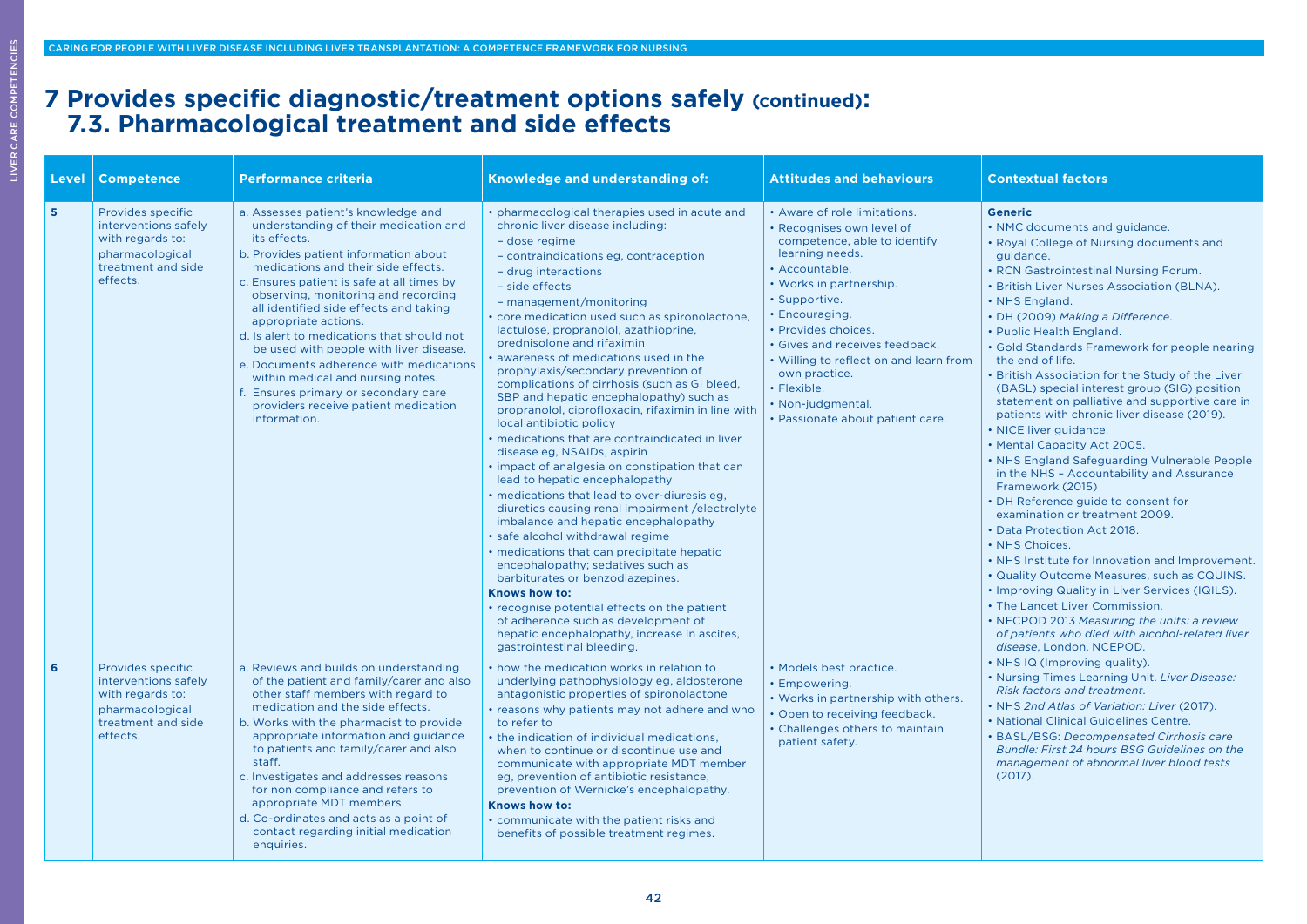# **7 Provides specific diagnostic/treatment options safely (continued): 7.3. Pharmacological treatment and side effects (continued)**

| <b>Level</b>   | <b>Competence</b>                                                                                                  | <b>Performance criteria</b>                                                                                                                                                                                                                                                                                                                                                                                                                                                                                                                                                                                                                                                                                                                                                                                                                                                                                                                                                                                                                                                                                                                                                                                                                                                                                                                                                                                                     | Knowledge and understanding of:                                                                                                                                                                                                                                                                                                                                                                                                                                                                                                                                                                                                                                                                                                                                                                                                                                                                                                                                                                                                                                                                                                                                                                                                                                                                                                                                                                                                                                                                                                                                                                                                                                                                                                      | <b>Attitudes and behaviours</b>                                                                                                                                                                                                                                                        | <b>Contextual factors</b>                                                                                                                                                                                                                                                                                                                                                                                                                                                                                                                                                                                                                                                                                                                                                                                                                                                                                                                                                       |
|----------------|--------------------------------------------------------------------------------------------------------------------|---------------------------------------------------------------------------------------------------------------------------------------------------------------------------------------------------------------------------------------------------------------------------------------------------------------------------------------------------------------------------------------------------------------------------------------------------------------------------------------------------------------------------------------------------------------------------------------------------------------------------------------------------------------------------------------------------------------------------------------------------------------------------------------------------------------------------------------------------------------------------------------------------------------------------------------------------------------------------------------------------------------------------------------------------------------------------------------------------------------------------------------------------------------------------------------------------------------------------------------------------------------------------------------------------------------------------------------------------------------------------------------------------------------------------------|--------------------------------------------------------------------------------------------------------------------------------------------------------------------------------------------------------------------------------------------------------------------------------------------------------------------------------------------------------------------------------------------------------------------------------------------------------------------------------------------------------------------------------------------------------------------------------------------------------------------------------------------------------------------------------------------------------------------------------------------------------------------------------------------------------------------------------------------------------------------------------------------------------------------------------------------------------------------------------------------------------------------------------------------------------------------------------------------------------------------------------------------------------------------------------------------------------------------------------------------------------------------------------------------------------------------------------------------------------------------------------------------------------------------------------------------------------------------------------------------------------------------------------------------------------------------------------------------------------------------------------------------------------------------------------------------------------------------------------------|----------------------------------------------------------------------------------------------------------------------------------------------------------------------------------------------------------------------------------------------------------------------------------------|---------------------------------------------------------------------------------------------------------------------------------------------------------------------------------------------------------------------------------------------------------------------------------------------------------------------------------------------------------------------------------------------------------------------------------------------------------------------------------------------------------------------------------------------------------------------------------------------------------------------------------------------------------------------------------------------------------------------------------------------------------------------------------------------------------------------------------------------------------------------------------------------------------------------------------------------------------------------------------|
| $\overline{z}$ | Provides specific<br>interventions safely<br>with regards to:<br>pharmacological<br>treatment and side<br>effects. | a. Is an independent/supplementary non-<br>medical prescriber (NMP).<br>b. Undertakes a full comprehensive<br>assessment and history and initiates<br>treatment according to local guidance<br>or protocol.<br>c. Obtains informed consent from patient<br>and carer to prescribe as a NMP.<br>d. Monitors and assesses the patient's<br>progress as appropriate to the patient's<br>condition and the medicines prescribed<br>by the non-medical prescriber whom<br>he/she has assessed for care during the<br>patient episode.<br>e. Communicates with primary and<br>secondary care teams about initiation<br>or changes in medications.<br>f. Ensures patients/carer aware of how<br>medications work, possible side effects<br>and duration of treatment.<br>g. Keeps up to date with local trust<br>updates for own prescribing practice.<br>h. Prescribes for people with liver<br>disease within dedicated clinical<br>management plans in conjunction with<br>consultant leads as an independent and<br>supplementary non-medical prescriber.<br>i. Works with trust clinical lead for<br>non-medical prescribing and<br>pharmacist to develop relevant<br>pathways for prescribing for patients<br>with liver disease.<br>j. Audits prescribing decisions and<br>presents yearly data to clinical forums.<br>k. Prescribes for patients with liver disease<br>within local, national and international<br>guidelines. | • independent/supplementary prescribing and<br>related roles and responsibilities<br>• improving patient care without compromising<br>patient safety<br>. making it easier for patients to get the<br>medication they need<br>• increase patient choice in accessing medicines<br>. making better use of the skills of other health<br>professionals<br>• contribute to the introduction of more flexible<br>team working across the NHS<br>• consequences of non-adherence with<br>medication for patients with viral Hepatitis eg.<br>possible future resistance to drugs<br>• local and national prescribing guidelines<br>relevant to role<br>• roles and responsibilities of the NMP in relation<br>to their own prescribing practice within their<br>role eg, a non-medical prescriber can only<br>order a drug for a patient whom he/she has<br>assessed for care during the patient episode.<br>• that independent prescribers must not<br>prescribe any medicine for themselves.<br>Neither should they prescribe a medicine for<br>anyone with whom they have a close personal<br>or emotional relationship, other than in an<br>exceptional circumstance.<br>• legal and ethical aspects of prescribing.<br>Knows how to:<br>• obtain up to date knowledge about safety of<br>medicines<br>• prescribe safely and within the bounds of<br>individual NMP role<br>• recognise his or her own limitations/<br>competencies and to refer to the appropriate<br>medical doctor for assessment or prescribing<br>outside his/her level of practice or expertise<br>• notify the Medicines and Health Care Products<br>Regulatory Agency via the ADR Reporting<br>Scheme in the event of any adverse reaction<br>to medication. | • Attention to detail.<br>· Role model.<br>• Challenges others.<br>• Learning from own practice.<br>• Active learner.<br>• Develops trust.<br>• Actively promotes better health for<br>patients.<br>• Challenges assumptions and taken<br>for granted ways of working.<br>• Vigilance. | <b>Generic (continued)</b><br>• Key quality assured patient and carer<br>information and support from key charities<br>and organisations, such as:<br>- British Liver Trust<br>- Children's Liver Disease Foundation<br>- Alcohol Change UK<br>- The Hepatitis C Trust<br>- The Hepatitis B Positive Trust UK<br>- Haemochromatosis Society<br>- Wilson's Disease Support Group (UK)<br>- PBC Foundation<br>- Rare Diseases UK<br>- PSC Support<br>- Royal Colleges, such as, Physicians, General<br>Practitioners, Surgeons, Anaesthetists<br>- British Society of Gastroenterology (BSG) -<br>liver section<br>- British Association for the Study of the Liver<br>(BASL)<br>- European Association for the Study of the<br>Liver (EASL)<br>- American Association for the Study of Liver<br>Diseases (AASLD)<br>- British Association of Parenteral and Enteral<br><b>Nutrition (BAPEN)</b><br>• NHS England The Information Standard<br>• British National Formulary (BNF). |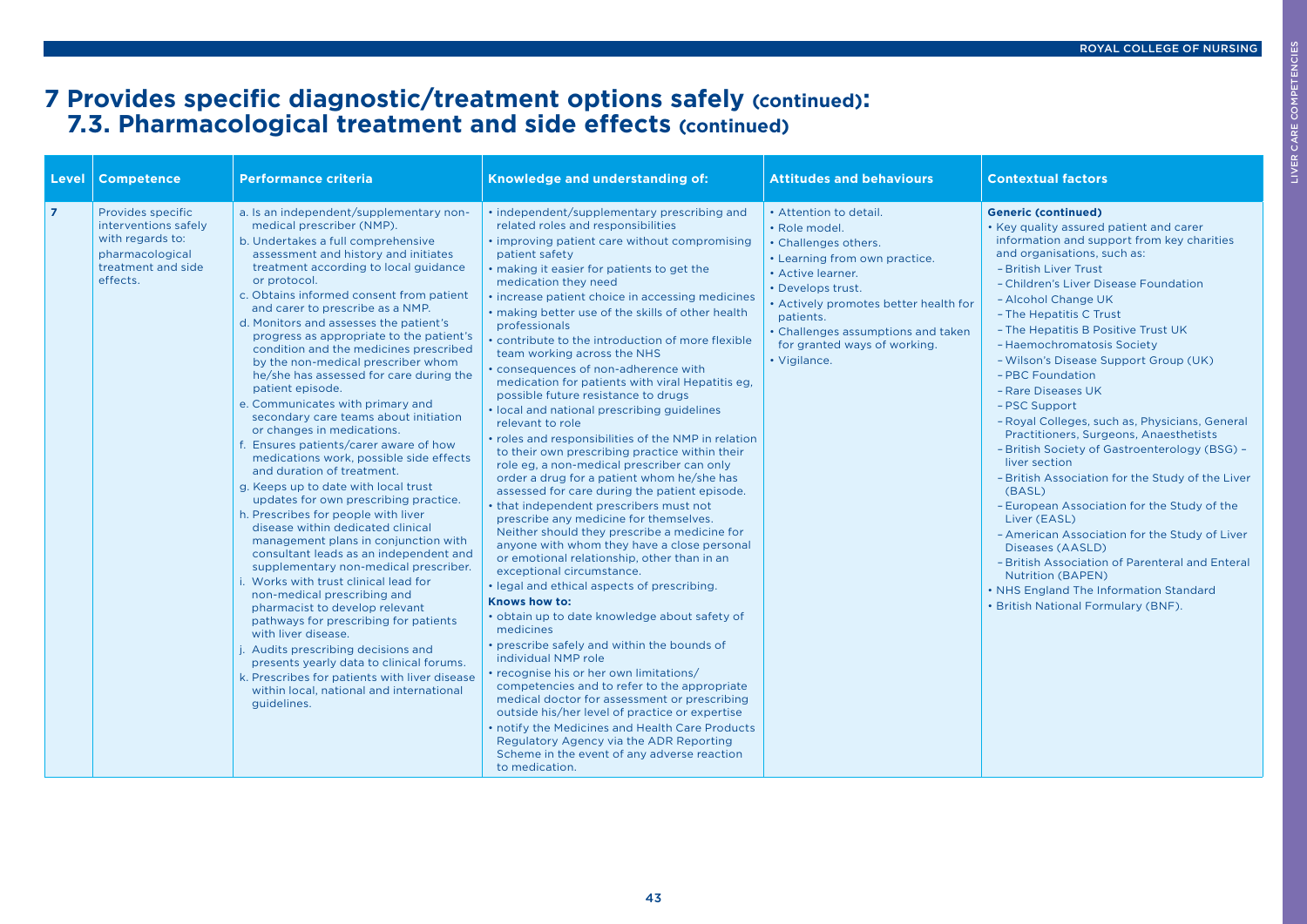# **7 Provides specific diagnostic/treatment options safely (continued): 7.3. Pharmacological treatment and side effects (continued)**

|   | Level   Competence                                                                                                 | <b>Performance criteria</b>                                                                                                                                                                                                                                                                                                                                                                                                                                                                   | <b>Knowledge and understanding of:</b>                                                                                                                                                                                                                                            | <b>Attitudes and behaviours</b>                                                                                                                               | <b>Contextual factors</b>                                                                                                                                                                                                                                                                                                                                                                                                                                                                                                                                                                                                                                                                              |
|---|--------------------------------------------------------------------------------------------------------------------|-----------------------------------------------------------------------------------------------------------------------------------------------------------------------------------------------------------------------------------------------------------------------------------------------------------------------------------------------------------------------------------------------------------------------------------------------------------------------------------------------|-----------------------------------------------------------------------------------------------------------------------------------------------------------------------------------------------------------------------------------------------------------------------------------|---------------------------------------------------------------------------------------------------------------------------------------------------------------|--------------------------------------------------------------------------------------------------------------------------------------------------------------------------------------------------------------------------------------------------------------------------------------------------------------------------------------------------------------------------------------------------------------------------------------------------------------------------------------------------------------------------------------------------------------------------------------------------------------------------------------------------------------------------------------------------------|
| 8 | Provides specific<br>interventions safely<br>with regards to:<br>pharmacological<br>treatment and side<br>effects. | a. Is an independent/supplementary<br>nonmedical prescriber.<br>b. Prescribes for patients with liver disease<br>and a range of clinical problems, such<br>as diabetes and hypertension.<br>c. Provides clinical supervision to new<br>NMP.<br>d. Identifies gaps in the service where<br>NMP will improve patient quality.<br>e. Works across sectors and develop<br>outreach services.<br>f. Develops and leads implementation<br>of NMP to improve patient access to a<br>quality service. | • the impact of a range of clinical problems,<br>such as diabetes and hypertension on<br>prescribing practice<br>• managing the patient with complex<br>co-morbidities.<br>Knows how to:<br>• prescribe safely for people with liver disease<br>and associated clinical problems. | • Strong clinical leadership.<br>• Collaborative working across<br>services.<br>• Champions person-centred<br>approach.<br>• Passionate about patient safety. | <b>Specific</b><br>• NMC (2018) The Code: professional standards<br>of practice and behaviour for nurses and<br>midwives.<br>• NICE Guidance for Hepatitis B and C<br>Treatment.<br>• Local guidelines and protocols.<br>• Non-medical prescribing.<br>• University of Liverpool Centre for Drug Safety<br>and Science<br>- MHRA website alerting service<br>- General Pharmaceutical Council (2012) The<br>standards, ethics and performance<br>- NICE medicines and prescribing<br>- Department of Health (April 2006)<br>Improving Patients' Access to Medicines:<br>A Guide to Implementing Nurse and<br>Pharmacist Independent Prescribing within<br>the NHS In England (archived but available). |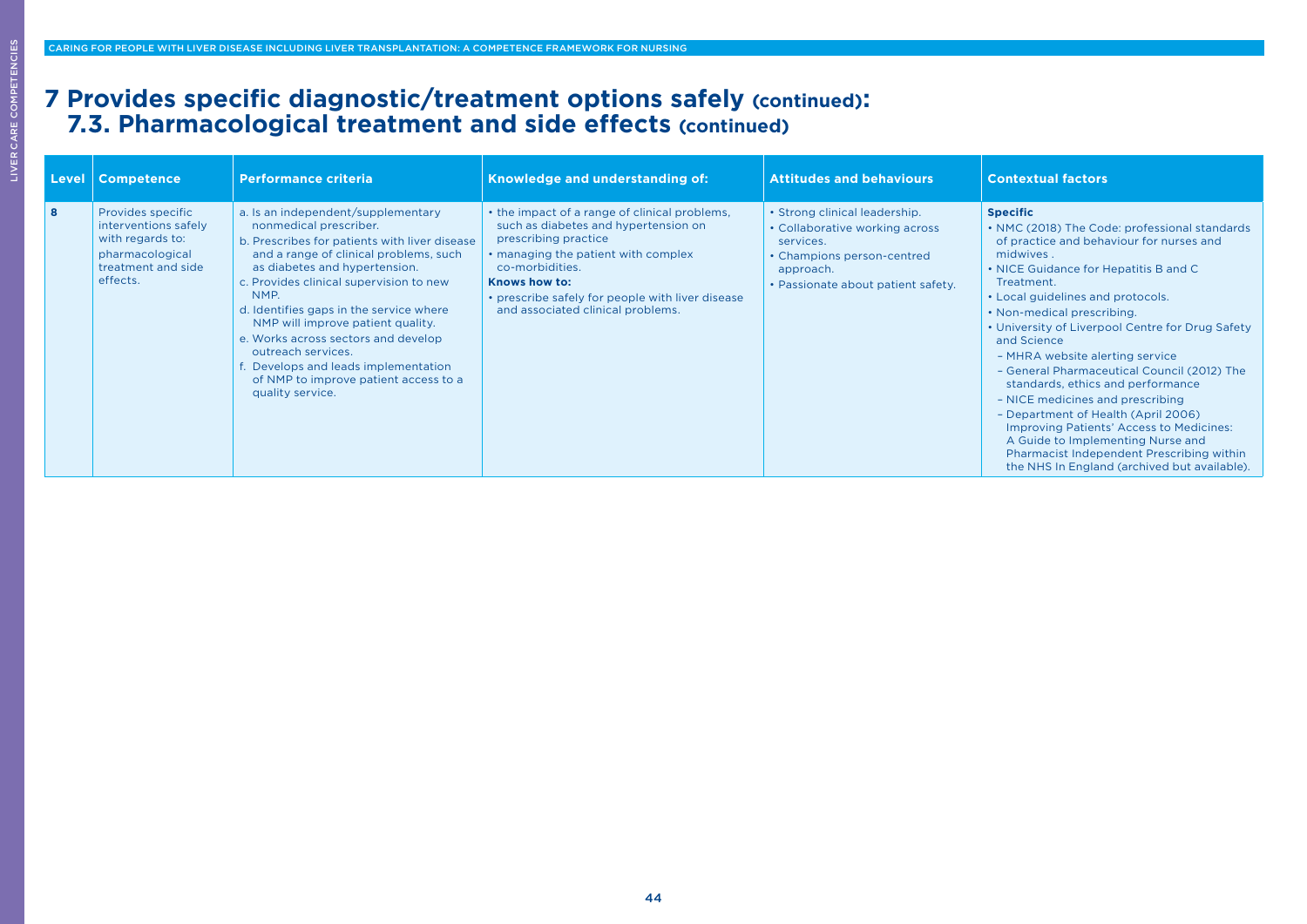# LIVER CARE COMPETENCIES LIVER CARE COMPETENCIES

# **7 Provides specific diagnostic/treatment options safely (continued): 7.4. Non-invasive diagnostics and treatment options**

| Level | <b>Competence</b>                                                                                                      | <b>Performance criteria</b>                                                                                                                                                                                                                                                                                                                                                                                                                                                                                         | Knowledge and understanding of:                                                                                                                                                                                                                                                                                                                                                                                                                                                  | <b>Attitudes and behaviours</b>                                                                                                                                                                                                                                                                                                                                                                                                                                                                                                           | <b>Contextual factors</b>                                                                                                                                                                                                                                                                                                                                                                                                                                                                                                                                                                                                                                                                                                                                                                                      |
|-------|------------------------------------------------------------------------------------------------------------------------|---------------------------------------------------------------------------------------------------------------------------------------------------------------------------------------------------------------------------------------------------------------------------------------------------------------------------------------------------------------------------------------------------------------------------------------------------------------------------------------------------------------------|----------------------------------------------------------------------------------------------------------------------------------------------------------------------------------------------------------------------------------------------------------------------------------------------------------------------------------------------------------------------------------------------------------------------------------------------------------------------------------|-------------------------------------------------------------------------------------------------------------------------------------------------------------------------------------------------------------------------------------------------------------------------------------------------------------------------------------------------------------------------------------------------------------------------------------------------------------------------------------------------------------------------------------------|----------------------------------------------------------------------------------------------------------------------------------------------------------------------------------------------------------------------------------------------------------------------------------------------------------------------------------------------------------------------------------------------------------------------------------------------------------------------------------------------------------------------------------------------------------------------------------------------------------------------------------------------------------------------------------------------------------------------------------------------------------------------------------------------------------------|
| 5     | Provides specific<br>interventions safely<br>with regards to:<br>non-invasive<br>diagnostics and<br>treatment options. | a. Communicates effectively with the<br>individual regarding the need for non<br>invasive liver screen (NILS) testing.<br>b. Explains to patients other non-invasive<br>approaches that may be used.<br>c. Prepares patients and their families for<br>noninvasive diagnostics and what to<br>expect.<br>d. Ensures follow up in place with lead<br>clinician or GP for discussion of results.<br>e. Documents clear and accurate<br>information relating to investigations<br>requested in line with local policy. | • non-invasive liver screening such as blood<br>analysis, ultrasound scanning and Fibroscan<br>• understands the range of blood tests within a<br>non-invasive liver screen<br>· demonstrates knowledge of basic liver<br>conditions and key specialist interventions<br>• normal parameters of a non-invasive liver<br>screen.<br>Knows how to:<br>• access further support and expertise to allay<br>patients fears and anxieties.                                             | • Aware of role limitations.<br>• Recognises own level of<br>competence, able to identify<br>learning needs.<br>• Accountable.<br>• Works in partnership.<br>• Supportive.<br>• Encouraging.<br>• Provides choices.<br>• Gives and receives feedback.<br>• Willing to reflect on and learn from<br>own practice.<br>• Flexible.<br>• Non-judgmental.<br>• Passionate about patient care.<br>• Patient centred and<br>compassionate.<br>• Listens.<br>• Understanding.<br>• Welcoming.<br>• Open to receiving feedback.<br>• Confidential. | <b>Generic</b><br>• NMC documents and guidance.<br>• Royal College of Nursing documents and<br>guidance.<br>• RCN Gastrointestinal Nursing Forum.<br>• British Liver Nurses Association (BLNA).<br>• NHS England.<br>• DH (2009) Making a Difference.<br>• Public Health England.<br>• Gold Standards Framework for people nearing<br>the end of life.<br>. British Association for the Study of the Liver<br>(BASL) special interest group (SIG) position<br>statement on palliative and supportive care in<br>patients with chronic liver disease (2019).<br>• NICE liver guidance.<br>• Mental Capacity Act 2005.<br>• NHS England Safeguarding Vulnerable People<br>in the NHS - Accountability and Assurance<br>Framework (2015)<br>• DH Reference guide to consent for<br>examination or treatment 2009. |
| 6     | Provides specific<br>interventions safely<br>with regards to:<br>non-invasive<br>diagnostics and<br>treatment options. | a. Explains the outcomes of non-invasive<br>diagnostics to patients and families.<br>b. Acts upon results and initiates,<br>implements and evaluates selected<br>interventions, eg, health advice<br>regarding NAFLD.<br>c. Refers to appropriate health care<br>personnel.<br>d. Establishes rapport and is able to<br>support the patient with complex and<br>potentially stressful diagnosis and<br>treatments in a range of situations.<br>e. Discusses potential differential<br>diagnoses.                    | . limitations of NILS and advises on the<br>possibility of future tests<br>• liver conditions, key specialist interventions<br>and therapies appropriate to the liver patient<br>. normal and abnormal results<br>· differential diagnoses<br>· local care pathways.<br>Knows how to:<br>• refer to relevant health care professionals<br>such as liver specialist teams, dietitian, alcohol<br>services<br>• access other interfacing services such as<br>diabetes, cardiology. | • Models best practice.<br>• Empowering.<br>. Works in partnership with others.<br>• Open to receiving feedback.<br>• Challenges others to maintain<br>patient safety.                                                                                                                                                                                                                                                                                                                                                                    | • Data Protection Act 2018.<br>• NHS Choices.<br>• NHS Institute for Innovation and Improvement.<br>• Quality Outcome Measures, such as CQUINS.<br>• Improving Quality in Liver Services (IQILS).<br>• The Lancet Liver Commission.<br>• NECPOD 2013 Measuring the units: a review<br>of patients who died with alcohol-related liver<br>disease, London, NCEPOD.<br>• NHS IQ (Improving quality).<br>. Nursing Times Learning Unit. Liver Disease:<br>Risk factors and treatment.<br>• NHS 2nd Atlas of Variation: Liver (2017).<br>• National Clinical Guidelines Centre.<br>• BASL/BSG: Decompensated Cirrhosis care<br>Bundle: First 24 hours BSG Guidelines on the<br>management of abnormal liver blood tests                                                                                            |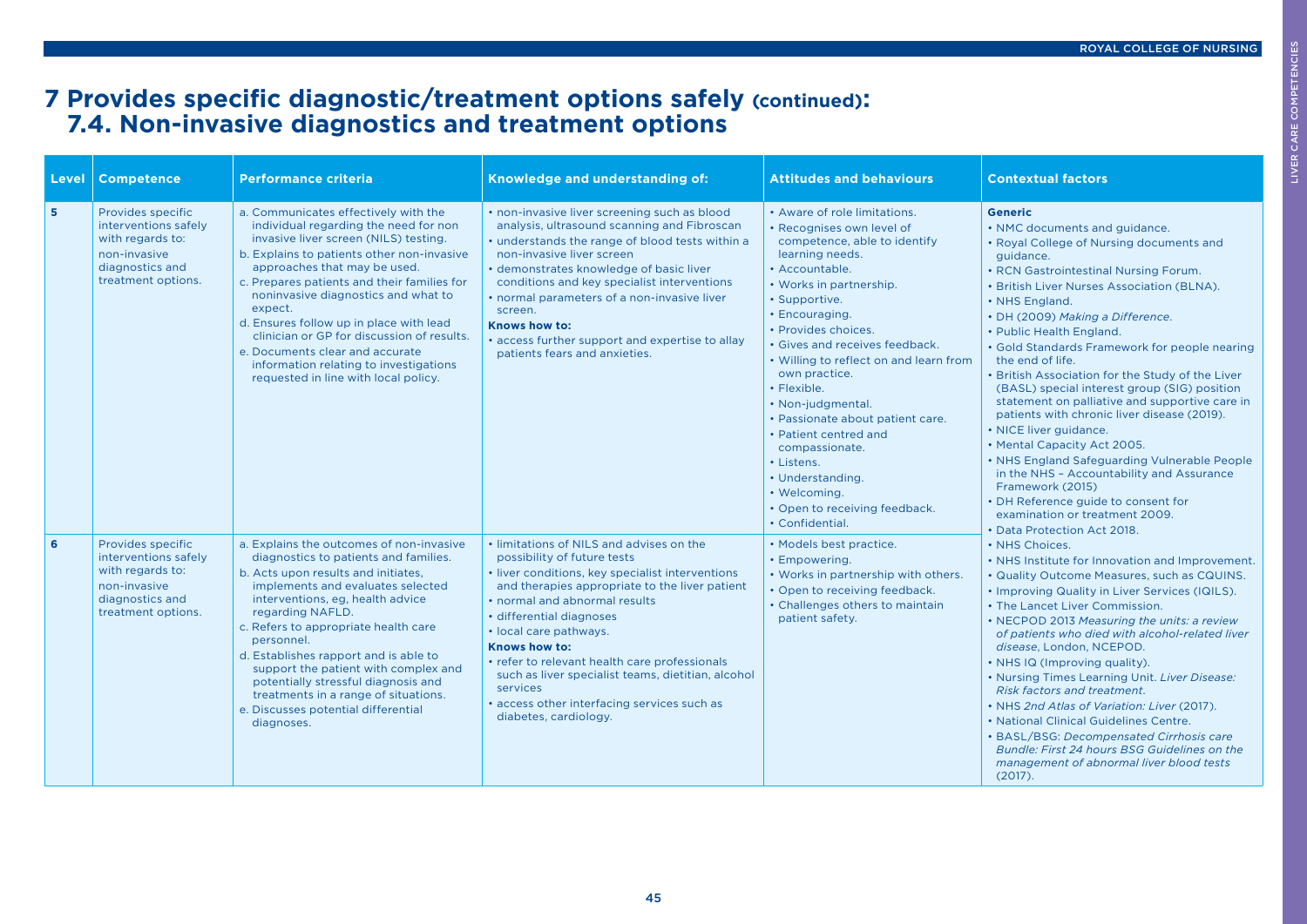# **7 Provides specific diagnostic/treatment options safely (continued): 7.4. Non-invasive diagnostics and treatment options (continued)**

| Level          | <b>Competence</b>                                                                                                      | <b>Performance criteria</b>                                                                                                                                                                                                                                                                                                                                                                                                                                                                                                                                                                                                                                                                                                                        | Knowledge and understanding of:                                                                                                                                                                                                                                                                                                                                                                                                                                                                                    | <b>Attitudes and behaviours</b>                                                                                                                                                                                                                                                        | <b>Contextual factors</b>                                                                                                                                                                                                                                                                                                                                                                                                                                                                                                                                                                                                                                                                                                                                                                                                                                                                                                                                                       |
|----------------|------------------------------------------------------------------------------------------------------------------------|----------------------------------------------------------------------------------------------------------------------------------------------------------------------------------------------------------------------------------------------------------------------------------------------------------------------------------------------------------------------------------------------------------------------------------------------------------------------------------------------------------------------------------------------------------------------------------------------------------------------------------------------------------------------------------------------------------------------------------------------------|--------------------------------------------------------------------------------------------------------------------------------------------------------------------------------------------------------------------------------------------------------------------------------------------------------------------------------------------------------------------------------------------------------------------------------------------------------------------------------------------------------------------|----------------------------------------------------------------------------------------------------------------------------------------------------------------------------------------------------------------------------------------------------------------------------------------|---------------------------------------------------------------------------------------------------------------------------------------------------------------------------------------------------------------------------------------------------------------------------------------------------------------------------------------------------------------------------------------------------------------------------------------------------------------------------------------------------------------------------------------------------------------------------------------------------------------------------------------------------------------------------------------------------------------------------------------------------------------------------------------------------------------------------------------------------------------------------------------------------------------------------------------------------------------------------------|
| $\overline{7}$ | Provides specific<br>interventions safely<br>with regards to:<br>non-invasive<br>diagnostics and<br>treatment options. | a. Provides and receives highly complex,<br>sensitive or contentious information.<br>b. Communicates very sensitive, complex<br>condition related information to<br>patients, relatives with empathy and<br>reassurance.<br>c. Refers appropriately following<br>diagnosis, for further haematological,<br>biochemical, virology and genetic<br>testing across a range of liver disorders<br>such as abdominal ultrasound.<br>computerised tomography/magnetic<br>resonance scan within own scope of<br>professional practice.<br>d. Initiates timely and appropriate<br>consultation, referrals and collaboration<br>with other health care providers.<br>e. Accepts direct referrals/develops care<br>pathways across primary/secondary<br>care. | • clinical pathways for treatment eg, hepatitis C,<br>hepatitis B, alcohol, obesity<br>· initiation and monitoring of specific<br>treatments<br>• communicating complex and potentially<br>sensitive information<br>• a range of liver diseases at a highly developed<br>level that incorporates evidence base and<br>experience<br>• the role of non medical prescribing to deliver<br>quality care in both primary and secondary<br>setting.<br>Knows how to:<br>• interpret complex results and investigations. | • Attention to detail.<br>· Role model.<br>• Challenges others.<br>• Learning from own practice.<br>• Active learner.<br>• Develops trust.<br>• Actively promotes better health for<br>patients.<br>• Challenges assumptions and taken<br>for granted ways of working.<br>• Vigilance. | <b>Generic (continued)</b><br>• Key quality assured patient and carer<br>information and support from key charities<br>and organisations, such as:<br>- British Liver Trust<br>- Children's Liver Disease Foundation<br>- Alcohol Change UK<br>- The Hepatitis C Trust<br>- The Hepatitis B Positive Trust UK<br>- Haemochromatosis Society<br>- Wilson's Disease Support Group (UK)<br>- PBC Foundation<br>- Rare Diseases UK<br>- PSC Support<br>- Royal Colleges, such as, Physicians, General<br>Practitioners, Surgeons, Anaesthetists<br>- British Society of Gastroenterology (BSG) -<br>liver section<br>- British Association for the Study of the Liver<br>(BASL)<br>- European Association for the Study of the<br>Liver (EASL)<br>- American Association for the Study of Liver<br>Diseases (AASLD)<br>- British Association of Parenteral and Enteral<br><b>Nutrition (BAPEN)</b><br>• NHS England The Information Standard<br>• British National Formulary (BNF). |
| 8              | Provides specific<br>interventions safely<br>with regards to:<br>non-invasive<br>diagnostics and<br>treatment options. | a. Co-ordinates and delivers seamless<br>care and providing appropriate short<br>and long term follow up following non-<br>invasive diagnostics and treatments.<br>b. Able to work independently as the<br>clinical lead in either primary or<br>secondary care.<br>c. Initiates audit to review patient and<br>carers experience of specific inventions,<br>pathways and services.<br>d. Works with commissioners to identify<br>local and strategic needs for developing<br>care pathways within liver services.                                                                                                                                                                                                                                 | • audit and research<br>• contemporary evidence base<br>• local commissioning arrangements<br>• new treatment options for liver disease<br>• working in an outreach role to deliver liver<br>services.                                                                                                                                                                                                                                                                                                             | • Strong clinical leadership.<br>• Collaborative working across<br>services.<br>• Champions person centred<br>approach.<br>• Passionate about patient safety.                                                                                                                          |                                                                                                                                                                                                                                                                                                                                                                                                                                                                                                                                                                                                                                                                                                                                                                                                                                                                                                                                                                                 |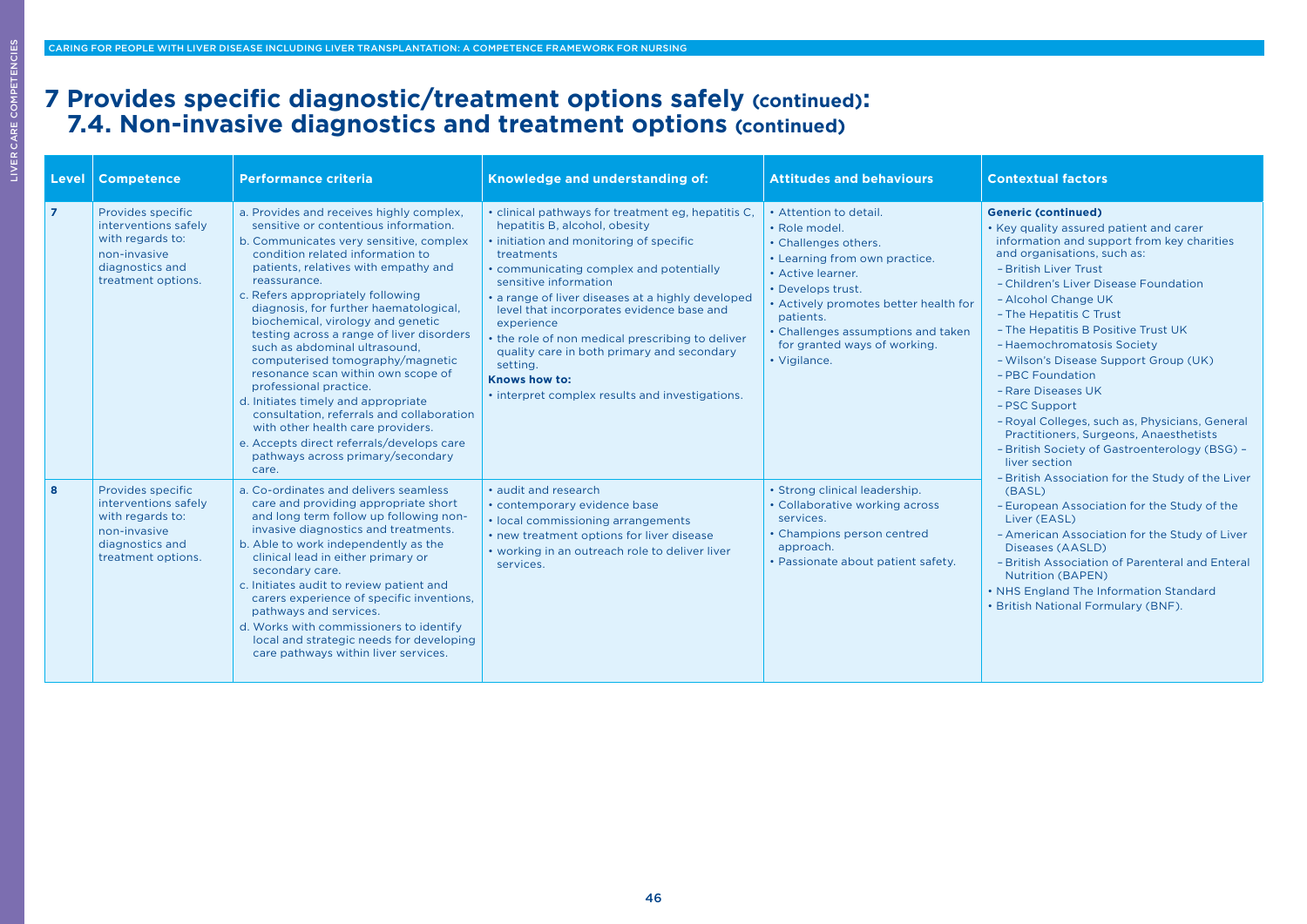# **7 Provides specific diagnostic/treatment options safely (continued): 7.5 Invasive diagnostics and treatment options**

| Level          | <b>Competence</b>                                                                                                      | <b>Performance criteria</b>                                                                                                                                                                                                                                                                                                                                                                                                                                                                                    | Knowledge and understanding of:                                                                                                                                                                                                                                                                                                                                                                                                                                                                                                                                                                                                                                                                                                                                                                                                               | <b>Attitudes and behaviours</b>                                                                                                                                                                                                                                                                                                                                                                                                                                                                                                                                | <b>Contextual factors</b>                                                                                                                                                                                                                                                                                                                                                                                                                                                                                                                                                                                                                                                                                                                                                                                                                                       |
|----------------|------------------------------------------------------------------------------------------------------------------------|----------------------------------------------------------------------------------------------------------------------------------------------------------------------------------------------------------------------------------------------------------------------------------------------------------------------------------------------------------------------------------------------------------------------------------------------------------------------------------------------------------------|-----------------------------------------------------------------------------------------------------------------------------------------------------------------------------------------------------------------------------------------------------------------------------------------------------------------------------------------------------------------------------------------------------------------------------------------------------------------------------------------------------------------------------------------------------------------------------------------------------------------------------------------------------------------------------------------------------------------------------------------------------------------------------------------------------------------------------------------------|----------------------------------------------------------------------------------------------------------------------------------------------------------------------------------------------------------------------------------------------------------------------------------------------------------------------------------------------------------------------------------------------------------------------------------------------------------------------------------------------------------------------------------------------------------------|-----------------------------------------------------------------------------------------------------------------------------------------------------------------------------------------------------------------------------------------------------------------------------------------------------------------------------------------------------------------------------------------------------------------------------------------------------------------------------------------------------------------------------------------------------------------------------------------------------------------------------------------------------------------------------------------------------------------------------------------------------------------------------------------------------------------------------------------------------------------|
| 5 <sup>5</sup> | Provides specific<br>interventions safely<br>with regards to:<br>non-invasive<br>diagnostics and<br>treatment options. | a. Explains to patient the different invasive<br>approaches, possible side effects and<br>complications.<br>b. Answers patients questions or if<br>unable to then access information from<br>appropriate others.<br>c. Prepares patients for invasive<br>procedures.<br>d. Monitors patients following invasive<br>procedures for side effects or<br>complications.<br>e. Documents all observations and actions<br>accurately.                                                                                | • normal anatomy and physiology of the liver<br>and biliary system<br>• invasive approaches to liver investigations and<br>treatments, including:<br>- endoscopy<br>- endoscopic retrograde<br>cholangiopancretography (ERCP)<br>- external biliary drain<br>- endoscopic ultrasound<br>- liver biopsy<br>- paracentesis<br>- transjugular intrahepatic portosystemic<br>shunt (TIPS)<br>- transarterial chemoembolisation (TACE)<br>radio frequency ablation (RFA)<br>- the general side effects of invasive<br>interventions such as hypovolaemic shock,<br>pain, sepsis, acute kidney injury<br>- pleurex drains.<br>Knows how to:<br>• recognise and act on complications following<br>the above procedures.                                                                                                                              | • Aware of role limitations.<br>· Recognises own level of<br>competence, able to identify<br>learning needs.<br>• Accountable.<br>• Works in partnership.<br>• Supportive.<br>• Encouraging.<br>• Provides choices.<br>• Gives and receives feedback.<br>• Willing to reflect on and learn from<br>own practice.<br>• Flexible.<br>• Non-judgmental.<br>· Passionate about patient care.<br>• Patient centred and<br>compassionate.<br>• Listens.<br>• Understanding.<br>• Welcoming.<br>• Open to receiving feedback.<br>• Confidential.<br>• Patient safety. | <b>Generic</b><br>• NMC documents and guidance.<br>• Royal College of Nursing documents and<br>guidance.<br>• RCN Gastrointestinal Nursing Forum.<br>• British Liver Nurses Association (BLNA).<br>• NHS England.<br>• DH (2009) Making a Difference.<br>• Public Health England.<br>• Gold Standards Framework for people nearing<br>the end of life.<br>. British Association for the Study of the Liver<br>(BASL) special interest group (SIG) position<br>statement on palliative and supportive care in<br>patients with chronic liver disease (2019).<br>• NICE liver guidance.<br>• Mental Capacity Act 2005.<br>• NHS England Safeguarding Vulnerable People<br>in the NHS - Accountability and Assurance<br>Framework (2015)<br>• DH Reference guide to consent for<br>examination or treatment 2009.<br>• Data Protection Act 2018.<br>• NHS Choices. |
| 6              | Provides specific<br>interventions safely<br>with regards to:<br>non-invasive<br>diagnostics and<br>treatment options. | a. Explains to patient and carers treatment<br>criteria and protocols.<br>b. Develops and evaluates appropriate<br>care management plan following<br>therapeutic intervention.<br>c. Gives patient and carers advice on<br>follow up and ongoing and future care<br>requirements.<br>d. Signposts patients and carers to<br>other care options such as community<br>palliative care.<br>e. Develops, in conjunction with<br>other health care professionals, a<br>management plan for refusal of<br>treatment. | • biliary complications and cholangitis<br>• liver disease, co-morbidities and the impact on<br>treatment outcomes eg, cirrhosis/fibrosis<br>• fluid replacement protocols in paracentesis<br>• rationale for TIPS in emergency and<br>therapeutic situations<br>• possible complications of TIPS and<br>managements options<br>• different therapeutic options their strengths,<br>weaknesses and side effects<br>· side effects of treatments such as transarterial<br>chemoembolisation (TACE), radio frequency<br>ablation (RFA), other new treatments being<br>used in different liver centres.<br>Knows how to:<br>• interpret results in conjunction with other<br>health care professionals<br>• give relevant information and advice following<br>treatment intervention<br>• involve relevant primary care health<br>professionals. | • Models best practice.<br>• Empowering.<br>. Works in partnership with others.<br>• Open to receiving feedback.<br>• Challenges others to maintain<br>patient safety.                                                                                                                                                                                                                                                                                                                                                                                         | • NHS Institute for Innovation and Improvement.<br>. Quality Outcome Measures, such as CQUINS.<br>• Improving Quality in Liver Services (IQILS).<br>• The Lancet Liver Commission.<br>• NECPOD 2013 Measuring the units: a review<br>of patients who died with alcohol-related liver<br>disease, London, NCEPOD.<br>• NHS IQ (Improving quality).<br>. Nursing Times Learning Unit. Liver Disease:<br><b>Risk factors and treatment.</b><br>• NHS 2nd Atlas of Variation: Liver (2017).<br>• National Clinical Guidelines Centre.<br>• BASL/BSG: Decompensated Cirrhosis care<br>Bundle: First 24 hours BSG Guidelines on the<br>management of abnormal liver blood tests<br>(2017).                                                                                                                                                                            |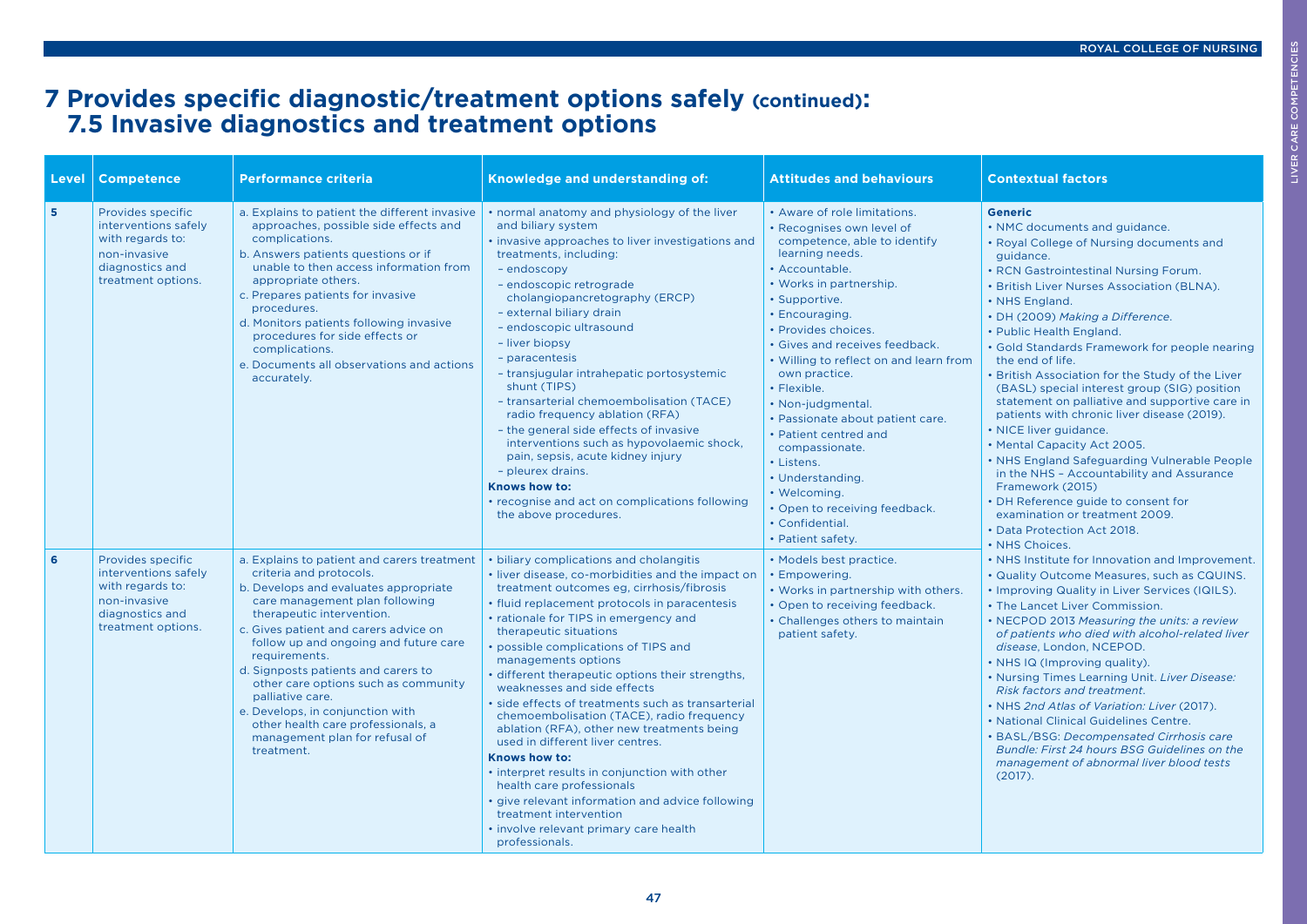#### **7 Provides specific diagnostic/treatment options safely (continued): 7.5 Invasive diagnostics and treatment options (continued)**

| Level          | <b>Competence</b>                                                                                                      | <b>Performance criteria</b>                                                                                                                                                                                                                                                                                                                                                                                                                                                                                                                                                                                                        | Knowledge and understanding of:                                                                                                                                                                                                                                                                                                                                                                                                                                                                                                                                                                                                                                                                                                                                             | <b>Attitudes and behaviours</b>                                                                                                                                                                                                                                                                             | <b>Contextual factors</b>                                                                                                                                                                                                                                                                                                                                                                                                                                                                                                                                                                                                                                                                                                                                                                                                                                                                                                                                                       |
|----------------|------------------------------------------------------------------------------------------------------------------------|------------------------------------------------------------------------------------------------------------------------------------------------------------------------------------------------------------------------------------------------------------------------------------------------------------------------------------------------------------------------------------------------------------------------------------------------------------------------------------------------------------------------------------------------------------------------------------------------------------------------------------|-----------------------------------------------------------------------------------------------------------------------------------------------------------------------------------------------------------------------------------------------------------------------------------------------------------------------------------------------------------------------------------------------------------------------------------------------------------------------------------------------------------------------------------------------------------------------------------------------------------------------------------------------------------------------------------------------------------------------------------------------------------------------------|-------------------------------------------------------------------------------------------------------------------------------------------------------------------------------------------------------------------------------------------------------------------------------------------------------------|---------------------------------------------------------------------------------------------------------------------------------------------------------------------------------------------------------------------------------------------------------------------------------------------------------------------------------------------------------------------------------------------------------------------------------------------------------------------------------------------------------------------------------------------------------------------------------------------------------------------------------------------------------------------------------------------------------------------------------------------------------------------------------------------------------------------------------------------------------------------------------------------------------------------------------------------------------------------------------|
| $\overline{7}$ | Provides specific<br>interventions safely<br>with regards to:<br>non-invasive<br>diagnostics and<br>treatment options. | a. Reviews with the patient and carer<br>possible therapeutic options.<br>b. Assesses effectiveness of the treatment<br>options.<br>c. Provides indepth information to<br>patient and carers about therapeutic<br>treatments and options.<br>d. Evaluates effectiveness of the care<br>management plan.<br>e. Works with other health care<br>professional to provide ongoing follow<br>up and care.<br>f. Discusses relevant treatment options<br>with patient and carers such as referral<br>to palliative care services.<br>g. Works across primary and secondary<br>care to co-ordinate appropriate/<br>specific care pathway. | • purpose and criteria for each intervention<br>• side effects/complications and how they<br>should be managed of:<br>- endoscopy<br>$-$ ERCP<br>- external biliary drain<br>- endoscopic ultrasound<br>- liver biopsy<br>- paracentesis<br>- transjugular intrahepatic portosystemic<br>shunt (TIPS)<br>$-$ TACE/RFA<br>• criteria for invasive liver risk profiling and<br>whether the results will change patient<br>management eg, management of Non<br>Alcoholic Fatty Liver Disease (NAFLD) in<br>primary and secondary care<br>• role of invasive risk profiling in relation<br>to making a diagnosis or assessment for<br>treatment such as liver transplant.<br>Knows how to:<br>• interpret complex results and investigations<br>• refer to relevant specialist. | • Patient safety.<br>• Attention to detail.<br>• Role model.<br>• Challenges others.<br>• Learning from own practice.<br>• Active learner.<br>• Develops trust.<br>• Actively promotes better health for<br>patients.<br>• Challenges assumptions and taken<br>for granted ways of working.<br>• Vigilance. | <b>Generic (continued)</b><br>• Key quality assured patient and carer<br>information and support from key charities<br>and organisations, such as:<br>- British Liver Trust<br>- Children's Liver Disease Foundation<br>- Alcohol Change UK<br>- The Hepatitis C Trust<br>- The Hepatitis B Positive Trust UK<br>- Haemochromatosis Society<br>- Wilson's Disease Support Group (UK)<br>- PBC Foundation<br>- Rare Diseases UK<br>- PSC Support<br>- Royal Colleges, such as, Physicians, General<br>Practitioners, Surgeons, Anaesthetists<br>- British Society of Gastroenterology (BSG) -<br>liver section<br>- British Association for the Study of the Liver<br>(BASL)<br>- European Association for the Study of the<br>Liver (EASL)<br>- American Association for the Study of Liver<br>Diseases (AASLD)<br>- British Association of Parenteral and Enteral<br><b>Nutrition (BAPEN)</b><br>• NHS England The Information Standard<br>• British National Formulary (BNF). |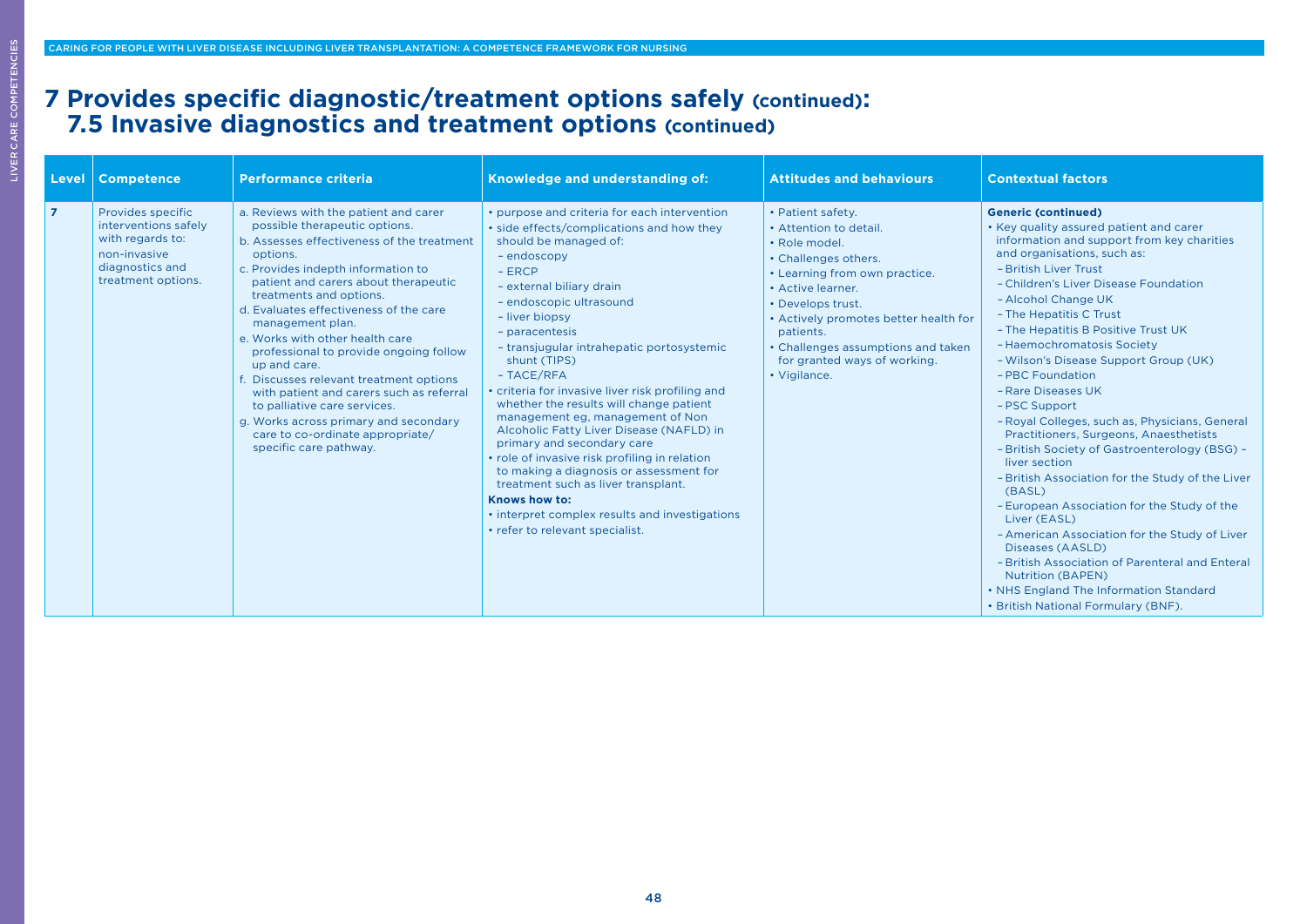# **7 Provides specific diagnostic/treatment options safely (continued): 7.5 Invasive diagnostics and treatment options (continued)**

**Nurses operating at this level will need to have received appropriate interventional training and assessed competence as defined by their organisation.**

| <b>Level</b> | <b>Competence</b>                                                                                                      | <b>Performance criteria</b>                                                                                                                                                                                                                                                                                                                                                                                                                                                                                                                                                                                                                                                                                                                                                                                                                                                                                        | Knowledge and understanding of:                                                                                                                                                                                                                                                                                                                                                                                                                                                                                                                                                                                                                                                                                                                                                                                                                                                                                                                                              | <b>Attitudes and behaviours</b>                                                                                                                               | <b>Contextual factors</b>                                                                                                                                                                                                                                                                                                                                                                                                                                                                                                                                                                                               |
|--------------|------------------------------------------------------------------------------------------------------------------------|--------------------------------------------------------------------------------------------------------------------------------------------------------------------------------------------------------------------------------------------------------------------------------------------------------------------------------------------------------------------------------------------------------------------------------------------------------------------------------------------------------------------------------------------------------------------------------------------------------------------------------------------------------------------------------------------------------------------------------------------------------------------------------------------------------------------------------------------------------------------------------------------------------------------|------------------------------------------------------------------------------------------------------------------------------------------------------------------------------------------------------------------------------------------------------------------------------------------------------------------------------------------------------------------------------------------------------------------------------------------------------------------------------------------------------------------------------------------------------------------------------------------------------------------------------------------------------------------------------------------------------------------------------------------------------------------------------------------------------------------------------------------------------------------------------------------------------------------------------------------------------------------------------|---------------------------------------------------------------------------------------------------------------------------------------------------------------|-------------------------------------------------------------------------------------------------------------------------------------------------------------------------------------------------------------------------------------------------------------------------------------------------------------------------------------------------------------------------------------------------------------------------------------------------------------------------------------------------------------------------------------------------------------------------------------------------------------------------|
| 8            | Provides specific<br>interventions safely<br>with regards to:<br>non-invasive<br>diagnostics and<br>treatment options. | a. Undertakes a full comprehensive<br>assessment and history and initiates<br>treatment according to local guidance<br>or protocol.<br>b. Ensures clinical justification of the<br>examination request and appropriate<br>indication for procedure, assessing any<br>contraindications.<br>c. Undertakes the following procedures<br>safely within agreed competence limits<br>and organisational protocols:<br>- paracentesis<br>- liver biopsy.<br>d. Evaluate the effectiveness of the<br>intervention and need for further<br>intervention.<br>e. Takes appropriate action in the event of<br>complications and liaises with medical<br>team as required.<br>f. Ensures safe discharge of the patient<br>with agreed follow up for discussion of<br>results.<br>g. Provides advice on need for future<br>treatment options.<br>h. Liaises with appropriate medical team<br>or other health care professionals. | • indepth anatomy, physiology and pathology in<br>relation to the therapeutic option:<br>- paracentesis<br>- liver biopsy.<br>• boundaries of competence and how to keep<br>this up to date<br>• informed consent and legal implications<br>• morbidity and mortality risks associated with<br>the above procedures and how these can be<br>minimised and recognised.<br>Knows how to:<br>• obtain informed consent<br>• ensure patient parameters prior to procedures<br>are within agreed limits<br>• safely operate ultrasound machine in line with<br>local polices<br>• recognise abnormal anatomy such as biliary<br>obstruction and focal abnormalities.<br>• undertake procedures safely and according to<br>protocols<br>• recognises and act on side effects and<br>complications<br>• interpret results and communicates to others<br>• document procedures correctly and<br>communicates to patient and general<br>practitioner<br>• participate in peer review. | • Strong clinical leadership.<br>• Collaborative working across<br>services.<br>• Champions person-centred<br>approach.<br>• Passionate about patient safety. | <b>Specific</b><br>• Local protocols and patient pathways.<br>• BSG Guidance on Liver Biopsy (2004).<br>• AASLD guidelines: ascites due to cirrhosis and<br>date (2012) and liver biopsy (2014).<br>• EASL clinical practice guidelines on the<br>management of ascites, spontaneous bacterial<br>peritonitis and hepatorenal syndrome in<br>cirrhosis.<br>• Joint Advisory Group for GI Endoscopy.<br>• RCN (2012) Advanced Nurse practitioner and<br>RCN Guide to advanced nursing practice,<br>advanced nurse practitioner and programme<br>accreditation.<br>• NICE guidance on liver conditions and<br>treatments. |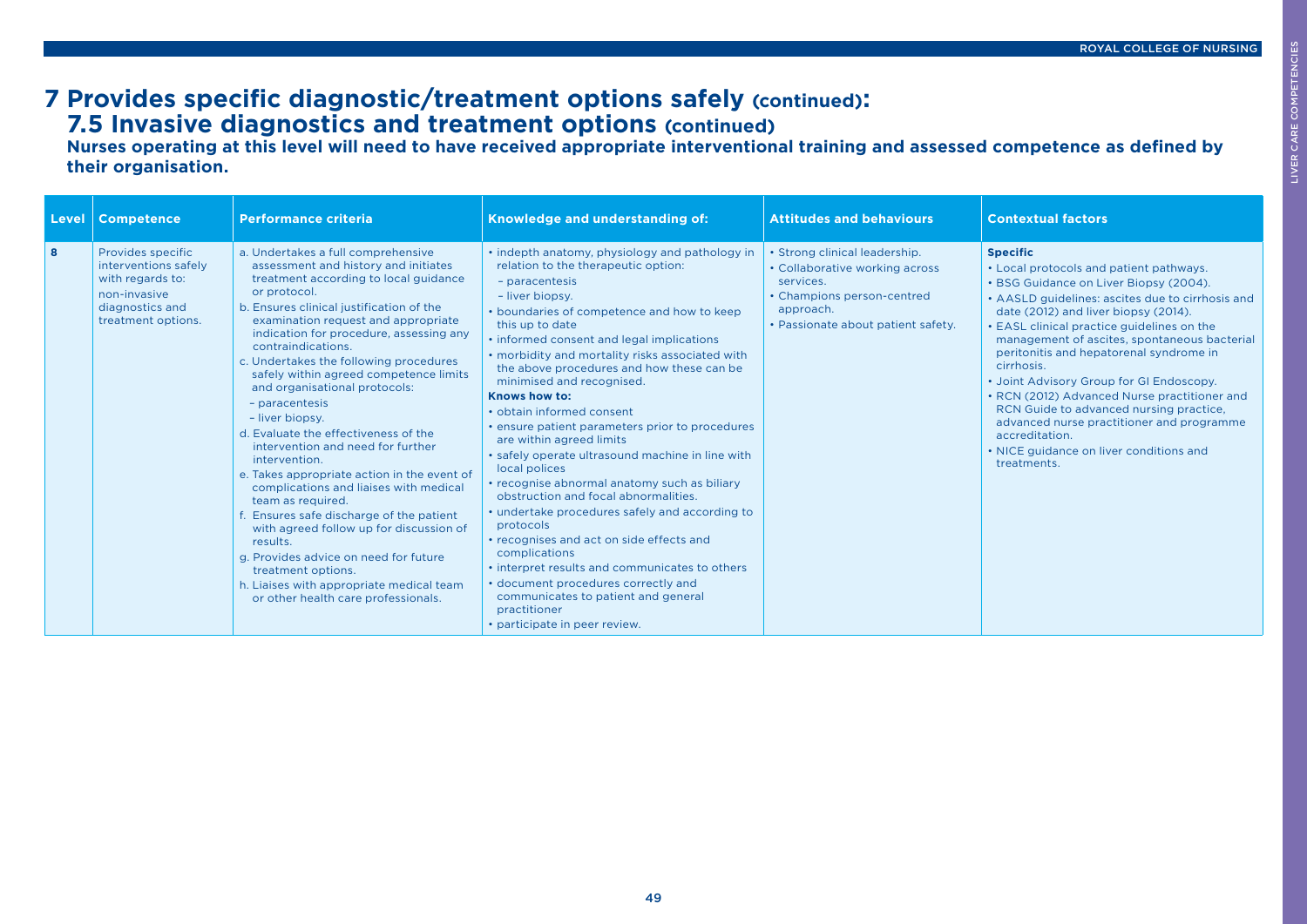# **8 Uses early warning tools/approaches (such as red alert) to identify the patient's changing and deteriorating condition and takes appropriate action**

| Level   | <b>Competence</b>                                                                                                                                                          | <b>Performance criteria</b>                                                                                                                                                                                                                                                                                                                                                                                                                                                                            | Knowledge and understanding of:                                                                                                                                                                                                                                                                                                                                                                                                                                                                                                                                                                                                                                                                                                                                                                                                                                                                                                                                                                                                                                                                                       | <b>Attitudes and behaviours</b>                                                                                                                                                                                                                                                                                                                                                          | <b>Contextual factors</b>                                                                                                                                                                                                                                                                                                                                                                                                                                                                                                                                                                                                                                                                                                                                                                                                                                                                                                                                                                                                               |
|---------|----------------------------------------------------------------------------------------------------------------------------------------------------------------------------|--------------------------------------------------------------------------------------------------------------------------------------------------------------------------------------------------------------------------------------------------------------------------------------------------------------------------------------------------------------------------------------------------------------------------------------------------------------------------------------------------------|-----------------------------------------------------------------------------------------------------------------------------------------------------------------------------------------------------------------------------------------------------------------------------------------------------------------------------------------------------------------------------------------------------------------------------------------------------------------------------------------------------------------------------------------------------------------------------------------------------------------------------------------------------------------------------------------------------------------------------------------------------------------------------------------------------------------------------------------------------------------------------------------------------------------------------------------------------------------------------------------------------------------------------------------------------------------------------------------------------------------------|------------------------------------------------------------------------------------------------------------------------------------------------------------------------------------------------------------------------------------------------------------------------------------------------------------------------------------------------------------------------------------------|-----------------------------------------------------------------------------------------------------------------------------------------------------------------------------------------------------------------------------------------------------------------------------------------------------------------------------------------------------------------------------------------------------------------------------------------------------------------------------------------------------------------------------------------------------------------------------------------------------------------------------------------------------------------------------------------------------------------------------------------------------------------------------------------------------------------------------------------------------------------------------------------------------------------------------------------------------------------------------------------------------------------------------------------|
| $1 - 4$ | Uses early warning<br>tools/approaches<br>(such as red alert)<br>to identify the<br>patient's changing<br>and deteriorating<br>condition, and takes<br>appropriate action. | a. Assesses patient's wellbeing.<br>b. Undertakes clinical observations and<br>documents in appropriate place.<br>c. Uses early warning tools to pick up<br>changes and deterioration.<br>d. Reports all findings to qualified nursing<br>staff.<br>e. Responds appropriately to concerns<br>raised.                                                                                                                                                                                                   | • the significance of performing clinical<br>observations on patients with liver disease<br>• early warning tools (basic knowledge)<br>• who to raise concerns with eg, when receiving<br>verbal complaints or any physical changes in<br>condition or other incidents.<br>Knows how to:<br>• report any changes in the patient that might<br>lead to deterioration in their condition.                                                                                                                                                                                                                                                                                                                                                                                                                                                                                                                                                                                                                                                                                                                               | • Aware of role limitations and when<br>to obtain help.<br>• Person-centred and<br>compassionate.<br>• Listens.<br>• Understanding.<br>• Welcoming.<br>• Open to receiving feedback.<br>• Confidential.<br>· Pride in work.<br>• Respectful.                                                                                                                                             | <b>Generic</b><br>• NMC documents and guidance.<br>• Royal College of Nursing documents and<br>guidance.<br>• RCN Gastrointestinal Nursing Forum.<br>• British Liver Nurses Association (BLNA).<br>• NHS England.<br>• DH (2009) Making a Difference.<br>• Public Health England.<br>• Gold Standards Framework for people nearing<br>the end of life.<br>. British Association for the Study of the Liver<br>(BASL) special interest group (SIG) position<br>statement on palliative and supportive care in                                                                                                                                                                                                                                                                                                                                                                                                                                                                                                                            |
| 5       | Uses early warning<br>tools/approaches<br>(such as red alert)<br>to identify the<br>patient's changing<br>and deteriorating<br>condition, and takes<br>appropriate action. | a. Uses the local early warning tool to<br>ascertain changes in vital signs and<br>other indicators of deterioration from<br>complications of liver disease or<br>following invasive procedures and/or<br>transplantation.<br>b. Assesses the patient for the above<br>complications.<br>c. Documents, monitors and acts on<br>findings, and makes appropriate<br>referral.<br>d. Educates unregistered nursing team<br>on the significance and importance of<br>taking regular clinical observations. | • the local critical care outreach team<br>• the importance of interpreting vital signs in<br>relation to liver disease and following invasive<br>procedures<br>· signs and symptoms of deterioration, and<br>early warning tools for complications,<br>including:<br>- side effects of drug treatments<br>- hypotension due to drug related reasons eg.<br>betablocker, and non-drug related reasons<br>eg, decompensated liver disease<br>- jaundice as an indicator of deteriorating liver<br>disease ie, rise in bilirubin<br>- biliary complications, ie, cholecystitis and/or<br>cholangitis or biliary obstruction<br>- portal hypertension and oesophageal varices<br>- ascites<br>- hepatorenal failure<br>- acute kidney injury<br>- hepatic encephalopathy<br>- sepsis which often precipitates variceal<br>bleeding or hepatic encephalopathy<br>- cardiovascular and respiratory complications<br>- coagulopathy<br>- acute liver failure including risk of cerebral<br>oedema<br>• unrecognised alcohol withdrawal.<br>Know how to:<br>• contact and refer to the local critical care<br>outreach team. | • Aware of role limitations.<br>· Recognises own level of<br>competence, able to identify<br>learning needs.<br>• Accountable.<br>• Works in partnership.<br>• Supportive.<br>• Encouraging.<br>· Provides choices.<br>• Gives and receives feedback.<br>. Willing to reflect on and learn from<br>own practice.<br>• Flexible.<br>• Non-judgmental.<br>· Passionate about patient care. | patients with chronic liver disease (2019).<br>· NICE liver guidance.<br>• Mental Capacity Act 2005.<br>• NHS England Safeguarding Vulnerable People<br>in the NHS - Accountability and Assurance<br>Framework (2015)<br>• DH Reference guide to consent for<br>examination or treatment 2009.<br>• Data Protection Act 2018.<br>• NHS Choices.<br>• NHS Institute for Innovation and Improvement.<br>. Quality Outcome Measures, such as CQUINS.<br>• Improving Quality in Liver Services (IQILS).<br>• The Lancet Liver Commission.<br>• NECPOD 2013 Measuring the units: a review<br>of patients who died with alcohol-related liver<br>disease, London, NCEPOD.<br>• NHS IQ (Improving quality).<br>• Nursing Times Learning Unit. Liver Disease:<br><b>Risk factors and treatment.</b><br>• NHS 2nd Atlas of Variation: Liver (2017).<br>· National Clinical Guidelines Centre.<br>• BASL/BSG: Decompensated Cirrhosis care<br>Bundle: First 24 hours BSG Guidelines on the<br>management of abnormal liver blood tests<br>(2017). |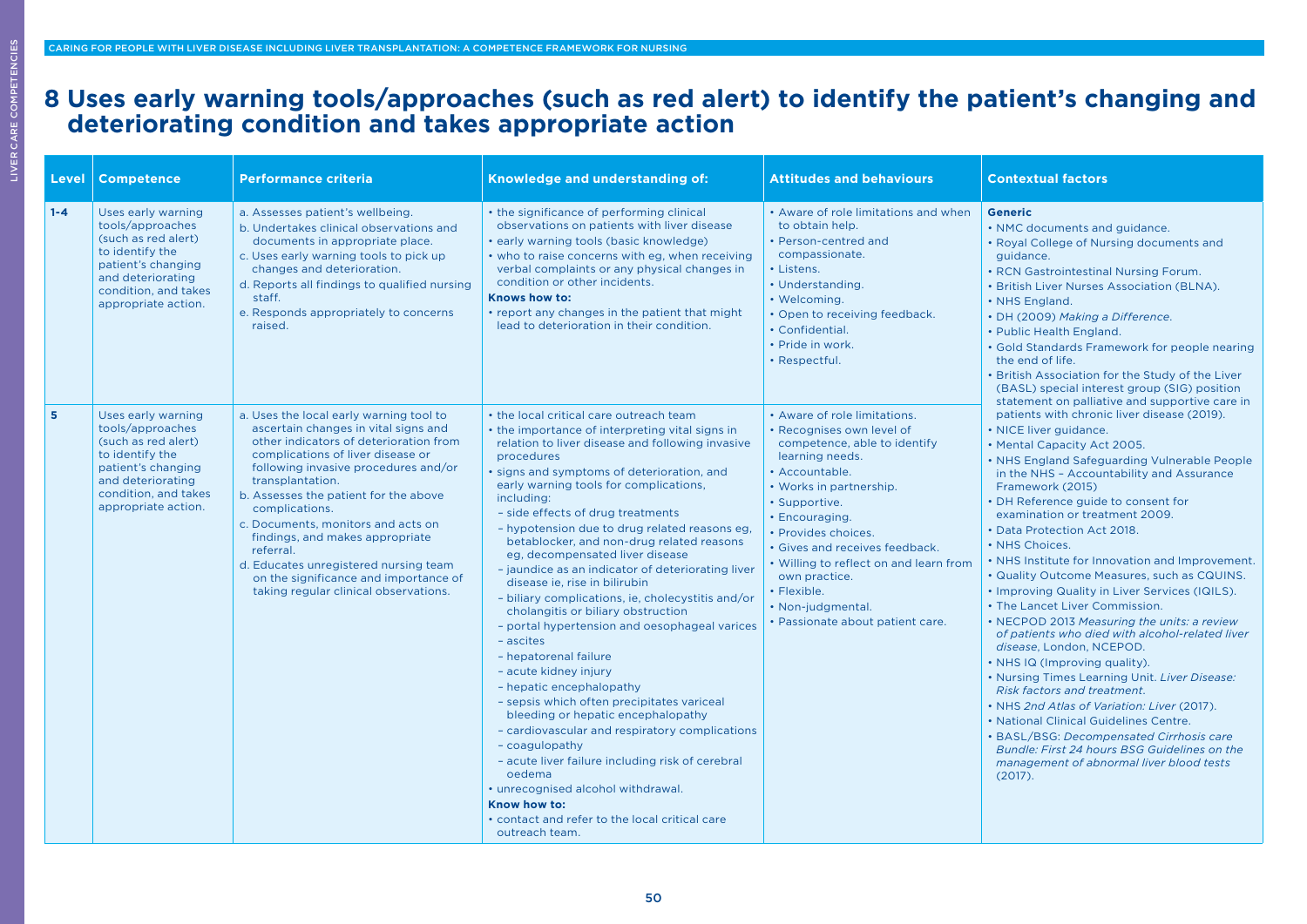# **8 Uses early warning tools/approaches (such as red alert) to identify the patient's changing and deteriorating condition and takes appropriate action (continued)**

|   | Level   Competence                                                                                                                                                         | <b>Performance criteria</b>                                                                                                                                                                                                                                                | Knowledge and understanding of:                                                                                                                                                                                                                                                                                                                                                                                                                                                                                                                                                                                                                                                                                               | <b>Attitudes and behaviours</b>                                                                                                                                                                                                       | <b>Contextual factors</b>                                                                                                                                                                                                                                                                                                                                                                                                                                                                                                                                                                                                                                                                                                                                                                                                                                                                                                                                                       |
|---|----------------------------------------------------------------------------------------------------------------------------------------------------------------------------|----------------------------------------------------------------------------------------------------------------------------------------------------------------------------------------------------------------------------------------------------------------------------|-------------------------------------------------------------------------------------------------------------------------------------------------------------------------------------------------------------------------------------------------------------------------------------------------------------------------------------------------------------------------------------------------------------------------------------------------------------------------------------------------------------------------------------------------------------------------------------------------------------------------------------------------------------------------------------------------------------------------------|---------------------------------------------------------------------------------------------------------------------------------------------------------------------------------------------------------------------------------------|---------------------------------------------------------------------------------------------------------------------------------------------------------------------------------------------------------------------------------------------------------------------------------------------------------------------------------------------------------------------------------------------------------------------------------------------------------------------------------------------------------------------------------------------------------------------------------------------------------------------------------------------------------------------------------------------------------------------------------------------------------------------------------------------------------------------------------------------------------------------------------------------------------------------------------------------------------------------------------|
| 6 | Uses early warning<br>tools/approaches<br>(such as red alert)<br>to identify the<br>patient's changing<br>and deteriorating<br>condition, and takes<br>appropriate action. | a. Investigates the cause of early signs<br>of deterioration and takes appropriate<br>action.<br>b. Documents all findings and liaises with<br>the medical teams.<br>c. Role models and emphasise to others<br>the importance of being alert to<br>changes in vital signs. | • related pathophysiological changes that can<br>occur suddenly or gradually, resulting in rapid<br>deterioration or death<br>• different early warning tools and their use and<br>contradictions in patients with liver disease<br>eg, poor reliability of Glasgow Coma Scale in<br>patients with acute liver failure<br>· difficulty of using some tools with patients<br>with chronic liver disease because of<br>hypotension and poor renal function, etc.<br>Knows how to:<br>• order and undertake appropriate<br>investigations and interpret results; identify<br>acute complications and make appropriate<br>plan of care and referral to specialist team<br>• undertake, record and act on nursing<br>observations. | • Empowering.<br>• Values learning.<br>• Willing to reflect on and learn from<br>own practice.<br>• Works in partnership.<br>• Embraces different perspectives.<br>• Analytical.<br>• Attention to detail.<br>• Models best practice. | <b>Generic (continued)</b><br>• Key quality assured patient and carer<br>information and support from key charities<br>and organisations, such as:<br>- British Liver Trust<br>- Children's Liver Disease Foundation<br>- Alcohol Change UK<br>- The Hepatitis C Trust<br>- The Hepatitis B Positive Trust UK<br>- Haemochromatosis Society<br>- Wilson's Disease Support Group (UK)<br>- PBC Foundation<br>- Rare Diseases UK<br>- PSC Support<br>- Royal Colleges, such as, Physicians, General<br>Practitioners, Surgeons, Anaesthetists<br>- British Society of Gastroenterology (BSG) -<br>liver section<br>- British Association for the Study of the Liver<br>(BASL)<br>- European Association for the Study of the<br>Liver (EASL)<br>- American Association for the Study of Liver<br>Diseases (AASLD)<br>- British Association of Parenteral and Enteral<br><b>Nutrition (BAPEN)</b><br>• NHS England The Information Standard<br>• British National Formulary (BNF). |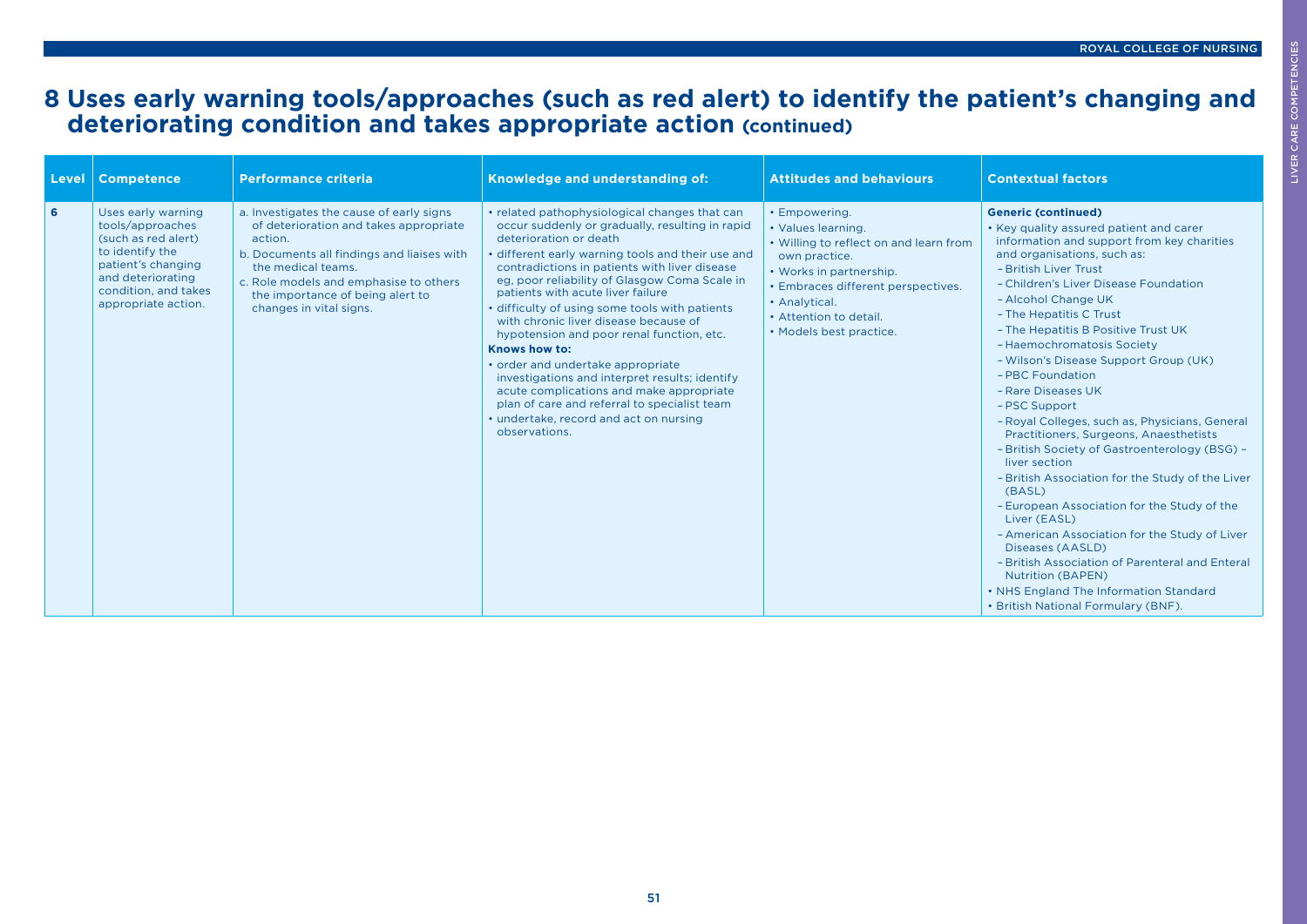#### **8 Uses early warning tools/approaches (such as red alert) to identify the patient's changing and deteriorating condition and takes appropriate action (continued)**

| Level          | <b>Competence</b>                                                                                                                                                          | <b>Performance criteria</b>                                                                                                                                                                                                                                                                                                                                                                                                                                                  | <b>Knowledge and understanding of:</b>                                                                                                                                                                                                                                                                                                                                                                                                                                                                                                                                                                                                                                                                                                                                                                                                                                                                                                                                                                                                                                                                                     | <b>Attitudes and behaviours</b>                                                                                                                                                                                                                                                              | <b>Contextual factors</b>                                                                                                                                                                                                                                                                                                                                                                                                                                             |
|----------------|----------------------------------------------------------------------------------------------------------------------------------------------------------------------------|------------------------------------------------------------------------------------------------------------------------------------------------------------------------------------------------------------------------------------------------------------------------------------------------------------------------------------------------------------------------------------------------------------------------------------------------------------------------------|----------------------------------------------------------------------------------------------------------------------------------------------------------------------------------------------------------------------------------------------------------------------------------------------------------------------------------------------------------------------------------------------------------------------------------------------------------------------------------------------------------------------------------------------------------------------------------------------------------------------------------------------------------------------------------------------------------------------------------------------------------------------------------------------------------------------------------------------------------------------------------------------------------------------------------------------------------------------------------------------------------------------------------------------------------------------------------------------------------------------------|----------------------------------------------------------------------------------------------------------------------------------------------------------------------------------------------------------------------------------------------------------------------------------------------|-----------------------------------------------------------------------------------------------------------------------------------------------------------------------------------------------------------------------------------------------------------------------------------------------------------------------------------------------------------------------------------------------------------------------------------------------------------------------|
| $\overline{7}$ | Uses early warning<br>tools/approaches<br>(such as red alert)<br>to identify the<br>patient's changing<br>and deteriorating<br>condition, and takes<br>appropriate action. | a. Undertakes a full comprehensive<br>assessment and history and initiates<br>treatment according to local guidance<br>or protocol.<br>b. Documents in the nursing and medical<br>notes, and reports to specialist team or<br>medics.<br>c. Educates other nurses and medical<br>teams on the sudden or gradual<br>changes in patient condition.<br>d. Educates other health care<br>professionals on the major<br>complications of liver disease and signs<br>and symptoms. | • the pathophysiology and the context of<br>sudden onset of deterioration precipitated by<br>the disease process and other precipitating<br>factors.<br>Knows how to:<br>• assess and identify significant signs and<br>symptoms, including the following:<br>- side effects of drug treatments<br>- hypotension due to drug related reasons eg,<br>betablocker, and non-drug related reasons<br>eg, decompensated liver disease<br>- jaundice as an indicator of deteriorating liver<br>disease ie, rise in bilirubin<br>- biliary complications, ie, cholecystitis and/or<br>cholangitis or biliary obstruction<br>- portal hypertension and oesophageal varices<br>- hepato-renal failure<br>- acute kidney injury<br>- hepatic encephalopathy<br>- sepsis which often precipitates variceal<br>bleeding or hepatic encephalopathy<br>- cardiovascular and respiratory complications<br>- coagulopathy<br>- acute liver failure including risk of cerebral<br>oedema<br>- unrecognised alcohol withdrawal<br>• work within the local guidelines or protocol,<br>and the scope of practice when initiating<br>treatment. | • Role model.<br>· Inter-professional working.<br>• Collaborative.<br>· Inclusive.<br>• Strong clinical leadership.<br>• Champions person-centred<br>approaches.<br>• Challenges assumptions and taken<br>for granted ways of working.<br>• Actively promotes better health for<br>patients. | <b>Specific</b><br>• National Early Warning Score.<br>• Local guidelines and protocols.<br>• The Resuscitation Council.<br>• Standards for clinical practice and training<br>(joint statements) from:<br>- Royal College of Anaesthetists<br>- Royal College of Physicians<br>• The Intensive Care Society.<br>• RCN (2012) Advanced Nurse practitioner and<br>RCN Guide to advanced nursing practice,<br>advanced nurse practitioner and programme<br>accreditation. |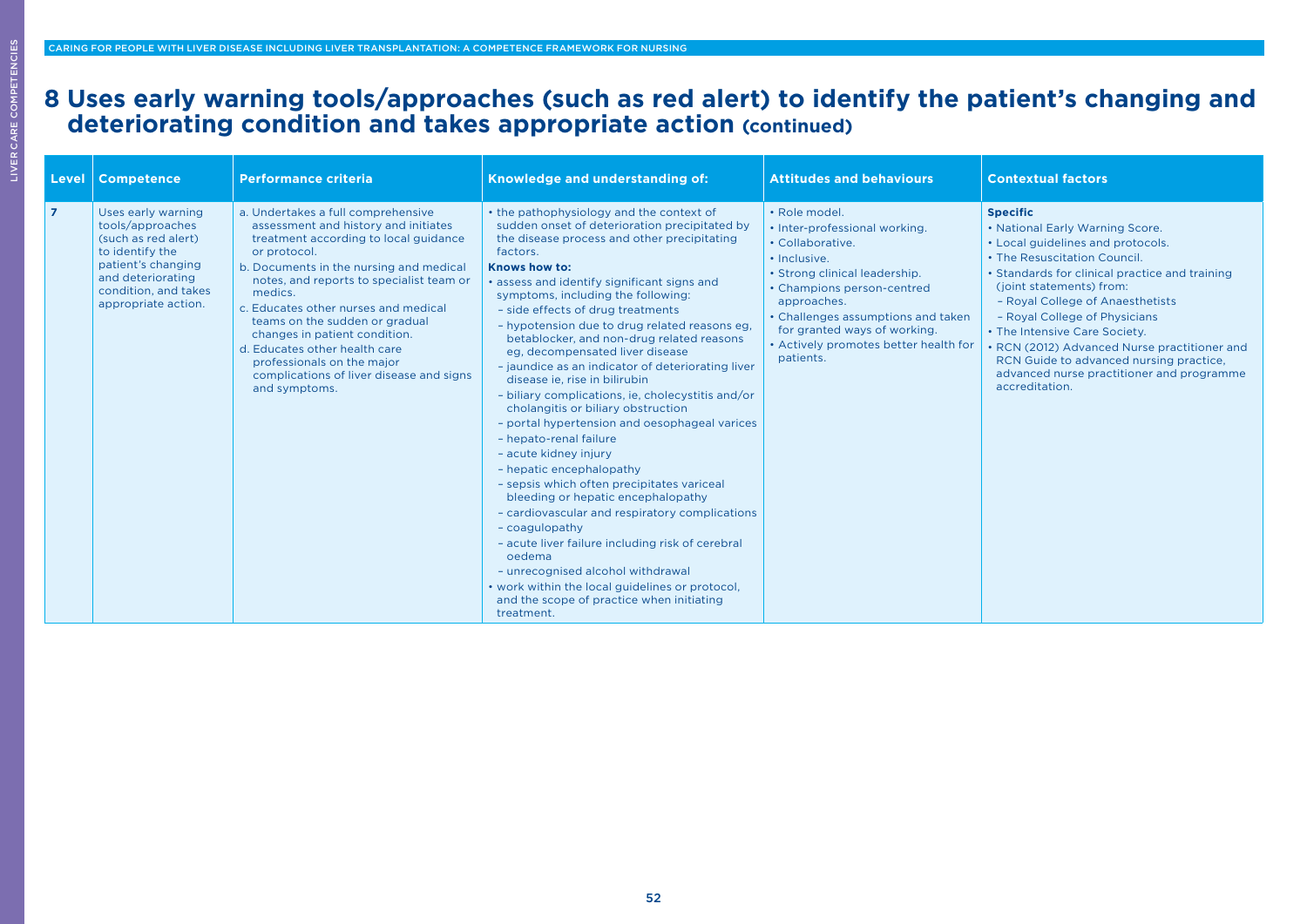# **8 Uses early warning tools/approaches (such as red alert) to identify the patient's changing and deteriorating condition and takes appropriate action (continued)**

| Level | <b>Competence</b>                                                                                                                                                          | <b>Performance criteria</b>                                                                                                                                                                                                                                                                                                                                                        | Knowledge and understanding of:                                                                                                                                                                                                                                                                                                                                                                                                                                                                                                                                                                                           | <b>Attitudes and behaviours</b>                                                                                        | <b>Contextual factors</b> |
|-------|----------------------------------------------------------------------------------------------------------------------------------------------------------------------------|------------------------------------------------------------------------------------------------------------------------------------------------------------------------------------------------------------------------------------------------------------------------------------------------------------------------------------------------------------------------------------|---------------------------------------------------------------------------------------------------------------------------------------------------------------------------------------------------------------------------------------------------------------------------------------------------------------------------------------------------------------------------------------------------------------------------------------------------------------------------------------------------------------------------------------------------------------------------------------------------------------------------|------------------------------------------------------------------------------------------------------------------------|---------------------------|
| 8     | Uses early warning<br>tools/approaches<br>(such as red alert)<br>to identify the<br>patient's changing<br>and deteriorating<br>condition, and takes<br>appropriate action. | a. Contributes to organisation's strategy<br>and policies for managing deteriorating<br>patients.<br>b. Provides expert review of patients<br>who have deteriorated due to liver<br>conditions across own organisation and<br>other organisations.<br>c. Collaborates in research programmes<br>that address deteriorating patients with<br>liver conditions and their management. | • the deteriorating liver patient and optimising<br>treatment options to prevent further<br>deterioration<br>• referral to other health care professionals or<br>from other organisations<br>• strategic aims in relation to liver patients and<br>outreach service<br>• clinical trials and recruitment to trials where<br>appropriate.<br>Knows how to:<br>• recognise in a timely manner the acute liver<br>failure patient<br>• recognise the patient with ongoing variceal<br>bleeding and consider suitable treatment<br>options with colleagues<br>• support staff to identify the deteriorating liver<br>patient. | • Strong aspirational leadership.<br>• Collaborative working across<br>services.<br>• Passionate about patient safety. | See above.                |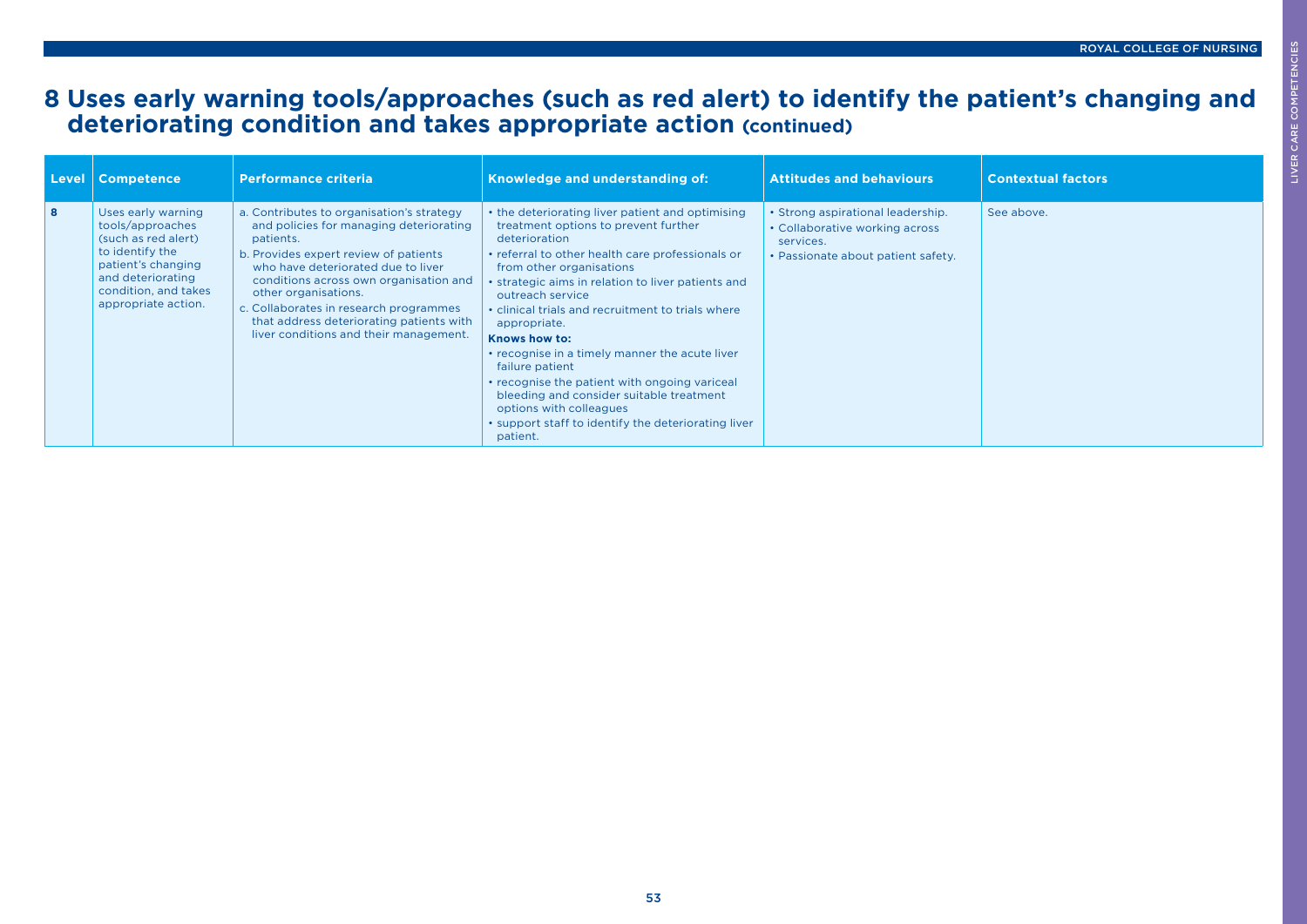# **9 Actively improves and promotes liver services across the appropriate care pathway**

| Level          | <b>Competence</b>                                                         | <b>Performance criteria</b>                                                                                                                                                                                                                                                                                                                                                                                                                                                                                                                                                                                                                                                                                                                                                                                                                                                                                                                                                                                                                                                                                                                                                                                                                                                                                                                                                                                                                                                                                                                                                                                                                                                                                                                                                                                                                                                                                                                                                                                                                                                                                                                                                                                                                    | <b>Knowledge and</b><br>understanding of:                                                                                                                                                                                                                                                                                                                                                                                                                                                                                                                                                                                                                                                                                                                                                                                  | <b>Attitudes and behaviours</b>                                                                                                                                                                                                                                                                                                                                                                                                                                                                                                                                                                                                                                                                                | <b>Contextual factors</b>                                                                                                                                                                                                                                                                                                                                                                                                                                                                                                                                                                                                                                                                                                                                                                                                                                                                                                                                                                                                                                                                                                                                                                                                                                                                                                                                                                                                                                                                                                                               |
|----------------|---------------------------------------------------------------------------|------------------------------------------------------------------------------------------------------------------------------------------------------------------------------------------------------------------------------------------------------------------------------------------------------------------------------------------------------------------------------------------------------------------------------------------------------------------------------------------------------------------------------------------------------------------------------------------------------------------------------------------------------------------------------------------------------------------------------------------------------------------------------------------------------------------------------------------------------------------------------------------------------------------------------------------------------------------------------------------------------------------------------------------------------------------------------------------------------------------------------------------------------------------------------------------------------------------------------------------------------------------------------------------------------------------------------------------------------------------------------------------------------------------------------------------------------------------------------------------------------------------------------------------------------------------------------------------------------------------------------------------------------------------------------------------------------------------------------------------------------------------------------------------------------------------------------------------------------------------------------------------------------------------------------------------------------------------------------------------------------------------------------------------------------------------------------------------------------------------------------------------------------------------------------------------------------------------------------------------------|----------------------------------------------------------------------------------------------------------------------------------------------------------------------------------------------------------------------------------------------------------------------------------------------------------------------------------------------------------------------------------------------------------------------------------------------------------------------------------------------------------------------------------------------------------------------------------------------------------------------------------------------------------------------------------------------------------------------------------------------------------------------------------------------------------------------------|----------------------------------------------------------------------------------------------------------------------------------------------------------------------------------------------------------------------------------------------------------------------------------------------------------------------------------------------------------------------------------------------------------------------------------------------------------------------------------------------------------------------------------------------------------------------------------------------------------------------------------------------------------------------------------------------------------------|---------------------------------------------------------------------------------------------------------------------------------------------------------------------------------------------------------------------------------------------------------------------------------------------------------------------------------------------------------------------------------------------------------------------------------------------------------------------------------------------------------------------------------------------------------------------------------------------------------------------------------------------------------------------------------------------------------------------------------------------------------------------------------------------------------------------------------------------------------------------------------------------------------------------------------------------------------------------------------------------------------------------------------------------------------------------------------------------------------------------------------------------------------------------------------------------------------------------------------------------------------------------------------------------------------------------------------------------------------------------------------------------------------------------------------------------------------------------------------------------------------------------------------------------------------|
| $\overline{7}$ | Actively improves and<br>promotes services<br>across the care<br>pathway. | a. Provides clinical leadership for nurses and health<br>care professionals involved with care of those with<br>acute and chronic liver disease.<br>b. Writes and updates protocols for care pathways.<br>c. Ensures smooth transfer and documentation of<br>patients entering into and leaving local services.<br>d. Undertakes regular service reviews/audits and takes<br>appropriate action to improve service.<br>e. Organises feedback from patients, their families/<br>carers and makes appropriate changes to ensure<br>services meet patients' needs.<br>f. Communicates effectively and in a timely way with<br>other health care practitioners to enable consistent<br>standards of care to be implemented.<br>g. Provides staff training and assessment for nurses<br>working with patients with liver disease, eg, training<br>of A&E staff to recognise symptoms.<br>h. Keeps up to date with medical/nursing research so<br>that new developments are adopted.<br>i. Ensures that care pathways are seamless for<br>patients by engaging with own institution (eg, A&E)<br>and other service providers, including:<br>- outpatients<br>- hepatology/transplant<br>- other specialist services (eg, drug and alcohol,<br>cardiac, psychological)<br>- primary care (including community and practice<br>nurses)<br>- other hospitals<br>- education, including school nurses and university<br>staff<br>- social services, housing and benefits advisers<br>- voluntary sector and local support networks.<br>j. Works in conjunction with liver charities and support<br>groups.<br>k. Works with other health care professionals to run<br>nurse-led clinics and services.<br>I. Co-ordinates transition so that young people can<br>move confidently and seamlessly from paediatric to<br>adult services.<br>m. Develops and evaluates liver outreach services.<br>n. Leads, manages and appraises staff across the<br>service.<br>o. Develops local and regional networks to support<br>excellence in nursing for people with liver disease.<br>p. Promotes, role models and coaches others in health<br>and well being around minimising liver disease.<br>g. Undertakes teaching in relevant postregistration<br>courses. | • relevant NICE guidelines<br>• health and well being strategies<br>for healthy livers and lifestyles<br>· clinical governance<br>• appraisal and staff development<br>• assessing competence<br>• clinical supervision and mentoring<br>• ethics<br>• barriers to continuity and the<br>strategies to overcome these<br>barriers<br>· resource implications in relation to<br>funding of therapies<br>• measures of patient experience<br>and risk assessment matrix.<br>Knows how to:<br>· submit protocols for approval<br>according to local guidance<br>· conduct research according<br>to local ethics and governance<br>guidance<br>· undertake audit and undertake<br>quality reviews<br>· enable all grades of staff with<br>their learning and development<br>around promoting healthy livers<br>and lifestyles. | • Recognises own level of<br>competence, able to identify<br>learning needs.<br>· Accountable.<br>· Supportive.<br>• Encouraging.<br>• Empowering.<br>• Provides choices.<br>• Gives and receives feedback.<br>. Willing to reflect on and learn from<br>own practice.<br>• Flexible.<br>• Non-judgmental.<br>• Passionate about patient care.<br>• Patient centred and<br>compassionate.<br>• Listens.<br>• Understanding.<br>• Welcoming.<br>• Open to receiving feedback.<br>• Respects confidentiality.<br>• Works in partnership with others.<br>• Role models healthy living.<br>• Interprofessional working.<br>· Embraces different perspectives.<br>• Attention to detail.<br>• Models best practice. | <b>Generic</b><br>• NMC documents and guidance.<br>• Royal College of Nursing documents and<br>guidance.<br>• RCN Gastrointestinal Nursing Forum.<br>• British Liver Nurses Association (BLNA).<br>• NHS England.<br>• DH (2009) Making a Difference.<br>• Public Health England.<br>• Gold Standards Framework for people nearing<br>the end of life.<br>. British Association for the Study of the Liver<br>(BASL) special interest group (SIG) position<br>statement on palliative and supportive care in<br>patients with chronic liver disease (2019).<br>• NICE liver guidance.<br>• Mental Capacity Act 2005.<br>• NHS England Safeguarding Vulnerable People<br>in the NHS - Accountability and Assurance<br>Framework (2015)<br>• DH Reference guide to consent for<br>examination or treatment 2009.<br>• Data Protection Act 2018.<br>• NHS Choices.<br>• NHS Institute for Innovation and Improvement.<br>• Quality Outcome Measures, such as CQUINS.<br>• Improving Quality in Liver Services (IQILS).<br>• The Lancet Liver Commission.<br>• NECPOD 2013 Measuring the units: a review<br>of patients who died with alcohol-related liver<br>disease, London, NCEPOD.<br>• NHS IQ (Improving quality).<br>. Nursing Times Learning Unit. Liver Disease:<br><b>Risk factors and treatment.</b><br>• NHS 2nd Atlas of Variation: Liver (2017).<br>• National Clinical Guidelines Centre.<br>• BASL/BSG: Decompensated Cirrhosis care<br>Bundle: First 24 hours BSG Guidelines on the<br>management of abnormal liver blood tests<br>(2017). |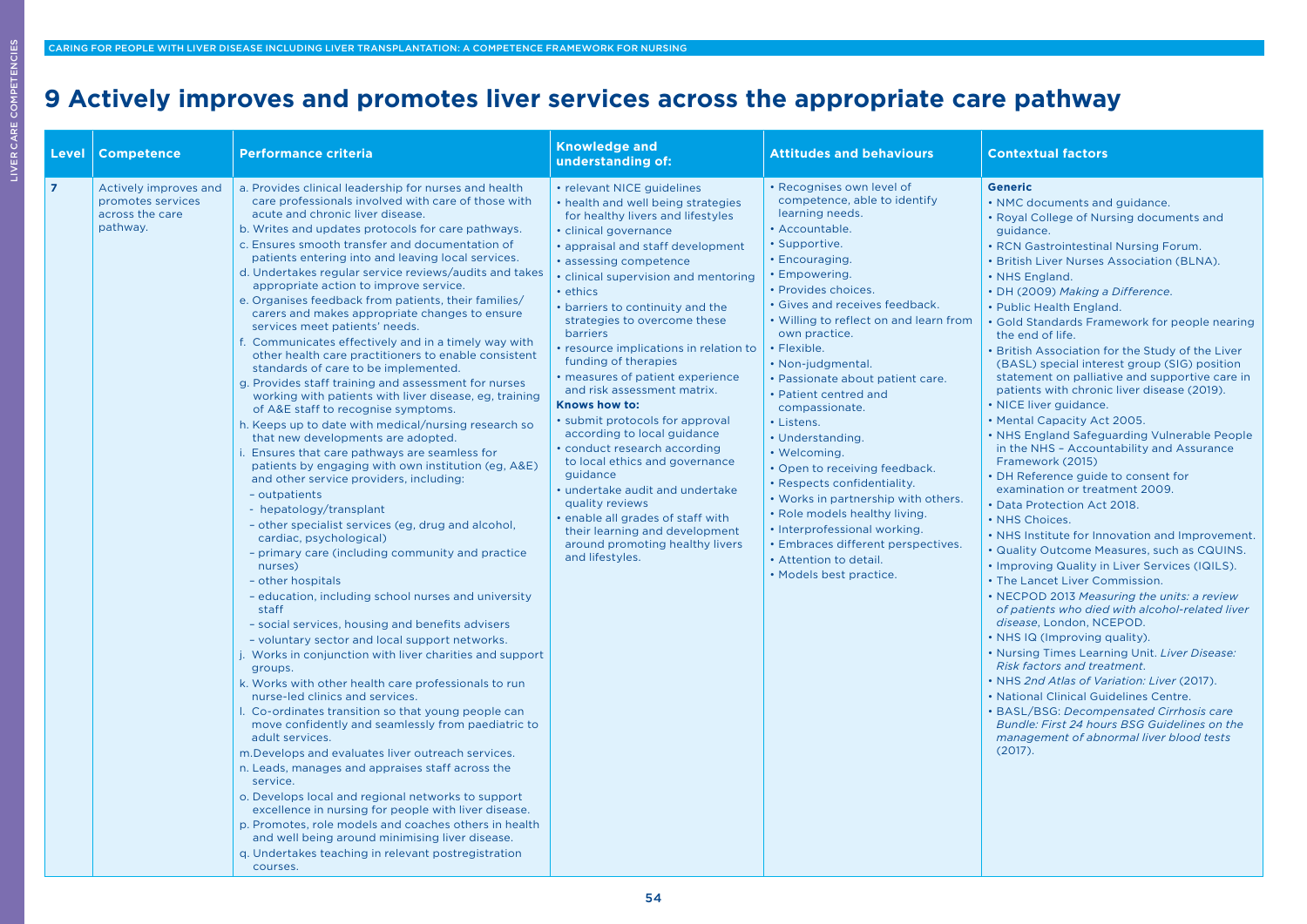LIVER CARE COMPETENCIES

LIVER CARE COMPETENCIES

# **9 Actively improves and promotes liver services across the appropriate care pathway (continued)**

| Level | <b>Competence</b>                                                                           | <b>Performance criteria</b>                                                                                                                                                                                                                                                                                                                                                                                                                                                                                                                                                                                                                                                                                                                                                                                                                                                                                                                                                                                                                                                                                                                                                                                                                                                                                                                 | <b>Knowledge and understanding of:</b>                                                                                                                                                                                                                                                                                                                                                                                                                                                                                                                                                                                                                                                                                                                                                                                                                                                                                                                                                                                                                                                                                                                                                                                                                                                                                                                                                                                                                                                                                                                                                              | <b>Attitudes and behaviours</b>                                                                                                                                                                                                                               | <b>Contextual factors</b>                                                                                                                                                                                                                                                                                                                                                                                                                                                                                                                                                                                                                                                                                                                                                                                                                                                                                                                                                       |
|-------|---------------------------------------------------------------------------------------------|---------------------------------------------------------------------------------------------------------------------------------------------------------------------------------------------------------------------------------------------------------------------------------------------------------------------------------------------------------------------------------------------------------------------------------------------------------------------------------------------------------------------------------------------------------------------------------------------------------------------------------------------------------------------------------------------------------------------------------------------------------------------------------------------------------------------------------------------------------------------------------------------------------------------------------------------------------------------------------------------------------------------------------------------------------------------------------------------------------------------------------------------------------------------------------------------------------------------------------------------------------------------------------------------------------------------------------------------|-----------------------------------------------------------------------------------------------------------------------------------------------------------------------------------------------------------------------------------------------------------------------------------------------------------------------------------------------------------------------------------------------------------------------------------------------------------------------------------------------------------------------------------------------------------------------------------------------------------------------------------------------------------------------------------------------------------------------------------------------------------------------------------------------------------------------------------------------------------------------------------------------------------------------------------------------------------------------------------------------------------------------------------------------------------------------------------------------------------------------------------------------------------------------------------------------------------------------------------------------------------------------------------------------------------------------------------------------------------------------------------------------------------------------------------------------------------------------------------------------------------------------------------------------------------------------------------------------------|---------------------------------------------------------------------------------------------------------------------------------------------------------------------------------------------------------------------------------------------------------------|---------------------------------------------------------------------------------------------------------------------------------------------------------------------------------------------------------------------------------------------------------------------------------------------------------------------------------------------------------------------------------------------------------------------------------------------------------------------------------------------------------------------------------------------------------------------------------------------------------------------------------------------------------------------------------------------------------------------------------------------------------------------------------------------------------------------------------------------------------------------------------------------------------------------------------------------------------------------------------|
| 8     | Actively improves and<br>promotes liver services<br>across the appropriate<br>care pathway. | a. Contributes to quality accounts, CQUIN<br>activity and direction.<br>b. Engages with other parts of the<br>organisation concerning the whole care<br>pathway so that care is seamless for<br>patients.<br>c. Ensures smooth and safe working<br>across the service and organisation.<br>d. Advocates for patients and influences<br>commissioning.<br>e. Ensures relevant clinical data are<br>confidentially collected, audited and<br>evaluated to support and improve<br>patient care across organisational<br>boundaries.<br>f. Delivers workshops/conferences.<br>g. Implements nurse-led clinics and<br>services that address the health needs<br>of patients with liver disease.<br>h. Continuously identifies gaps in service,<br>develops innovative solutions and<br>monitors outcomes.<br>i. Leads, manages and appraises staff<br>across the organisation, developing the<br>leadership potential of all.<br>j. Negotiates and influences key<br>stakeholders towards excellence in<br>nursing of patients with liver disease.<br>k. Ensures good clinical governance and<br>accountability across the service and<br>organisation.<br>I. Undertakes research and publishes.<br>m.Identifies learning needs of<br>hepatology/transplant nurses including<br>non-medical prescribing, outreach<br>clinics, nurse-led clinics. | • working at a strategic level within own<br>organisation<br>· local networks<br>• primary care services<br>• the services offered by the voluntary sector<br>• the services offered by the statutory sector<br>(including local schools, local housing<br>departments and local social services<br>departments)<br>• standards and policies<br>• quality accounts, Commissioning for Quality<br>and Innovation (CQUIN) and Quality,<br>Innovation, Prevention and Productivity QIPP<br>• developments and innovations<br>• the consequences of poor practice<br>• best indicators<br>• leadership 'champion' skills<br>• change/development skills<br>• the skills needed to build good relationships<br>with professional colleagues in other<br>departments and services the prevalence rate<br>of liver diseases in local populations.<br>• information systems for sharing information<br>across boundaries<br>• evaluation, professional standards and<br>measurement and the relationship between<br>them<br>· different research approaches to developing<br>knowledge of safe, effective and person-<br>centred care<br>• senior management team and role within it.<br>Knows how to:<br>• utilise patient information systems<br>· maintain patient records in compliance<br>with standards at local level and across<br>the NHS quality improvement and practice<br>development strategies<br>• share good practice<br>• evaluate care, assess effectiveness and use<br>audit tools<br>• embed a CQUIN in everyday practice<br>• develop a culture of effectiveness in the<br>workplace. | • Strong clinical leadership.<br>• Collaborative working across<br>services.<br>• Champions person centred<br>approach.<br>• Inclusive.<br>• Challenges assumptions and taken<br>for granted ways of working.<br>• Analytical.<br>• Champions patient safety. | <b>Generic (continued)</b><br>• Key quality assured patient and carer<br>information and support from key charities<br>and organisations, such as:<br>- British Liver Trust<br>- Children's Liver Disease Foundation<br>- Alcohol Change UK<br>- The Hepatitis C Trust<br>- The Hepatitis B Positive Trust UK<br>- Haemochromatosis Society<br>- Wilson's Disease Support Group (UK)<br>- PBC Foundation<br>- Rare Diseases UK<br>- PSC Support<br>- Royal Colleges, such as, Physicians, General<br>Practitioners, Surgeons, Anaesthetists<br>- British Society of Gastroenterology (BSG) -<br>liver section<br>- British Association for the Study of the Liver<br>(BASL)<br>- European Association for the Study of the<br>Liver (EASL)<br>- American Association for the Study of Liver<br>Diseases (AASLD)<br>- British Association of Parenteral and Enteral<br><b>Nutrition (BAPEN)</b><br>• NHS England The Information Standard<br>• British National Formulary (BNF). |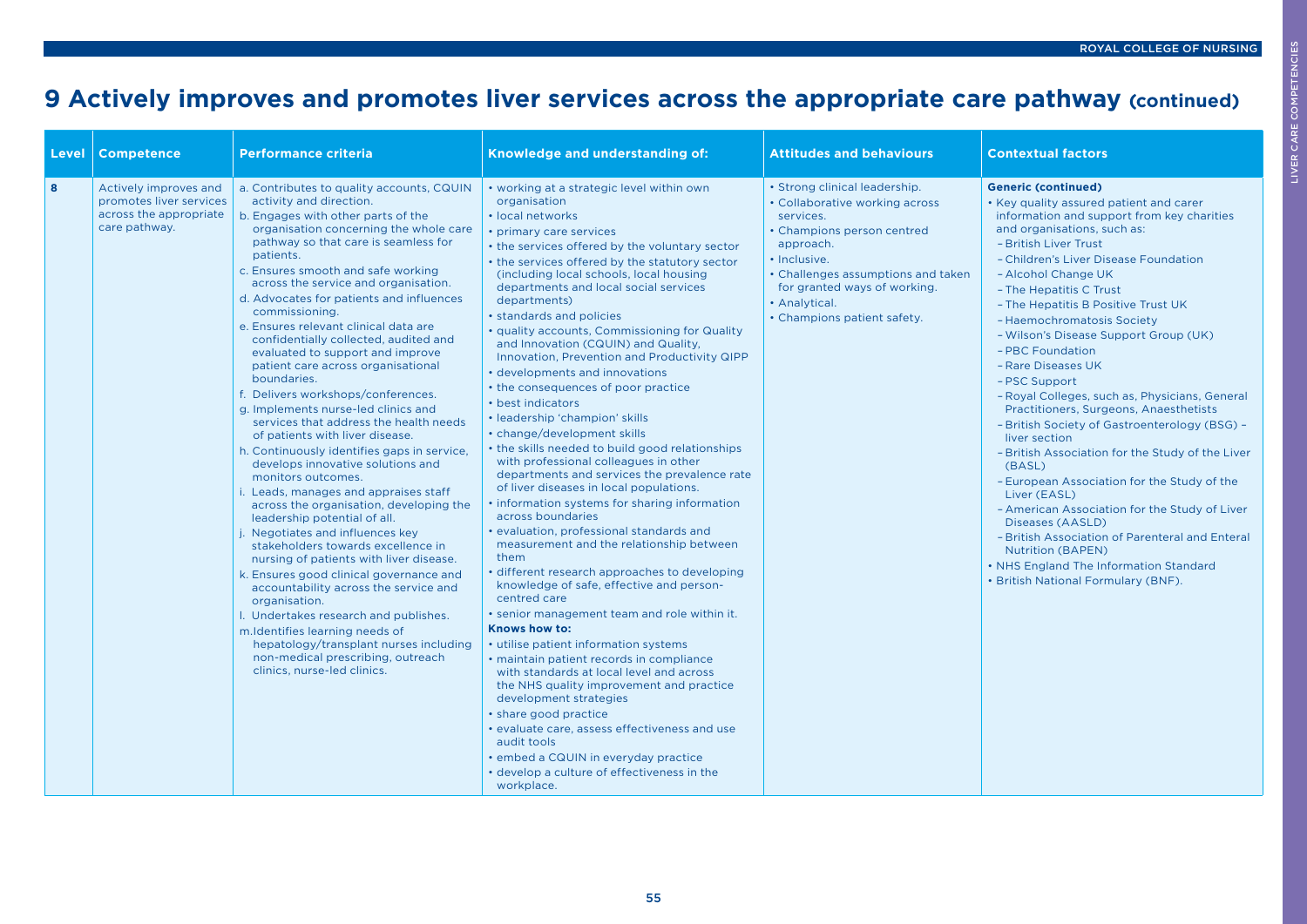# **10 Referral for transplantation: 10.1 Referral for consideration of liver transplantation**

| Level                                           | <b>Competence</b>                                                    | <b>Performance criteria</b>                                                                                                                                                                                                                                                                                                                                                                                                                                                                                                                                                                                                                                                                                                                                                                                                                                                                                                                                                   | <b>Knowledge and</b><br>understanding of:                                                                                                                                                                                                                                                                                                                                                                                                                                                                                                                                                                                                                                                                                                                                                                                                                                                                                                                                                                                                                                                           | <b>Attitudes and behaviours</b>                                                                                                                                                                                                                                                                                                                                                                                                                                                                                                                                                                      | <b>Contextual factors</b>                                                                                                                                                                                                                                                                                                                                                                                                                                                                                                                                                                                                                                                                                                                                                                                                                                                                                                                                                                                                                                                                                                                                                                                                                                                                                                                                                                |
|-------------------------------------------------|----------------------------------------------------------------------|-------------------------------------------------------------------------------------------------------------------------------------------------------------------------------------------------------------------------------------------------------------------------------------------------------------------------------------------------------------------------------------------------------------------------------------------------------------------------------------------------------------------------------------------------------------------------------------------------------------------------------------------------------------------------------------------------------------------------------------------------------------------------------------------------------------------------------------------------------------------------------------------------------------------------------------------------------------------------------|-----------------------------------------------------------------------------------------------------------------------------------------------------------------------------------------------------------------------------------------------------------------------------------------------------------------------------------------------------------------------------------------------------------------------------------------------------------------------------------------------------------------------------------------------------------------------------------------------------------------------------------------------------------------------------------------------------------------------------------------------------------------------------------------------------------------------------------------------------------------------------------------------------------------------------------------------------------------------------------------------------------------------------------------------------------------------------------------------------|------------------------------------------------------------------------------------------------------------------------------------------------------------------------------------------------------------------------------------------------------------------------------------------------------------------------------------------------------------------------------------------------------------------------------------------------------------------------------------------------------------------------------------------------------------------------------------------------------|------------------------------------------------------------------------------------------------------------------------------------------------------------------------------------------------------------------------------------------------------------------------------------------------------------------------------------------------------------------------------------------------------------------------------------------------------------------------------------------------------------------------------------------------------------------------------------------------------------------------------------------------------------------------------------------------------------------------------------------------------------------------------------------------------------------------------------------------------------------------------------------------------------------------------------------------------------------------------------------------------------------------------------------------------------------------------------------------------------------------------------------------------------------------------------------------------------------------------------------------------------------------------------------------------------------------------------------------------------------------------------------|
| 6 or 7<br>depended<br>on clinical<br>experience | <b>Referral for</b><br>consideration<br>of liver<br>transplantation. | a. Undertakes a comprehensive physical assessment<br>and risk profiling including the early detection<br>of other diseases and the identification of<br>co-morbidities.<br>b. Provides expert care and inter-professional<br>collaborative practice and consultation to individual<br>patients and service users across specific patient<br>pathways based on holistic assessment, national<br>guidelines, specialist competencies and best<br>practice, documenting this care as an accountable<br>practitioner.<br>c. Discusses with patients and family/carer the<br>significance of medical investigations, test results,<br>prognosis and treatment options.<br>d. Monitors and advises on nutritional intake and<br>supplements in collaboration with dietitian to<br>provide optimal nutrition.<br>e. Recognition of nutrition as a predictive factor in<br>positive transplant outcomes eg, frailty<br>f. Implements and documents an appropriate<br>management plan. | • relevant NICE guidelines and<br>standards<br>• early signs and symptoms of other<br>major diseases, such as diabetes,<br>heart disease and endocrine<br>diseases.<br>• a range of liver diseases and<br>co-morbidities, and their impact<br>• recognise the need to optimise<br>patients and are aware that some<br>patients may require other disease<br>management services and refer as<br>appropriate eg, diabetes<br>• signs of liver disease and the<br>impact of co-morbidities<br>• interpreting changes to blood<br>chemistry in liver disease, such as<br>liver enzymes, synthetic functions<br>such as INR/prothrombin time,<br>albumin and renal function<br>• investigations such as ultrasound<br>doppler scan, endoscopy,<br>endoscopic retrograde<br>cholangiopancretography (ERCP).<br>magnetic resonance imaging<br>(MRI), CT scan<br>• in depth understanding of<br>altered pathophysiology, such<br>as ammonia levels in hepatic<br>encephalopathy (HE) and effects<br>of splanchnic circulation on portal<br>hypertension and relevance to<br>current management strategies. | • Patient centred and ensure safety<br>and compassion.<br>• Aware of own limitations.<br>• Educates.<br>· Supportive.<br>• Collaborative working across<br>services.<br>· Non-judgemental.<br>• Acts as a patient advocate.<br>• Welcoming and understanding.<br>• Respectful.<br>• Recognises own limitations and<br>seeks help when required.<br>· Accountable.<br>• Supportive and encouraging<br>· Provides choices.<br>• Challenges peers, patients and<br>their families.<br>. Willing to undertake difficult<br>conversations.<br>• Empowering.<br>• Provides good accurate<br>documentation. | • NHS Blood and Transplant<br>www.nhsbt.nhs.uk<br>• NHS Blood and Transplant Organ Donation<br>and Transplantation (ODT Clinical)<br>www.odt.nhs.uk<br>. British Association of the Study of the Liver<br>(including British Liver Nurses' Association<br>(BLNA) and British Liver Transplant Group<br>(BLTG)<br>www.basl.org.uk<br>• British Transplantation Society<br>https://bts.org.uk<br><b>NICE</b><br>• NICE Interventional Procedures guidance<br>(IPG) 535 Living-Donor Liver Transplantation<br>www.nice.org.uk/guidance/ipg535<br><b>EASL Clinical Practice Guidelines</b><br>• HCC - https://easl.eu/publication/easl-<br>clinical-practice-guidelines-management-of-<br>hepatocellular-carcinoma<br>• ALF - http://www.easl.eu/research/our-<br>contributions/clinical-practice-guidelines/<br>detail/management-of-acute-fulminant-liver-<br>failure<br>• Liver transplantation - https://easl.eu/<br>publication/liver-transplantation<br>• Decompensated cirrhosis - https://easl.eu/<br>publication/management-of-patients-with-<br>decompensated-cirrhosis<br>• BSG/BLTG guidelines in print<br><b>Charities</b><br>• British Liver Trust<br>www.britishlivertrust.org.uk<br>• Children's Liver Disease Foundation<br>https://childliverdisease.org<br>• Other disease specific charities such as PBC,<br>PSC, AIH, Hep C, Hep B, Haemochromatosis,<br>Wilson's, etc. |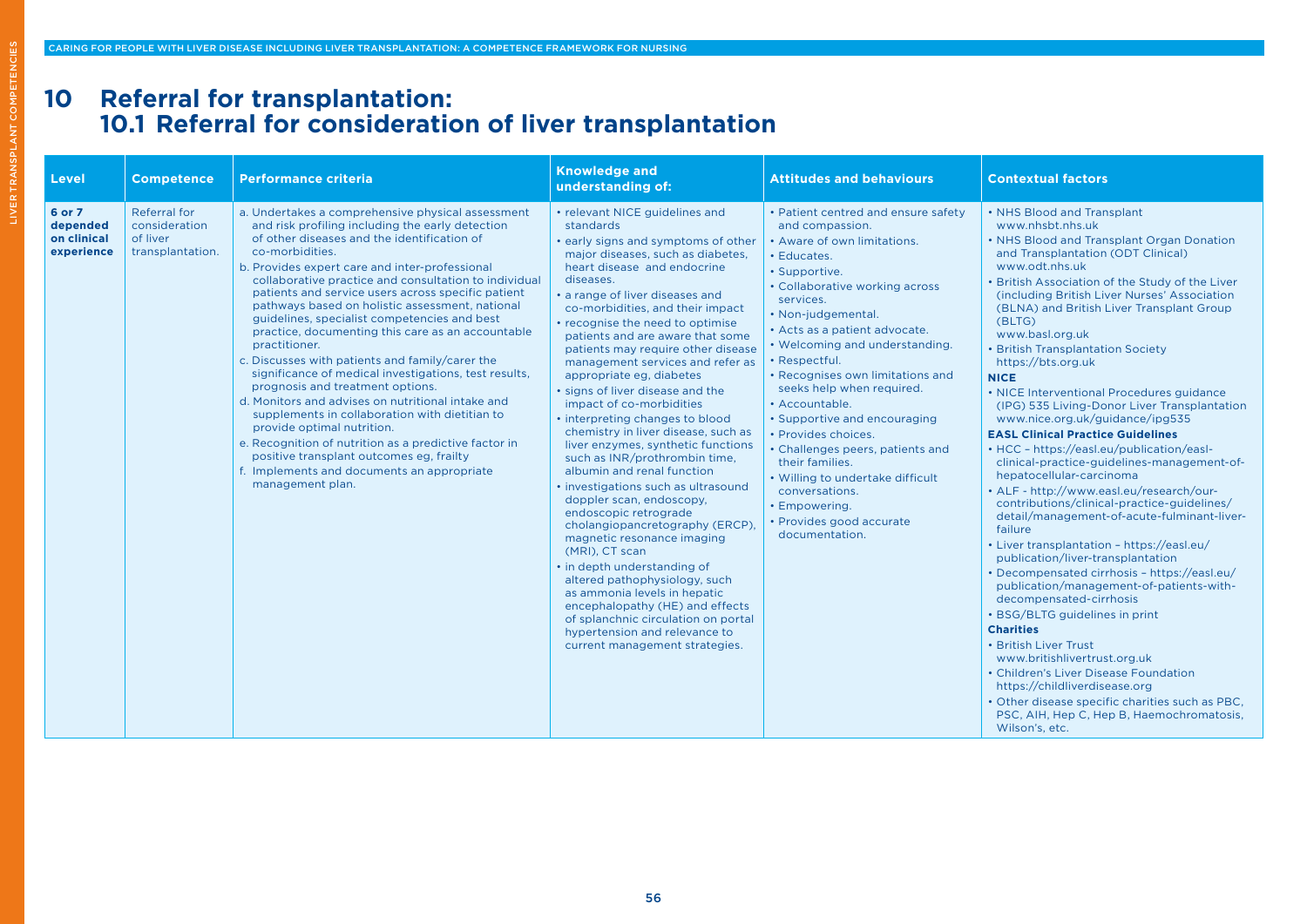LIVER TRANSPLANT COMPETENCIES

VER TRANSPLANT COMPETENCIES

# **10 Referral for transplantation: 10.1 Referral for consideration of liver transplantation (continued)**

| Level                                           | <b>Competence</b>                                             | <b>Performance criteria</b>                                                                                                                                                                                                                                                                                                                                                                                                                                                                                                                                                                                                                                                                                                                                                                                                    | Knowledge and understanding of:                                                                                                                                                                                                                                                                                                                                                                                                                                                                                                                                                                                                                                                                                                                                                                                                                                                                                                                                                                                                                                                                                                                                                                                                                                                                                                                                                                                                                                                                                                                                                                                                                                                                                                                                                                                                                                                                                                                                                                                                                                                                                                       | <b>Attitudes and behaviours</b> | <b>Contextual factors</b> |
|-------------------------------------------------|---------------------------------------------------------------|--------------------------------------------------------------------------------------------------------------------------------------------------------------------------------------------------------------------------------------------------------------------------------------------------------------------------------------------------------------------------------------------------------------------------------------------------------------------------------------------------------------------------------------------------------------------------------------------------------------------------------------------------------------------------------------------------------------------------------------------------------------------------------------------------------------------------------|---------------------------------------------------------------------------------------------------------------------------------------------------------------------------------------------------------------------------------------------------------------------------------------------------------------------------------------------------------------------------------------------------------------------------------------------------------------------------------------------------------------------------------------------------------------------------------------------------------------------------------------------------------------------------------------------------------------------------------------------------------------------------------------------------------------------------------------------------------------------------------------------------------------------------------------------------------------------------------------------------------------------------------------------------------------------------------------------------------------------------------------------------------------------------------------------------------------------------------------------------------------------------------------------------------------------------------------------------------------------------------------------------------------------------------------------------------------------------------------------------------------------------------------------------------------------------------------------------------------------------------------------------------------------------------------------------------------------------------------------------------------------------------------------------------------------------------------------------------------------------------------------------------------------------------------------------------------------------------------------------------------------------------------------------------------------------------------------------------------------------------------|---------------------------------|---------------------------|
| 6 or 7<br>depended<br>on clinical<br>experience | Referral for<br>consideration<br>of liver<br>transplantation. | g. Establishes patient adherence with treatment and<br>recognises patient's individual treatment choices.<br>h. Keeps up to date with best practice for specific<br>patient pathways through national specialist forums,<br>journals and networking.<br>i. Able to undertake a comprehensive alcohol history,<br>including amount, frequency, impact.<br>j. Comprehensive review of medication to ensure<br>all treatment options have been explored eg,<br>diuretic optimisation, Hepatic encephalopathy (HE)<br>therapies<br>k. Able to explore over the counter, herbal or illicit<br>drug use including psychosocial referral where<br>appropriate.<br>I. Able to undertake difficult conversations to ensure<br>patient understanding of prognosis and care<br>options.<br>m. Able to develop seamless pathways for care. | • knowledge of precipitating factors of hepatic encephalopathy<br>(HE) and preventative measures<br>• patient adherence and concordance<br>. measurements of severity and survival based on blood results,<br>such as UKELD, MELD, Childs Pugh score and other physical<br>factors such as ascites and hepatic encephalopathy and escalate<br>as appropriate<br>• end of life care and its management<br>• blood investigations which reveal deterioration, non response or<br>failed medical management of underlying disease<br>• interpreting results in relation to the patient's condition which<br>may deem them suitable for referral such as hepatocellular<br>carcinoma<br>• indications for transplant and advocate for early referral<br>• importance of ascites, encephalopathy and other physical<br>symptoms that would suggest deteriorating or non improvement<br>of liver function<br>• impact of lifestyle on liver health such as obesity, alcohol,<br>exercise, smoking, their reduction/abstinence and engagement in<br>healthy lifestyle behaviours<br>• recognise the impact of emotional wellbeing and its effect on the<br>individual<br>· difficult conversation ie, end of life care.<br>Knows how to:<br>· undertake a detailed, comprehensive physical assessment in<br>accordance with local guidelines<br>• perform a comprehensive alcohol history including detoxification<br>episode, rehabitation and triggers for relapse<br>• differentiate between hepatic encephalopathy and alcohol<br>withdrawal<br>• recognise signs and symptoms and implement appropriate<br>actions for complications of liver disease<br>• interpret a range of blood results<br>• calculate UKELD score and escalate as appropriate<br>• communicate to patients the impact of co-morbidities on their<br>liver disease<br>• refer to the wider MDT such as psychosocial services, disease<br>management services such as diabetes, palliative care<br>• sensitively impart prognostic information and assesses the<br>patient's and family/carer's understanding<br>• refer to local palliative services for support. | See above.                      | See above.                |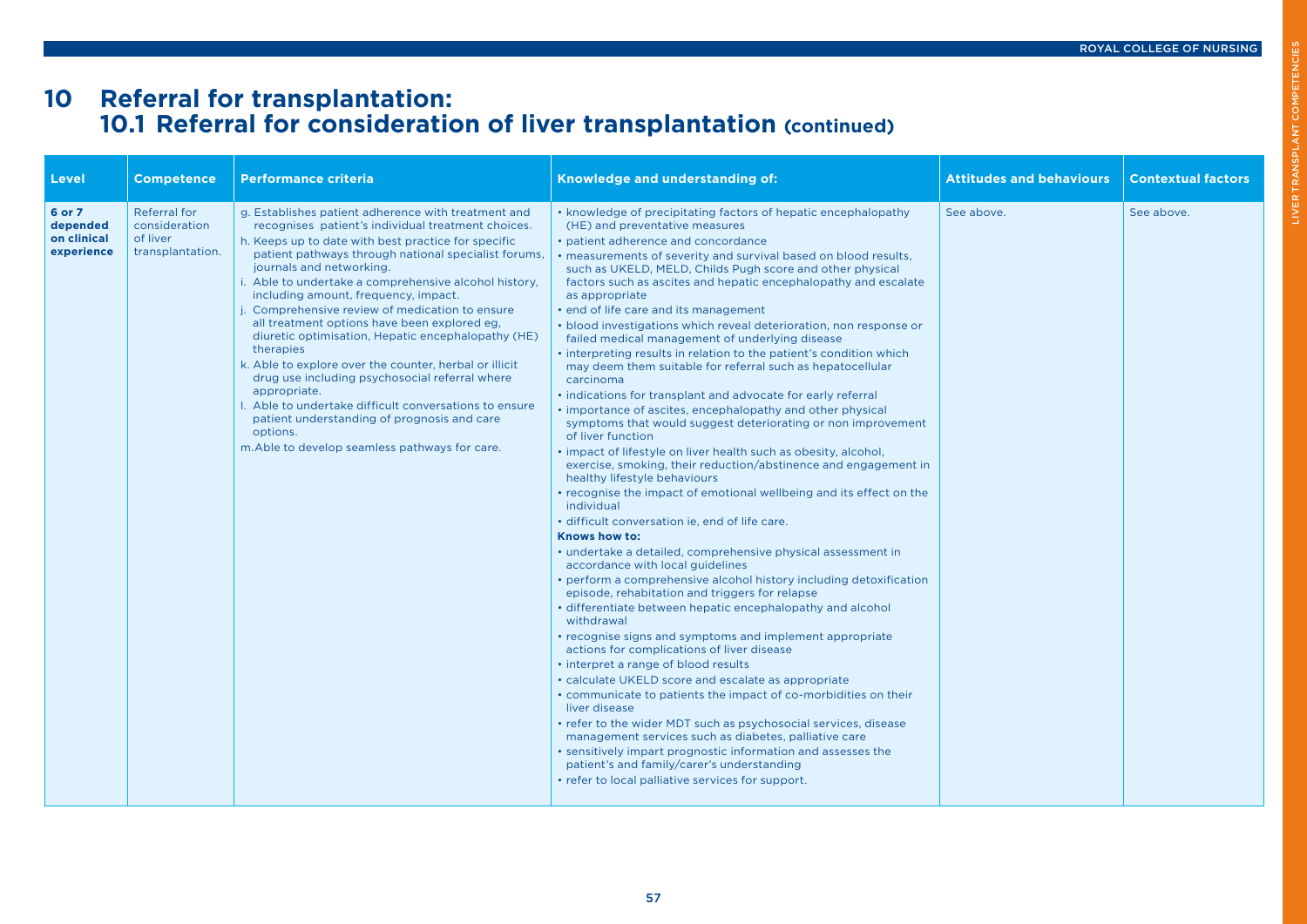# **10 Referral for transplantation: 10.2 Understanding prerequisites for liver transplantation**

| Level                                           | <b>Competence</b>                                               | <b>Performance criteria</b>                                                                                                                                                                                                                                                                                                                                                                                                                                                                                                                                                                                                                                                                                                                                                                                                                           | Knowledge and understanding of:                                                                                                                                                                                                                                                                                                                                                                                                                                                                                                                                                                                                                                                                                                                                                                                                                                                                                                                                                                                                                                                                                                                                                                                                                                                                           | <b>Attitudes and behaviours</b>                                                                                                                                                                                                                                                                                                                                                                                                                                                                                                                                                                                                                                                                                                                                                                                                                                                                                                                                                                                                | <b>Contextual factors</b>                                                                                                                                                                                                                                                                                                                                                                                                                                                                                                                                                                                                                                                                                                                                                                                                                                                                                                                                                                                                                                                                                                                                                                                                                                                                                                                                                                |
|-------------------------------------------------|-----------------------------------------------------------------|-------------------------------------------------------------------------------------------------------------------------------------------------------------------------------------------------------------------------------------------------------------------------------------------------------------------------------------------------------------------------------------------------------------------------------------------------------------------------------------------------------------------------------------------------------------------------------------------------------------------------------------------------------------------------------------------------------------------------------------------------------------------------------------------------------------------------------------------------------|-----------------------------------------------------------------------------------------------------------------------------------------------------------------------------------------------------------------------------------------------------------------------------------------------------------------------------------------------------------------------------------------------------------------------------------------------------------------------------------------------------------------------------------------------------------------------------------------------------------------------------------------------------------------------------------------------------------------------------------------------------------------------------------------------------------------------------------------------------------------------------------------------------------------------------------------------------------------------------------------------------------------------------------------------------------------------------------------------------------------------------------------------------------------------------------------------------------------------------------------------------------------------------------------------------------|--------------------------------------------------------------------------------------------------------------------------------------------------------------------------------------------------------------------------------------------------------------------------------------------------------------------------------------------------------------------------------------------------------------------------------------------------------------------------------------------------------------------------------------------------------------------------------------------------------------------------------------------------------------------------------------------------------------------------------------------------------------------------------------------------------------------------------------------------------------------------------------------------------------------------------------------------------------------------------------------------------------------------------|------------------------------------------------------------------------------------------------------------------------------------------------------------------------------------------------------------------------------------------------------------------------------------------------------------------------------------------------------------------------------------------------------------------------------------------------------------------------------------------------------------------------------------------------------------------------------------------------------------------------------------------------------------------------------------------------------------------------------------------------------------------------------------------------------------------------------------------------------------------------------------------------------------------------------------------------------------------------------------------------------------------------------------------------------------------------------------------------------------------------------------------------------------------------------------------------------------------------------------------------------------------------------------------------------------------------------------------------------------------------------------------|
| 6 or 7<br>depended<br>on clinical<br>experience | Understanding<br>prerequisites<br>for liver<br>transplantation. | a. Ability to interpret the alcohol history and<br>make referrals as appropriate.<br>b. Optimise and continue to advocate<br>lifestyle management despite no impact<br>on liver disease eg, exercise, nutrition,<br>smoking cessation.<br>c. Refer to other members of the MDT as<br>appropriate.<br>d. Able to request in timely manner<br>diagnostic tests.<br>e. Ensures timely and holistic co-ordinated<br>care in preparation for referral.<br>f. Establishes local pathways that ensures<br>equity for all patients.<br>g. Advocates for patients, their families/<br>carers to ensure their voice is heard and<br>acted upon.<br>h. Assesses psychological and emotional<br>needs and signposts to appropriate<br>services.<br>i. Works collaboratively with other<br>members of the multidisciplinary team to<br>provide a seamless service. | • the commitment of transplant process for<br>both patient and HCPs<br>· national guidance on suitability for liver<br>transplantation<br>• communication barriers that might impact on<br>transplant journey such as literacy, language,<br>capacity, etc<br>· alcohol cessation/substance use strategies<br>and maintaining abstinence<br>• the importance of stability in substitute<br>prescribing<br>• the benefits/requirements of smoking<br>cessation<br>• the criteria that precludes referral for<br>liver transplantation such as HCC size and<br>number, cholangiocarcinoma, ongoing<br>alcohol use, behavioural factors<br>• the diagnostic tests required for transplant<br>assessment, such as echocardiogram,<br>spirometry, ECG, etc<br>· local provision of services eg, palliative care,<br>diabetes, smoking cessation<br>· available resources and support services<br>locally, regionally and nationally; their<br>accreditation and quality assurance<br>processes.<br><b>Knows how to:</b><br>· develop collaborative agreements around<br>commitment to health related behaviours<br>• seek professional advise regarding<br>diagnostic test results<br>· manage patient and family/carer<br>expectations of the potential outcomes<br>• refer/signpost to appropriate services. | • Collaborative working between<br>services.<br>• Provide support and compassion.<br>• Strong clinical leadership.<br>• Work collaboratively across<br>relative services.<br>• Person-centred and holistic care<br>approach.<br>• Respects and includes patient<br>wishes.<br>• Good communication.<br>• Listens.<br>• Respects privacy and dignity and<br>always maintains confidentiality.<br>• Passionate about patient safety.<br>. Works closely with the patient,<br>relatives or carers.<br>• Aware of own limitations and when<br>to seek help.<br>• Ability to build a good patient<br>rapport.<br>· Good time management.<br>• Accountability.<br>• Continuous good-health<br>promotion.<br>• Ability to follow up-to-date<br>evidence based practice.<br>• Supportive care.<br>• Empowering.<br>. Willing to accept feedback and<br>reflect on own work in order to<br>maintain or change best practice.<br>• Acts as an advocate.<br>• Challenges health behaviours<br>• Provides patient with choice/<br>options. | • NHS Blood and Transplant<br>www.nhsbt.nhs.uk<br>• NHS Blood and Transplant Organ Donation<br>and Transplantation (ODT Clinical)<br>www.odt.nhs.uk<br>. British Association of the Study of the Liver<br>(including British Liver Nurses' Association<br>(BLNA) and British Liver Transplant Group<br>(BLTG)<br>www.basl.org.uk<br>• British Transplantation Society<br>https://bts.org.uk<br><b>NICE</b><br>• NICE Interventional Procedures guidance<br>(IPG) 535 Living-Donor Liver Transplantation<br>www.nice.org.uk/guidance/ipg535<br><b>EASL Clinical Practice Guidelines</b><br>• HCC - https://easl.eu/publication/easl-<br>clinical-practice-guidelines-management-of-<br>hepatocellular-carcinoma<br>• ALF - http://www.easl.eu/research/our-<br>contributions/clinical-practice-guidelines/<br>detail/management-of-acute-fulminant-liver-<br>failure<br>• Liver transplantation - https://easl.eu/<br>publication/liver-transplantation<br>• Decompensated cirrhosis - https://easl.eu/<br>publication/management-of-patients-with-<br>decompensated-cirrhosis<br>• BSG/BLTG guidelines in print<br><b>Charities</b><br>• British Liver Trust<br>www.britishlivertrust.org.uk<br>• Children's Liver Disease Foundation<br>https://childliverdisease.org<br>· Other disease specific charities such as PBC,<br>PSC, AIH, Hep C, Hep B, Haemochromatosis,<br>Wilson's, etc. |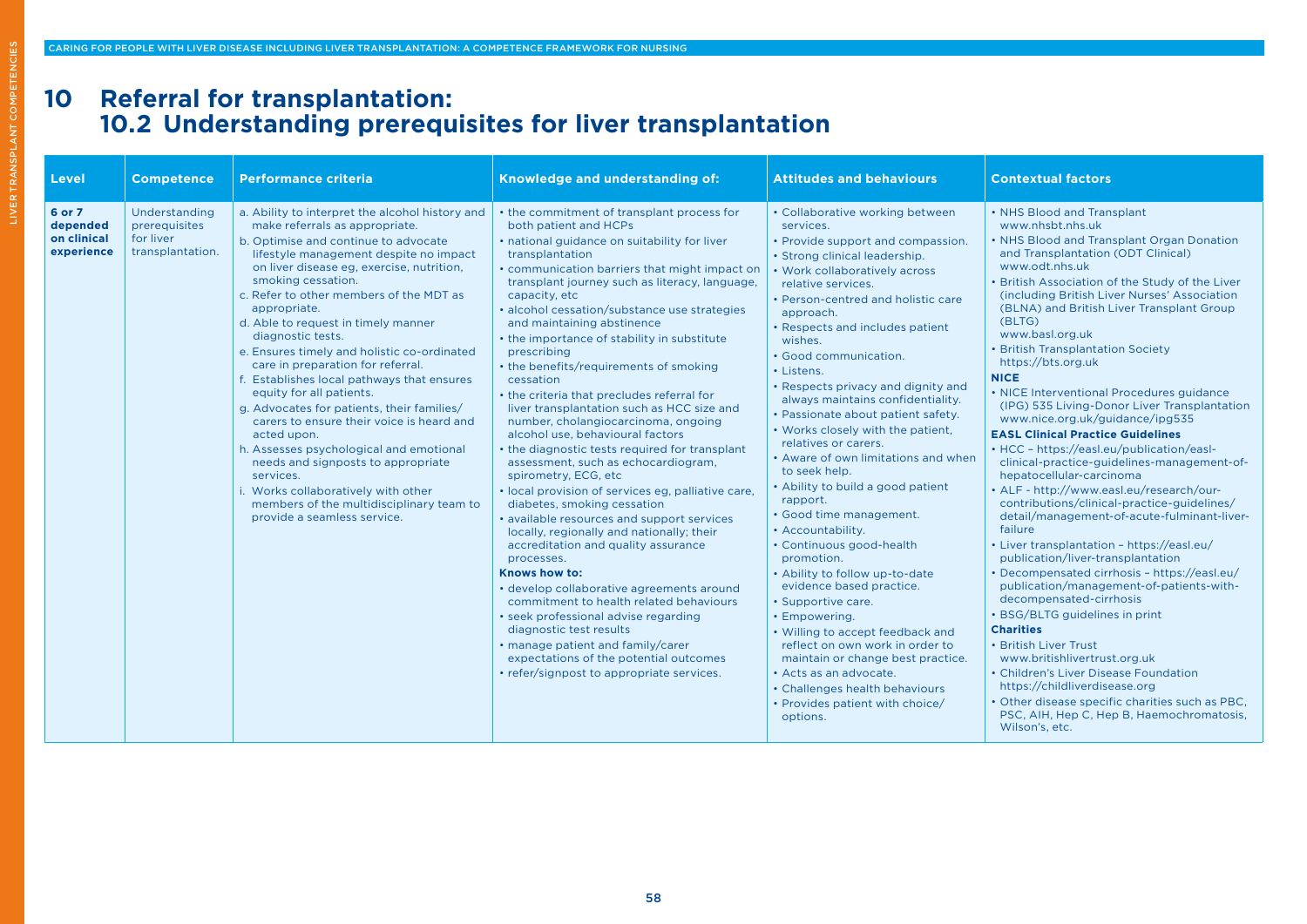# IVER TRANSPLANT COMPETENCIES LIVER TRANSPLANT COMPETENCIES

# **11 Pre-transplant phase: 11.1 Assessing suitability for liver transplantation**

| Level          | <b>Competence</b>                              | <b>Performance criteria</b>                                                                                                                                                                                                                                                                                                                                                                                                                                                                                                                                                                                                                                                                                                                                                                                                                                                                                                                                      | Knowledge and understanding of:                                                                                                                                                                                                                                                                                                                                                                                                                                                                                                                                                                                                                                                                                                                                                                                                                                                                                                                                                                                     | <b>Attitudes and behaviours</b>                                                                                                                                                                                                                                                                                                           | <b>Contextual factors</b>                                                                                                                                                                                                                                                                                                                                                                                                                                                                                                                                                                                                                                                                                                                                                                                                                                                                                                                                                                                                                                                                                                                                                                                                                                                                                                                                                                |
|----------------|------------------------------------------------|------------------------------------------------------------------------------------------------------------------------------------------------------------------------------------------------------------------------------------------------------------------------------------------------------------------------------------------------------------------------------------------------------------------------------------------------------------------------------------------------------------------------------------------------------------------------------------------------------------------------------------------------------------------------------------------------------------------------------------------------------------------------------------------------------------------------------------------------------------------------------------------------------------------------------------------------------------------|---------------------------------------------------------------------------------------------------------------------------------------------------------------------------------------------------------------------------------------------------------------------------------------------------------------------------------------------------------------------------------------------------------------------------------------------------------------------------------------------------------------------------------------------------------------------------------------------------------------------------------------------------------------------------------------------------------------------------------------------------------------------------------------------------------------------------------------------------------------------------------------------------------------------------------------------------------------------------------------------------------------------|-------------------------------------------------------------------------------------------------------------------------------------------------------------------------------------------------------------------------------------------------------------------------------------------------------------------------------------------|------------------------------------------------------------------------------------------------------------------------------------------------------------------------------------------------------------------------------------------------------------------------------------------------------------------------------------------------------------------------------------------------------------------------------------------------------------------------------------------------------------------------------------------------------------------------------------------------------------------------------------------------------------------------------------------------------------------------------------------------------------------------------------------------------------------------------------------------------------------------------------------------------------------------------------------------------------------------------------------------------------------------------------------------------------------------------------------------------------------------------------------------------------------------------------------------------------------------------------------------------------------------------------------------------------------------------------------------------------------------------------------|
| $\overline{7}$ | Assessing suitability<br>for liver transplant. | a. Undertakes a holistic assessment of<br>suitability for liver transplantation.<br>b. Explores the impact of the disease<br>process on the individual.<br>c. Explores the patient's understanding of<br>their illness.<br>d. Competently performs the transplant<br>assessment as per local policy.<br>e. Accurate documentation and<br>interpretation of blood results and other<br>investigations.<br>f. Refers patients to other members of the<br>MDT when appropriate.<br>g. Participates in MDT meetings and<br>advocates to ensure the patients voice is<br>heard.<br>h. Audits assessment documentation in<br>collaboration with the MDT.<br>Participates in outreach clinics (if<br>appropriate).<br>Summarise the expectations of the<br>transplant journey and the impact on the<br>individual.<br>h. Identify barriers through risk profiling.<br>i. Liaises/communicates with referring<br>centre to ensure contemporary<br>information is shared. | · past medical history - duration of illness,<br>complications of illness, current and previous<br>medications<br>· lifestyle impact on liver health including chaotic<br>lifestyle, drugs, alcohol and obesity<br>· impact of smoking with regard to increased risk<br>peri- and post-transplantation<br>• nutritional needs in liver disease<br>• the social support the patient has and refers to<br>appropriate services<br>· past and current patterns of adherence behaviour<br>• range of blood tests and other investigations.<br>Knows how to:<br>· identify/explore difficulties from past medical<br>history using a full range of health care<br>professionals to build a comprehensive picture of<br>health behaviour<br>· assess lifestyle factors in collaboration with the<br>patient<br>. work with patients with challenging backgrounds<br>· assess social situation and refers appropriately<br>· signpost/refer for financial advise and support<br>• refer to appropriate members of the MDT. | • Aware of role limitations.<br>• Challenges behaviours.<br>• Welcoming and<br>understanding.<br>• Provides patient with choices/<br>options.<br>• Compassionate and patient<br>centred.<br>• Supportive and empowering.<br>• Learns from practice.<br>. Works with the MDT and<br>recognises role limitations.<br>· Acts as an advocate. | • NHS Blood and Transplant<br>www.nhsbt.nhs.uk<br>• NHS Blood and Transplant Organ Donation<br>and Transplantation (ODT Clinical)<br>www.odt.nhs.uk<br>• British Association of the Study of the Liver<br>(including British Liver Nurses' Association<br>(BLNA) and British Liver Transplant Group<br>(BLTG)<br>www.basl.org.uk<br>• British Transplantation Society<br>https://bts.org.uk<br><b>NICE</b><br>• NICE Interventional Procedures guidance<br>(IPG) 535 Living-Donor Liver Transplantation<br>www.nice.org.uk/guidance/ipg535<br><b>EASL Clinical Practice Guidelines</b><br>• HCC - https://easl.eu/publication/easl-<br>clinical-practice-guidelines-management-of-<br>hepatocellular-carcinoma<br>• ALF - http://www.easl.eu/research/our-<br>contributions/clinical-practice-guidelines/<br>detail/management-of-acute-fulminant-liver-<br>failure<br>• Liver transplantation - https://easl.eu/<br>publication/liver-transplantation<br>• Decompensated cirrhosis - https://easl.eu/<br>publication/management-of-patients-with-<br>decompensated-cirrhosis<br>• BSG/BLTG guidelines in print<br><b>Charities</b><br>• British Liver Trust<br>www.britishlivertrust.org.uk<br>• Children's Liver Disease Foundation<br>https://childliverdisease.org<br>• Other disease specific charities such as PBC,<br>PSC, AIH, Hep C, Hep B, Haemochromatosis,<br>Wilson's, etc. |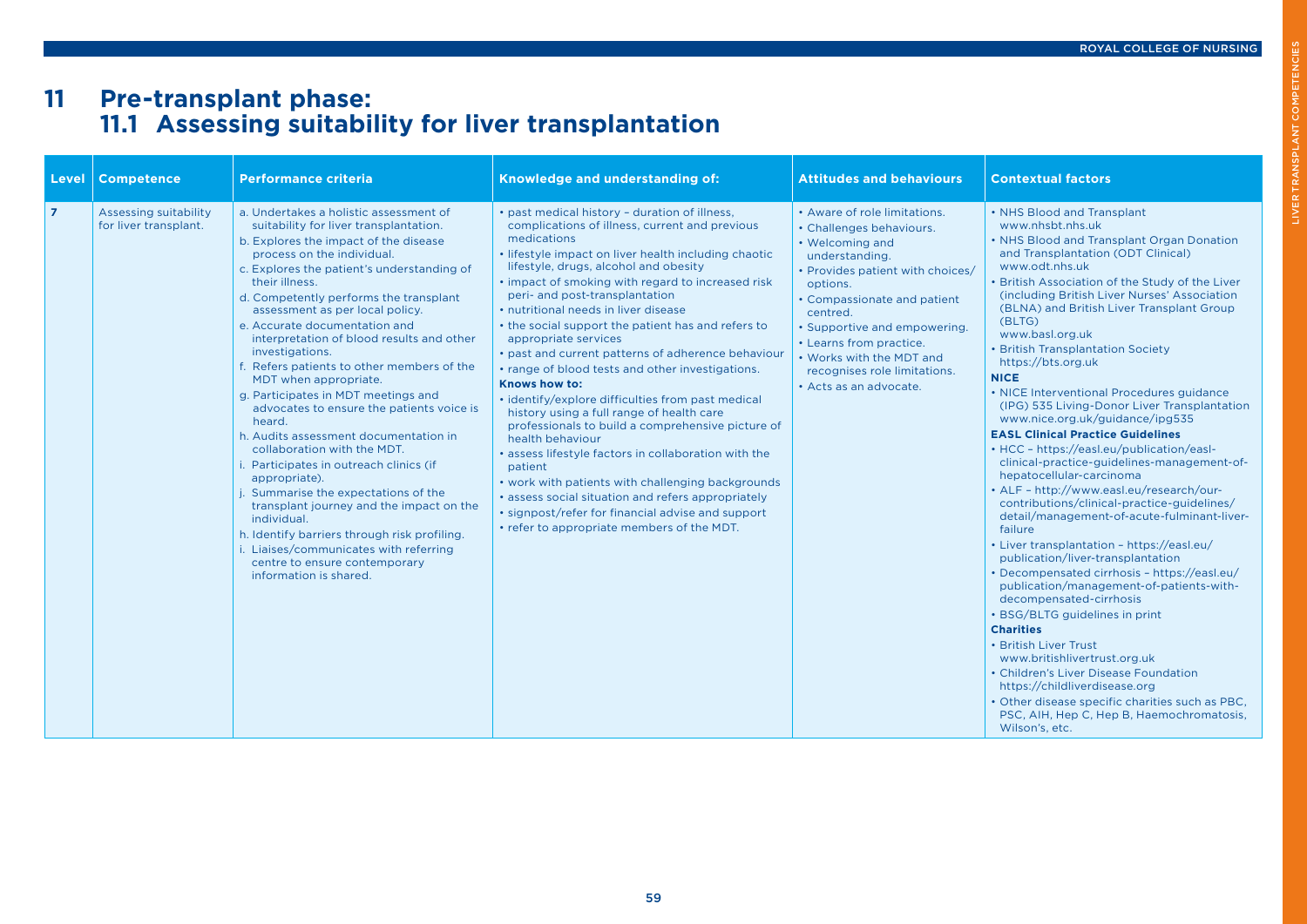# **11 Pre-transplant phase: 11.2 Impacting factors on suitability for liver transplantation**

| Level          | <b>Competence</b>                                                 | <b>Performance criteria</b>                                                                                                                                                                                                                                                                                                                                                                                                                                                                                                                                                                                                                                                                                                                                                                                                                                                                                                                                                                                                                                         | Knowledge and understanding of:                                                                                                                                                                                                                                                                                                                                                                                                                                                                                                                                                                                                                                                                                                                                                                                                                                                                                                                                                                                                                                                                                                                             | <b>Attitudes and behaviours</b>                                                                                                                                                                                                                                                                                                                                                                                                                                                                                                                                                                                                                                                                                                                                                                                                                                                                                              | <b>Contextual factors</b>                                                                                                                                                                                                                                                                                                                                                                                                                                                                                                                                                                                                                                                                                                                                                                                                                                                                                                                                                                                                                                                                                                                                                                                                                                                                                                                                                                |
|----------------|-------------------------------------------------------------------|---------------------------------------------------------------------------------------------------------------------------------------------------------------------------------------------------------------------------------------------------------------------------------------------------------------------------------------------------------------------------------------------------------------------------------------------------------------------------------------------------------------------------------------------------------------------------------------------------------------------------------------------------------------------------------------------------------------------------------------------------------------------------------------------------------------------------------------------------------------------------------------------------------------------------------------------------------------------------------------------------------------------------------------------------------------------|-------------------------------------------------------------------------------------------------------------------------------------------------------------------------------------------------------------------------------------------------------------------------------------------------------------------------------------------------------------------------------------------------------------------------------------------------------------------------------------------------------------------------------------------------------------------------------------------------------------------------------------------------------------------------------------------------------------------------------------------------------------------------------------------------------------------------------------------------------------------------------------------------------------------------------------------------------------------------------------------------------------------------------------------------------------------------------------------------------------------------------------------------------------|------------------------------------------------------------------------------------------------------------------------------------------------------------------------------------------------------------------------------------------------------------------------------------------------------------------------------------------------------------------------------------------------------------------------------------------------------------------------------------------------------------------------------------------------------------------------------------------------------------------------------------------------------------------------------------------------------------------------------------------------------------------------------------------------------------------------------------------------------------------------------------------------------------------------------|------------------------------------------------------------------------------------------------------------------------------------------------------------------------------------------------------------------------------------------------------------------------------------------------------------------------------------------------------------------------------------------------------------------------------------------------------------------------------------------------------------------------------------------------------------------------------------------------------------------------------------------------------------------------------------------------------------------------------------------------------------------------------------------------------------------------------------------------------------------------------------------------------------------------------------------------------------------------------------------------------------------------------------------------------------------------------------------------------------------------------------------------------------------------------------------------------------------------------------------------------------------------------------------------------------------------------------------------------------------------------------------|
| $\overline{7}$ | Impacting factors on<br>suitability for liver<br>transplantation. | a. Assessment of nutritional status, body<br>mass index (BMI), cardiovascular risk,<br>mobility, etc.<br>b. Able to screen for drug, alcohol and<br>smoking in all patients referred.<br>c. Interpreting results from screening tools<br>used and further actions required.<br>d. Estimates dry weight.<br>e. Initiates nutritional support in conjunction<br>with dietetic services.<br>f. Recognises and acts upon deteriorating<br>nutritional status.<br>g. Works in conjunction with other HCP's<br>with regard to preventing frailty or further<br>deterioration of physical condition.<br>h. Encourages exercise plans as appropriat.<br>i. Evaluation of impact of intervention.<br>j. Escalation where appropriate.<br>k. Maintain ongoing surveillance impacting<br>factors such as HCC, portal vein, CV risk.<br>I. Timely reassessment following imaging.<br>m.Communication of prognostic information<br>in relation to too early/too late for<br>transplant.<br>n. Contemporary and accurate<br>documentation.<br>o. Audit of referrals and outcomes. | • nutritional guidelines and validated screening<br>tools such as Royal Free global, PHQ9<br>• limitations in using BMI and MUST<br>• protein energy malnutrition, the effects on liver<br>patients<br>· Strategies to reduce protein energy malnutrition<br>such as late evening snacks, high fat supplements<br>ie, high calorie shots<br>· vitamin supplementation to address/avoid<br>symptoms of vitamin deficiency such as<br>osteoporosis, peripheral neuropathy<br>• impact of frailty - physically, psychologically and<br>socioeconomically<br>· effect on cognition on HE eg, driving,<br>occupational hazards<br>· professional responsibility and legal requirements<br>re informing DVLA<br>• impact of drinking alcohol in those with a<br>non-ARLD diagnosis<br>· downsizing criteria used for HCC eg, Milan,<br>Barcelona.<br>Knows how to:<br>• communicate effectively with the MDT and<br>primary care<br>• use validated screening tools such as MUST, PH9,<br>etc.<br>• refer to appropriate health care professionals<br>• communicate effectively with MDT and transplant<br>centre<br>• have complex discussions with individuals. | Collaborative working between<br>services:<br>• Provide support and<br>compassion.<br>• Strong clinical leadership.<br>• Work collaboratively across<br>relative services.<br>• Person-centred and holistic<br>care approach.<br>• Respects and includes patient<br>wishes.<br>· Good communication.<br>• Listens.<br>• Respects privacy and<br>dignity and always maintains<br>confidentiality.<br>• Passionate about patient<br>safety.<br>. Works closely with the patient<br>relatives or carers.<br>• Aware of own limitations and<br>when to seek help.<br>• Ability to build a good patient<br>rapport.<br>· Good time management.<br>• Accountability.<br>• Continuous good-health<br>promotion.<br>• Ability to follow up-to-date<br>evidence based practice.<br>· Supportive care.<br>• Empowering.<br>• Willing to accept feedback<br>and reflect on own work in<br>order to maintain or change<br>best practice. | • NHS Blood and Transplant<br>www.nhsbt.nhs.uk<br>• NHS Blood and Transplant Organ Donation<br>and Transplantation (ODT Clinical)<br>www.odt.nhs.uk<br>. British Association of the Study of the Liver<br>(including British Liver Nurses' Association<br>(BLNA) and British Liver Transplant Group<br>(BLTG)<br>www.basl.org.uk<br>• British Transplantation Society<br>https://bts.org.uk<br><b>NICE</b><br>• NICE Interventional Procedures guidance<br>(IPG) 535 Living-Donor Liver Transplantation<br>www.nice.org.uk/guidance/ipg535<br><b>EASL Clinical Practice Guidelines</b><br>• HCC - https://easl.eu/publication/easl-<br>clinical-practice-guidelines-management-of-<br>hepatocellular-carcinoma<br>• ALF - http://www.easl.eu/research/our-<br>contributions/clinical-practice-guidelines/<br>detail/management-of-acute-fulminant-liver-<br>failure<br>• Liver transplantation - https://easl.eu/<br>publication/liver-transplantation<br>• Decompensated cirrhosis - https://easl.eu/<br>publication/management-of-patients-with-<br>decompensated-cirrhosis<br>• BSG/BLTG guidelines in print<br><b>Charities</b><br>• British Liver Trust<br>www.britishlivertrust.org.uk<br>• Children's Liver Disease Foundation<br>https://childliverdisease.org<br>• Other disease specific charities such as PBC,<br>PSC, AIH, Hep C, Hep B, Haemochromatosis,<br>Wilson's, etc. |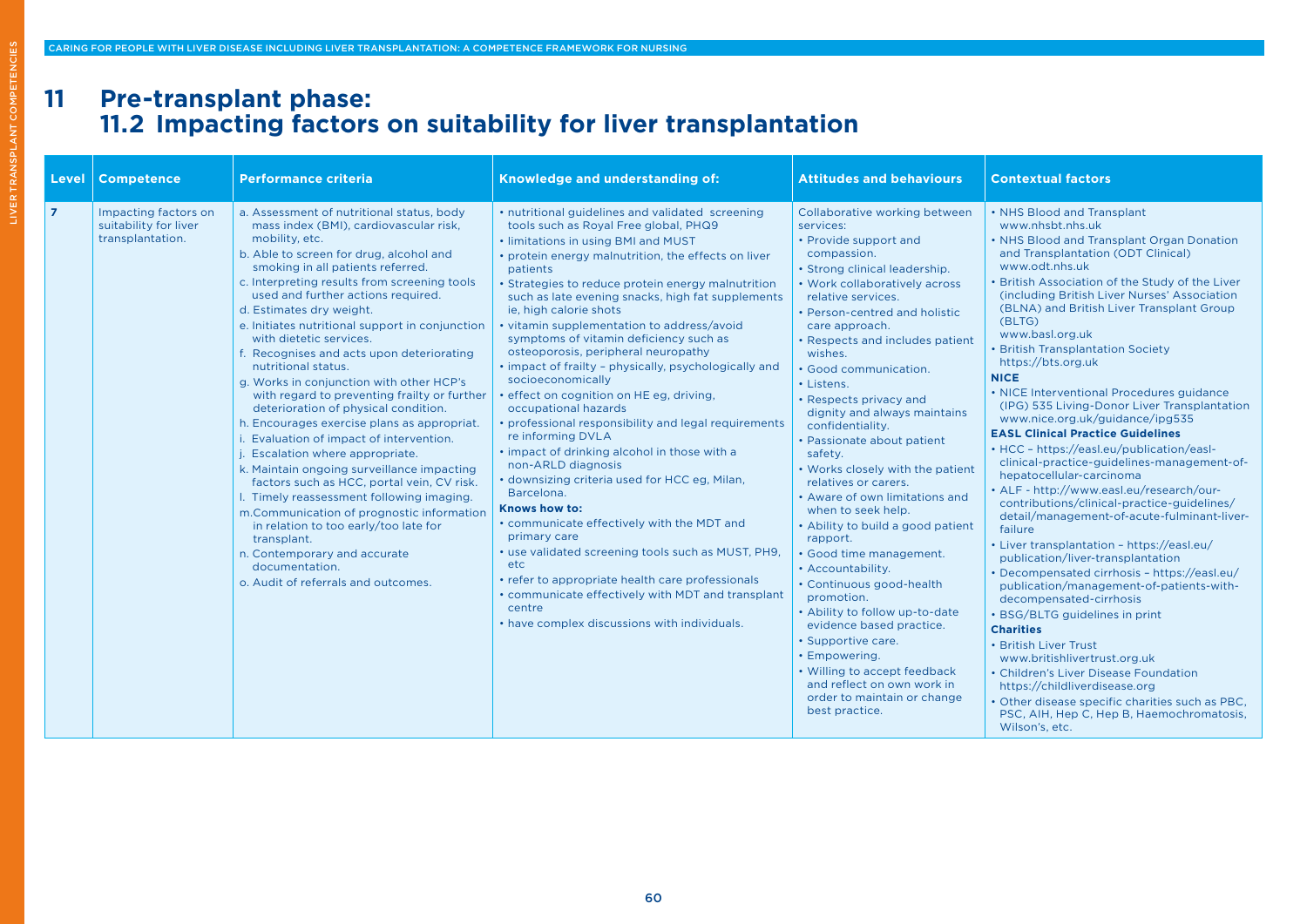LIVER TRANSPLANT COMPETENCIES

**IVER TRANSPLANT** 

COMPETENCIES

# **11 Pre-transplant phase: 11.3 Listing for liver transplant and informed consent**

| Level          | <b>Competence</b>                                        | <b>Performance criteria</b>                                                                                                                                                                                                                                                                                                                                                                                                                                                                                                                                                                                                                                                                                                                                                                                                                                                                                                                                                                 | Knowledge and understanding of:                                                                                                                                                                                                                                                                                                                                                                                                                                                                                                                                                                                                                                                                                                                                                                                                                                                                                                                                                                                                                                                                                                                                                                                                                                                                                                                                                                                                      | <b>Attitudes and behaviours</b>                                                                                                                                                                                                                                                                                                                                                                                                                                                                                                                                                               | <b>Contextual factors</b>                                                                                                                                                                                                                                                                                                                                                                                                                                                                                                                                                                                                                                                                                                                                                                                                                                                                                                                                                                                                                                                                                                                                                                                                                                                                                                                                                                                                                                                                                    |
|----------------|----------------------------------------------------------|---------------------------------------------------------------------------------------------------------------------------------------------------------------------------------------------------------------------------------------------------------------------------------------------------------------------------------------------------------------------------------------------------------------------------------------------------------------------------------------------------------------------------------------------------------------------------------------------------------------------------------------------------------------------------------------------------------------------------------------------------------------------------------------------------------------------------------------------------------------------------------------------------------------------------------------------------------------------------------------------|--------------------------------------------------------------------------------------------------------------------------------------------------------------------------------------------------------------------------------------------------------------------------------------------------------------------------------------------------------------------------------------------------------------------------------------------------------------------------------------------------------------------------------------------------------------------------------------------------------------------------------------------------------------------------------------------------------------------------------------------------------------------------------------------------------------------------------------------------------------------------------------------------------------------------------------------------------------------------------------------------------------------------------------------------------------------------------------------------------------------------------------------------------------------------------------------------------------------------------------------------------------------------------------------------------------------------------------------------------------------------------------------------------------------------------------|-----------------------------------------------------------------------------------------------------------------------------------------------------------------------------------------------------------------------------------------------------------------------------------------------------------------------------------------------------------------------------------------------------------------------------------------------------------------------------------------------------------------------------------------------------------------------------------------------|--------------------------------------------------------------------------------------------------------------------------------------------------------------------------------------------------------------------------------------------------------------------------------------------------------------------------------------------------------------------------------------------------------------------------------------------------------------------------------------------------------------------------------------------------------------------------------------------------------------------------------------------------------------------------------------------------------------------------------------------------------------------------------------------------------------------------------------------------------------------------------------------------------------------------------------------------------------------------------------------------------------------------------------------------------------------------------------------------------------------------------------------------------------------------------------------------------------------------------------------------------------------------------------------------------------------------------------------------------------------------------------------------------------------------------------------------------------------------------------------------------------|
| $\overline{7}$ | Listing for liver<br>transplant and<br>informed consent. | a. Give appropriate information both<br>verbally and written to the patient and<br>family/carer to gain informed consent.<br>b. Undertake the listing process of a patient<br>(adult or child as appropriate) with<br>chronic liver disease or variant for the<br>elective waiting list in conjunction with<br>NHSBT guidelines.<br>c. Undertake the listing process of a<br>patient (adult or child) with acute liver<br>failure for the super urgent waiting list in<br>conjunction with NHSBT guidelines.<br>d. Undertake the listing process of a patient<br>(adult or child) who requires combined<br>liver and kidney or liver and other solid<br>organ registration in conjunction with<br>NHSBT guidelines.<br>e. Effectively communicate guidelines<br>to other health care professionals eg.<br>referring centre, GP, etc. involved with<br>the patient the outcome of the listing<br>meeting.<br>f. Able to competently use relevant<br>databases and has appropriate IT skills. | • what informed consent is, including patient<br>preference/suitability re types of grafts from<br>organ donors ie, DCD, Split, LRD<br>national and local waiting lists and organ<br>allocation, such as transplant benefit score<br>(TBS); tumour growth; decompensation requiring<br>admission<br>• UKELD and how to calculate<br>• HCC criteria and who to contact in line with local<br>policy if the tumour becomes out of criteria<br>• variant syndromes<br>. no alcohol for life agreements<br>• types of donor organs, their risks and benefits eg.<br>high risk/marginal donor<br>· data collection required<br>• criteria for registration on the elective and super<br>urgent transplant waiting list<br>• the appeals process for both elective and super<br>urgent patients.<br>Knows how to:<br>• access and maintain accurate and timely<br>documentation<br>• maintain national transplant waiting list data<br>• take appropriate action on receipt of a positive<br>alcohol/drug toxicology result<br>• support the patient who becomes 'out of criteria<br>(HCC)' or is no longer suitable for transplantation<br>• interpret ongoing blood results<br>· complete nationally required documentation for<br>effective waiting list management eg, NHSBT<br>• register a patient on the following waiting lists:<br>- elective<br>- super urgent<br>- combined liver and kidney or liver and other<br>solid organ. | • Effective communicator.<br>• Models best practice.<br>• Recognises own level of<br>competence and able to<br>identify learning needs.<br>• Accountable.<br>• Supportive.<br>• Encouraging.<br>• Empowering.<br>• Provides choices.<br>• Gives and receives feedback.<br>. Willing to reflect on and learn<br>from own practice.<br>• Flexible.<br>• Nonjudgemental.<br>• Challenges others.<br>• Confidential.<br>• Aware of limitations and when<br>to obtain help.<br>• Champions patient centred<br>approaches.<br>• Actively promotes better<br>health to patients.<br>• Collaborative. | • NHS Blood and Transplant<br>www.nhsbt.nhs.uk<br>• NHS Blood and Transplant Organ Donation<br>and Transplantation (ODT Clinical)<br>www.odt.nhs.uk<br>. British Association of the Study of the Liver<br>(including British Liver Nurses' Association<br>(BLNA) and British Liver Transplant Group<br>(BLTG)<br>www.basl.org.uk<br>• British Transplantation Society<br>https://bts.org.uk<br><b>NICE</b><br>• NICE Interventional Procedures guidance<br>(IPG) 535 Living-Donor Liver Transplantation<br>www.nice.org.uk/guidance/ipg535<br><b>EASL Clinical Practice Guidelines</b><br>• HCC - https://easl.eu/publication/easl-<br>clinical-practice-guidelines-management-of-<br>hepatocellular-carcinoma<br>• ALF - http://www.easl.eu/research/our-<br>contributions/clinical-practice-guidelines/<br>detail/management-of-acute-fulminant-liver-<br>failure<br>• Liver transplantation - https://easl.eu/<br>publication/liver-transplantation<br>• Decompensated cirrhosis - https://easl.eu/<br>publication/management-of-patients-with-<br>decompensated-cirrhosis<br>• BSG/BLTG guidelines in print<br><b>Charities</b><br>• British Liver Trust<br>www.britishlivertrust.org.uk<br>• Children's Liver Disease Foundation<br>https://childliverdisease.org<br>• Other disease specific charities such as PBC,<br>PSC, AIH, Hep C, Hep B, Haemochromatosis,<br>Wilson's, etc.<br>• Live Life, Give Life<br>https://livelifegivelife.org.uk<br>• Transplant Sport<br>http://transplantsport.org.uk |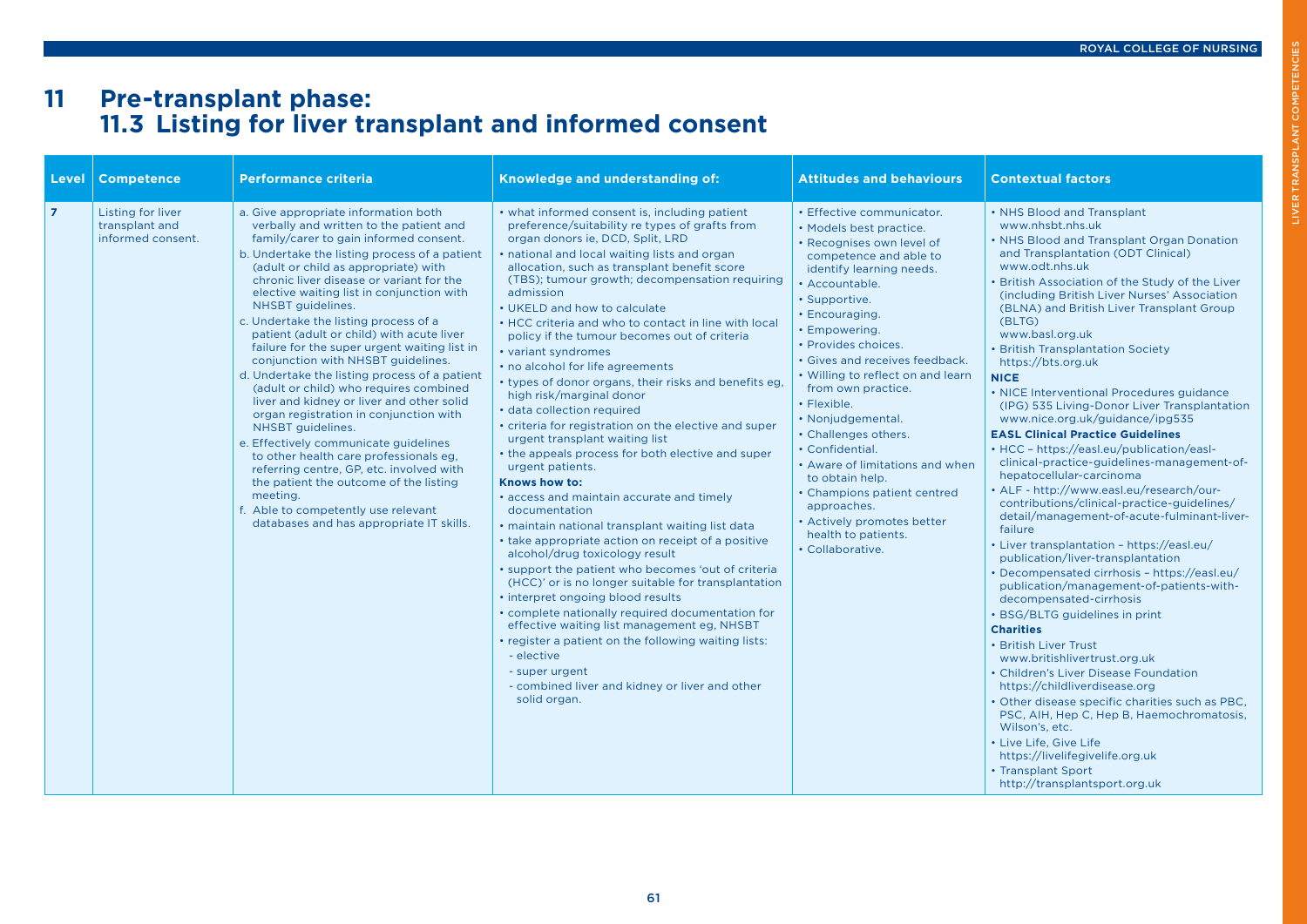# **11 Pre-transplant phase: 11.4 Options for those not suitable for liver transplantation**

| <b>Level</b>   | <b>Competence</b>                                               | <b>Performance criteria</b>                                                                                                                                                                                                                                                                                                                                                                                                                                                                                                                                                                                                                                                                                                                                                                                                  | Knowledge and understanding of:                                                                                                                                                                                                                                                                                                                                                                                                                                                                                                                                                                                                                                                                                                                                                                                                  | <b>Attitudes and behaviours</b>                                                                                                                                                                                                                                                                                                                                                                                                                                                                                                                                                                              | <b>Contextual factors</b>                                                                                                                                                                                                                                                                                                                                                                                                                                                                                                                                                                                                                                                                                                                                                                                                                                                                                                                                                                                                                                                                                                                                                                                                                                                                                                                                                                |
|----------------|-----------------------------------------------------------------|------------------------------------------------------------------------------------------------------------------------------------------------------------------------------------------------------------------------------------------------------------------------------------------------------------------------------------------------------------------------------------------------------------------------------------------------------------------------------------------------------------------------------------------------------------------------------------------------------------------------------------------------------------------------------------------------------------------------------------------------------------------------------------------------------------------------------|----------------------------------------------------------------------------------------------------------------------------------------------------------------------------------------------------------------------------------------------------------------------------------------------------------------------------------------------------------------------------------------------------------------------------------------------------------------------------------------------------------------------------------------------------------------------------------------------------------------------------------------------------------------------------------------------------------------------------------------------------------------------------------------------------------------------------------|--------------------------------------------------------------------------------------------------------------------------------------------------------------------------------------------------------------------------------------------------------------------------------------------------------------------------------------------------------------------------------------------------------------------------------------------------------------------------------------------------------------------------------------------------------------------------------------------------------------|------------------------------------------------------------------------------------------------------------------------------------------------------------------------------------------------------------------------------------------------------------------------------------------------------------------------------------------------------------------------------------------------------------------------------------------------------------------------------------------------------------------------------------------------------------------------------------------------------------------------------------------------------------------------------------------------------------------------------------------------------------------------------------------------------------------------------------------------------------------------------------------------------------------------------------------------------------------------------------------------------------------------------------------------------------------------------------------------------------------------------------------------------------------------------------------------------------------------------------------------------------------------------------------------------------------------------------------------------------------------------------------|
| $\overline{7}$ | Options for those<br>not suitable for liver<br>transplantation. | a. Discusses with patients and family/carer<br>the significance of medical investigations,<br>test results, prognosis and treatment<br>options.<br>b. Able to undertake difficult conversations<br>to ensure patient understanding of<br>prognosis and care options.<br>c. Develops a management plan if not<br>suitable for transplant.<br>d. Referral to other members of the<br>MDT/HCPs as appropriate.<br>e. Ensures timely and holistic co-ordinated<br>care.<br>f. Effectively communicates through verbal<br>and written information.<br>g. Demonstrates contemporaneous and<br>accurate documentation.<br>h. Provides the patient and family/carer with<br>the physical, psychological, emotional<br>support.<br>i. Effective liaison with referral centre.<br>Refers to local support services/palliative<br>care. | · medical management options eg. Transjugular<br>intrahepatic portosystemic shunt (TIPS),<br>embolisation etc.<br>• radiological/oncology interventions eg,<br>Transarterial chemoembolization (TACE), Radio<br>frequency ablation (RFA)<br>• palliative/supportive care options<br>• alternative therapies such as nasobiliary drain,<br>plasma exchange, pleurex drain, alfapump <sup>®</sup><br>· minimum listing criteria<br>• forward referral to multi visceral centre or for a<br>second opinion<br>• awareness of local provision of services.<br>Knows how to:<br>• refer to appropriate HCPs<br>• communicate and feedback management plan<br>and offer support<br>• facilitate forward referral for multivisceral<br>assessment or second opinion.<br>• offer support to both the patient and their carer/<br>family. | • Collaborative working with<br>other services.<br>• Empathy/support.<br>• Education.<br>• Aware of role limitations.<br>• Passionate about patient care.<br>• Supportive.<br>• Encouraging.<br>• Empowering.<br>• Provides choices.<br>• Health education.<br>• Provide strong leadership.<br>• Models best practice.<br>• Understanding.<br>• Compassionate.<br>• Demonstrate attention to<br>detail.<br>• Inter-professional working.<br>• Inclusive.<br>• Willing to reflect on and learn<br>from own practice.<br>• Respects confidentiality.<br>• Embraces different<br>perspectives.<br>• Analytical. | • NHS Blood and Transplant<br>www.nhsbt.nhs.uk<br>• NHS Blood and Transplant Organ Donation<br>and Transplantation (ODT Clinical)<br>www.odt.nhs.uk<br>. British Association of the Study of the Liver<br>(including British Liver Nurses' Association<br>(BLNA) and British Liver Transplant Group<br>(BLTG)<br>www.basl.org.uk<br>• British Transplantation Society<br>https://bts.org.uk<br><b>NICE</b><br>• NICE Interventional Procedures guidance<br>(IPG) 535 Living-Donor Liver Transplantation<br>www.nice.org.uk/guidance/ipg535<br><b>EASL Clinical Practice Guidelines</b><br>• HCC - https://easl.eu/publication/easl-<br>clinical-practice-guidelines-management-of-<br>hepatocellular-carcinoma<br>• ALF - http://www.easl.eu/research/our-<br>contributions/clinical-practice-guidelines/<br>detail/management-of-acute-fulminant-liver-<br>failure<br>• Liver transplantation - https://easl.eu/<br>publication/liver-transplantation<br>• Decompensated cirrhosis - https://easl.eu/<br>publication/management-of-patients-with-<br>decompensated-cirrhosis<br>• BSG/BLTG guidelines in print<br><b>Charities</b><br>• British Liver Trust<br>www.britishlivertrust.org.uk<br>• Children's Liver Disease Foundation<br>https://childliverdisease.org<br>• Other disease specific charities such as PBC,<br>PSC, AIH, Hep C, Hep B, Haemochromatosis,<br>Wilson's, etc. |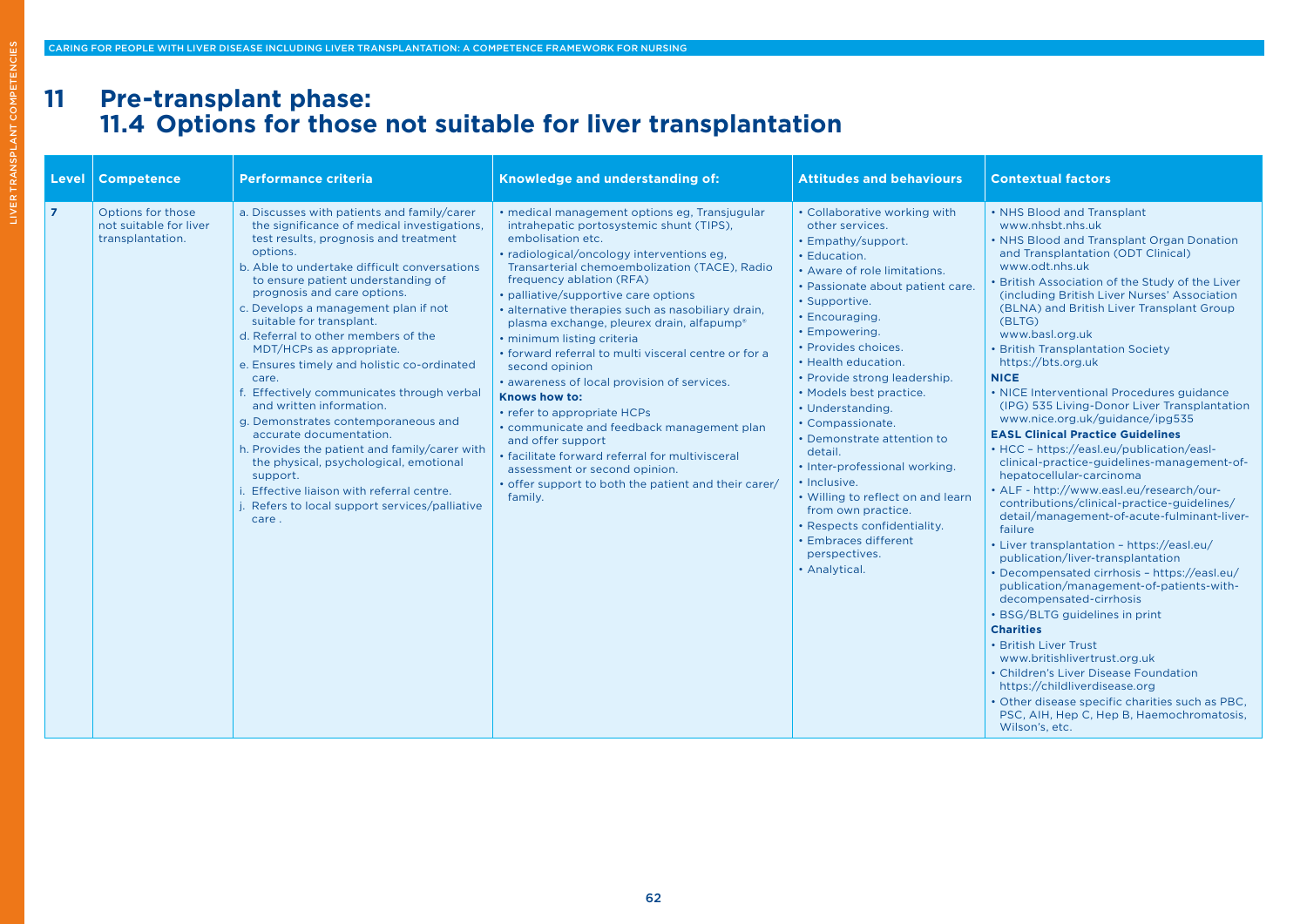# **11 Pre-transplant phase: 11.5 Keeping well whilst waiting**

| Level          | <b>Competence</b>               | <b>Performance criteria</b>                                                                                                                                                                                                                                                                                                                                                                                                                                                                                                                                                                                                                                                                                                                                                                   | Knowledge and understanding of:                                                                                                                                                                                                                                                                                                                                                                                                                                                                                                                                                                                                                                                                                                                                                                                                                                                                                                                                                                                                                                                                                                    | <b>Attitudes and behaviours</b>                                                                                                                                                                                                                                                                                                                                                                                                                            | <b>Contextual factors</b>                                                                                                                                                                                                                                                                                                                                                                                                                                                                                                                                                                                                                                                                                                                                                                                                                                                                                                                                                                                                                                                                                                                                                                                                                                                                                                                                                                |
|----------------|---------------------------------|-----------------------------------------------------------------------------------------------------------------------------------------------------------------------------------------------------------------------------------------------------------------------------------------------------------------------------------------------------------------------------------------------------------------------------------------------------------------------------------------------------------------------------------------------------------------------------------------------------------------------------------------------------------------------------------------------------------------------------------------------------------------------------------------------|------------------------------------------------------------------------------------------------------------------------------------------------------------------------------------------------------------------------------------------------------------------------------------------------------------------------------------------------------------------------------------------------------------------------------------------------------------------------------------------------------------------------------------------------------------------------------------------------------------------------------------------------------------------------------------------------------------------------------------------------------------------------------------------------------------------------------------------------------------------------------------------------------------------------------------------------------------------------------------------------------------------------------------------------------------------------------------------------------------------------------------|------------------------------------------------------------------------------------------------------------------------------------------------------------------------------------------------------------------------------------------------------------------------------------------------------------------------------------------------------------------------------------------------------------------------------------------------------------|------------------------------------------------------------------------------------------------------------------------------------------------------------------------------------------------------------------------------------------------------------------------------------------------------------------------------------------------------------------------------------------------------------------------------------------------------------------------------------------------------------------------------------------------------------------------------------------------------------------------------------------------------------------------------------------------------------------------------------------------------------------------------------------------------------------------------------------------------------------------------------------------------------------------------------------------------------------------------------------------------------------------------------------------------------------------------------------------------------------------------------------------------------------------------------------------------------------------------------------------------------------------------------------------------------------------------------------------------------------------------------------|
| $\overline{z}$ | Keeping well whilst<br>waiting. | a. Timely review of patients within clinic<br>including medications, investigations,<br>changes in condition with close liaison<br>with transplant centre.<br>b. Identify when waiting list patient requires<br>further MDT input.<br>c. Liaises with transplant centre to arrange<br>timely review.<br>d. Demonstrate the ability to deal with<br>difficult situations e.g suspending or<br>admitting the patient.<br>e. Signpost the patient to local and national<br>support groups.<br>f. Offer advice in relation to maintaining<br>and improving health, such as nutrition<br>and exercise.<br>g. Recognise the impact of waiting for<br>a transplant and offering appropriate<br>support to both patient and family/carer.<br>h. Ensure accurate and contemporaneous<br>documentation. | • recognition of the deteriorating patient and when<br>to admit to acute care<br>· specific criteria for suspension such as SBP,<br>nutrition, hyponatraemia - how and when to liaise<br>with transplant centre<br>· impact of medication, review of undesirable<br>effects, including efficacy and adherence<br>• vaccinations such as HAV, HBV and seasonal<br>vaccines<br>· non-hepatic health surveillance and monitoring;<br>health promotion<br>• HCC surveillance, imaging and impact of new<br>finding or progression of tumour<br>. NHSBT requirements for suspension from the<br>liver transplant waiting list<br>• keeping well whilst the patient is on holiday. The<br>rules regarding taking a holiday whilst active on<br>the liver transplant waiting list<br>· end of life planning.<br>Knows how to:<br>• refer to psychosocial services<br>· liaise with any changes in clinical condition with<br>transplant MDT<br>• inform NHSBT regarding changing condition eg,<br>tumour occurrence, removal from list<br>• suspend a patient both locally and with NHSBT<br>• refer to palliative care when appropriate. | • Models best practice.<br>• Accountable.<br>• Supportive.<br>• Encouraging.<br>• Empowering.<br>· Provides choices.<br>· Gives and receives feedback.<br>• Willing to reflect on and learn<br>from own practice.<br>• Flexible.<br>• Non judgemental.<br>• Challenges others.<br>• Confidential.<br>• Aware of limitations and when<br>to obtain help.<br>• Champions patient centred<br>approaches.<br>• Actively promotes better<br>health to patients. | • NHS Blood and Transplant<br>www.nhsbt.nhs.uk<br>• NHS Blood and Transplant Organ Donation<br>and Transplantation (ODT Clinical)<br>www.odt.nhs.uk<br>. British Association of the Study of the Liver<br>(including British Liver Nurses' Association<br>(BLNA) and British Liver Transplant Group<br>(BLTG)<br>www.basl.org.uk<br>• British Transplantation Society<br>https://bts.org.uk<br><b>NICE</b><br>• NICE Interventional Procedures guidance<br>(IPG) 535 Living-Donor Liver Transplantation<br>www.nice.org.uk/guidance/ipg535<br><b>EASL Clinical Practice Guidelines</b><br>• HCC - https://easl.eu/publication/easl-<br>clinical-practice-guidelines-management-of-<br>hepatocellular-carcinoma<br>• ALF - http://www.easl.eu/research/our-<br>contributions/clinical-practice-guidelines/<br>detail/management-of-acute-fulminant-liver-<br>failure<br>• Liver transplantation - https://easl.eu/<br>publication/liver-transplantation<br>• Decompensated cirrhosis - https://easl.eu/<br>publication/management-of-patients-with-<br>decompensated-cirrhosis<br>• BSG/BLTG guidelines in print<br><b>Charities</b><br>• British Liver Trust<br>www.britishlivertrust.org.uk<br>• Children's Liver Disease Foundation<br>https://childliverdisease.org<br>• Other disease specific charities such as PBC,<br>PSC, AIH, Hep C, Hep B, Haemochromatosis,<br>Wilson's, etc. |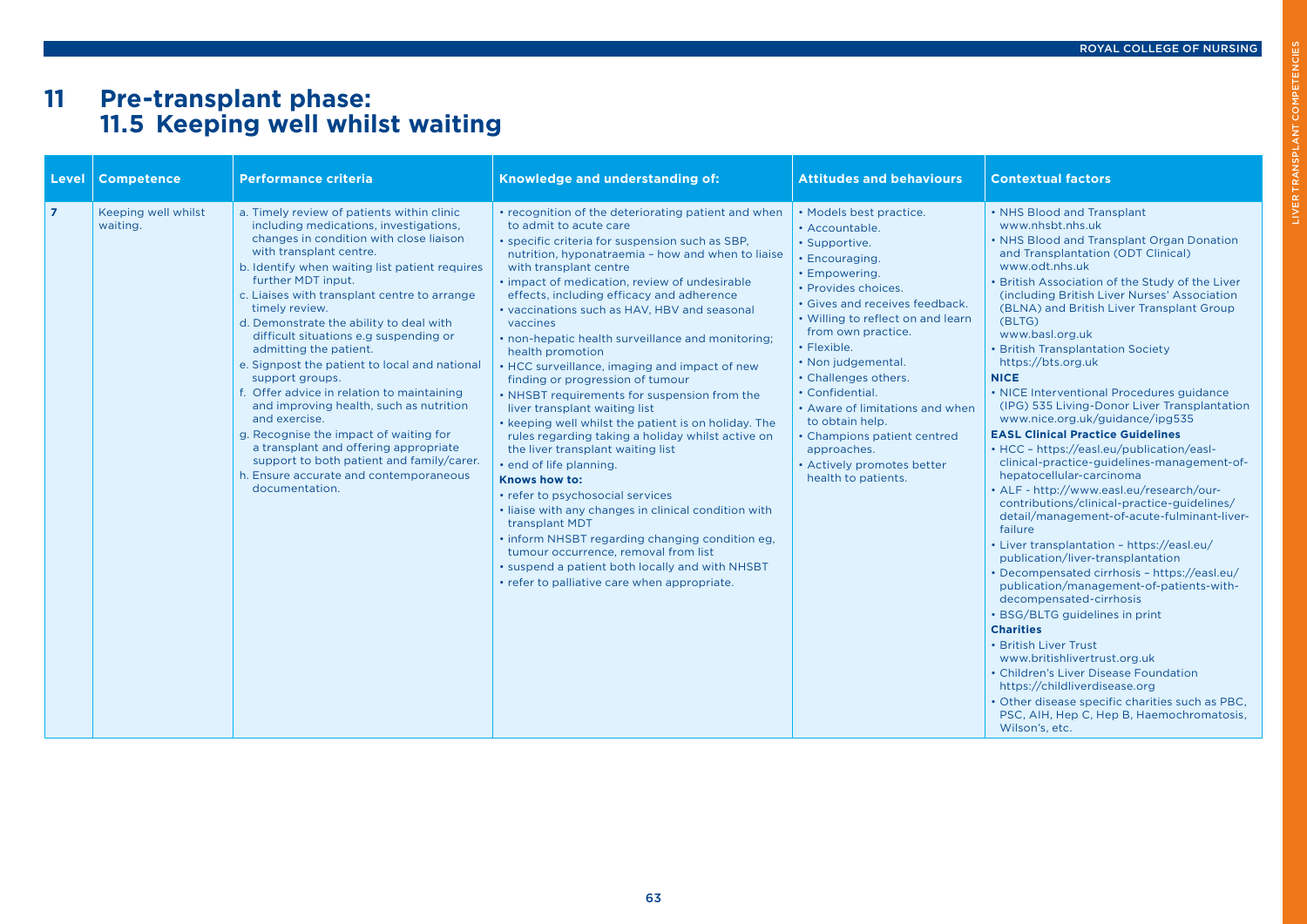# **12 Transplant phase: 12.1 Facilitating the requirements of the National Organ Retrieval Service (NORS)**

| Level          | <b>Competence</b>                                                                                             | <b>Performance criteria</b>                                                                                                                                                                                                                                                                                                                                                                                                                                                                                                                                                                                                                                                                                                                                                                                                                                                                                                                                              | Knowledge and understanding of:                                                                                                                                                                                                                                                                                                                                                                                                                                                                                                                                                                                                                                                                                                                               | <b>Attitudes and behaviours</b>                                                                                                                               | <b>Contextual factors</b>                                                                                                                                                                                                                                                                                                                                                                                                                                                                                                                                                                                                                                                                                                                                                                                                                                                                                                                                                                                                                                                                                                                                                                                                                                                                                                                                                                                                                                                                                                                                                                                                                                                                                                                                                                                                                                           |
|----------------|---------------------------------------------------------------------------------------------------------------|--------------------------------------------------------------------------------------------------------------------------------------------------------------------------------------------------------------------------------------------------------------------------------------------------------------------------------------------------------------------------------------------------------------------------------------------------------------------------------------------------------------------------------------------------------------------------------------------------------------------------------------------------------------------------------------------------------------------------------------------------------------------------------------------------------------------------------------------------------------------------------------------------------------------------------------------------------------------------|---------------------------------------------------------------------------------------------------------------------------------------------------------------------------------------------------------------------------------------------------------------------------------------------------------------------------------------------------------------------------------------------------------------------------------------------------------------------------------------------------------------------------------------------------------------------------------------------------------------------------------------------------------------------------------------------------------------------------------------------------------------|---------------------------------------------------------------------------------------------------------------------------------------------------------------|---------------------------------------------------------------------------------------------------------------------------------------------------------------------------------------------------------------------------------------------------------------------------------------------------------------------------------------------------------------------------------------------------------------------------------------------------------------------------------------------------------------------------------------------------------------------------------------------------------------------------------------------------------------------------------------------------------------------------------------------------------------------------------------------------------------------------------------------------------------------------------------------------------------------------------------------------------------------------------------------------------------------------------------------------------------------------------------------------------------------------------------------------------------------------------------------------------------------------------------------------------------------------------------------------------------------------------------------------------------------------------------------------------------------------------------------------------------------------------------------------------------------------------------------------------------------------------------------------------------------------------------------------------------------------------------------------------------------------------------------------------------------------------------------------------------------------------------------------------------------|
| $\overline{7}$ | <b>Facilitating the</b><br>requirement of the<br><b>National Organ</b><br><b>Retrieval Service</b><br>(NORS). | a. Demonstrates effective communication<br>with multiple agencies and local NORS<br>team.<br>b. Demonstrates a range of negotiation skills<br>with multiple agencies.<br>c. Manages expectations of a number of<br>people at any one time.<br>d. Able to problem solve unexpected issues.<br>e. Ability to challenge decisions for others if<br>required.<br>f. Able to successfully mobilise the NORS<br>team including:<br>• Liaison with NHS Blood and Transplant<br>(NHSBT) hub<br>• Liaison with the Specialist Nurse in<br><b>Organ Donation (SN-OD)</b><br>• Transport company<br>• NORS team.<br>g. Ensures the safety of the retrieval team ie,<br>adverse weather.<br>h. Ensures accurate retrieval and timely<br>documentation.<br>i. Offers emotional support to the team.<br>j. Recognises the impact of the NORS team<br>on the donor hospital team.<br>k. Has an understanding of the<br>documentation requirements during the<br>organ donation process. | • NHSBT requirements and timings<br>• NHSBT geographical policy<br>• understand the logistical requirements<br>for team mobilisation<br>• abdominal and cardiothoracic retrieval<br>processes including research eg.<br>QUOD<br>· different requirements for certain<br>types of retrieval eg, multi visceral<br>• understands the Human Tissue<br>Authority (HTA) paperwork and<br>other paperwork required during the<br>retrieval.<br>Knows how to:<br>. make contact with the NORS team<br>• gain permissions that are required in<br>relation to financial aspects, such as<br>hiring a plane<br>• escalate a concern or issue both in the<br>transplant hospital and with NHSBT<br>• access organ resuscitation equipment<br>and appropriate personnel. | • Collaborative working across a<br>range of organisations.<br>• Challenges others.<br>• Supportive.<br>• Understanding.<br>• Confidential.<br>• Accountable. | . NHS Blood and Transplant - www.nhsbt.nhs.uk<br>• NHS Blood and Transplant Organ Donation and<br>Transplantation (ODT Clinical) - www.odt.nhs.uk<br>• Human Tissue Authority - www.hta.gov.uk<br>. British Association of the Study of the Liver (including<br>British Liver Nurses' Association (BLNA) and British Liver<br>Transplant Group (BLTG) - www.basl.org.uk<br>• British Transplantation Society - https://bts.org.uk<br><b>NICE</b><br>• NICE Interventional Procedures guidance (IPG) 535<br>Living-Donor Liver Transplantation - www.nice.org.uk/<br>guidance/ipg535<br><b>EASL Clinical Practice Guidelines</b><br>• HCC - https://easl.eu/publication/easl-clinical-practice-<br>guidelines-management-of-hepatocellular-carcinoma<br>• ALF - http://www.easl.eu/research/our-contributions/<br>clinical-practice-guidelines/detail/management-of-<br>acute-fulminant-liver-failure<br>• Liver transplantation - https://easl.eu/publication/liver-<br>transplantation<br>• Decompensated cirrhosis - https://easl.eu/publication/<br>management-of-patients-with-decompensated-cirrhosis<br>• BSG/BLTG guidelines in print<br><b>Charities</b><br>• British Liver Trust - www.britishlivertrust.org.uk<br>• Children's Liver Disease Foundation<br>https://childliverdisease.org<br>• Live Life, Give Life - https://livelifegivelife.org.uk<br>• Transplant Sport - http://transplantsport.org.uk<br><b>Specific</b><br>• National Organ retrieval standards - NHSBT NHS Blood<br>and Transplant - www.nhsbt.nhs.uk<br>• NHS Blood and Transplant Organ Donation and<br>Transplantation (ODT Clinical) - www.odt.nhs.uk<br>• Human Tissue Authority - www.hta.gov.uk<br>• British Transplantation Society - https://bts.org.uk<br>• Liver transplantation<br>https://easl.eu/publication/liver-transplantation<br>• BSG/BLTG guidelines in print |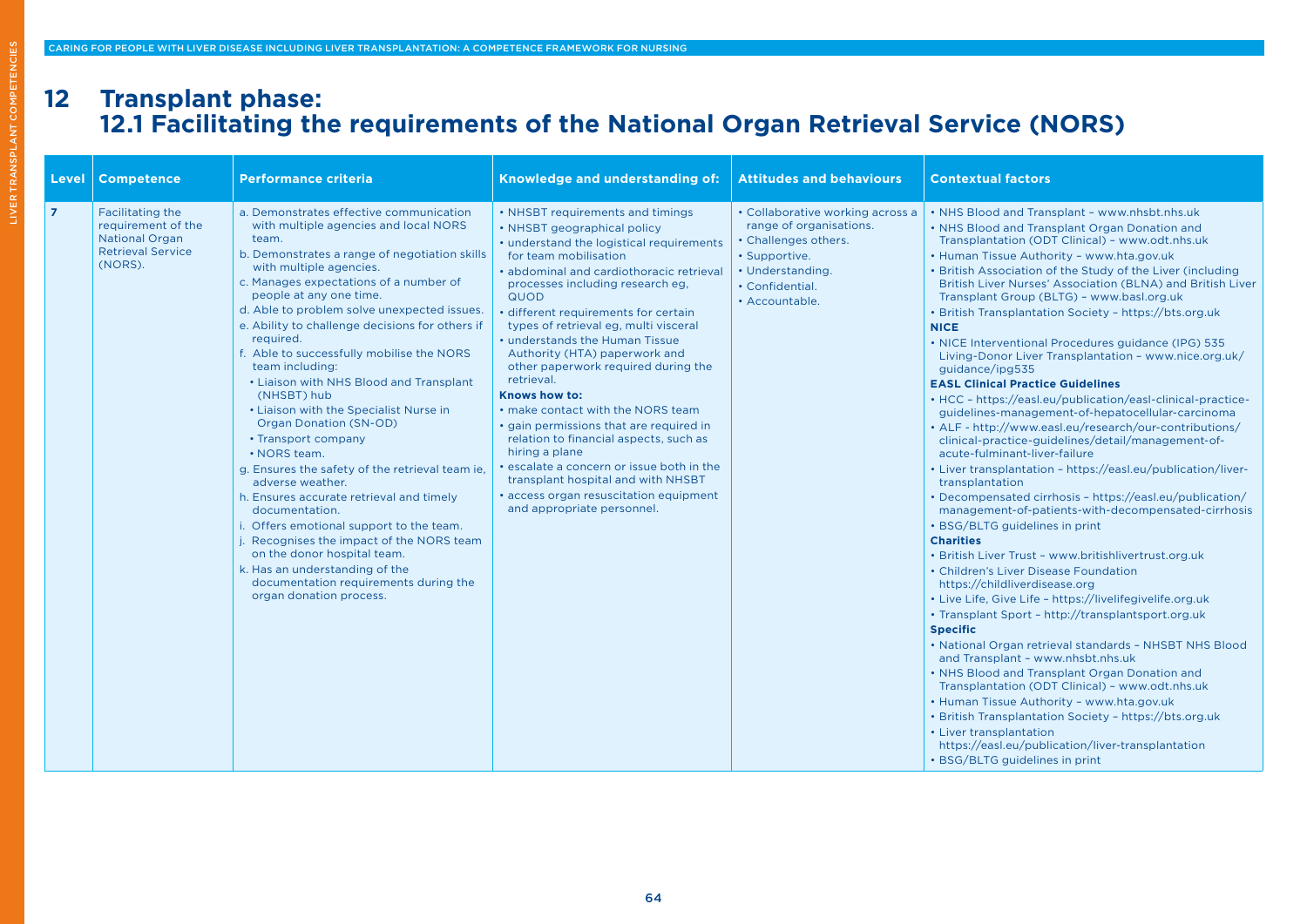LIVER TRANSPLANT COMPETENCIES

**VER TRANSPLANT** 

COMPETENCIES

# **12 Transplant phase: 12.2.1 Admission for liver transplant – transplant co-ordinator**

| Level          | <b>Competence</b>                                                        | <b>Performance criteria</b>                                                                                                                                                                                                                                                                                                                                                                                                                                                                                                                                                                                                                                                                                                                                                                                                                                                                                | Knowledge and understanding of:                                                                                                                                                                                                                                                                                                                                                                                                                                                                                                                                                                                                                                                                                                                                                                                                                                                                                                                                                                                                                                                                                                                                                                                                                                                                                                                                                                                                                                                                                                                                                   | <b>Attitudes and behaviours</b>                                                                                                                                                                                                                                                                                                                                                                                        | <b>Contextual factors</b>                                                                                                                                                                                                                                                                                                                                                                                                                                                                                                                                                                                                                                                                                                                                                                                                                                                                                                                                                                                                                                                                                                                                                                                                                                                                                                                                                                                                                |
|----------------|--------------------------------------------------------------------------|------------------------------------------------------------------------------------------------------------------------------------------------------------------------------------------------------------------------------------------------------------------------------------------------------------------------------------------------------------------------------------------------------------------------------------------------------------------------------------------------------------------------------------------------------------------------------------------------------------------------------------------------------------------------------------------------------------------------------------------------------------------------------------------------------------------------------------------------------------------------------------------------------------|-----------------------------------------------------------------------------------------------------------------------------------------------------------------------------------------------------------------------------------------------------------------------------------------------------------------------------------------------------------------------------------------------------------------------------------------------------------------------------------------------------------------------------------------------------------------------------------------------------------------------------------------------------------------------------------------------------------------------------------------------------------------------------------------------------------------------------------------------------------------------------------------------------------------------------------------------------------------------------------------------------------------------------------------------------------------------------------------------------------------------------------------------------------------------------------------------------------------------------------------------------------------------------------------------------------------------------------------------------------------------------------------------------------------------------------------------------------------------------------------------------------------------------------------------------------------------------------|------------------------------------------------------------------------------------------------------------------------------------------------------------------------------------------------------------------------------------------------------------------------------------------------------------------------------------------------------------------------------------------------------------------------|------------------------------------------------------------------------------------------------------------------------------------------------------------------------------------------------------------------------------------------------------------------------------------------------------------------------------------------------------------------------------------------------------------------------------------------------------------------------------------------------------------------------------------------------------------------------------------------------------------------------------------------------------------------------------------------------------------------------------------------------------------------------------------------------------------------------------------------------------------------------------------------------------------------------------------------------------------------------------------------------------------------------------------------------------------------------------------------------------------------------------------------------------------------------------------------------------------------------------------------------------------------------------------------------------------------------------------------------------------------------------------------------------------------------------------------|
| $\overline{7}$ | <b>Admission for liver</b><br>transplant -<br>transplant<br>co-ordinator | a. Review of donor information via<br>electronic offering system (EOS) and<br>communication to enable the acceptance<br>or decline of an organ.<br>b. Safely admit recipient to hospital for<br>orthotopic liver transplantation in a timely<br>manner, utilising local escalation policies<br>as required.<br>c. Effective negotiation skills with allied<br>health professionals, clinicians and<br>management teams.<br>d. Set up for transplant, including<br>transportation requirements.<br>e. Ensuring safety of recipient, clinical<br>changes, fitness to proceed, ordering of<br>blood products, administrative checks (as<br>per local checklists).<br>f. Complete theatre checklists if required.<br>g. Communicate information accurately<br>and concisely within NHSBT guidelines/<br>SABTO guidelines.<br>h. Demonstrate ability to break bad news in<br>a sensitive and supportive manner. | • access EOS and medical and social history<br>(MASH) and core donor data<br>• interpret information/complex investigation<br>results to collate an accurate clinical picture of<br>the donor<br>· identify high risk factors which may affect<br>recipient<br>• understanding of local/national waiting list to<br>identify a suitable recipient.<br>• admit the recipient to hospital and what threats<br>might impact on ability for surgery to take place<br>such as fitness for surgery, low serum sodium<br>level and positive blood alcohol level<br>• reviewing recipient results/complete theatre<br>history<br>· knowledge of nutritional requirements pre-<br>operatively nil by mouth (NBM), diabetes, etc.)<br>• preparing the patient for theatre, including<br>alcohol screening as per centre policy<br>• accurate and contemporaneous documentation.<br>Knows how to:<br>• access support if there are concerns with the<br>transplant process<br>• support the patient receiving bad news<br>• report an adverse finding to colleagues, patient,<br>family and NHSBT<br>• fast track an organ.<br>· identify potential logistical issues<br>- Transplant activity<br>- Clinical issues affecting quality of organ eg, CIT/<br><b>Transportation issues</b><br>• how to contact transport/potential recipients if<br>there is a change of plan<br>• arrange admission in timely fashion<br>· support for patient eg, treatment may not<br>proceed/unsuitable/donor types<br>• transfer the patient to theatre including review of<br>checklist, EOS and consent. | • Analytical.<br>• Attention to detail.<br>• Works in partnership with<br>others.<br>• Collaborative.<br>• Inclusive.<br>• Inter-professional working.<br>• Accountable.<br>• Provides choices.<br>• Confidential.<br>• Listens.<br>• Understanding.<br>• Open to receiving feedback.<br>• Respectful.<br>• Pride in work.<br>• Models best practice.<br>• Flexible.<br>• Empathetic.<br>• Organised.<br>· Supportive. | • NHS Blood and Transplant<br>www.nhsbt.nhs.uk<br>• NHS Blood and Transplant Organ Donation<br>and Transplantation (ODT Clinical)<br>www.odt.nhs.uk<br>• Human Tissue Authority<br>www.hta.gov.uk<br>• British Association of the Study of the Liver<br>(including British Liver Nurses' Association<br>(BLNA) and British Liver Transplant Group<br>(BLTG)<br>www.basl.org.uk<br>• British Transplantation Society<br>https://bts.org.uk<br><b>NICE</b><br>• NICE Interventional Procedures guidance<br>(IPG) 535 Living-Donor Liver Transplantation<br>www.nice.org.uk/guidance/ipg535<br><b>EASL Clinical Practice Guidelines</b><br>• HCC - https://easl.eu/publication/easl-<br>clinical-practice-guidelines-management-of-<br>hepatocellular-carcinoma<br>• ALF - http://www.easl.eu/research/our-<br>contributions/clinical-practice-guidelines/<br>detail/management-of-acute-fulminant-liver-<br>failure<br>• Liver transplantation - https://easl.eu/<br>publication/liver-transplantation<br>• Decompensated cirrhosis - https://easl.eu/<br>publication/management-of-patients-with-<br>decompensated-cirrhosis<br>• BSG/BLTG guidelines in print<br><b>Charities</b><br>• British Liver Trust<br>www.britishlivertrust.org.uk<br>• Children's Liver Disease Foundation<br>https://childliverdisease.org<br>• Live Life, Give Life<br>https://livelifegivelife.org.uk<br>• Transplant Sport<br>http://transplantsport.org.uk |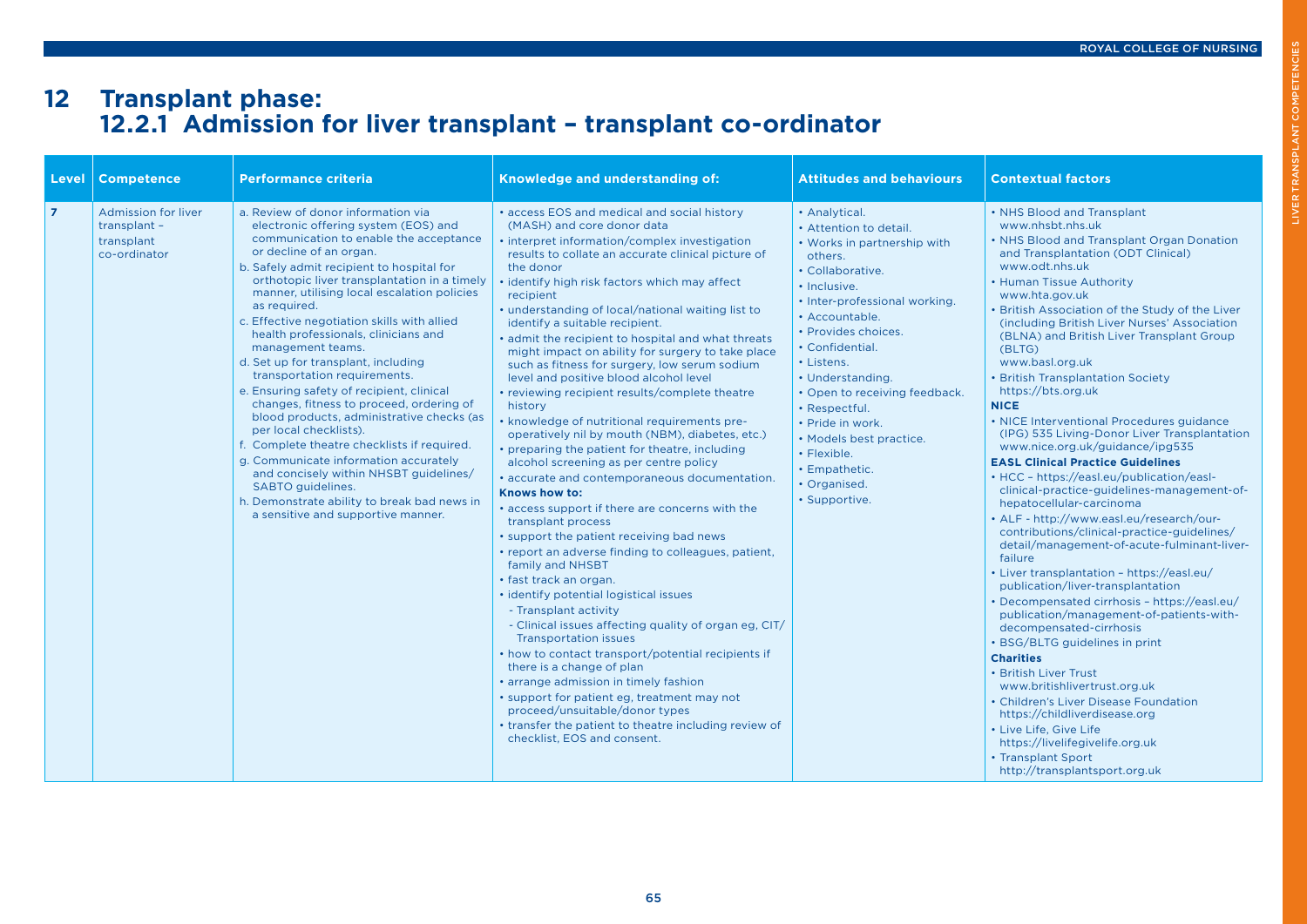LIVER TRANSPLANT COMPETENCIES

LIVER TRANSPLANT COMPETENCIES

# **12 Transplant phase: 12.2.2 Admission for liver transplant – ward nurses**

| Level                                           | <b>Competence</b>                                   | <b>Performance criteria</b>                                                                                                                                                                                                                                                                                                                                                                                                                                                                                                                                                                                                                                                                                                | Knowledge and understanding of:                                                                                                                                                                                                                                                                                                                                                                                                                                                                                                                                                                                                      | <b>Attitudes and behaviours</b>                                                                                                                                                                                                                                                                      | <b>Contextual factors</b>                                                                                                                                                                                                                                                                                                                                                                                                                                                                                                                                                                                                                                                                                                                                                                                                                                                                                                                                                                                                                                                                                                                                                                                                                                                                                                                                                                                                         |
|-------------------------------------------------|-----------------------------------------------------|----------------------------------------------------------------------------------------------------------------------------------------------------------------------------------------------------------------------------------------------------------------------------------------------------------------------------------------------------------------------------------------------------------------------------------------------------------------------------------------------------------------------------------------------------------------------------------------------------------------------------------------------------------------------------------------------------------------------------|--------------------------------------------------------------------------------------------------------------------------------------------------------------------------------------------------------------------------------------------------------------------------------------------------------------------------------------------------------------------------------------------------------------------------------------------------------------------------------------------------------------------------------------------------------------------------------------------------------------------------------------|------------------------------------------------------------------------------------------------------------------------------------------------------------------------------------------------------------------------------------------------------------------------------------------------------|-----------------------------------------------------------------------------------------------------------------------------------------------------------------------------------------------------------------------------------------------------------------------------------------------------------------------------------------------------------------------------------------------------------------------------------------------------------------------------------------------------------------------------------------------------------------------------------------------------------------------------------------------------------------------------------------------------------------------------------------------------------------------------------------------------------------------------------------------------------------------------------------------------------------------------------------------------------------------------------------------------------------------------------------------------------------------------------------------------------------------------------------------------------------------------------------------------------------------------------------------------------------------------------------------------------------------------------------------------------------------------------------------------------------------------------|
| 5 or 6<br>depended<br>on clinical<br>experience | Admission for<br>liver transplant -<br>ward nurses. | a. Comprehensively prepare the patient<br>for surgery following local protocols and<br>nursing assessment.<br>b. Accurate and timely documentation of<br>vital signs, and nursing assessment.<br>c. Ensure admission bloods and other<br>investigations such as ECG, breathalyser if<br>appropriate, etc. have been completed.<br>d. Support of the patient and family/carer<br>whist waiting.<br>e. Adheres to infection prevention and<br>control policies.<br>f. Manage expectations of the patient and<br>family/carers.<br>g. Ensure safety by accurately completing<br>the theatre checklist.<br>h. Accompanies the patient to theatre,<br>providing psychological support to the<br>patient and their family/carer. | • different types of liver grafts and likelihood of<br>preceding to transplant<br>• blood and investigation results that might impact<br>on the transplant proceeding such as low serum<br>sodium, positive alcohol reading<br>• confidential nature of organ donor information<br>• local transplant protocols such as HBV<br>immunoglobulin; sliding scale insulin, etc.<br>Knows how to:<br>• contact the liver transplant co-ordinators<br>• escalate any concerns regarding investigations or<br>other issues<br>· find accommodation for families (if available)<br>• keeps in contact with the family as per local<br>policy. | • Analytical.<br>• Attention to detail.<br>• Works in partnership with<br>others.<br>• Collaborative.<br>· Inclusive.<br>• Inter-professional working.<br>• Accountable.<br>• Confidential.<br>• Listens.<br>• Open to receiving feedback.<br>• Models best practice.<br>• Flexible.<br>• Organised. | • NHS Blood and Transplant<br>www.nhsbt.nhs.uk<br>• NHS Blood and Transplant Organ Donation<br>and Transplantation (ODT Clinical)<br>www.odt.nhs.uk<br>• Human Tissue Authority<br>www.hta.gov.uk<br>• British Association of the Study of the Liver<br>(including British Liver Nurses' Association<br>(BLNA) and British Liver Transplant Group<br>(BLTG)<br>www.basl.org.uk<br>• British Transplantation Society<br>https://bts.org.uk<br><b>NICE</b><br>• NICE Interventional Procedures guidance<br>(IPG) 535 Living-Donor Liver Transplantation<br>www.nice.org.uk/guidance/ipg535<br><b>EASL Clinical Practice Guidelines</b><br>• HCC - https://easl.eu/publication/easl-<br>clinical-practice-guidelines-management-of-<br>hepatocellular-carcinoma<br>• ALF - www.easl.eu/research/our-<br>contributions/clinical-practice-guidelines/<br>detail/management-of-acute-fulminant-liver-<br>failure<br>• Liver transplantation - https://easl.eu/<br>publication/liver-transplantation<br>• Decompensated cirrhosis - https://easl.eu/<br>publication/management-of-patients-with-<br>decompensated-cirrhosis<br>• BSG/BLTG guidelines in print<br><b>Charities</b><br>• British Liver Trust<br>www.britishlivertrust.org.uk<br>• Children's Liver Disease Foundation<br>https://childliverdisease.org<br>• Live Life, Give Life<br>https://livelifegivelife.org.uk<br>• Transplant Sport<br>http://transplantsport.org.uk |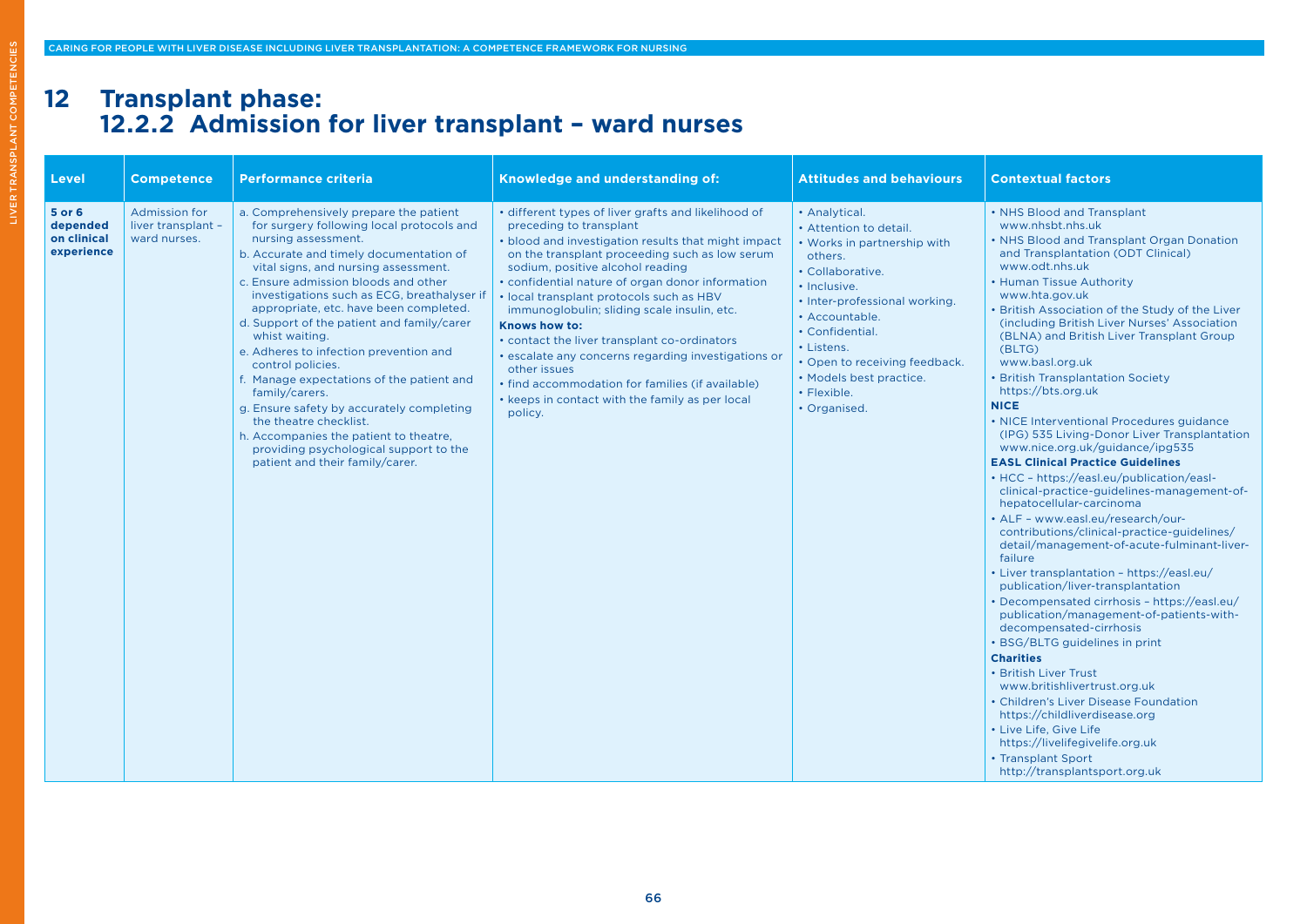# **VER TRANSPLANT COMPETENCIES** LIVER TRANSPLANT COMPETENCIES

# **12 Transplant phase: 12.3.1 The role of the transplant co-ordinator peri-liver transplant**

| Level          | <b>Competence</b>                                                       | <b>Performance criteria</b>                                                                                                                                                                                                                                                                                                                                                                                                                                                                                                                                                                                                                                                                                                                                                                                                                                                                                  | Knowledge and understanding of:                                                                                                                                                                                                                                                                                                                                                                                                                                                                                                                                                                                     | <b>Attitudes and behaviours</b>                                                                                                                                                                                                                                                                                   | <b>Contextual factors</b>                                                                                                                                                                                                                                                                                                                                                                                                                                                                                                                                                                                                                                                                                                                                                                                                                                                                                                                                                                                                                                                                                                                                                                                                                                                                                                                                                         |
|----------------|-------------------------------------------------------------------------|--------------------------------------------------------------------------------------------------------------------------------------------------------------------------------------------------------------------------------------------------------------------------------------------------------------------------------------------------------------------------------------------------------------------------------------------------------------------------------------------------------------------------------------------------------------------------------------------------------------------------------------------------------------------------------------------------------------------------------------------------------------------------------------------------------------------------------------------------------------------------------------------------------------|---------------------------------------------------------------------------------------------------------------------------------------------------------------------------------------------------------------------------------------------------------------------------------------------------------------------------------------------------------------------------------------------------------------------------------------------------------------------------------------------------------------------------------------------------------------------------------------------------------------------|-------------------------------------------------------------------------------------------------------------------------------------------------------------------------------------------------------------------------------------------------------------------------------------------------------------------|-----------------------------------------------------------------------------------------------------------------------------------------------------------------------------------------------------------------------------------------------------------------------------------------------------------------------------------------------------------------------------------------------------------------------------------------------------------------------------------------------------------------------------------------------------------------------------------------------------------------------------------------------------------------------------------------------------------------------------------------------------------------------------------------------------------------------------------------------------------------------------------------------------------------------------------------------------------------------------------------------------------------------------------------------------------------------------------------------------------------------------------------------------------------------------------------------------------------------------------------------------------------------------------------------------------------------------------------------------------------------------------|
| $\overline{7}$ | The role of<br>the transplant<br>co-ordinator<br>peri-liver transplant. | a. Keeps in touch with all people involved in<br>the transplant process.<br>b. Can respond effectively to changes in<br>treatment plans such as inability to split.<br>organ damage, recipient issue.<br>c. Fast track the liver out in accordance with<br>NHSBT requirements.<br>d. Ensure procedures for organ transfer are<br>followed.<br>e. Undertake the listing process of a<br>patient (adult or child) with an acute<br>transplant-related complication such<br>as primary non-function, hepatic artery<br>thrombosis for the superurgent waiting<br>list in conjunction with NHSBT guidelines.<br>f. Disposes of an unused organ in<br>accordance with local and NHSBT policy.<br>g. Establish (if a death occurs) who will<br>speak with the family.<br>h. Ensure local policy with regards to last<br>offices is followed correctly.<br>Provides the family with initial<br>bereavement support. | • transplant surgical procedure and critical points<br>within the procedure<br>• NHSBT policy for:<br>- offering organs<br>- superurgent listing<br>- organ for research<br>- organ for disposal.<br>• packaging of organ for transfer/disposal<br>• documentation required if organ is transferred or<br>disposed of<br>· safe place for organ collection<br>. local procedures following a death of a patient.<br>Knows how to:<br>• superurgently list for regraft<br>• fast track out a liver following an issue<br>• pack an organ for transfer, research or disposal<br>• change a recipient at short notice. | • Attention to detail.<br>• Works in partnership with<br>others.<br>· Collaborative.<br>· Inclusive.<br>• Inter-professional working.<br>• Accountable.<br>• Confidential.<br>• Listens.<br>• Respectful.<br>• Models best practice.<br>• Flexible.<br>• Empathetic.<br>• Organised.<br>• Effective communicator. | • NHS Blood and Transplant<br>www.nhsbt.nhs.uk<br>• NHS Blood and Transplant Organ Donation<br>and Transplantation (ODT Clinical)<br>www.odt.nhs.uk<br>• Human Tissue Authority<br>www.hta.gov.uk<br>. British Association of the Study of the Liver<br>(including British Liver Nurses' Association<br>(BLNA) and British Liver Transplant Group<br>(BLTG)<br>www.basl.org.uk<br>· British Transplantation Society<br>https://bts.org.uk<br><b>NICE</b><br>• NICE Interventional Procedures guidance<br>(IPG) 535 Living-Donor Liver Transplantation<br>www.nice.org.uk/guidance/ipg535<br><b>EASL Clinical Practice Guidelines</b><br>• HCC - https://easl.eu/publication/easl-<br>clinical-practice-guidelines-management-of-<br>hepatocellular-carcinoma<br>• ALF - http://www.easl.eu/research/our-<br>contributions/clinical-practice-guidelines/<br>detail/management-of-acute-fulminant-liver-<br>failure<br>• Liver transplantation - https://easl.eu/<br>publication/liver-transplantation<br>• Decompensated cirrhosis - https://easl.eu/<br>publication/management-of-patients-with-<br>decompensated-cirrhosis<br>• BSG/BLTG guidelines in print<br><b>Charities</b><br>• British Liver Trust<br>www.britishlivertrust.org.uk<br>• Children's Liver Disease Foundation<br>https://childliverdisease.org<br>• Live Life, Give Life<br>https://livelifegivelife.org.uk |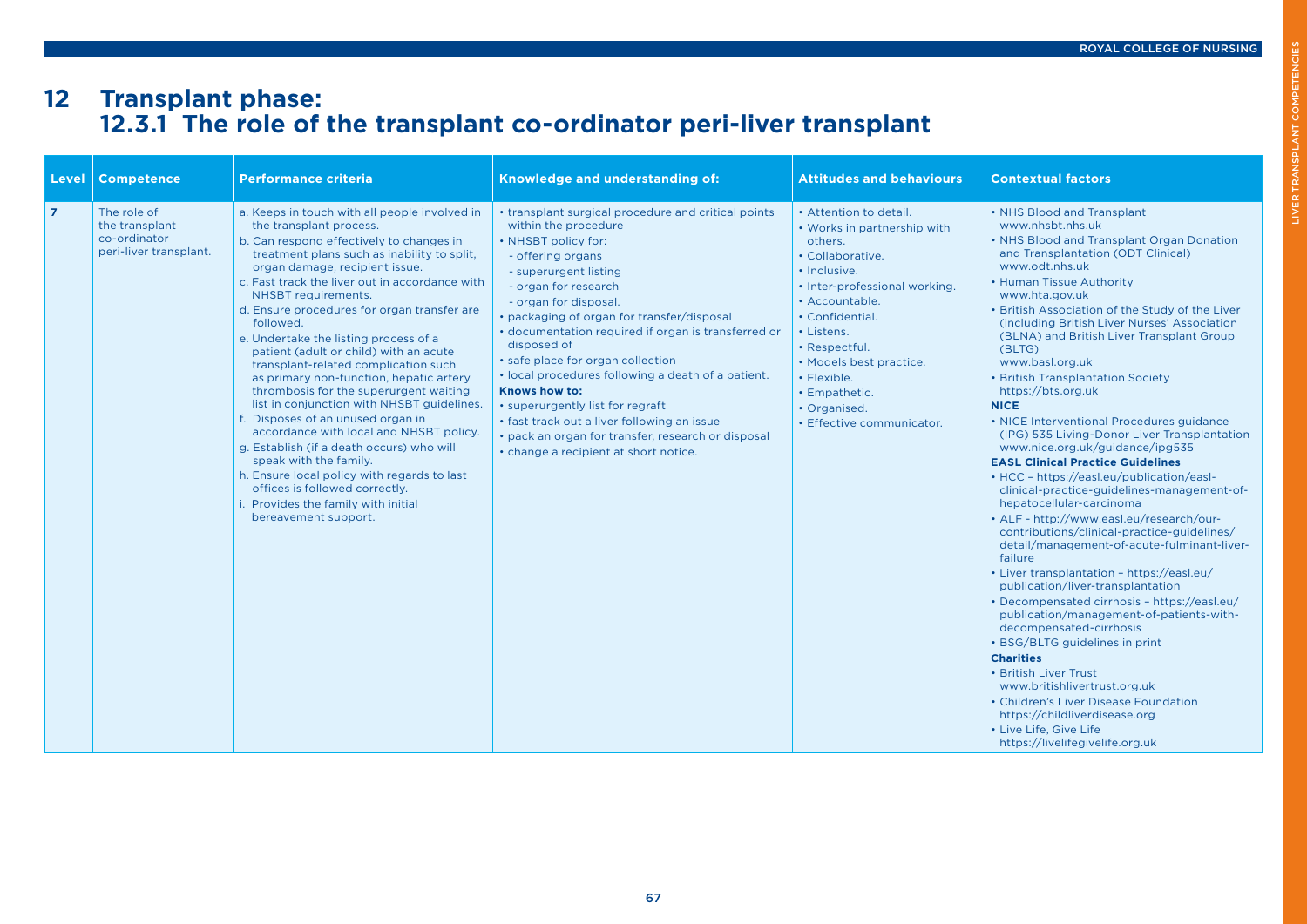# **12 Transplant phase: 12.3.2 Ensuring organ safety – transplant co-ordinator**

| Level          | <b>Competence</b>                                             | <b>Performance criteria</b>                                                                                                                                                                                                                                                                                                                                                                                                                      | Knowledge and understanding of:                                                                                                                                                                                                                                                                                                                                                                                                                                                                                                                                                                                              | <b>Attitudes and behaviours</b>                                                                                                                                                                                                                                        | <b>Contextual factors</b>                                                                                                                                                                                                                                                                                                                                                                                                                                                                                                                                                                                                                                                                                                                                                                                                                                                                                                                                                                                                                                                                                                                                                                                                                                                                                                                                                                                                                |
|----------------|---------------------------------------------------------------|--------------------------------------------------------------------------------------------------------------------------------------------------------------------------------------------------------------------------------------------------------------------------------------------------------------------------------------------------------------------------------------------------------------------------------------------------|------------------------------------------------------------------------------------------------------------------------------------------------------------------------------------------------------------------------------------------------------------------------------------------------------------------------------------------------------------------------------------------------------------------------------------------------------------------------------------------------------------------------------------------------------------------------------------------------------------------------------|------------------------------------------------------------------------------------------------------------------------------------------------------------------------------------------------------------------------------------------------------------------------|------------------------------------------------------------------------------------------------------------------------------------------------------------------------------------------------------------------------------------------------------------------------------------------------------------------------------------------------------------------------------------------------------------------------------------------------------------------------------------------------------------------------------------------------------------------------------------------------------------------------------------------------------------------------------------------------------------------------------------------------------------------------------------------------------------------------------------------------------------------------------------------------------------------------------------------------------------------------------------------------------------------------------------------------------------------------------------------------------------------------------------------------------------------------------------------------------------------------------------------------------------------------------------------------------------------------------------------------------------------------------------------------------------------------------------------|
| $\overline{7}$ | <b>Ensuring organ</b><br>safety - transplant<br>co-ordinator. | a. Able to co-ordinate the need for further<br>investigation of the donor organ eg,<br>biopsy.<br>b. Able to communicate the results of the<br>ability to use an organ.<br>c. Fast track an organ.<br>d. Able to dispose of an unused organ in<br>line with human tissue authority (HTA)<br>requirements.<br>e. Complete accurate and timely document.<br>f. Able to use Electronic offering system<br>(EOS).<br>g. Able to complete HTA B form. | • how organs are disposed of<br>• the legal requirements surrounding organ<br>donation<br>• what documentation is required, how it is<br>completed and where it is submitted<br>• the fast track system<br>• accurate report of why organs are not used.<br>• results which affect the ability to use organs -<br>pathology/biopsy results<br>• local and national policy and procedures in<br>relation to best use of the donor organ.<br>Knows how to:<br>• fast track an organ<br>• reporting structures both locally and nationally<br>• access histopathology services<br>• complete timely and accurate documentation. | • Analytical.<br>• Attention to detail.<br>• Works in partnership with<br>others.<br>• Collaborative.<br>• Inclusive.<br>• Inter-professional working.<br>• Accountable.<br>• Confidential.<br>• Respectful.<br>• Models best practice.<br>• Flexible.<br>• Organised. | • NHS Blood and Transplant<br>www.nhsbt.nhs.uk<br>• NHS Blood and Transplant Organ Donation<br>and Transplantation (ODT Clinical)<br>www.odt.nhs.uk<br>• Human Tissue Authority<br>www.hta.gov.uk<br>• British Association of the Study of the Liver<br>(including British Liver Nurses' Association<br>(BLNA) and British Liver Transplant Group<br>(BLTG)<br>www.basl.org.uk<br>• British Transplantation Society<br>https://bts.org.uk<br><b>NICE</b><br>• NICE Interventional Procedures guidance<br>(IPG) 535 Living-Donor Liver Transplantation<br>www.nice.org.uk/guidance/ipg535<br><b>EASL Clinical Practice Guidelines</b><br>• HCC - https://easl.eu/publication/easl-<br>clinical-practice-guidelines-management-of-<br>hepatocellular-carcinoma<br>• ALF - http://www.easl.eu/research/our-<br>contributions/clinical-practice-guidelines/<br>detail/management-of-acute-fulminant-liver-<br>failure<br>• Liver transplantation - https://easl.eu/<br>publication/liver-transplantation<br>• Decompensated cirrhosis - https://easl.eu/<br>publication/management-of-patients-with-<br>decompensated-cirrhosis<br>• BSG/BLTG guidelines in print<br><b>Charities</b><br>• British Liver Trust<br>www.britishlivertrust.org.uk<br>• Children's Liver Disease Foundation<br>https://childliverdisease.org<br>• Live Life, Give Life<br>https://livelifegivelife.org.uk<br>• Transplant Sport<br>http://transplantsport.org.uk |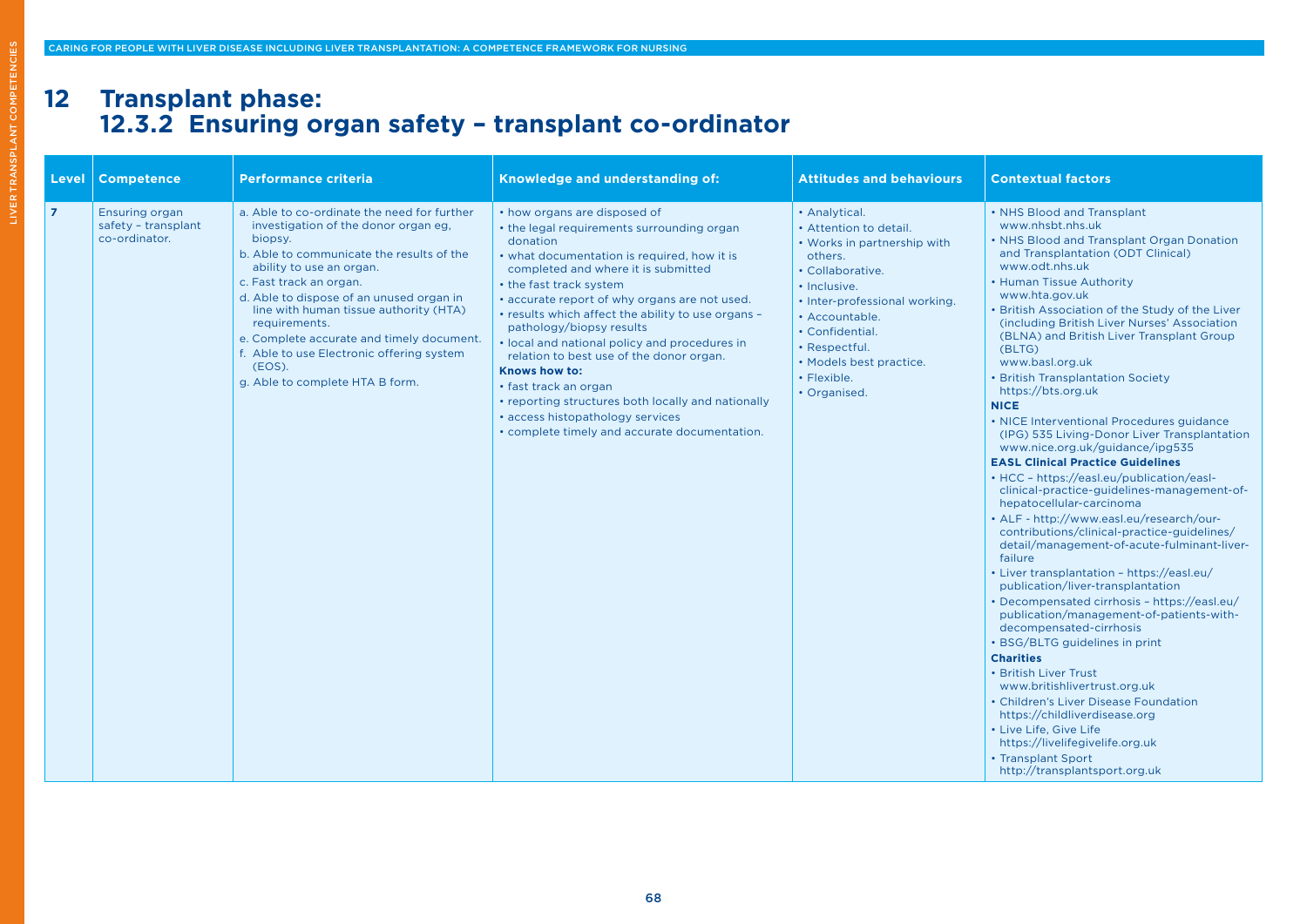LIVER TRANSPLANT COMPETENCIES

**VER TRANSPLANT COMPETENCIES** 

# **12 Transplant phase: 12.4 Care of family peri-liver transplant – transplant co-ordinator**

| <b>Level</b>   | <b>Competence</b>                                                         | <b>Performance criteria</b>                                                                                                                                                                                                                                                                                                                                                                                                                                                                                                                                                                                                                                                                                                                                                 | Knowledge and understanding of:                                                                                                                                                                                                                                                                                                                                                                                                                                                                                                                                                                                                                                                                                                                                                                                                                                                                                                                                                                                                                 | <b>Attitudes and behaviours</b>                                                                                                                                                                                                                                                                                                                                                                                                                                  | <b>Contextual factors</b>                                                                                                                                                                                                                                                                                                                                                                                                                                                                                                                                                                                                                                                                                                                                                                                                                                                                                                                                                                                                                                                                                                                                                                                                                                                                                                                                                         |
|----------------|---------------------------------------------------------------------------|-----------------------------------------------------------------------------------------------------------------------------------------------------------------------------------------------------------------------------------------------------------------------------------------------------------------------------------------------------------------------------------------------------------------------------------------------------------------------------------------------------------------------------------------------------------------------------------------------------------------------------------------------------------------------------------------------------------------------------------------------------------------------------|-------------------------------------------------------------------------------------------------------------------------------------------------------------------------------------------------------------------------------------------------------------------------------------------------------------------------------------------------------------------------------------------------------------------------------------------------------------------------------------------------------------------------------------------------------------------------------------------------------------------------------------------------------------------------------------------------------------------------------------------------------------------------------------------------------------------------------------------------------------------------------------------------------------------------------------------------------------------------------------------------------------------------------------------------|------------------------------------------------------------------------------------------------------------------------------------------------------------------------------------------------------------------------------------------------------------------------------------------------------------------------------------------------------------------------------------------------------------------------------------------------------------------|-----------------------------------------------------------------------------------------------------------------------------------------------------------------------------------------------------------------------------------------------------------------------------------------------------------------------------------------------------------------------------------------------------------------------------------------------------------------------------------------------------------------------------------------------------------------------------------------------------------------------------------------------------------------------------------------------------------------------------------------------------------------------------------------------------------------------------------------------------------------------------------------------------------------------------------------------------------------------------------------------------------------------------------------------------------------------------------------------------------------------------------------------------------------------------------------------------------------------------------------------------------------------------------------------------------------------------------------------------------------------------------|
| $\overline{7}$ | Care of family peri-<br>liver transplant<br>- transplant<br>co-ordinator. | a. Maintain effective communication with<br>family members.<br>b. Responsive and sensitive care of families<br>should things go wrong.<br>c. Management of the family when donor<br>organ unable/or unsuitable for transplant.<br>d. Able to manage challenging<br>conversations, including family<br>behaviours and beliefs.<br>e. Communicates with referring centre<br>regarding the outcome of transplant<br>process.<br>f. Management of immediate and long term<br>expectations should the transplant not go<br>ahead/not successful.<br>g. Liaises with referral centre/GP in a<br>timely fashion to ensure contemporary<br>information shared or if there is an<br>adverse event.<br>h. Maintain effective communication with<br>family if an adverse event occurs. | . understanding the anxieties felt by patient's<br>families/carers at the time of transplant<br>• challenging behaviours with family/carers<br>• keeping the family up to date with information in<br>timely fashion<br>· recognises issues with families on arrival<br>at a transplant unit re: financial, psycho-<br>social, religious issues, including social work,<br>accommodation, support groups<br>• the importance of contact with families<br>throughout the transplant process to alleviate<br>anxiety and provide up to date information.<br>· safeguarding issues<br>aware of family dynamics that can affect the<br>transplant process<br>· supportive organisations<br>• managing adverse events - if the transplant does<br>not go ahead, transplant fails (death/super urgent<br>relisting/serious adverse events).<br>Knows how to:<br>• access help for issues raised with the family<br>• communicate with the family the results affecting<br>the ability to transplant safely<br>• signpost to supportive organisations. | • Empathy and support.<br>• Recognises own limitations.<br>• Analytical.<br>• Attention to detail.<br>• Works in partnership with<br>others.<br>• Collaborative.<br>• Inclusive.<br>· Inter professional working.<br>• Accountable.<br>• Provides choices.<br>• Confidential.<br>• Listens.<br>• Understanding.<br>• Open to receiving feedback.<br>• Respectful.<br>• Pride in work.<br>• Models best practice.<br>• Flexible.<br>• Empathetic.<br>• Organised. | • NHS Blood and Transplant<br>www.nhsbt.nhs.uk<br>• NHS Blood and Transplant Organ Donation<br>and Transplantation (ODT Clinical)<br>www.odt.nhs.uk<br>• Human Tissue Authority<br>www.hta.gov.uk<br>. British Association of the Study of the Liver<br>(including British Liver Nurses' Association<br>(BLNA) and British Liver Transplant Group<br>(BLTG)<br>www.basl.org.uk<br>• British Transplantation Society<br>https://bts.org.uk<br><b>NICE</b><br>• NICE Interventional Procedures guidance<br>(IPG) 535 Living-Donor Liver Transplantation<br>www.nice.org.uk/guidance/ipg535<br><b>EASL Clinical Practice Guidelines</b><br>• HCC - https://easl.eu/publication/easl-<br>clinical-practice-guidelines-management-of-<br>hepatocellular-carcinoma<br>• ALF - http://www.easl.eu/research/our-<br>contributions/clinical-practice-guidelines/<br>detail/management-of-acute-fulminant-liver-<br>failure<br>• Liver transplantation - https://easl.eu/<br>publication/liver-transplantation<br>• Decompensated cirrhosis - https://easl.eu/<br>publication/management-of-patients-with-<br>decompensated-cirrhosis<br>• BSG/BLTG guidelines in print<br><b>Charities</b><br>• British Liver Trust<br>www.britishlivertrust.org.uk<br>• Children's Liver Disease Foundation<br>https://childliverdisease.org<br>• Live Life, Give Life<br>https://livelifegivelife.org.uk |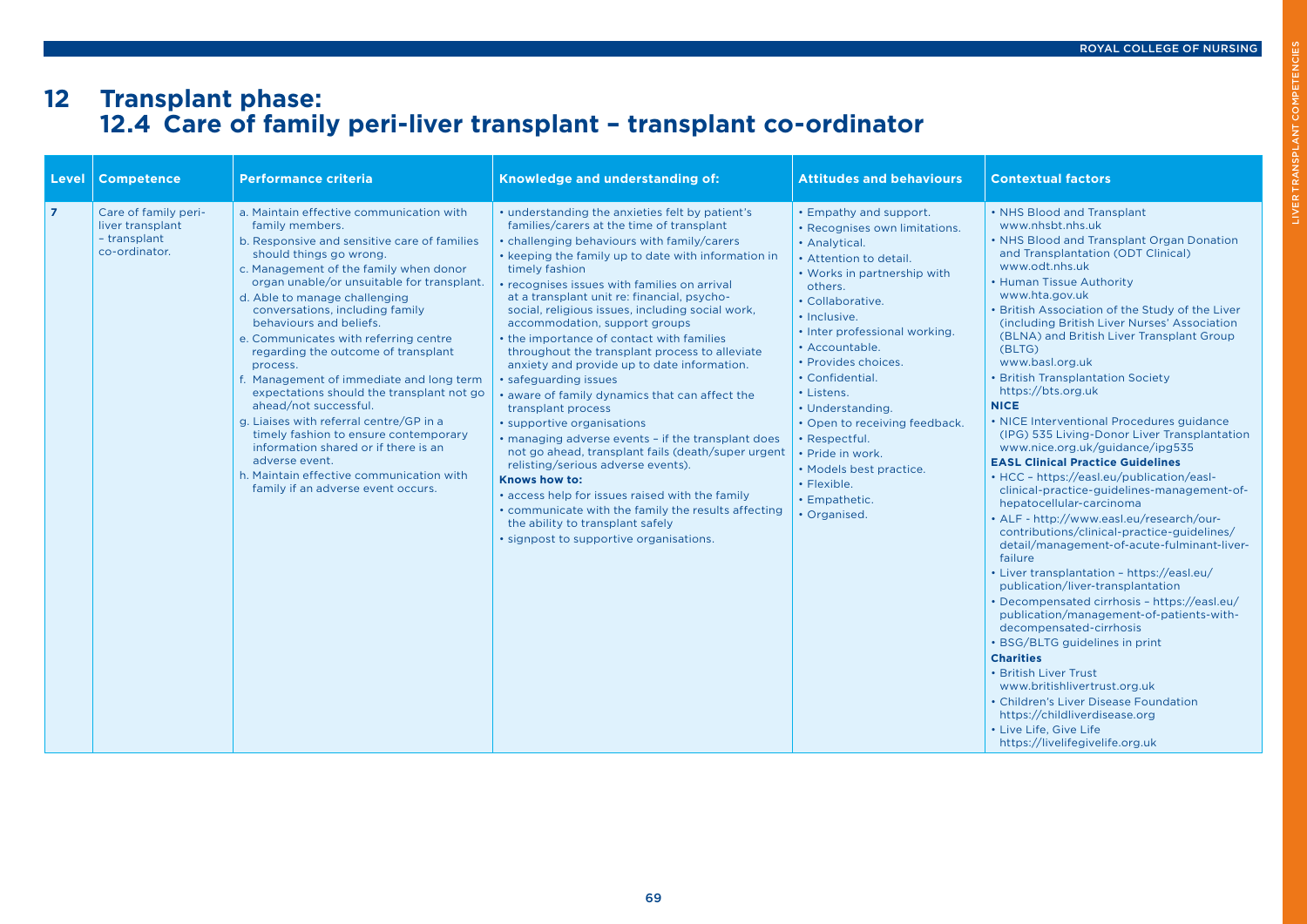# **12 Transplant phase: 12.5 Early post-liver transplant care (please refer to the relevant section for your clinical area)**

| Level                                                              | <b>Competence</b>                       | <b>Performance criteria</b>                                                                                                                                                                                                                                                                                                                                                                                                                                                                                                                                                                                                                                                                                                                                                                                                                                                                                                                                                                                                                                | <b>Knowledge and understanding of:</b>                                                                                                                                                                                                                                                                                                                                                                                                                                                                                                                                                                                                                                                                                                                                                                                                                                                | <b>Attitudes and behaviours</b>                                                                                                                                                                                                                                                                                                                                                                                                                                                                                                                     | <b>Contextual factors</b>                                                                                                                                                                                                                                                                                                                                                                                                                                                                                                                                                                                                                                                                                                                                                                                                                                                                              |
|--------------------------------------------------------------------|-----------------------------------------|------------------------------------------------------------------------------------------------------------------------------------------------------------------------------------------------------------------------------------------------------------------------------------------------------------------------------------------------------------------------------------------------------------------------------------------------------------------------------------------------------------------------------------------------------------------------------------------------------------------------------------------------------------------------------------------------------------------------------------------------------------------------------------------------------------------------------------------------------------------------------------------------------------------------------------------------------------------------------------------------------------------------------------------------------------|---------------------------------------------------------------------------------------------------------------------------------------------------------------------------------------------------------------------------------------------------------------------------------------------------------------------------------------------------------------------------------------------------------------------------------------------------------------------------------------------------------------------------------------------------------------------------------------------------------------------------------------------------------------------------------------------------------------------------------------------------------------------------------------------------------------------------------------------------------------------------------------|-----------------------------------------------------------------------------------------------------------------------------------------------------------------------------------------------------------------------------------------------------------------------------------------------------------------------------------------------------------------------------------------------------------------------------------------------------------------------------------------------------------------------------------------------------|--------------------------------------------------------------------------------------------------------------------------------------------------------------------------------------------------------------------------------------------------------------------------------------------------------------------------------------------------------------------------------------------------------------------------------------------------------------------------------------------------------------------------------------------------------------------------------------------------------------------------------------------------------------------------------------------------------------------------------------------------------------------------------------------------------------------------------------------------------------------------------------------------------|
| 5 or 6<br>dependent<br>on level of<br>experience<br>$\overline{7}$ | Early post-liver<br>transplant<br>care. | <b>ICU</b><br>a. Undertakes a comprehensive assessment of patient<br>including haemodynamic/fluid and renal status and<br>review with the medical team.<br>b. Demonstrates care of drains, wounds, invasive devices<br>c. Undertakes close monitoring of fluid balance post<br>transplant to identify complications such as renal<br>dysfunction.<br>d. Ensures timely administration of appropriate<br>immunosuppresive regimen.<br>e. Ensures pain management is reflective of local policy<br>and ensures effective delivery.<br>f. Following extubation assessment for chest<br>physiotherapy, encouragement of deep breathing and<br>coughing to prevent infection.<br>g. Administers anticoagulant therapy if prescribed to<br>prevent hepatic artery thrombosis (HAT).<br>h. Anticoagulant status.<br>i. Offer support to relatives.<br>j. Prepare for transfer to ward.<br><b>Transplant co-ordinators</b><br>a. Ensures virology donor/recipient status (as<br>appropriate) is readily available.<br>b. Contemporaneous documentation of required | • post-operative liver transplant care in<br>the appropriate clinical area<br>• early post-operative complications<br>such as bleeding, primary non function,<br><b>HAT, bile leaks</b><br>• haemodynamic and renal function<br>and actions that need to be taken in<br>response to an abnormal reading<br>• principles of accelerated recovery post-<br>transplant<br>• impact of the donor virological testing<br>on the recipient<br>• the role of the physiotherapist and<br>dietitian in post-liver transplant care<br>• the need for immunosuppressive<br>medication and the importance of<br>timely administration<br>• the impact on recovery of suboptimal<br>pain management.<br>Knows how to:<br>• act on donor information received<br>post-transplant (transplant<br>co-ordinator only)<br>. liaise with NHSBT and other centres<br>as required (transplant co-ordinator | • Aware of role limitations.<br>· Recognises own level of<br>competence, able to identify<br>learning needs.<br>· Accountable.<br>• Empathetic.<br>• Encouraging.<br>· Supportive.<br>. Works in partnership with<br>others.<br>. Willing to reflect on and learn<br>from own practice.<br>· Flexible.<br>• Non-judgmental.<br>• Passionate about patient care.<br>• Models best practice.<br>· Shares ideas.<br>• Facilitates involvement of<br>stakeholders.<br>• Works in partnership.<br>• Empowering.<br>• Embraces different<br>perspectives. | • NHS Blood and Transplant<br>www.nhsbt.nhs.uk<br>• NHS Blood and Transplant Organ Donation<br>and Transplantation (ODT Clinical)<br>www.odt.nhs.uk<br>• Human Tissue Authority<br>www.hta.gov.uk<br>• British Association of the Study of the Liver<br>(including British Liver Nurses' Association<br>(BLNA) and British Liver Transplant Group<br>(BLTG)<br>www.basl.org.uk<br>• British Transplantation Society<br>https://bts.org.uk<br><b>NICE</b><br>• NICE Interventional Procedures guidance<br>(IPG) 535 Living-Donor Liver Transplantation<br>www.nice.org.uk/guidance/ipg535<br><b>EASL Clinical Practice Guidelines</b><br>• HCC - https://easl.eu/publication/easl-<br>clinical-practice-guidelines-management-of-<br>hepatocellular-carcinoma<br>• ALF - http://www.easl.eu/research/our-<br>contributions/clinical-practice-guidelines/<br>detail/management-of-acute-fulminant-liver- |
| $5$ or $6$<br>dependent<br>on level of<br>experience               |                                         | information to NHSBT.<br>c. Interpret bloods to assess graft function.<br>Ward<br>a. Undertakes a comprehensive assessment of patient<br>including haemodynamic/fluid and renal status and<br>review with the medical team.<br>b. Demonstrates care of drains, wounds and invasive<br>devices.<br>c. Undertakes close monitoring of fluid balance post<br>transplant to identify complications such as renal<br>dysfunction.<br>d. Ensures timely administration of appropriate<br>immunosuppresive regimen.<br>e. Ensures pain management is reflective of local policy<br>and ensures effective delivery.<br>f. Encouragement of deep breathing and coughing<br>exercises to prevent infection.<br>g. Ensures early mobilisation to reduce complications<br>such as chest infection, deep vein thrombosis.<br>h. Assesses nutritional status of the patient, ensures food<br>chart is completed (if required), refers to dietitian and<br>encourages nutritional supplements as prescribed.<br>i. Offers support to patient and relatives.               | only)<br>• escalate the deteriorating patient<br>• contact pain management team<br>• remove drains and invasive devices<br>. manage surgical wound and escalate to<br>appropriate healthcare professional ie,<br>surgeon, tissue viability.                                                                                                                                                                                                                                                                                                                                                                                                                                                                                                                                                                                                                                           |                                                                                                                                                                                                                                                                                                                                                                                                                                                                                                                                                     | failure<br>• Liver transplantation - https://easl.eu/<br>publication/liver-transplantation<br>• Decompensated cirrhosis - https://easl.eu/<br>publication/management-of-patients-with-<br>decompensated-cirrhosis<br>• BSG/BLTG guidelines in print<br><b>Charities</b><br>• British Liver Trust<br>www.britishlivertrust.org.uk<br>• Children's Liver Disease Foundation<br>https://childliverdisease.org<br>• Live Life, Give Life<br>https://livelifegivelife.org.uk<br>• Transplant Sport<br>http://transplantsport.org.uk                                                                                                                                                                                                                                                                                                                                                                         |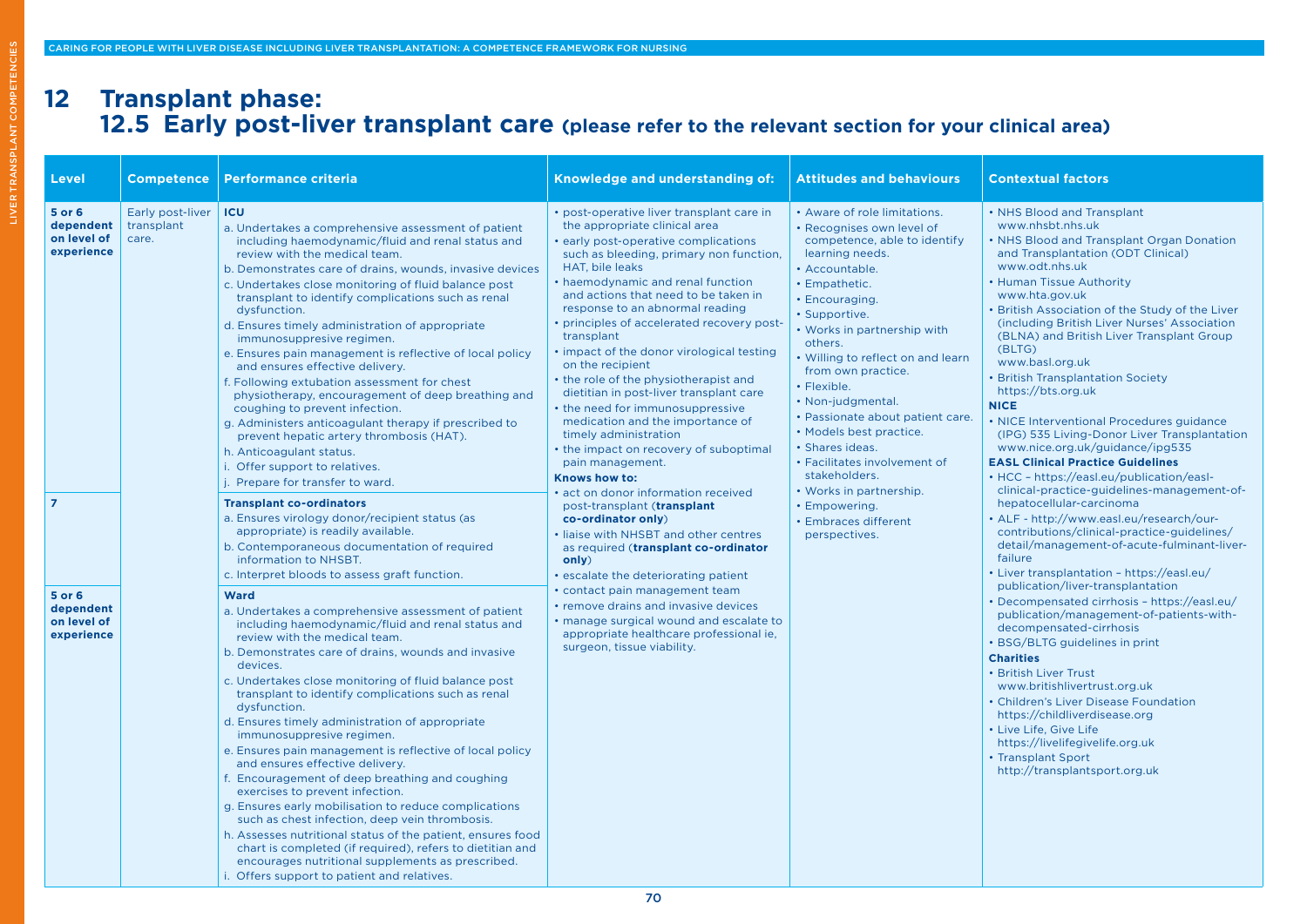# LIVER TRANSPLANT COMPETENCIES IVER TRANSPLANT COMPETENCIES

# **12 Transplant phase: 12.6 Early post-liver transplant complications**

| Level                                              | <b>Competence</b>                                                                                            | <b>Performance criteria</b>                                                                                                                                                                                                                                                                                                                                                                                                                                                                                                                                                                                                                                                                                                                                                                                                                                                                                                                                                                                  | Knowledge and understanding of:                                                                                                                                                                                                                                                                                                                                                                                                                                                                                                                                                                                                                                                                                                                                                                                                                                                                                                                                                                                                                        | <b>Attitudes and behaviours</b>                                                                                                                                                                                                                                                                                                                                                                                                                                                                                                                 | <b>Contextual factors</b>                                                                                                                                                                                                                                                                                                                                                                                                                                                                                                                                                                                                                                                                                                                                                                                                                                                                                                                                                                                                                                                                                                                                                                                                                                                                                                                                                                                                                |
|----------------------------------------------------|--------------------------------------------------------------------------------------------------------------|--------------------------------------------------------------------------------------------------------------------------------------------------------------------------------------------------------------------------------------------------------------------------------------------------------------------------------------------------------------------------------------------------------------------------------------------------------------------------------------------------------------------------------------------------------------------------------------------------------------------------------------------------------------------------------------------------------------------------------------------------------------------------------------------------------------------------------------------------------------------------------------------------------------------------------------------------------------------------------------------------------------|--------------------------------------------------------------------------------------------------------------------------------------------------------------------------------------------------------------------------------------------------------------------------------------------------------------------------------------------------------------------------------------------------------------------------------------------------------------------------------------------------------------------------------------------------------------------------------------------------------------------------------------------------------------------------------------------------------------------------------------------------------------------------------------------------------------------------------------------------------------------------------------------------------------------------------------------------------------------------------------------------------------------------------------------------------|-------------------------------------------------------------------------------------------------------------------------------------------------------------------------------------------------------------------------------------------------------------------------------------------------------------------------------------------------------------------------------------------------------------------------------------------------------------------------------------------------------------------------------------------------|------------------------------------------------------------------------------------------------------------------------------------------------------------------------------------------------------------------------------------------------------------------------------------------------------------------------------------------------------------------------------------------------------------------------------------------------------------------------------------------------------------------------------------------------------------------------------------------------------------------------------------------------------------------------------------------------------------------------------------------------------------------------------------------------------------------------------------------------------------------------------------------------------------------------------------------------------------------------------------------------------------------------------------------------------------------------------------------------------------------------------------------------------------------------------------------------------------------------------------------------------------------------------------------------------------------------------------------------------------------------------------------------------------------------------------------|
| 5.6 or 7<br>dependent<br>on clinical<br>experience | Early post-<br>liver transplant<br>complications.<br>(Can be<br>undertaken in<br><b>ICU or ward</b><br>area) | a. Liaise with other MDT members<br>b. Undertake superurgent registration and<br>inform NHSBT (transplant co-ordinator<br>only).<br>c. Inform and support patient/family/carers<br>of the decision and process.<br>d. Managing expectations arising from great<br>risk.<br>e. Liaise with other departments eg,<br>imaging.<br>f. Ensure appropriate discussion within the<br>MDT.<br>g. Continued support of patient/family/<br>carers.<br>h. Support and information for colleagues<br>and nursing team.<br>i. Management as per local policy.<br>j. Liaise with other MDT members.<br>k. Inform and support patient/family/carers<br>of the decision and process.<br>I. De novo diabetes:<br>- Refer to diabetes specialist nurses<br>- Support patient and family/carers with<br>new diagnosis.<br>- Support and reinforce education.<br>m. CMV<br>- Ensure documentation of donor/<br>recipient CMV status<br>- Awareness of local CMV protocol<br>- Support and educate the patient/family/<br>carers. | <b>Transplant co-ordinators only</b><br>· interpreting blood results<br>- primary non function (PNF)<br>- hepatic artery thrombosis (HAT)<br>- national guidance for superurgent registration<br>post-transplant<br>- CT angiography for HAT<br>- appeals process for superurgent patients.<br><b>ICU/Ward</b><br>• rejection<br>• infection<br>· surgical complications post-transplant such as<br>biliary, bleeding and wound dehiscence<br>• treatment/diagnostic options<br>• recognise deterioration<br>· escalate concerns<br>• reasons why diabetes occurs post transplant<br>• CMV - signs and symptoms<br>• renal dysfunction - AKI, CNI toxicity<br>• monitor and administer immunosuppressive<br>drugs in line with local policy.<br>Knows how to:<br><b>Transplant co-ordinators</b><br>• register patient on superurgent list<br>• undertake an appeal and the processes<br>• donor derived diseases - how to escalate<br>. find out CMV status.<br>Knows how to:<br><b>ICU/WARD</b><br>• recognise deterioration<br>· escalate concerns. | • Aware of role limitations.<br>· Recognises own level of<br>competence, able to identify<br>learning needs.<br>· Accountable.<br>• Empathetic.<br>• Encouraging.<br>• Supportive.<br>• Works in partnership with<br>others.<br>• Willing to reflect on and learn<br>from own practice.<br>• Flexible.<br>• Non-judgmental.<br>• Passionate about patient care.<br>• Models best practice.<br>• Builds relationship with peers.<br>· Shares ideas.<br>• Facilitates involvement of<br>stakeholders.<br>• Works in partnership.<br>• Empowering. | • NHS Blood and Transplant<br>www.nhsbt.nhs.uk<br>• NHS Blood and Transplant Organ Donation<br>and Transplantation (ODT Clinical)<br>www.odt.nhs.uk<br>• Human Tissue Authority<br>www.hta.gov.uk<br>. British Association of the Study of the Liver<br>(including British Liver Nurses' Association<br>(BLNA) and British Liver Transplant Group<br>(BLTG)<br>www.basl.org.uk<br>· British Transplantation Society<br>https://bts.org.uk<br><b>NICE</b><br>• NICE Interventional Procedures guidance<br>(IPG) 535 Living-Donor Liver Transplantation<br>www.nice.org.uk/guidance/ipg535<br><b>EASL Clinical Practice Guidelines</b><br>• HCC - https://easl.eu/publication/easl-<br>clinical-practice-guidelines-management-of-<br>hepatocellular-carcinoma<br>• ALF - http://www.easl.eu/research/our-<br>contributions/clinical-practice-guidelines/<br>detail/management-of-acute-fulminant-liver-<br>failure<br>• Liver transplantation - https://easl.eu/<br>publication/liver-transplantation<br>• Decompensated cirrhosis - https://easl.eu/<br>publication/management-of-patients-with-<br>decompensated-cirrhosis<br>• BSG/BLTG guidelines in print<br><b>Charities</b><br>• British Liver Trust<br>www.britishlivertrust.org.uk<br>• Children's Liver Disease Foundation<br>https://childliverdisease.org<br>• Live Life, Give Life<br>https://livelifegivelife.org.uk<br>• Transplant Sport<br>http://transplantsport.org.uk |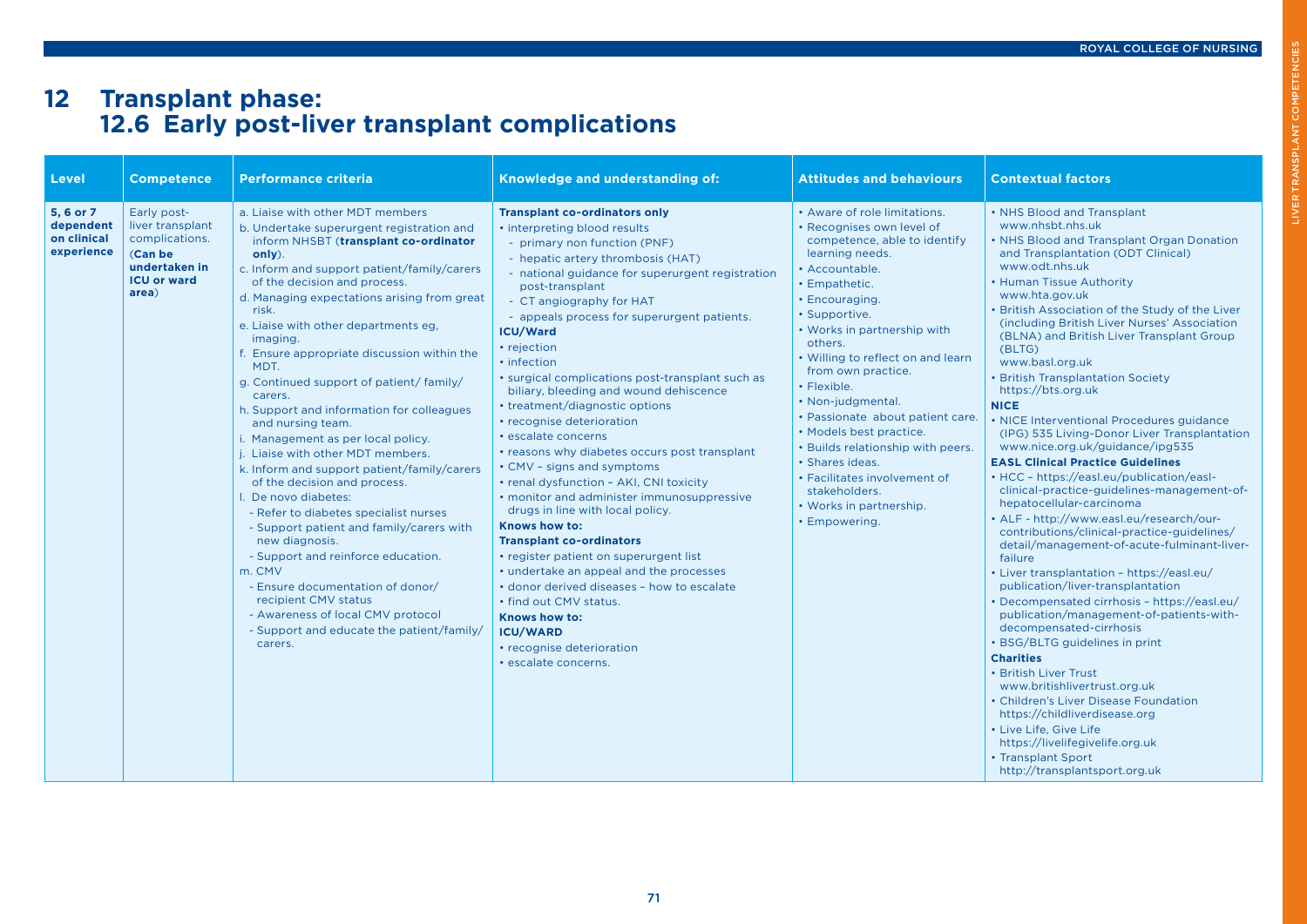# **12 Transplant phase: 12.7 Psychological care – post-liver transplant**

| Level                                            | <b>Competence</b>                              | <b>Performance criteria</b>                                                                                                                                                                                                                                                                                                                                                                                                                                                                                                                                                                                                                                                                                                                                                                                                                                                                                                                                                                                                                                                                                                                                                                                                                                                                                                                                                                              | Knowledge and understanding of:                                                                                                                                                                                                                                                                                                                                                                                                                                                                                                                                                                                   | <b>Attitudes and behaviours</b>                                                                                                                                                                                                                                                                                                                                                                                                                                                                                                                                                               | <b>Contextual factors</b>                                                                                                                                                                                                                                                                                                                                                                                                                                                                                                                                                                                                                                                                                                                                                                                                                                                                                                                                                                                                                                                                                                                                                                                                                                                                                                                                                                                                                |
|--------------------------------------------------|------------------------------------------------|----------------------------------------------------------------------------------------------------------------------------------------------------------------------------------------------------------------------------------------------------------------------------------------------------------------------------------------------------------------------------------------------------------------------------------------------------------------------------------------------------------------------------------------------------------------------------------------------------------------------------------------------------------------------------------------------------------------------------------------------------------------------------------------------------------------------------------------------------------------------------------------------------------------------------------------------------------------------------------------------------------------------------------------------------------------------------------------------------------------------------------------------------------------------------------------------------------------------------------------------------------------------------------------------------------------------------------------------------------------------------------------------------------|-------------------------------------------------------------------------------------------------------------------------------------------------------------------------------------------------------------------------------------------------------------------------------------------------------------------------------------------------------------------------------------------------------------------------------------------------------------------------------------------------------------------------------------------------------------------------------------------------------------------|-----------------------------------------------------------------------------------------------------------------------------------------------------------------------------------------------------------------------------------------------------------------------------------------------------------------------------------------------------------------------------------------------------------------------------------------------------------------------------------------------------------------------------------------------------------------------------------------------|------------------------------------------------------------------------------------------------------------------------------------------------------------------------------------------------------------------------------------------------------------------------------------------------------------------------------------------------------------------------------------------------------------------------------------------------------------------------------------------------------------------------------------------------------------------------------------------------------------------------------------------------------------------------------------------------------------------------------------------------------------------------------------------------------------------------------------------------------------------------------------------------------------------------------------------------------------------------------------------------------------------------------------------------------------------------------------------------------------------------------------------------------------------------------------------------------------------------------------------------------------------------------------------------------------------------------------------------------------------------------------------------------------------------------------------|
| 5 or 6<br>dependent<br>on clinical<br>experience | Psychological care -<br>post-liver transplant. | <b>Elective</b><br>a. Provide psychological care to<br>the patient, the family/carers.<br>b. Support of colleagues,<br>especially during challenging<br>situations.<br>c. Providing support and<br>education about donor details if<br>they wish.<br><b>Superurgent</b><br>a. Refer to psychosocial services.<br>b. Offer support to patient and<br>family/carers.<br>c. Recognise the immediacy of<br>transplant and how they may<br>have not received information<br>pre transplant.<br>d. Introduces education at an<br>appropriate time and tailored<br>to their needs.<br><b>Generic</b><br>a. Provides support and identifies<br>psychological and social needs<br>in relation to the impact of the<br>condition.<br>b. Identifies strengths and<br>weakness, and an individual's<br>coping strategies.<br>c. Reassures the individual and<br>makes an appropriate referral<br>to the psychology team or local<br>psychology/psychiatry service.<br>d. Demonstrates the ability<br>to investigate personal<br>background and identify family<br>dynamics that might have an<br>impact on health.<br>e. Identifies communication<br>problems within family<br>relationships and/or partner<br>relationships and takes<br>appropriate action.<br>f. Advises, supports and<br>signposts patient and family/<br>carers to community services<br>available.<br>g. Makes referrals where<br>appropriate. | • the individual's support systems and family<br>dynamics<br>• safeguarding principles and local policy<br>· local debriefing services<br>• changes in body image post transplant<br>• transition/loss of carer to spouse again<br>• awareness of local services and transition of care<br>back to referring hospital.<br>Knows how to:<br>• engage the appropriate personnel to support the<br>person<br>· escalates concerns in a timely manner<br>• undertaking safeguarding referral<br>• how to contact debriefing services<br>· awareness of local services and referral of care<br>back to local hospital. | • Aware of role limitations.<br>• Recognises own level of<br>competence, able to identify<br>learning needs.<br>· Accountable.<br>• Empathetic.<br>• Encouraging.<br>• Supportive.<br>• Works in partnership with<br>others.<br>. Willing to reflect on and learn<br>from own practice.<br>• Flexible.<br>• Non-judgmental.<br>• Passionate about patient care.<br>• Models best practice.<br>• Builds relationship with peers.<br>· Shares ideas.<br>• Facilitates involvement of<br>stakeholders.<br>• Works in partnership.<br>• Empowering.<br><b>Embraces different</b><br>perspectives. | • NHS Blood and Transplant<br>www.nhsbt.nhs.uk<br>• NHS Blood and Transplant Organ Donation<br>and Transplantation (ODT Clinical)<br>www.odt.nhs.uk<br>• Human Tissue Authority<br>www.hta.gov.uk<br>• British Association of the Study of the Liver<br>(including British Liver Nurses' Association<br>(BLNA) and British Liver Transplant Group<br>(BLTG)<br>www.basl.org.uk<br>• British Transplantation Society<br>https://bts.org.uk<br><b>NICE</b><br>• NICE Interventional Procedures guidance<br>(IPG) 535 Living-Donor Liver Transplantation<br>www.nice.org.uk/guidance/ipg535<br><b>EASL Clinical Practice Guidelines</b><br>• HCC - https://easl.eu/publication/easl-<br>clinical-practice-guidelines-management-of-<br>hepatocellular-carcinoma<br>• ALF - http://www.easl.eu/research/our-<br>contributions/clinical-practice-guidelines/<br>detail/management-of-acute-fulminant-liver-<br>failure<br>• Liver transplantation - https://easl.eu/<br>publication/liver-transplantation<br>• Decompensated cirrhosis - https://easl.eu/<br>publication/management-of-patients-with-<br>decompensated-cirrhosis<br>• BSG/BLTG guidelines in print<br><b>Charities</b><br>• British Liver Trust<br>www.britishlivertrust.org.uk<br>• Children's Liver Disease Foundation<br>https://childliverdisease.org<br>• Live Life, Give Life<br>https://livelifegivelife.org.uk<br>• Transplant Sport<br>http://transplantsport.org.uk |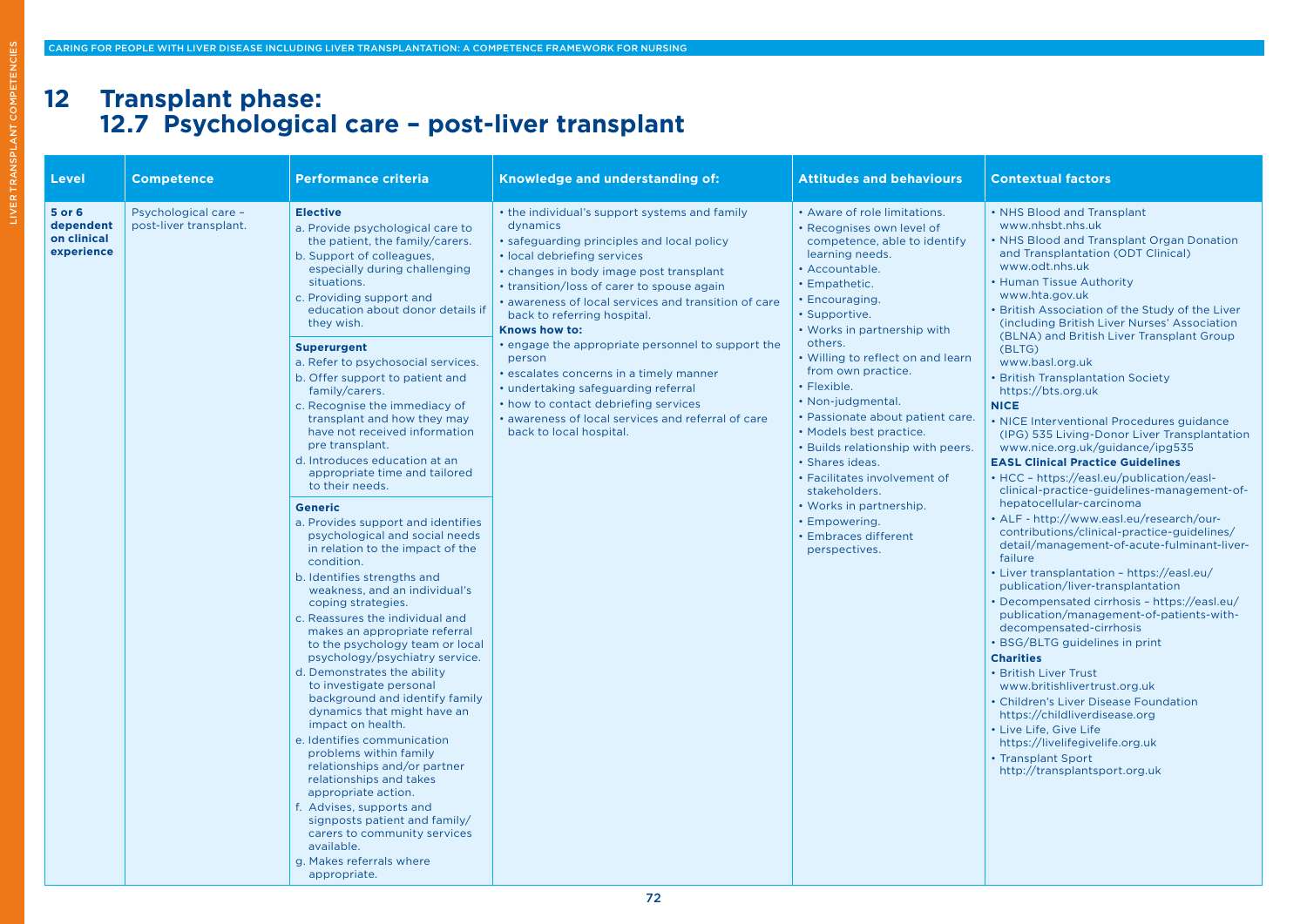LIVER TRANSPLANT COMPETENCIES

IVER TRANSPLANT COMPETENCIES

#### **12 Transplant phase: 12.8 Promoting independence and support discharge**

| Level                                            | <b>Competence</b>                                   | <b>Performance criteria</b>                                                                                                                                                                                                                                                                                                                                                                                                                                                                                                                                                                                                                                                                                                                                                                                                                                                                                                                                                                                                                                                                                                                                                                                                                                                                                                                                                                                                                                      | Knowledge and understanding of:                                                                                                                                                                                                                                                                                                                                                                                                                                                                                                                                                                                                                                                                                                       | <b>Attitudes and behaviours</b>                                                                                                                                                                                                                                                                                                                                                                                                                                                                                                                                                          | <b>Contextual factors</b>                                                                                                                                                                                                                                                                                                                                                                                                                                                                                                                                                                                                                                                                                                                                                                                                                                                                                                                                                                                                                                                                                                                                                                                                                                                                                                                                                                                                                     |
|--------------------------------------------------|-----------------------------------------------------|------------------------------------------------------------------------------------------------------------------------------------------------------------------------------------------------------------------------------------------------------------------------------------------------------------------------------------------------------------------------------------------------------------------------------------------------------------------------------------------------------------------------------------------------------------------------------------------------------------------------------------------------------------------------------------------------------------------------------------------------------------------------------------------------------------------------------------------------------------------------------------------------------------------------------------------------------------------------------------------------------------------------------------------------------------------------------------------------------------------------------------------------------------------------------------------------------------------------------------------------------------------------------------------------------------------------------------------------------------------------------------------------------------------------------------------------------------------|---------------------------------------------------------------------------------------------------------------------------------------------------------------------------------------------------------------------------------------------------------------------------------------------------------------------------------------------------------------------------------------------------------------------------------------------------------------------------------------------------------------------------------------------------------------------------------------------------------------------------------------------------------------------------------------------------------------------------------------|------------------------------------------------------------------------------------------------------------------------------------------------------------------------------------------------------------------------------------------------------------------------------------------------------------------------------------------------------------------------------------------------------------------------------------------------------------------------------------------------------------------------------------------------------------------------------------------|-----------------------------------------------------------------------------------------------------------------------------------------------------------------------------------------------------------------------------------------------------------------------------------------------------------------------------------------------------------------------------------------------------------------------------------------------------------------------------------------------------------------------------------------------------------------------------------------------------------------------------------------------------------------------------------------------------------------------------------------------------------------------------------------------------------------------------------------------------------------------------------------------------------------------------------------------------------------------------------------------------------------------------------------------------------------------------------------------------------------------------------------------------------------------------------------------------------------------------------------------------------------------------------------------------------------------------------------------------------------------------------------------------------------------------------------------|
| 5 or 6<br>dependent<br>on clinical<br>experience | Promoting<br>independence and<br>support discharge. | <b>Ward</b><br>a. Supports the patient to become<br>competence in self medication.<br>b. Liaises with pharmacist if there are<br>concerns with regards to ability to<br>self medicate to find an alternate<br>eg, dossette box.<br>c. Encourages patient to discuss foods<br>that are appropriate to eat post<br>transplant ie, avoid grapefruit.<br>d. Encourages patient to become<br>more active and participate in<br>discharge planning.<br>e. Ensures appropriate wound care<br>management as per local policy and<br>refers to district nurse as per local<br>policy.<br><b>Transplant co-ordinators</b><br>a. Educates and supports the patient<br>to develop competence in self<br>medication.<br>b. Communicates discharge<br>processes and encourages more<br>independence.<br>c. Involves family/carers in working<br>towards discharge.<br>d. Communicates with local referral<br>centre progress post transplant and<br>approximate discharge date.<br>Discharge planning - ward and<br>transplant co-ordinator<br>a. Supports the patient to safely<br>administer their medication.<br>b. Ensures the patient can discuss<br>type of medication, dosage,<br>timing, side effects and any special<br>requirements, for example delay<br>tacrolimus on clinic days.<br>c. Ensures the patient knows who to<br>contact following discharge.<br>d. Can discuss what to do in an<br>emergency situation eg, unwell due<br>to infection, jaundice, etc. | • understand barriers to self medication<br>• specific requirements re immunosuppressive<br>medication eg, trough levels<br>• early post transplant complications<br>• the benefits and challenges of self medication<br>• common immunsuppressive medication and their<br>side effects<br>• nutritional requirements initially post-transplant<br>• healthy eating and weight management once<br>initial nutritional needs have been reviewed by<br>the dietitian<br>• follow up post-discharge<br>• health behaviours that may impact on the new<br>organ, for example smoking or drinking alcohol.<br>Knows how to:<br>• contact other members of the MDT<br>• refer for district nurse/practice services for<br>wound management. | • Aware of role limitations.<br>• Recognises own level of<br>competence, able to identify<br>learning needs.<br>• Accountable.<br>• Empathetic.<br>• Encouraging.<br>• Supportive.<br>• Works in partnership with<br>others.<br>• Willing to reflect on and learn<br>from own practice.<br>• Flexible.<br>• Non-judgmental.<br>• Passionate about patient care.<br>• Models best practice.<br>• Builds relationship with peers.<br>· Shares ideas.<br>• Facilitates involvement of<br>stakeholders.<br>• Works in partnership.<br>• Empowering.<br>• Embraces different<br>perspectives. | • NHS Blood and Transplant<br>www.nhsbt.nhs.uk<br>• NHS Blood and Transplant Organ Donation<br>and Transplantation (ODT Clinical)<br>www.odt.nhs.uk<br>• Human Tissue Authority<br>www.hta.gov.uk<br>• British Association of the Study of the Liver<br>(including British Liver Nurses' Association<br>(BLNA) and British Liver Transplant Group<br>(BLTG)<br>www.basl.org.uk<br><b>British Transplantation Society</b><br>https://bts.org.uk<br><b>NICE</b><br>· NICE Interventional Procedures guidance<br>(IPG) 535 Living-Donor Liver Transplantation<br>www.nice.org.uk/guidance/ipg535<br><b>EASL Clinical Practice Guidelines</b><br>• HCC - https://easl.eu/publication/easl-<br>clinical-practice-guidelines-management-of-<br>hepatocellular-carcinoma<br>• ALF - http://www.easl.eu/research/our-<br>contributions/clinical-practice-guidelines/<br>detail/management-of-acute-fulminant-liver-<br>failure<br>• Liver transplantation - https://easl.eu/<br>publication/liver-transplantation<br>• Decompensated cirrhosis - https://easl.eu/<br>publication/management-of-patients-with-<br>decompensated-cirrhosis<br>• BSG/BLTG guidelines in print<br><b>Charities</b><br>• British Liver Trust<br>www.britishlivertrust.org.uk<br>• Children's Liver Disease Foundation<br>https://childliverdisease.org<br>• Live Life, Give Life<br>https://livelifegivelife.org.uk<br>• Transplant Sport<br>http://transplantsport.org.uk |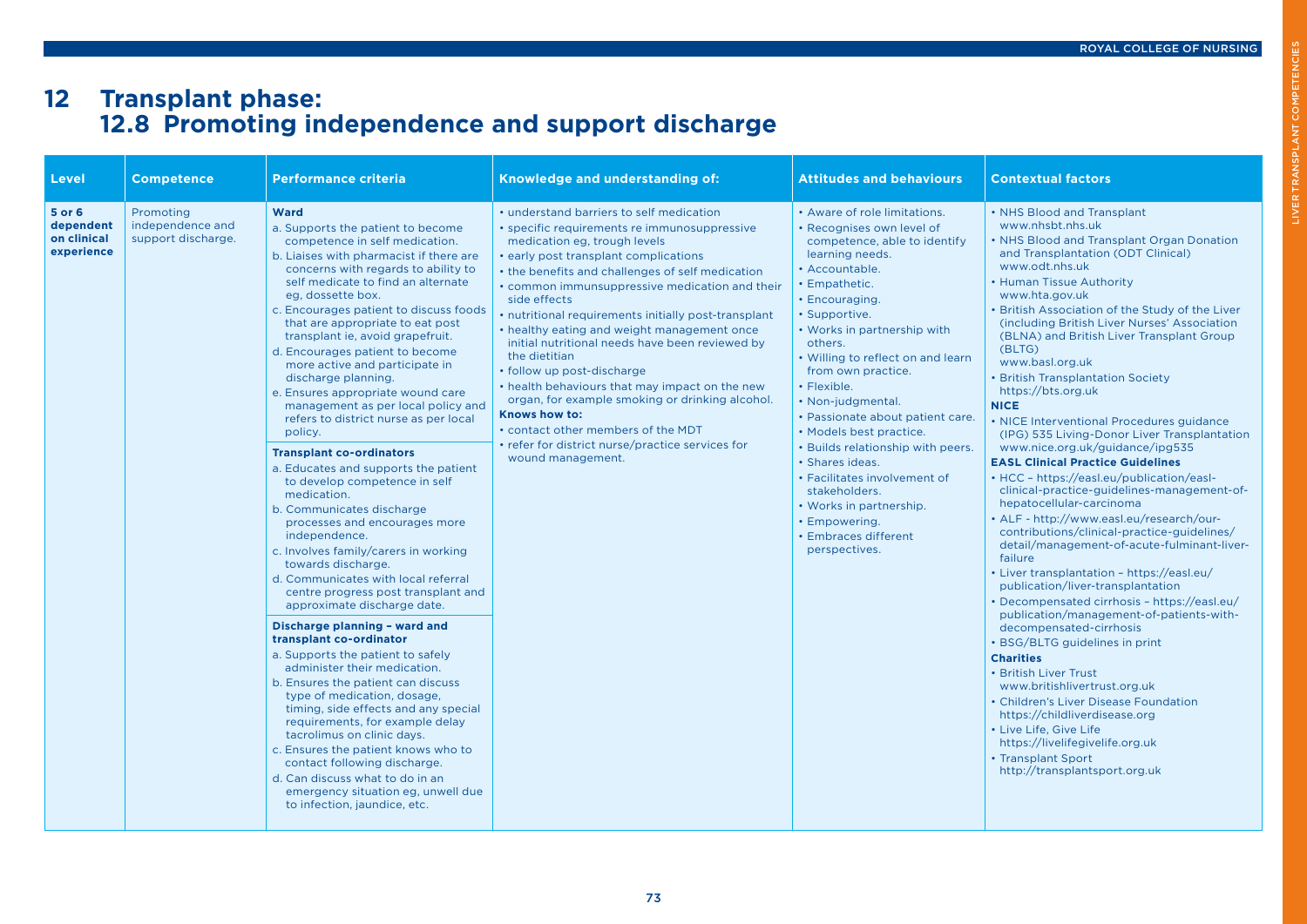#### **13. Promotes specific interventions safely with regards to life-long immunosuppression and other post-liver transplant medications and side effects**

| Level | <b>Competence</b>                                                                                                                                                         | <b>Performance criteria</b>                                                                                                                                                                                                                                                                                                                                                                                                                                                                                                                                                                                                                                           | Knowledge and understanding of:                                                                                                                                                                                                                                                                                                                                                                                                                                                                                                                                                                                                                                                                                         | <b>Attitudes and behaviours</b>                                                                                                                                                                                                                                                                                                                                                          | <b>Contextual factors</b>                                                                                                                                                                                                                                                                                                                                                                                                                                                                                                                                                                                                                                                                                                        |
|-------|---------------------------------------------------------------------------------------------------------------------------------------------------------------------------|-----------------------------------------------------------------------------------------------------------------------------------------------------------------------------------------------------------------------------------------------------------------------------------------------------------------------------------------------------------------------------------------------------------------------------------------------------------------------------------------------------------------------------------------------------------------------------------------------------------------------------------------------------------------------|-------------------------------------------------------------------------------------------------------------------------------------------------------------------------------------------------------------------------------------------------------------------------------------------------------------------------------------------------------------------------------------------------------------------------------------------------------------------------------------------------------------------------------------------------------------------------------------------------------------------------------------------------------------------------------------------------------------------------|------------------------------------------------------------------------------------------------------------------------------------------------------------------------------------------------------------------------------------------------------------------------------------------------------------------------------------------------------------------------------------------|----------------------------------------------------------------------------------------------------------------------------------------------------------------------------------------------------------------------------------------------------------------------------------------------------------------------------------------------------------------------------------------------------------------------------------------------------------------------------------------------------------------------------------------------------------------------------------------------------------------------------------------------------------------------------------------------------------------------------------|
| 5     | Provides specific<br>interventions safely<br>with regards to:<br>life long<br>immunosupreesion.<br>other post-liver<br>transplant medications<br>and side effects.        | a. Assesses patient's knowledge and<br>understanding of their life-long<br>medication and its effects.<br>b. Provides patient information about<br>medications and their side effects.<br>c. Ensures patient is safe at all times by<br>observing, monitoring and recording<br>all identified side effects and taking<br>appropriate actions.<br>d. Is alert to medications that should not be<br>used following liver transplantation.<br>e. Documents adherence with medications<br>within medical and nursing notes.<br>f. Ensures primary or secondary care<br>providers receive patient medication<br>information about life-long medication<br>post transplant. | • pharmacological therapies used<br>post-transplantation including:<br>- dose regime<br>- contraindications eg. contraception<br>- drug interactions<br>- side effects<br>- management/monitoring<br>• core medication used such as immunosupressants<br>• medications that require close monitoring for<br>potential interactions ie, clarithromycin<br>• impact of analgesia on constipation post<br>operatively<br>• appropriate use of anti-coagulatant, anti-biotics,<br>anti-fungals and anti-virals.<br>Knows how to:<br>• recognise potential effects on the patient of non<br>compliance such increasing liver function tests.<br>• identification and recognising risks ie rejection,<br>infection, bleeding. | • Aware of role limitations.<br>• Recognises own level of<br>competence, able to identify<br>learning needs.<br>• Accountable.<br>• Works in partnership.<br>• Supportive.<br>• Encouraging.<br>• Provides choices.<br>• Gives and receives feedback.<br>. Willing to reflect on and learn<br>from own practice.<br>• Flexible.<br>• Non-judgmental.<br>• Passionate about patient care. | • NHS Blood and Transplant<br>www.nhsbt.nhs.uk<br>• NHS Blood and Transplant Organ Donation<br>and Transplantation (ODT Clinical)<br>www.odt.nhs.uk<br>• Human Tissue Authority<br>www.hta.gov.uk<br>. British Association of the Study of the Liver<br>(including British Liver Nurses' Association<br>(BLNA) and British Liver Transplant Group<br>(BLTG)<br>www.basl.org.uk<br>• British Transplantation Society<br>https://bts.org.uk<br><b>NICE</b><br>• NICE Interventional Procedures guidance<br>(IPG) 535 Living-Donor Liver Transplantation<br>www.nice.org.uk/guidance/ipg535<br><b>EASL Clinical Practice Guidelines</b><br>• HCC - https://easl.eu/publication/easl-<br>clinical-practice-guidelines-management-of- |
| 6     | Provides specific<br><i>interventions</i><br>safely with regards<br>to: life long<br>immunosupreesion.<br>other post-liver<br>transplant medications<br>and side effects. | a. Reviews and builds on understanding<br>of the patient and family/carer and also<br>other staff members with regard to<br>medication and the side effects.<br>b. Works with the pharmacist to provide<br>appropriate information and guidance to<br>patients and family/carer and also staff.<br>c. Investigates and addresses reasons for<br>non-adherence and refers to appropriate<br>MDT members.<br>d. Co-ordinates and acts as a point of<br>contact regarding initial medication<br>enquiries.                                                                                                                                                               | • how the medication works in relation to<br>prevention of rejection.<br>• reasons why patients may be non-compliant and<br>who to refer to<br>• the indication of individual medications, when to<br>continue or discontinue use and communicate<br>with appropriate MDT member ie, tremor<br>inappropriate behaviour, fitting, confusion and<br>renal dysfunction.<br>Knows how to:<br>• communicate with the patient risks and benefits<br>of possible treatment regimes.                                                                                                                                                                                                                                            | • Models best practice.<br>• Empowering.<br>• Works in partnership with<br>others.<br>• Open to receiving feedback.<br>• Challenges others to maintain<br>patient safety.                                                                                                                                                                                                                | hepatocellular-carcinoma<br>• ALF - http://www.easl.eu/research/our-<br>contributions/clinical-practice-guidelines/<br>detail/management-of-acute-fulminant-liver-<br>failure<br>• Liver transplantation - https://easl.eu/<br>publication/liver-transplantation<br>• Decompensated cirrhosis - https://easl.eu/<br>publication/management-of-patients-with-<br>decompensated-cirrhosis<br>• BSG/BLTG guidelines in print<br><b>Charities</b><br>• British Liver Trust<br>www.britishlivertrust.org.uk<br>• Children's Liver Disease Foundation<br>https://childliverdisease.org<br>• Live Life, Give Life<br>https://livelifegivelife.org.uk<br>• Transplant Sport<br>http://transplantsport.org.uk                             |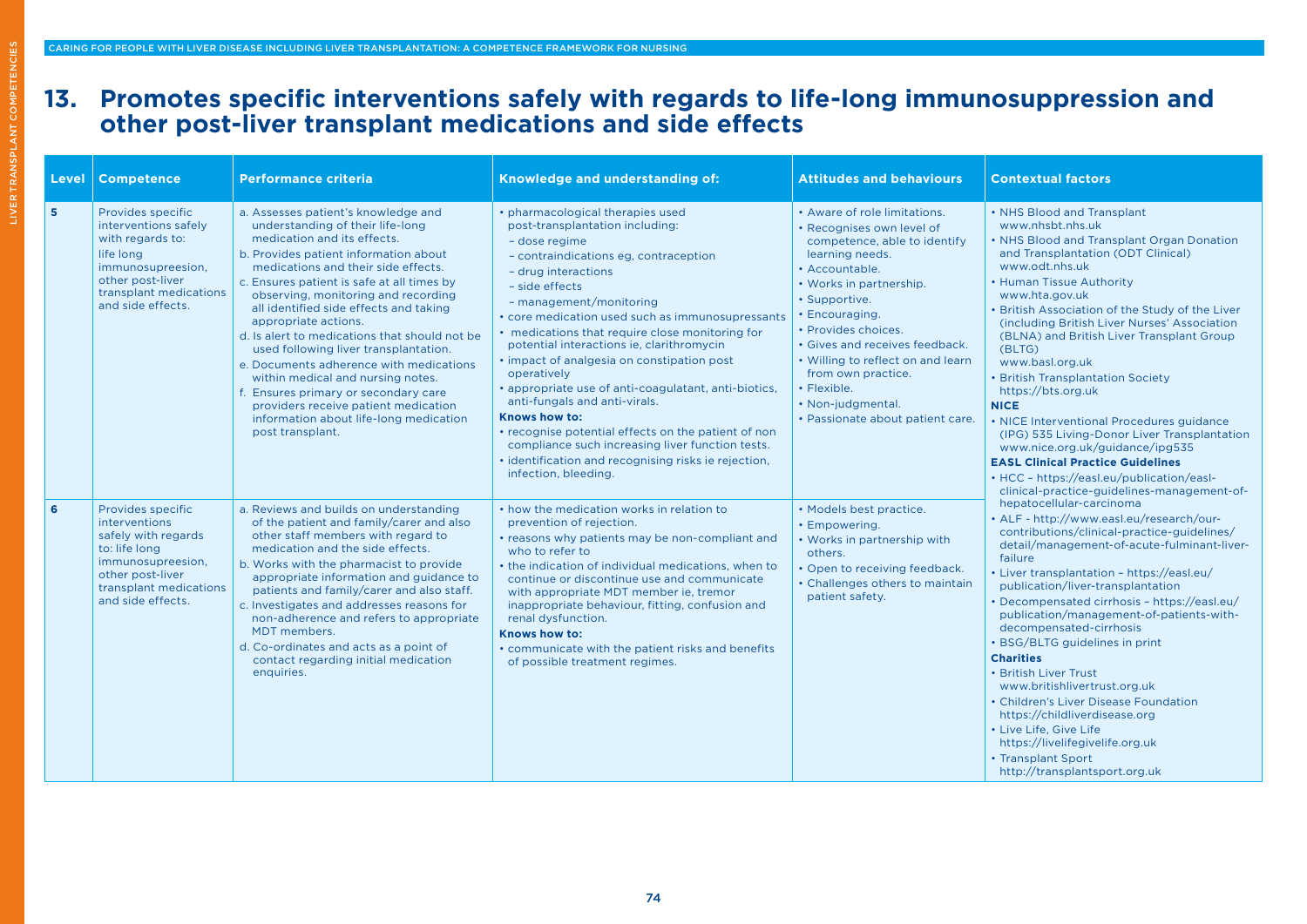LIVER TRANSPLANT COMPETENCIES

**IVER TRANSPLANT** 

COMPETENCIES

#### **14. Healthy living post-transplant: 14.1 Promoting a healthy lifestyle post-liver transplant**

| Level | <b>Competence</b>                                          | <b>Performance criteria</b>                                                                                                                                                                                                                                                                                                                                                                                                                                                                                                                                                                                                                                                                                                                                                                                                                                                                                                                                                                                                                                                                                                                                                                                                                                         | Knowledge and understanding of:                                                                                                                                                                                                                                                                                                                                                                                                                                                                                                                                                                                                                                                                                                         | <b>Attitudes and behaviours</b>                                                                                                                                                                                                                                                                                                                                                                                                                                                                                                                                    | <b>Contextual factors</b>                                                                                                                                                                                                                                                                                                                                                                                                                                                                                                                                                                                                                                                                                                                                                                                                                                                                                                                                                                                                                                                                                                                                                                                                                                                                                                                                                                                                                |
|-------|------------------------------------------------------------|---------------------------------------------------------------------------------------------------------------------------------------------------------------------------------------------------------------------------------------------------------------------------------------------------------------------------------------------------------------------------------------------------------------------------------------------------------------------------------------------------------------------------------------------------------------------------------------------------------------------------------------------------------------------------------------------------------------------------------------------------------------------------------------------------------------------------------------------------------------------------------------------------------------------------------------------------------------------------------------------------------------------------------------------------------------------------------------------------------------------------------------------------------------------------------------------------------------------------------------------------------------------|-----------------------------------------------------------------------------------------------------------------------------------------------------------------------------------------------------------------------------------------------------------------------------------------------------------------------------------------------------------------------------------------------------------------------------------------------------------------------------------------------------------------------------------------------------------------------------------------------------------------------------------------------------------------------------------------------------------------------------------------|--------------------------------------------------------------------------------------------------------------------------------------------------------------------------------------------------------------------------------------------------------------------------------------------------------------------------------------------------------------------------------------------------------------------------------------------------------------------------------------------------------------------------------------------------------------------|------------------------------------------------------------------------------------------------------------------------------------------------------------------------------------------------------------------------------------------------------------------------------------------------------------------------------------------------------------------------------------------------------------------------------------------------------------------------------------------------------------------------------------------------------------------------------------------------------------------------------------------------------------------------------------------------------------------------------------------------------------------------------------------------------------------------------------------------------------------------------------------------------------------------------------------------------------------------------------------------------------------------------------------------------------------------------------------------------------------------------------------------------------------------------------------------------------------------------------------------------------------------------------------------------------------------------------------------------------------------------------------------------------------------------------------|
| 6     | Promoting a healthy<br>lifestyle post-liver<br>transplant. | a. Explores the concept of healthy liver and<br>lifestyle.<br>b. Supporting the patient and their families<br>to return to a normal lifestyle<br>c. Support patients and their families<br>through and worries or barriers to<br>achieving this.<br>d. Provides information about lifestyle<br>factors, consequences and services<br>available to support lifestyle changes<br>such as weight management.<br>e. Works collaboratively with the patient<br>and/or carers to assess their level<br>of understanding of their post-liver<br>transplant.<br>f. Discusses various lifestyle choices with<br>the patient and possible implications for<br>their immediate and long-term health<br>such as smoking.<br>g. Identifies agreed patient goals that can<br>be evaluated and reviewed periodically.<br>h. Agrees appropriate risk profiling and<br>investigations as part of the patient's<br>self management plan.<br>i. Supports the patient to re-engage with<br>family (including sexual relationships) and<br>work life.<br>Encourages the patient to explore<br>exercise as an adjunct to maintaining a<br>healthy weight and mental wellbeing.<br>k. Ensures patient understands the<br>importance and rationale of being of<br>sunsmart post-transplant. | • reducing the impact of immunosuppressive side<br>effects<br>· strategies for patients to manage their risks of<br>side effects from medications<br>• family planning counselling in relation<br>to a planned pregnancy and changes in<br>immunosuppression to facilitate this<br>available resources and where and how to access<br>them<br>• how cultural, ethnic and religious backgrounds<br>influence lifestyle choices.<br><b>Knows how to</b><br>• how to access help in identifying early<br>complications post-liver transplant<br>· signpost patients and families to charities, social<br>services to assist with a normal healthy lifestyle<br>• work collaboratively with the patient<br>• refer to counselling services. | • Aware of role limitations.<br>• Recognises own level of<br>competence, able to identify<br>learning needs.<br>• Accountable.<br>• Works in partnership.<br>• Supportive.<br>• Encouraging.<br>• Provides choices.<br>• Gives and receives feedback.<br>• Willing to reflect on and learn<br>from own practice.<br>• Flexible.<br>• Non-judgmental.<br>• Passionate about patient care.<br>• Models best practice.<br>• Empowering.<br>• Collaborative.<br>• Inclusive.<br>• Honest and open.<br>• Works in partnership.<br>• Embraces different<br>perspectives. | • NHS Blood and Transplant<br>www.nhsbt.nhs.uk<br>• NHS Blood and Transplant Organ Donation<br>and Transplantation (ODT Clinical)<br>www.odt.nhs.uk<br>• Human Tissue Authority<br>www.hta.gov.uk<br>. British Association of the Study of the Liver<br>(including British Liver Nurses' Association<br>(BLNA) and British Liver Transplant Group<br>(BLTG)<br>www.basl.org.uk<br>• British Transplantation Society<br>https://bts.org.uk<br><b>NICE</b><br>• NICE Interventional Procedures guidance<br>(IPG) 535 Living-Donor Liver Transplantation<br>www.nice.org.uk/guidance/ipg535<br><b>EASL Clinical Practice Guidelines</b><br>• HCC - https://easl.eu/publication/easl-<br>clinical-practice-guidelines-management-of-<br>hepatocellular-carcinoma<br>• ALF - http://www.easl.eu/research/our-<br>contributions/clinical-practice-guidelines/<br>detail/management-of-acute-fulminant-liver-<br>failure<br>• Liver transplantation - https://easl.eu/<br>publication/liver-transplantation<br>• Decompensated cirrhosis - https://easl.eu/<br>publication/management-of-patients-with-<br>decompensated-cirrhosis<br>• BSG/BLTG guidelines in print<br><b>Charities</b><br>• British Liver Trust<br>www.britishlivertrust.org.uk<br>• Children's Liver Disease Foundation<br>https://childliverdisease.org<br>• Live Life, Give Life<br>https://livelifegivelife.org.uk<br>• Transplant Sport<br>http://transplantsport.org.uk |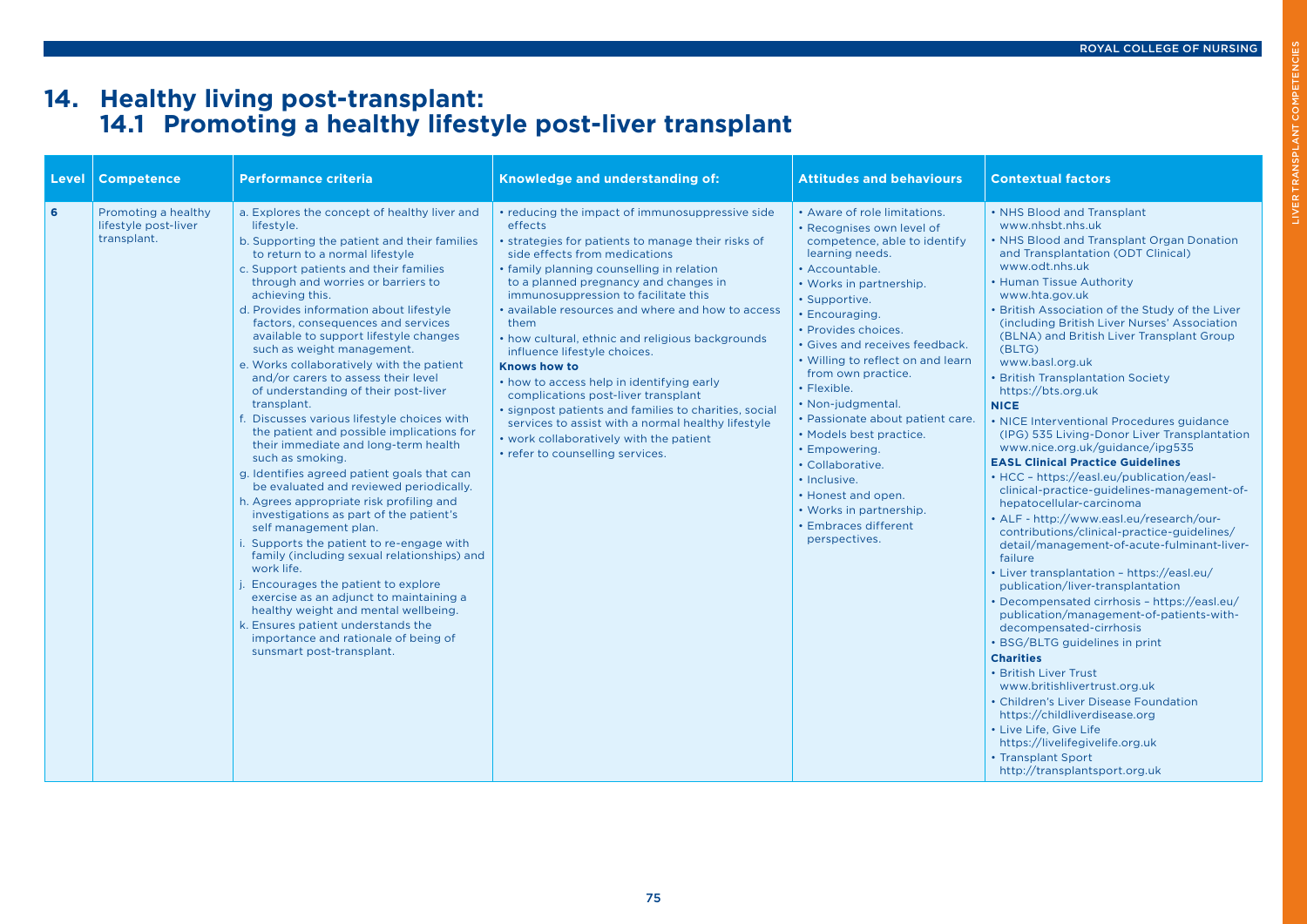#### **14. Healthy living post-transplant: 14.2 Health surveillance post-liver transplant**

| Level | <b>Competence</b>                                    | <b>Performance criteria</b>                                                                                                                                                                                                                                                                                                                                                                                                                                                                                                                                                                                                                                                                                                                                                                                                                                                                                 | Knowledge and understanding of:                                                                                                                                                                                                                                                                                                                                                                                                                                                                                                                                                                                                                                                                                                                                                                                                                                                                                                                                                                                                                                                                                                                                                       | <b>Attitudes and behaviours</b>                                                                                                                                                                                                                                                                                                                                                          | <b>Contextual factors</b>                                                                                                                                                                                                                                                                                                                                                                                                                                                                                                                                                                                                                                                                                                                                                                                                                                                                                                                                                                                                                                                                                                                                                                                                                                                                                                                                                                                                                |
|-------|------------------------------------------------------|-------------------------------------------------------------------------------------------------------------------------------------------------------------------------------------------------------------------------------------------------------------------------------------------------------------------------------------------------------------------------------------------------------------------------------------------------------------------------------------------------------------------------------------------------------------------------------------------------------------------------------------------------------------------------------------------------------------------------------------------------------------------------------------------------------------------------------------------------------------------------------------------------------------|---------------------------------------------------------------------------------------------------------------------------------------------------------------------------------------------------------------------------------------------------------------------------------------------------------------------------------------------------------------------------------------------------------------------------------------------------------------------------------------------------------------------------------------------------------------------------------------------------------------------------------------------------------------------------------------------------------------------------------------------------------------------------------------------------------------------------------------------------------------------------------------------------------------------------------------------------------------------------------------------------------------------------------------------------------------------------------------------------------------------------------------------------------------------------------------|------------------------------------------------------------------------------------------------------------------------------------------------------------------------------------------------------------------------------------------------------------------------------------------------------------------------------------------------------------------------------------------|------------------------------------------------------------------------------------------------------------------------------------------------------------------------------------------------------------------------------------------------------------------------------------------------------------------------------------------------------------------------------------------------------------------------------------------------------------------------------------------------------------------------------------------------------------------------------------------------------------------------------------------------------------------------------------------------------------------------------------------------------------------------------------------------------------------------------------------------------------------------------------------------------------------------------------------------------------------------------------------------------------------------------------------------------------------------------------------------------------------------------------------------------------------------------------------------------------------------------------------------------------------------------------------------------------------------------------------------------------------------------------------------------------------------------------------|
| 6     | <b>Health surveillance</b><br>post-liver transplant. | a. Undertakes a holistic health care needs<br>assessment.<br>b. Identifies patients at risk from<br>osteoporosis, diabetes, hypertension,<br>renal impairment, skin cancer, obestity,<br>cerebral vascular risk factors, and need<br>for vaccinations.<br>c. Explores the patient's current lifestyle,<br>hopes and expectations.<br>d. Discusses the patient's cultural/family/<br>ethnic background and identifies personal<br>preferences.<br>e. Identifies vulnerable individuals.<br>f. Maintains confidentiality in relation to<br>patient information and data.<br>g. Documents comprehensive assessment.<br>h. Uses all available resources to provide<br>information and to ascertain the patient<br>understands their illness/treatment<br>options in their preferred language.<br>i. Establishes patient concordance with<br>treatment and recognises patient's<br>individual treatment choices. | • recognise the long-term health complications<br>secondary to liver transplantation and<br>medications that may affect physical and mental<br>health<br>• tools required to identify potential risks to health<br>ie using sun screen to prevent skin cancer, dexa<br>scan for bone health, regular hospital visits<br>for blood tests to identify renal impairment or<br>diabetes.<br>• the implications of different life stages, lifestyles<br>and risk factors on the transplanted liver<br>· different cultures and faiths and the potential<br>impact of these upon the patient's personal<br>beliefs and viewpoints<br>• the range of resources for information and<br>support where the patient could be referred<br>• obtaining consent from the patient<br>. legal and ethical aspects of consent.<br>Knows how to:<br>• undertake holistic assessment including lifestyle,<br>sexual health, social and mental health needs<br>• consults, communicates and refers to appropriate<br>support<br>• recognise vulnerability across the age spectrum<br>• access expertise in relation to caring for<br>vulnerable individuals<br>· access an interpreter/cultural mediator. | • Aware of role limitations.<br>• Recognises own level of<br>competence, able to identify<br>learning needs.<br>• Accountable.<br>• Works in partnership.<br>• Supportive.<br>• Encouraging.<br>• Provides choices.<br>• Gives and receives feedback.<br>. Willing to reflect on and learn<br>from own practice.<br>• Flexible.<br>• Non-judgmental.<br>• Passionate about patient care. | • NHS Blood and Transplant<br>www.nhsbt.nhs.uk<br>• NHS Blood and Transplant Organ Donation<br>and Transplantation (ODT Clinical)<br>www.odt.nhs.uk<br>• Human Tissue Authority<br>www.hta.gov.uk<br>. British Association of the Study of the Liver<br>(including British Liver Nurses' Association<br>(BLNA) and British Liver Transplant Group<br>(BLTG)<br>www.basl.org.uk<br>• British Transplantation Society<br>https://bts.org.uk<br><b>NICE</b><br>• NICE Interventional Procedures guidance<br>(IPG) 535 Living-Donor Liver Transplantation<br>www.nice.org.uk/guidance/ipg535<br><b>EASL Clinical Practice Guidelines</b><br>• HCC - https://easl.eu/publication/easl-<br>clinical-practice-guidelines-management-of-<br>hepatocellular-carcinoma<br>• ALF - http://www.easl.eu/research/our-<br>contributions/clinical-practice-guidelines/<br>detail/management-of-acute-fulminant-liver-<br>failure<br>• Liver transplantation - https://easl.eu/<br>publication/liver-transplantation<br>• Decompensated cirrhosis - https://easl.eu/<br>publication/management-of-patients-with-<br>decompensated-cirrhosis<br>• BSG/BLTG guidelines in print<br><b>Charities</b><br>• British Liver Trust<br>www.britishlivertrust.org.uk<br>• Children's Liver Disease Foundation<br>https://childliverdisease.org<br>• Live Life, Give Life<br>https://livelifegivelife.org.uk<br>• Transplant Sport<br>http://transplantsport.org.uk |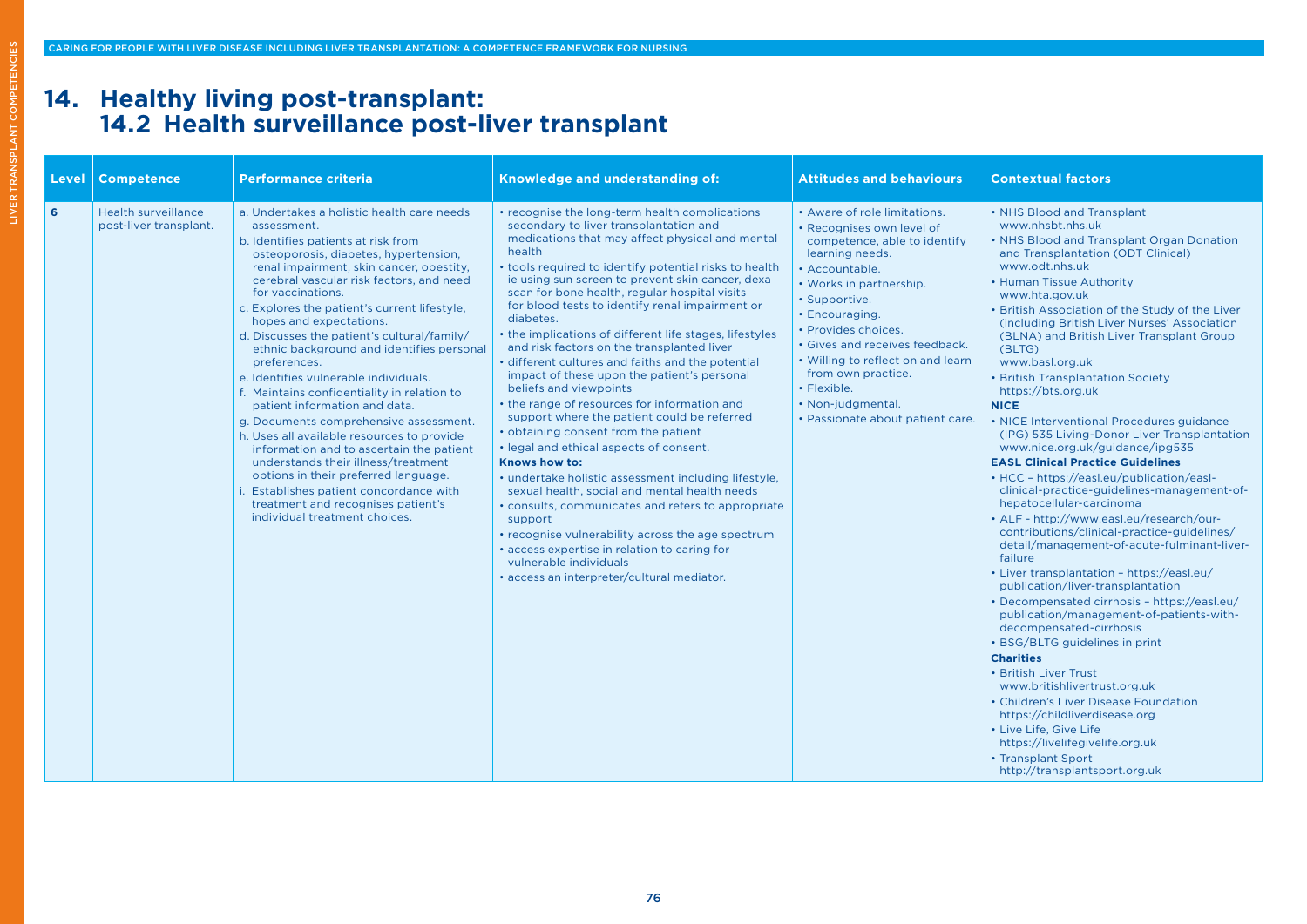#### **14. Healthy living post-transplant: 14.3 Recognising the increased health risks post-liver transplant**

| Level | <b>Competence</b>                                                     | <b>Performance criteria</b>                                                                                                                                                                                                                                                                                                                                                                                                                                                                                                                                                                                                                                                                 | Knowledge and understanding of:                                                                                                                                                                                                                                                                                                                                                                                                                                                                                                                                                                                                                                                                                                                                                                                                                                                                                                                                                                                                                                                                                                                                                                                                                                                                                                                                                                                                                                                                                                                                                                                                                                                                                                                                                                                                                                                                                                                                                                                                            | <b>Attitudes and behaviours</b>                                                                                                                                                                                                                                                                                                                                                                                                                                                                                                                                                                                         | <b>Contextual factors</b>                                                                                                                                                                                                                                                                                                                                                                                                                                                                                                                                                                                                                                                                                                                                                                                                                                                                                                                                                                                                                                                                                                                                                                                                                                                                                                                                                                                                                                                                                                                                                                                                             |
|-------|-----------------------------------------------------------------------|---------------------------------------------------------------------------------------------------------------------------------------------------------------------------------------------------------------------------------------------------------------------------------------------------------------------------------------------------------------------------------------------------------------------------------------------------------------------------------------------------------------------------------------------------------------------------------------------------------------------------------------------------------------------------------------------|--------------------------------------------------------------------------------------------------------------------------------------------------------------------------------------------------------------------------------------------------------------------------------------------------------------------------------------------------------------------------------------------------------------------------------------------------------------------------------------------------------------------------------------------------------------------------------------------------------------------------------------------------------------------------------------------------------------------------------------------------------------------------------------------------------------------------------------------------------------------------------------------------------------------------------------------------------------------------------------------------------------------------------------------------------------------------------------------------------------------------------------------------------------------------------------------------------------------------------------------------------------------------------------------------------------------------------------------------------------------------------------------------------------------------------------------------------------------------------------------------------------------------------------------------------------------------------------------------------------------------------------------------------------------------------------------------------------------------------------------------------------------------------------------------------------------------------------------------------------------------------------------------------------------------------------------------------------------------------------------------------------------------------------------|-------------------------------------------------------------------------------------------------------------------------------------------------------------------------------------------------------------------------------------------------------------------------------------------------------------------------------------------------------------------------------------------------------------------------------------------------------------------------------------------------------------------------------------------------------------------------------------------------------------------------|---------------------------------------------------------------------------------------------------------------------------------------------------------------------------------------------------------------------------------------------------------------------------------------------------------------------------------------------------------------------------------------------------------------------------------------------------------------------------------------------------------------------------------------------------------------------------------------------------------------------------------------------------------------------------------------------------------------------------------------------------------------------------------------------------------------------------------------------------------------------------------------------------------------------------------------------------------------------------------------------------------------------------------------------------------------------------------------------------------------------------------------------------------------------------------------------------------------------------------------------------------------------------------------------------------------------------------------------------------------------------------------------------------------------------------------------------------------------------------------------------------------------------------------------------------------------------------------------------------------------------------------|
| 6     | Recognising<br>increased<br>health risks<br>post-liver<br>transplant. | a. Recognises patients individual<br>treatment choices.<br>b. Supports patients sensitively and<br>empathetically when:<br>- undergoing risk profiling<br>- receiving their results and<br>diagnosis, which may include<br>giving bad news, taking into<br>account whether the patient is an<br>adult or a young person.<br>c. Provides culturally sensitive<br>patient and carer information<br>about condition, local and national<br>information, support groups and<br>charities.<br>d. Explores the impact of the<br>patient's agreement or resistance<br>to treatment options on their liver<br>condition with regard to their<br>cultural and ethnic background and<br>life choices. | • risk factors, such as, drugs, obesity, alcohol<br>• information, such as, DH Drinkwise, education and<br>support resources, services and specialist staff<br>available<br>• different communication and engagement approaches<br>to providing education and information<br>• health promotion, sexual health strategies and<br>e-learning resources<br>• positive lifestyle approaches and advice requirements<br>for good information standards and the quality<br>assurance and review processes for patient<br>information documentation<br>• knowledge of information sources - websites, leaflets,<br>charities, kite-marked information<br>• local and national charities<br>• cultural and social risk factors such as Khat chewing,<br>herbal and Chinese medications, specific nutritional<br>supplements and other substances used to boost<br>physical performance that may cause harm to the<br>transplanted liver<br>• culture, religion and ethnicity on health beliefs<br>• lifestyle impact on liver transplant health including<br>chaotic lifestyle, drugs, alcohol and obesity.<br><b>Knows how to:</b><br>• tailor information and education to the person<br>• obtain educational information or direct patients/<br>families/carers to available resources, services and<br>staff, including the voluntary sector<br>• work within their level of competence<br>• recognise and use patient/service user information<br>that is quality assured<br>• use brief interventions and motivational interviewing<br>around weight management, depression<br>• develop collaborative agreements around commitment<br>to health related behaviours<br>· signpost support services such as weight watchers<br>• refer to specialist nurses, transplant co-ordinators,<br>palliative care and social services as needed<br>• assess lifestyle factors in collaboration with the patient<br>. manage refusal of care/treatment by patient, family or<br>carers, and refer to a health care professional where<br>appropriate. | • Aware of role limitations.<br>• Recognises own level of<br>competence, able to identify<br>learning needs.<br>• Accountable.<br>• Empathetic.<br>• Encouraging.<br>• Supportive.<br>• Works in partnership with<br>others.<br>. Willing to reflect on and learn<br>from own practice.<br>• Flexible.<br>• Non-judgmental.<br>• Passionate about patient care.<br>• Models best practice.<br>• Builds relationship with peers.<br>· Shares ideas.<br>• Facilitates involvement of<br>stakeholders.<br>• Medico-legal implication.<br>• Works in partnership.<br>• Empowering.<br>• Embraces different<br>perspectives. | • NHS Blood and Transplant - www.nhsbt.nhs.uk<br>• NHS Blood and Transplant Organ Donation and<br>Transplantation (ODT Clinical) - www.odt.nhs.uk<br>• Human Tissue Authority- www.hta.gov.uk<br>. British Association of the Study of the Liver<br>(including British Liver Nurses' Association (BLNA)<br>and British Liver Transplant Group (BLTG) - www.<br>basl.org.uk<br>• British Transplantation Society - https://bts.org.uk<br><b>NICE</b><br>• NICE Interventional Procedures guidance (IPG) 535<br>Living-Donor Liver Transplantation www.nice.org.uk/<br>guidance/ipg535<br><b>EASL Clinical Practice Guidelines</b><br>• HCC - https://easl.eu/publication/easl-clinical-<br>practice-guidelines-management-of-hepatocellular-<br>carcinoma<br>• ALF - http://www.easl.eu/research/our-<br>contributions/clinical-practice-guidelines/detail/<br>management-of-acute-fulminant-liver-failure<br>• Liver transplantation - https://easl.eu/publication/<br>liver-transplantation<br>Decompensated cirrhosis - https://easl.eu/<br>publication/management-of-patients-with-<br>decompensated-cirrhosis<br>• BSG/BLTG guidelines in print<br><b>Charities</b><br>• British Liver Trust - www.britishlivertrust.org.uk<br>• Children's Liver Disease Foundation<br>https://childliverdisease.org<br>• Live Life, Give Life - https://livelifegivelife.org.uk<br>• Transplant Sport - http://transplantsport.org.uk<br><b>Specific</b><br>• Drinkwise<br>• Weight Watchers<br>• PHE Alcohol Learning Resources<br>• NICE - advances directives<br>• End of life pathways<br>• ICU support<br>• Local palliative care pathways |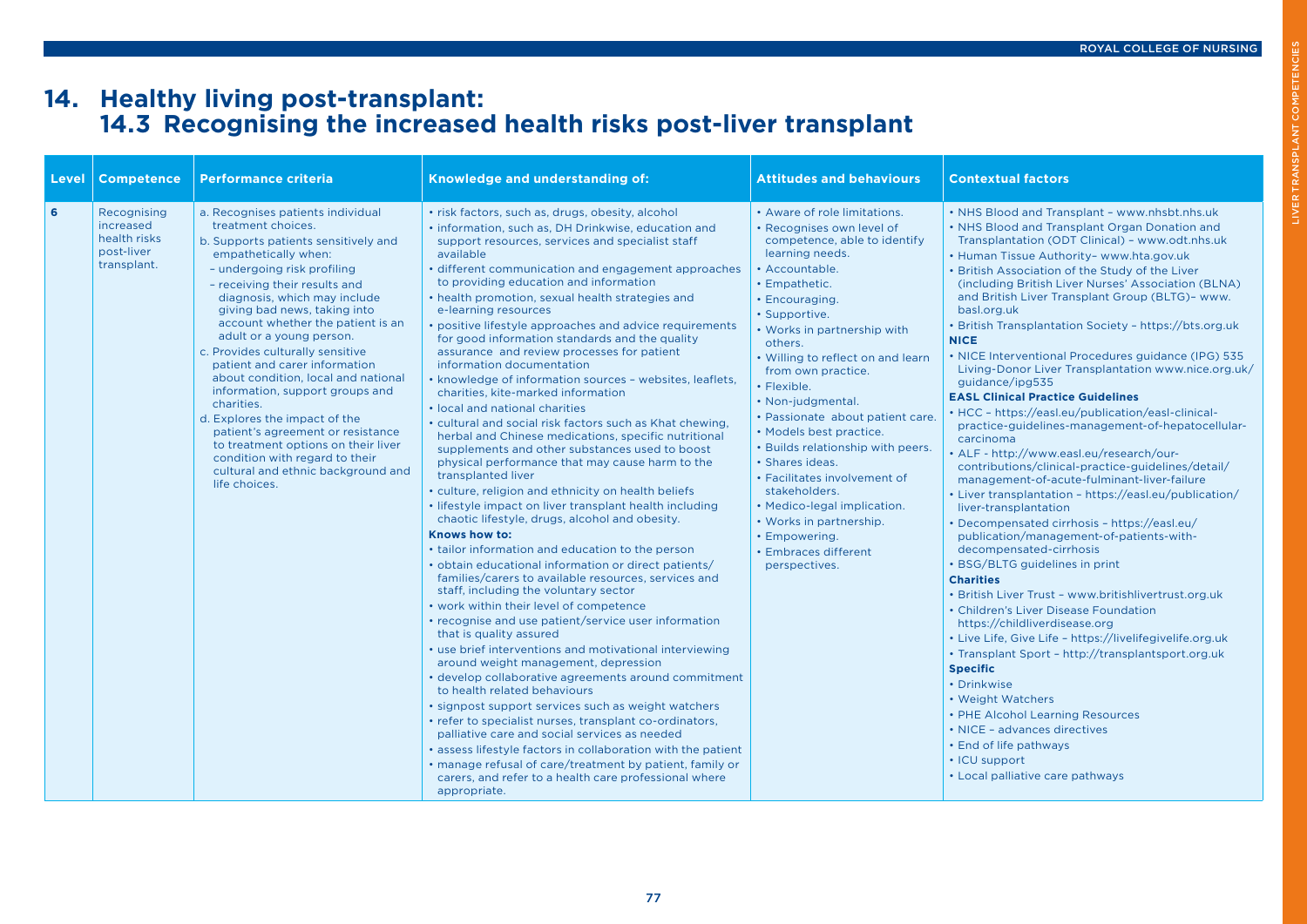#### **14. Healthy living post-transplant: 14.3 Recognising the increased health risks post-liver transplant (continued)**

| Level          | <b>Competence</b>                                               | <b>Performance criteria</b>                                                                                                                                                                                                                                                                                                                                                                                                                                                                                                                                                                                                                                                                                                                                                                                                                                                                                                                                                                                                                                                             | Knowledge and understanding of:                                                                                                                                                                                                                                                                                                                                                                                                                                                                                                                                                                                                                                                                                                                                                                                           | <b>Attitudes and behaviours</b>                                                                                                                                                                                                                                                    | <b>Contextual factors</b> |
|----------------|-----------------------------------------------------------------|-----------------------------------------------------------------------------------------------------------------------------------------------------------------------------------------------------------------------------------------------------------------------------------------------------------------------------------------------------------------------------------------------------------------------------------------------------------------------------------------------------------------------------------------------------------------------------------------------------------------------------------------------------------------------------------------------------------------------------------------------------------------------------------------------------------------------------------------------------------------------------------------------------------------------------------------------------------------------------------------------------------------------------------------------------------------------------------------|---------------------------------------------------------------------------------------------------------------------------------------------------------------------------------------------------------------------------------------------------------------------------------------------------------------------------------------------------------------------------------------------------------------------------------------------------------------------------------------------------------------------------------------------------------------------------------------------------------------------------------------------------------------------------------------------------------------------------------------------------------------------------------------------------------------------------|------------------------------------------------------------------------------------------------------------------------------------------------------------------------------------------------------------------------------------------------------------------------------------|---------------------------|
| $\overline{7}$ | Recognising increased<br>health risks post-liver<br>transplant. | a. Interprets complex investigation results<br>and procedures and explains these to<br>patients.<br>b. Ensures patient (and family/carers where<br>relevant) understands risk profiling<br>implications and results, and discusses<br>options available.<br>c. Works with specialists including specialist<br>counsellors, palliative care experts where<br>appropriate.<br>d. Ensures timely referral to other clinical<br>care providers where appropriate, and<br>follow up.<br>e. Contributes to quality assurance and<br>accreditation processes around patient<br>information.<br>f. Manage and monitor complications.<br>g. Assesses patients returning for ongoing<br>follow-up.<br>h. Refers patients to other members of the<br>multidisciplinary team when appropriate.<br>Audits assessment documentation in<br>collaboration with the multidisciplinary<br>team.<br>Participates in multidisciplinary patient<br>conferences.<br>k. Keeps patients' GP, and community<br>teams/services informed of ongoing<br>consultation, health care needs and<br>assessment progress. | • risk profiling tests available, their implications and<br>results<br>• national standards and local guidelines<br>• new or emerging therapies<br>• complex treatment groups, such as co-infection,<br>multiple aetiologies, and pre-transplant and post<br>transplant issues<br>· available resources and support services locally,<br>regionally and nationally and their accreditation<br>and quality assurance processes<br>• referral systems and communication systems<br>with general practitioners, community teams and<br>school nurses.<br>Knows how to:<br>• refer to specialist counselling and palliative care<br>services<br>• quality assure and accredit patient information<br>literature.<br>• set-up, organise and run nurse-led clinics<br>• establish telephone support and counselling<br>systems. | • Provides strong leadership.<br>• Challenges assumptions and<br>taken for granted ways of<br>working.<br>• Champions person-centred<br>approaches.<br>· Role model.<br>• Collaborative.<br>· Inclusive.<br>• Participative.<br>• Actively promotes better<br>health for patients. | See above.                |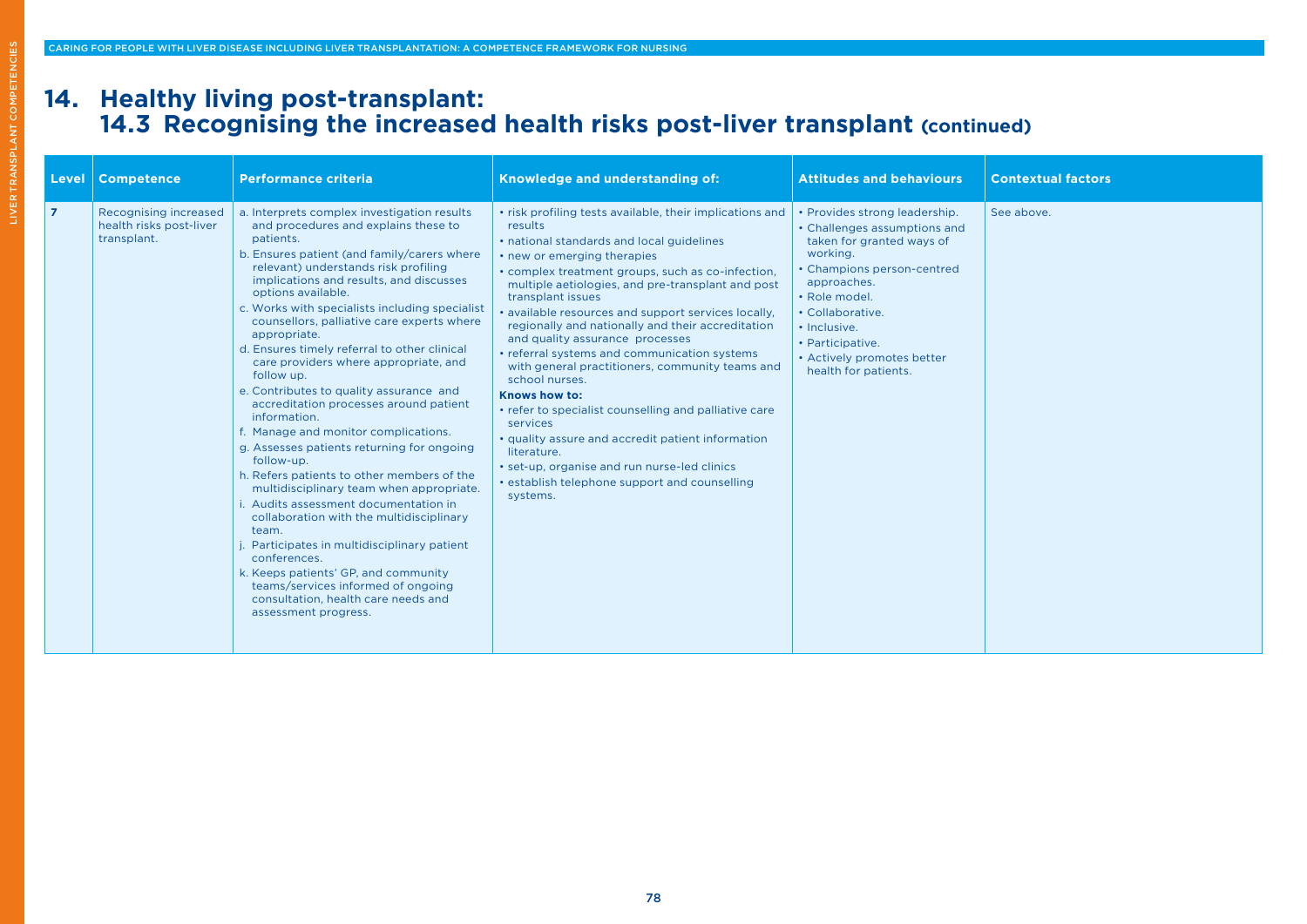## **15. Understand the importance of developing a robust liver outreach service**

| Level                                          | <b>Competence</b>                                                                 | <b>Performance criteria</b>                                                                                                                                                                                                                                                                                                                                                                                                                                                                                                                                                                                                                                                                                | Knowledge and understanding of:                                                                                                                                                                                                                                                                                                                                                                                                                                                                                                                                                                                                                                                                                                                                                                                                                                                                                                                                                                                                                                                 | <b>Attitudes and behaviours</b>                                                                                                                                                                                       | <b>Contextual factors</b>                                                                                                                                                                                                                                                                                                                                                                                                                                                                                                                                                                                                                                                                                                                                                                                                                                                                                                                                                                                                                                                                                                                                                                     |
|------------------------------------------------|-----------------------------------------------------------------------------------|------------------------------------------------------------------------------------------------------------------------------------------------------------------------------------------------------------------------------------------------------------------------------------------------------------------------------------------------------------------------------------------------------------------------------------------------------------------------------------------------------------------------------------------------------------------------------------------------------------------------------------------------------------------------------------------------------------|---------------------------------------------------------------------------------------------------------------------------------------------------------------------------------------------------------------------------------------------------------------------------------------------------------------------------------------------------------------------------------------------------------------------------------------------------------------------------------------------------------------------------------------------------------------------------------------------------------------------------------------------------------------------------------------------------------------------------------------------------------------------------------------------------------------------------------------------------------------------------------------------------------------------------------------------------------------------------------------------------------------------------------------------------------------------------------|-----------------------------------------------------------------------------------------------------------------------------------------------------------------------------------------------------------------------|-----------------------------------------------------------------------------------------------------------------------------------------------------------------------------------------------------------------------------------------------------------------------------------------------------------------------------------------------------------------------------------------------------------------------------------------------------------------------------------------------------------------------------------------------------------------------------------------------------------------------------------------------------------------------------------------------------------------------------------------------------------------------------------------------------------------------------------------------------------------------------------------------------------------------------------------------------------------------------------------------------------------------------------------------------------------------------------------------------------------------------------------------------------------------------------------------|
| 6 or 7<br>depending<br><b>on</b><br>experience | Understand the<br>importance of<br>developing a robust<br>liver outreach service. | a. Demonstrates collaboration<br>between referral centre and tertiary<br>centre.<br>b. Undertakes pre-transplant shared<br>assessments where required,<br>alternate monitoring between sites<br>as per local protocol.<br>c. Communicates admission of<br>patient to specific staff groups eg,<br>specialist nurses, doctors, etc. in<br>either the referral or tertiary centre<br>as appropriate.<br>d. Undertakes pre- and post-<br>transplant shared care, as per local<br>protocol.<br>e. Early notification of changes to<br>medications, treatment plans and<br>follow up to all involved within care<br>(GP, secondary, tertiary services).<br>Effective and timely communication<br>between sites. | • understanding liver transplant process and<br>procedure<br>• understanding liver disease and the need for<br>transplant<br>• recognising deteriorating patients pre- and<br>post-transplant, late rejection, infection, biliary<br>complications, CMV<br>• contacting and liaising with tertiary centre.<br>• immunosuppressive therapy and its complications<br>• increased psychological support required whilst<br>waiting for a liver transplant and initial post-<br>transplant phase<br>• investigations and monitoring requirements whilst<br>pre/post-transplant in a timely manner<br>• transfer of images across different hospitals<br>• ways of maintaining better health whilst waiting<br>for a liver transplant ie, regular exercise and good<br>nutrition<br>• pre- and post-transplant surveillance.<br>Knows how to:<br>• manage the patient who is sick, deteriorating or<br>becoming too unwell to transplant<br>• communicate effectively with MDT<br>• manage patient expectations<br>• refer to specialist counseling and palliative care<br>services. | • Empowering.<br>• Actively promotes better<br>health for patients.<br>• Partnership working.<br>· Supportive.<br>• Encouraging.<br>• Flexible.<br>· Good listening skills.<br>· Non-judgemental.<br>• Collaborative. | • NHS Blood and Transplant<br>www.nhsbt.nhs.uk<br>• NHS Blood and Transplant Organ Donation<br>and Transplantation (ODT Clinical)<br>www.odt.nhs.uk<br>• Human Tissue Authority<br>www.hta.gov.uk<br>. British Association of the Study of the Liver<br>(including British Liver Nurses' Association<br>(BLNA) and British Liver Transplant Group<br>(BLTG)<br>www.basl.org.uk<br>• British Transplantation Society<br>https://bts.org.uk<br><b>NICE</b><br>• NICE Interventional Procedures guidance<br>(IPG) 535 Living-Donor Liver Transplantation<br>www.nice.org.uk/guidance/ipg535<br><b>EASL Clinical Practice Guidelines</b><br>• HCC - https://easl.eu/publication/easl-<br>clinical-practice-guidelines-management-of-<br>hepatocellular-carcinoma<br>• ALF - http://www.easl.eu/research/our-<br>contributions/clinical-practice-guidelines/<br>detail/management-of-acute-fulminant-liver-<br>failure<br>• Liver transplantation - https://easl.eu/<br>publication/liver-transplantation<br>• Decompensated cirrhosis - https://easl.eu/<br>publication/management-of-patients-with-<br>decompensated-cirrhosis<br>• BSG/BLTG guidelines in print<br>www.britishlivertrust.org.uk |

Ě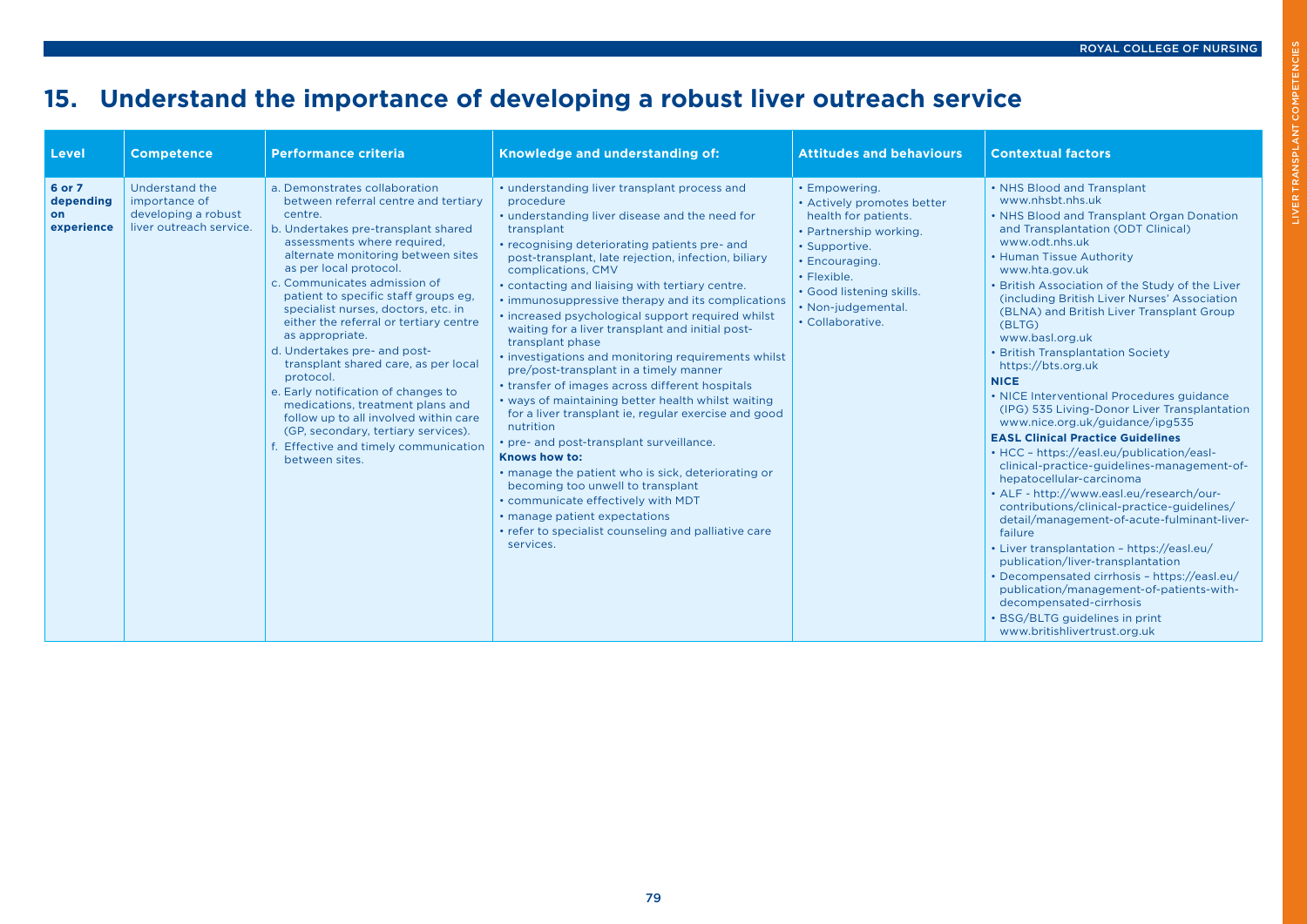#### **16. Organ donation: 16.1 Organ donation and innovations**

| Level          | <b>Competence</b>                  | <b>Performance criteria</b>                                                                                                                                                                                                                                                                                                                                                                                                                                                             | Knowledge and understanding of:                                                                                                                                                                                                                                                                                                                                                                                                                                                                                                                                                                                                                                                                                                                                                                                                                                                                                                                                                                                          | <b>Attitudes and behaviours</b>                                                                                                                                                                                             | <b>Contextual factors</b>                                                                                                                                                                                                                                                                                                                                                                                                                                                                                                                                                                                                                                                                                                                                                                                                                                           |
|----------------|------------------------------------|-----------------------------------------------------------------------------------------------------------------------------------------------------------------------------------------------------------------------------------------------------------------------------------------------------------------------------------------------------------------------------------------------------------------------------------------------------------------------------------------|--------------------------------------------------------------------------------------------------------------------------------------------------------------------------------------------------------------------------------------------------------------------------------------------------------------------------------------------------------------------------------------------------------------------------------------------------------------------------------------------------------------------------------------------------------------------------------------------------------------------------------------------------------------------------------------------------------------------------------------------------------------------------------------------------------------------------------------------------------------------------------------------------------------------------------------------------------------------------------------------------------------------------|-----------------------------------------------------------------------------------------------------------------------------------------------------------------------------------------------------------------------------|---------------------------------------------------------------------------------------------------------------------------------------------------------------------------------------------------------------------------------------------------------------------------------------------------------------------------------------------------------------------------------------------------------------------------------------------------------------------------------------------------------------------------------------------------------------------------------------------------------------------------------------------------------------------------------------------------------------------------------------------------------------------------------------------------------------------------------------------------------------------|
| $\overline{7}$ | Organ donation and<br>innovations. | a. Able to offer information and education<br>on organ donation and signpost to<br>available resources.<br>b. Discuss the different types of organ<br>donation, including the risk and benefits.<br>c. Able to offer information on types of<br>consent.<br>d. Discusses the risks and benefits of organ<br>donation and transplantation.<br>e. Offers psychological support.<br>f. Able to manage expectations of others.<br>g. Accurately disseminates information to<br>local teams. | • types of donors - DCD, DBD, live<br>• contra indicators to organ donation<br>• high risk donor and potential impact if organs<br>used<br>• use of the electronic offering system (EOS), etc<br>• national allocation for both local and national<br>offering<br>• confidentiality<br>• eligibility for transplant<br>• types of grafts - split, marginal, domino<br>• likelihood of transplant going ahead<br>• impact of cold ischaemic time (CIT), warm<br>ischaemic time (WIT) on the donor organ<br>• donor and recipient factors involved in the<br>calculation of the Transplant benefit score (TBS)<br>• patient-centered safety such as blood group,<br>WHO safe surgical checklist<br>• law with regard to human tissue and organ<br>donation<br>• presumed consent<br>• a range of preservation machines and how they<br>work<br>• future technologies such as 3D printing and<br>cellular matrix innovations.<br>Knows how to:<br>• refer people interested in live donation to the<br>appropriate service. | • Collaborative working across a<br>range of organisations.<br>• Challenges others.<br>• Strong clinical leadership.<br>• Supportive.<br>• Understanding.<br>• Confidential.<br>· Accountable.<br>• Patient-centred safety. | • NHS Blood and Transplant<br>www.nhsbt.nhs.uk<br>• NHS Blood and Transplant Organ Donation<br>and Transplantation (ODT Clinical)<br>www.odt.nhs.uk<br>• Human Tissue Authority<br>www.hta.gov.uk<br>. British Association of the Study of the Liver<br>(including British Liver Nurses' Association<br>(BLNA) and British Liver Transplant Group<br>(BLTG)<br>www.basl.org.uk<br>• British Transplantation Society<br>https://bts.org.uk<br><b>NICE</b><br>• NICE Interventional Procedures guidance<br>(IPG) 535 Living-Donor Liver Transplantation<br>www.nice.org.uk/guidance/ipg535<br><b>Charities</b><br>• British Liver Trust<br>www.britishlivertrust.org.uk<br>• Children's Liver Disease Foundation<br>https://childliverdisease.org<br>• Live Life, Give Life<br>https://livelifegivelife.org.uk<br>• Transplant Sport<br>http://transplantsport.org.uk |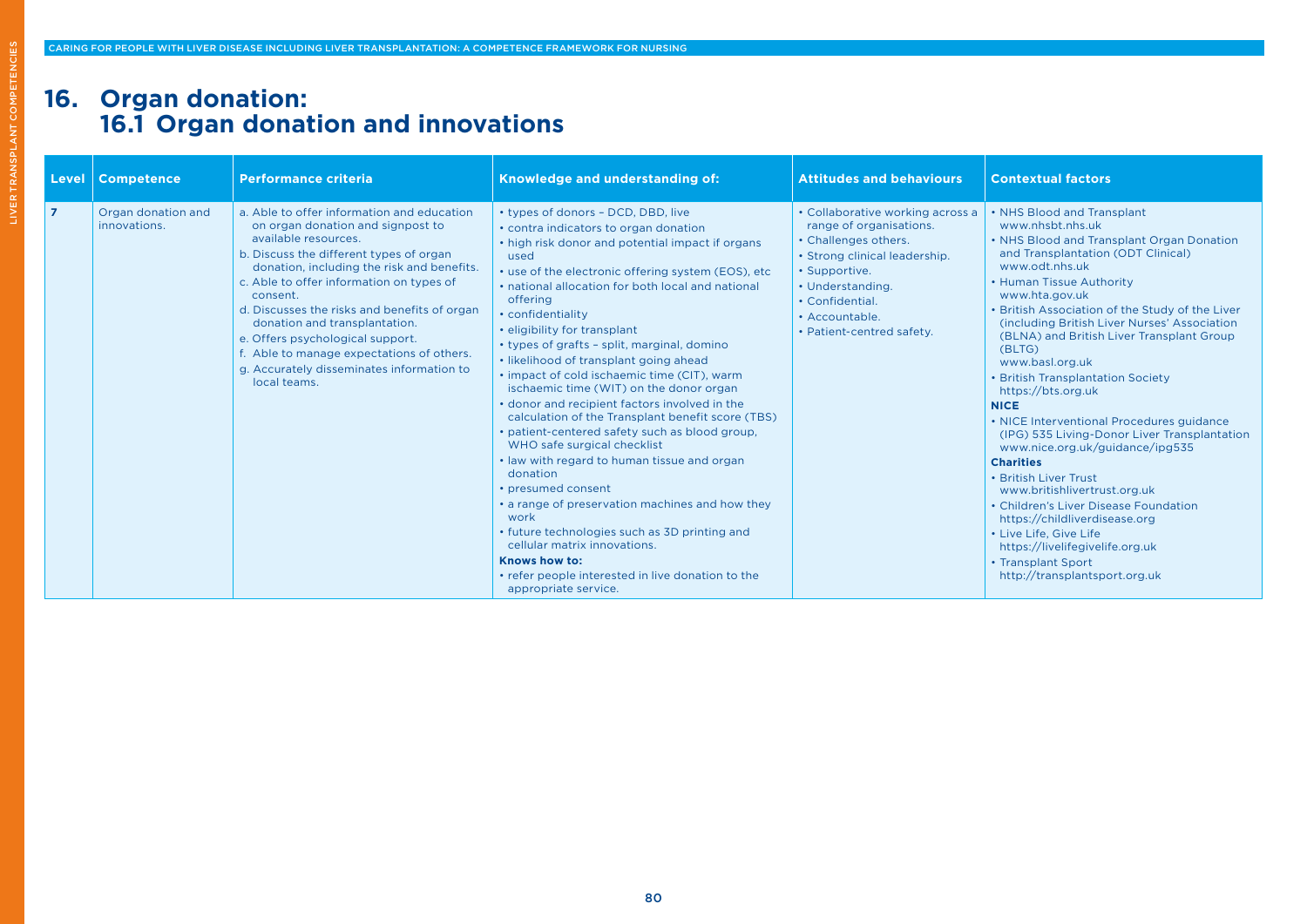# LIVER TRANSPLANT COMPETENCIES COMPETENCIES **IVER TRANSPLANT**

#### **16. Organ donation: 16.2 Understands the importance of law in organ donation and transplantation**

| Level                                    | <b>Competence</b>                                                                 | <b>Performance criteria</b>                                                                                                                                                                                                                                                                                                                                                                                                                                                                                                                                                                                                                                                                                                                                                                                                                                                                                                                                                                                               | Knowledge and understanding of:                                                                                                                                                                                                                                                                              | <b>Attitudes and behaviours</b>                                                                                                                         | <b>Contextual factors</b>                                                                                                                                                                                                                                                                                                                                                                                                                                                                                                                                                                                                                                                                                                                                                                                                                                                                                                                                |
|------------------------------------------|-----------------------------------------------------------------------------------|---------------------------------------------------------------------------------------------------------------------------------------------------------------------------------------------------------------------------------------------------------------------------------------------------------------------------------------------------------------------------------------------------------------------------------------------------------------------------------------------------------------------------------------------------------------------------------------------------------------------------------------------------------------------------------------------------------------------------------------------------------------------------------------------------------------------------------------------------------------------------------------------------------------------------------------------------------------------------------------------------------------------------|--------------------------------------------------------------------------------------------------------------------------------------------------------------------------------------------------------------------------------------------------------------------------------------------------------------|---------------------------------------------------------------------------------------------------------------------------------------------------------|----------------------------------------------------------------------------------------------------------------------------------------------------------------------------------------------------------------------------------------------------------------------------------------------------------------------------------------------------------------------------------------------------------------------------------------------------------------------------------------------------------------------------------------------------------------------------------------------------------------------------------------------------------------------------------------------------------------------------------------------------------------------------------------------------------------------------------------------------------------------------------------------------------------------------------------------------------|
| 6 or 7<br>depending<br>on.<br>experience | Understands the<br>importance of law in<br>organ donation and<br>transplantation. | a. Provides expert knowledge and inter-<br>professional collaborative practice<br>and consultation to individual patients<br>and service users across specific<br>patient pathways based on holistic<br>assessment, national guidelines, specialist<br>competencies and best practice.<br>documenting this care as an accountable<br>practitioner.<br>b. Discusses with patients and family/<br>carer the significance of risks and<br>complications associated with liver<br>transplant and the consent process.<br>c. Has an understanding of the laws<br>surrounding organ donation including<br>Organ Donation (deemed consent) Act<br>2019 (Max and Keira's law) and existing<br>organ donation law in Wales.<br>d. Understands to importance of donor/<br>recipient confidentiality.<br>e. Understands the requirements regarding<br>the Human Tissue Authority (HTA)<br>f. Keeps up to date with best practice<br>for specific patient pathways through<br>national specialist forums, journals and<br>networking. | • relevant HTA requirements<br>• relevant NHSBT guidelines.<br>Knows how to:<br>• ensure confidentiality about donor and recipient<br>are maintained<br>• communicates risks and complications with<br>recipient and family in regards to consent<br>• promote organ donation and explain opt out<br>system. | • Works in partnership.<br>• Empowering.<br>• Embraces different<br>perspectives.<br>• Analytical.<br>• Attention to detail.<br>• Models best practice. | • NHS Blood and Transplant<br>www.nhsbt.nhs.uk<br>• NHS Blood and Transplant Organ<br>Donation and Transplantation (ODT<br>Clinical)<br>www.odt.nhs.uk<br>• Human Tissue Authority<br>www.hta.gov.uk<br>• British Association of the Study of the<br>Liver (including British Liver Nurses'<br>Association (BLNA) and British Liver<br><b>Transplant Group (BLTG)</b><br>www.basl.org.uk<br>• British Transplantation Society<br>https://bts.org.uk<br><b>NICE</b><br>• NICE Interventional Procedures<br>guidance (IPG) 535 Living-Donor Liver<br>Transplantation www.nice.org.uk/<br>guidance/ipg535<br><b>Charities</b><br>• British Liver Trust<br>www.britishlivertrust.org.uk<br>• Children's Liver Disease Foundation<br>https://childliverdisease.org<br>• Live Life, Give Life<br>https://livelifegivelife.org.uk<br>• Transplant Sport<br>http://transplantsport.org.uk<br><b>Specific</b><br>• Keeping up to date with changes in the<br>law. |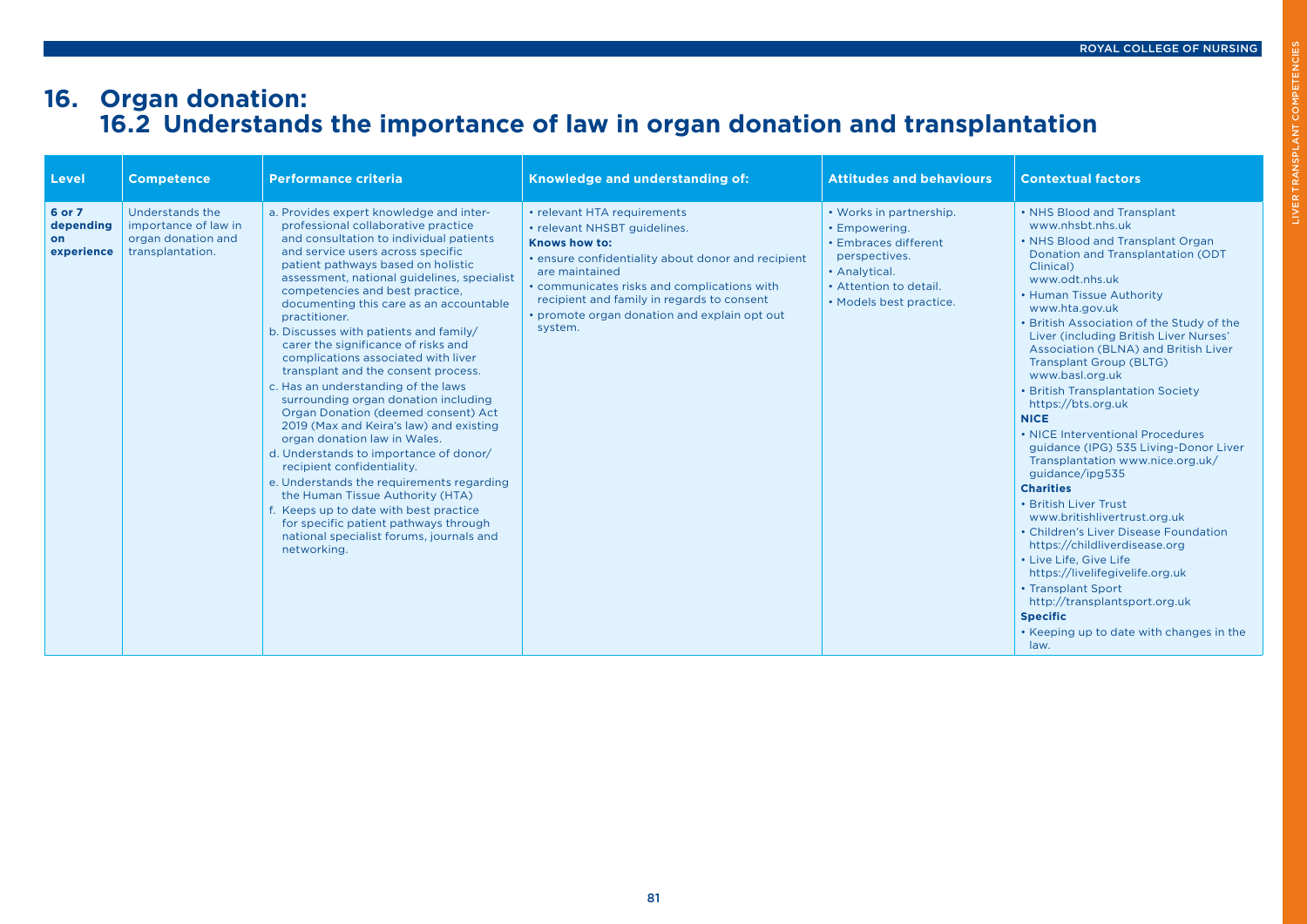Appendix 1: Examples of evidence to meet *Caring for People with Liver Disease including Liver Transplantation: a Competence Framework for Nursing*\*



#### **Senior staff nurse/junior sister role**

#### **Competence number 1 – Collaboratively works with the liver patient (and their family/carer) to manage their liver disease**

| Level | <b>Competence</b>                                                                                                | <b>Performance criteria</b>                                                                                                                                                                                  | Knowledge and understanding of:                                                                                                                                                                                                                                                                                                                                                                                                                                                                                                                                                                                                                                                                                                                                                                                                                          | <b>Attitudes and behaviours</b>                                                                       | <b>Contextual factors</b>                                                                                                                                                                                                                                                                                                                                                                                                                                                                                                                                                                                                                                                                                                                                                                                                                                                                                                                                                                                                                                                                                                                                                                               |
|-------|------------------------------------------------------------------------------------------------------------------|--------------------------------------------------------------------------------------------------------------------------------------------------------------------------------------------------------------|----------------------------------------------------------------------------------------------------------------------------------------------------------------------------------------------------------------------------------------------------------------------------------------------------------------------------------------------------------------------------------------------------------------------------------------------------------------------------------------------------------------------------------------------------------------------------------------------------------------------------------------------------------------------------------------------------------------------------------------------------------------------------------------------------------------------------------------------------------|-------------------------------------------------------------------------------------------------------|---------------------------------------------------------------------------------------------------------------------------------------------------------------------------------------------------------------------------------------------------------------------------------------------------------------------------------------------------------------------------------------------------------------------------------------------------------------------------------------------------------------------------------------------------------------------------------------------------------------------------------------------------------------------------------------------------------------------------------------------------------------------------------------------------------------------------------------------------------------------------------------------------------------------------------------------------------------------------------------------------------------------------------------------------------------------------------------------------------------------------------------------------------------------------------------------------------|
| 6     | Collaboratively works<br>with the liver patient<br>(and their family/carer)<br>to manage their liver<br>disease. | a. Supports team members to co-develop,<br>implement and evaluate personal care<br>plans.<br>b. Acts as a role models to ensure that team<br>members enable the patient's voice to be<br>heard and acted on. | • advocacy needs for those who are less able to<br>act for themselves due to their liver condition<br>leading to challenging behaviour, depression or<br>inability to articulate their needs due to hepatic<br>encephalopathy or other cognitive impairment<br>. acute and long-term complications related to liver<br>disease<br>• strategies patients can use for managing<br>co-morbidities<br>. local and national strategy for patients with liver<br>disease and how to contribute<br>• measures of patient experience and risk<br>assessment matrix.<br>Knows how to:<br>• build and foster an equitable<br>nurse-patient relationship<br>• work with patients with challenging behaviour<br>and collaboratively develop care plans<br>• diffuse anger and challenging behaviour<br>• develop care plans in conjunction with<br>local guidelines. | • Models best practice.<br>• Actively promotes better<br>health for patients.<br>• Challenges others. | • Plans, implements and evaluates an agreed<br>care plan with the patient and/or their carers.<br>• Can demonstrate understanding of patient's<br>care needs and advocates for the patient on<br>the ward round or at relevant MDT meetings.<br>• Gives appropriate information to patients<br>or their carers and sign posts them to other<br>sources of information such as the British<br>Liver Trust.<br>• Able to write a reflective account of an<br>episode of care that may be challenging<br>for their own personal and professional<br>development.<br>• Is able to support junior nurses in<br>assessing and implementing a care plan<br>that focuses on an aspect of care such as<br>hepatic encephalopathy, continued alcohol<br>dependence and/or depression.<br>. Is able to undertake or contribute to relevant<br>liver nursing audits, disseminate outcomes<br>and change practice where relevant.<br>• Identify own learning needs to support these<br>patients such as a formal liver education at a<br>higher education institute; local and national<br>liver related study days or local course such<br>as conflict resolution or specific management<br>and leadership courses. |

\* These are intended only as a guide in order to achieve an individual competence. There may be other examples of liver nursing care that could be used as evidence to achieve the competence.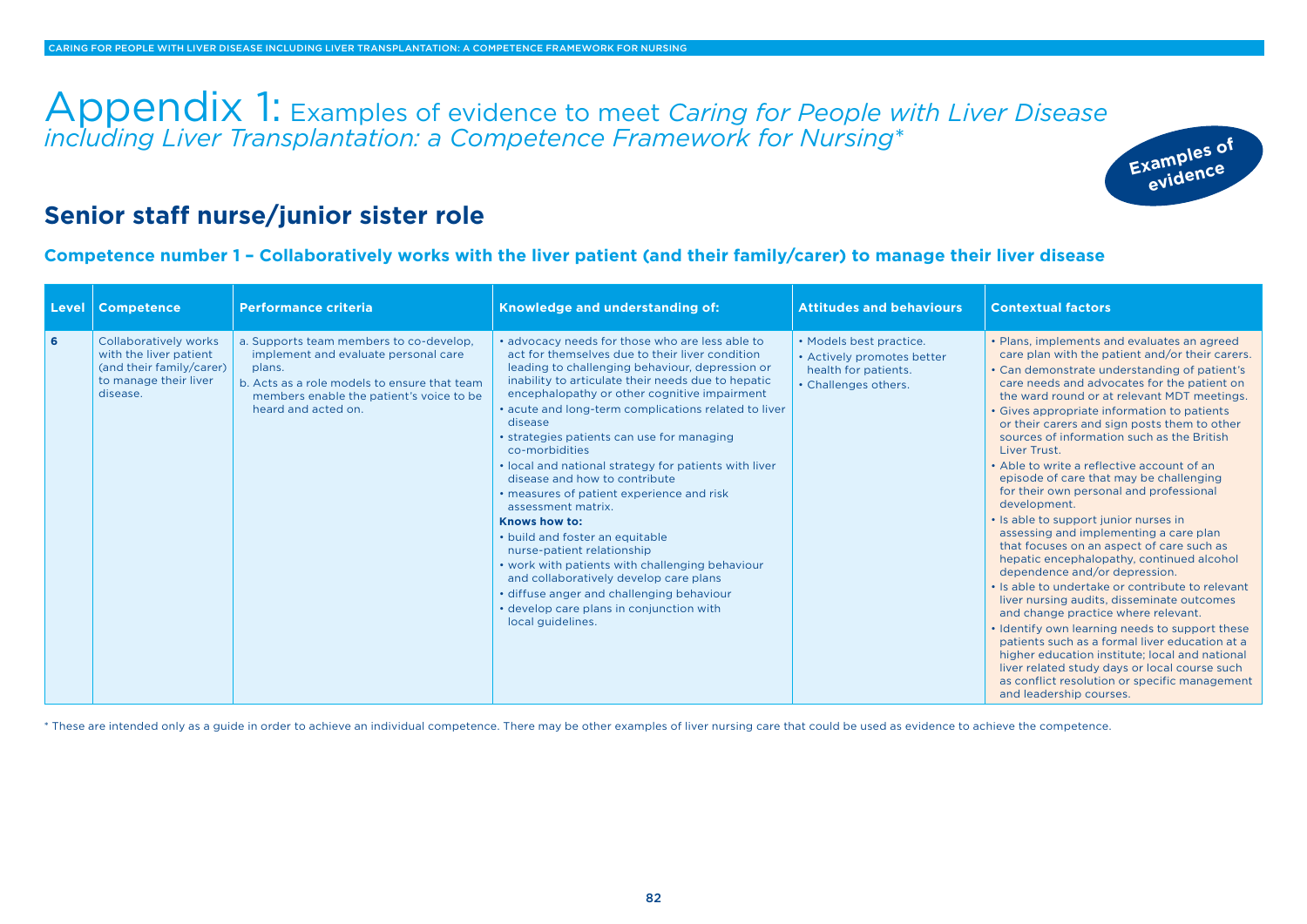**Examples of evidence**

#### **Practice nurse role**

#### **Competence number 2 – Supports patients (and family/carers) in their understanding of their condition through patient education and health promotion**



\* These are intended only as a guide in order to achieve an individual competence. There may be other examples of liver nursing care that could be used as evidence to achieve the competence.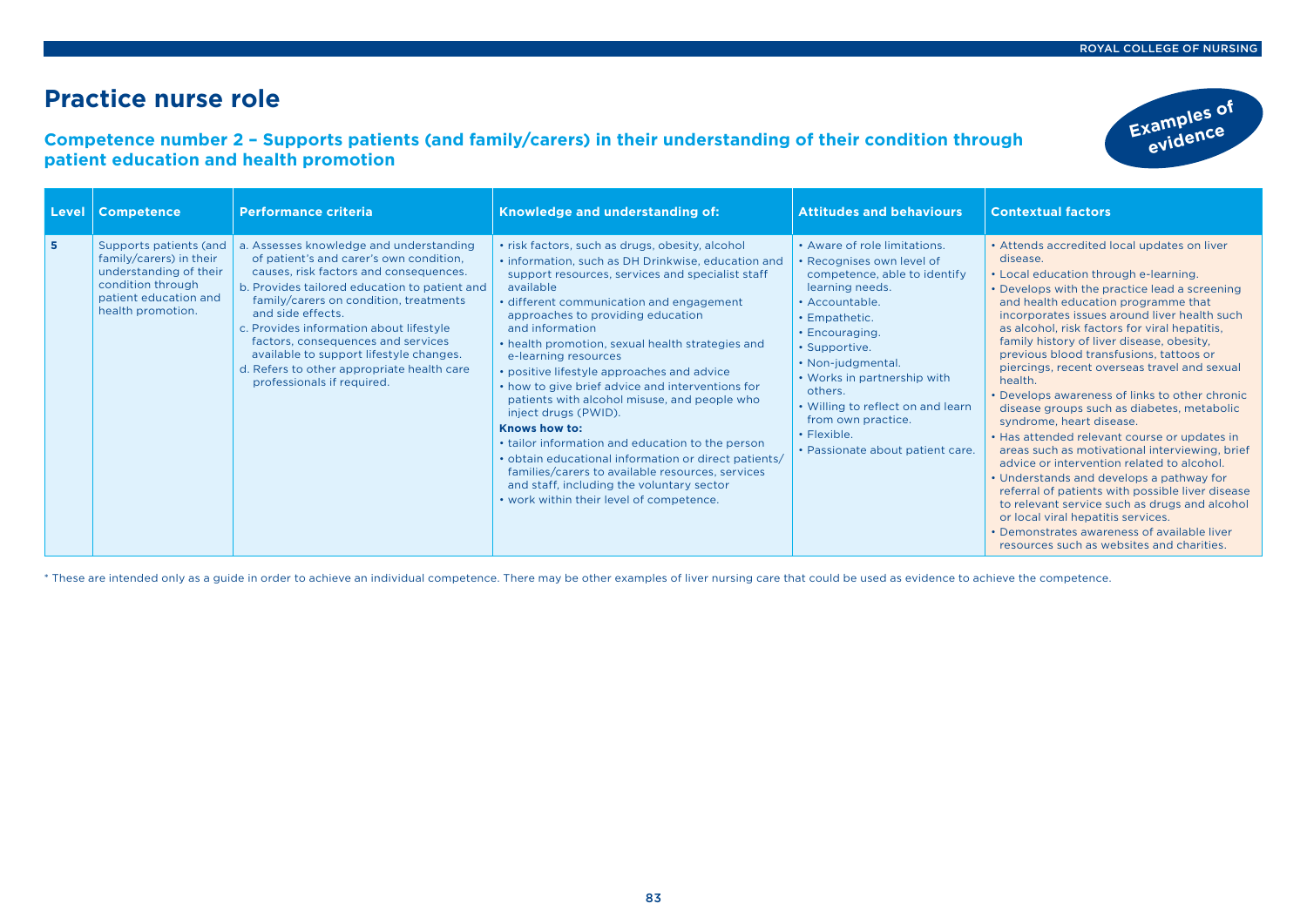### **Clinical nurse specialist role**

#### **Competence number 3 – Undertakes a comprehensive clinical assessment of the liver patient**

**Examples of evidence**

| <b>Level</b>   | <b>Performance criteria</b><br><b>Competence</b>                                                                                                                                                                                                                                                                                                                                                                                                                                                                                                                                                                                                                                                                                                                                                                                   | Knowledge and understanding of:                                                                                                                                                                                                                                                                                                                                                                                                                                                                                                                                                                                                                                                                                                                                                                                                                                                                                                                                                                                                                                                                                                                                                                                                                                                                                                                                                                                                                                                                                                                                                                                                                                                                                                                                                                                                                                                                                                                                                                                                                                                                                                                                                                                                                                                                        | <b>Attitudes and behaviours</b>                                                                                                                                                                                                                                                     | <b>Contextual factors</b>                                                                                                                                                                                                                                                                                                                                                                                                                                                                                                                                                                                                                                                                                                                                                                                                                                                                                                                                                                                                                                                                                                                                                                                                                                                                                                                 |
|----------------|------------------------------------------------------------------------------------------------------------------------------------------------------------------------------------------------------------------------------------------------------------------------------------------------------------------------------------------------------------------------------------------------------------------------------------------------------------------------------------------------------------------------------------------------------------------------------------------------------------------------------------------------------------------------------------------------------------------------------------------------------------------------------------------------------------------------------------|--------------------------------------------------------------------------------------------------------------------------------------------------------------------------------------------------------------------------------------------------------------------------------------------------------------------------------------------------------------------------------------------------------------------------------------------------------------------------------------------------------------------------------------------------------------------------------------------------------------------------------------------------------------------------------------------------------------------------------------------------------------------------------------------------------------------------------------------------------------------------------------------------------------------------------------------------------------------------------------------------------------------------------------------------------------------------------------------------------------------------------------------------------------------------------------------------------------------------------------------------------------------------------------------------------------------------------------------------------------------------------------------------------------------------------------------------------------------------------------------------------------------------------------------------------------------------------------------------------------------------------------------------------------------------------------------------------------------------------------------------------------------------------------------------------------------------------------------------------------------------------------------------------------------------------------------------------------------------------------------------------------------------------------------------------------------------------------------------------------------------------------------------------------------------------------------------------------------------------------------------------------------------------------------------------|-------------------------------------------------------------------------------------------------------------------------------------------------------------------------------------------------------------------------------------------------------------------------------------|-------------------------------------------------------------------------------------------------------------------------------------------------------------------------------------------------------------------------------------------------------------------------------------------------------------------------------------------------------------------------------------------------------------------------------------------------------------------------------------------------------------------------------------------------------------------------------------------------------------------------------------------------------------------------------------------------------------------------------------------------------------------------------------------------------------------------------------------------------------------------------------------------------------------------------------------------------------------------------------------------------------------------------------------------------------------------------------------------------------------------------------------------------------------------------------------------------------------------------------------------------------------------------------------------------------------------------------------|
| $\overline{7}$ | a. Assesses, diagnoses and<br>Undertakes a<br>treats people with on-going<br>comprehensive<br>living disease and its<br>clinical<br>complications.<br>assessment of<br>the liver patient.<br>b. Undertakes a medical history,<br>completes a detailed physical<br>and nursing examination,<br>formulates a diagnosis,<br>initiates investigations and/<br>or treatments and refers<br>to specialist teams as<br>appropriate.<br>c. Diagnoses new or worsening<br>complications of acute and<br>chronic liver disease.<br>d. Identifies early signs of other<br>diseases.<br>e. Provides the patient with<br>information on how to<br>manage and monitor specific<br>symptoms.<br>f. Implements end of life care for<br>the patient and their family,<br>provides support and refers<br>to the appropriate health<br>professionals. | • all causes of liver disease including those related to occupation and travel<br>• complications of acute and chronic liver disease<br>• design, implement and evaluate a management plan that included the<br>specific signs and symptoms or side effects: such as:<br>- pruritus<br>- skin rashes as side effects of drug treatments<br>- hypotension due to drug related reasons, such as betablocker, and non-<br>drug related reasons such as decompensated liver disease<br>- jaundice<br>- biliary complications such as cholecystitis and/or cholangitis<br>- portal hypertension and oesophageal varices<br>- ascites/spontaneous bacterial peritonitis<br>- hepatorenal failure<br>- hepatic encephalopathy<br>- risk of cerebral oedema in acute liver failure<br>- sepsis which often precipitates variceal bleeding or hepatic<br>encephalopathy<br>- cardiovascular and respiratory complications<br>- coagulopathy<br>- recognise the signs and symptoms of alcohol and /or drug withdrawal<br>• treatment regimes, including eligibility and suitability criteria for different<br>liver diseases<br>. options following failure of treatment, such as early referral for liver<br>transplantation assessment in chronic liver disease (See competence 10.1)<br>Referral for consideration of liver transplantation)<br>• palliation of symptoms such as chemoembolisation or paracentesis and<br>planning for end of life care.<br>Knows how to:<br>• undertake a detailed clinical and nursing assessment<br>• undertake an abdominal assessment and other systems as appropriate.<br>• explain significance of any investigations to patients<br>• initiate investigations appropriately<br>• act on investigations and interpret results including liver screen<br>• formulate an appropriate management plan including, where appropriate,<br>end of life care<br>• identify acute alcohol withdrawal and safely provide pharmacological<br>management of symptoms during an episode of acute alcohol withdrawal<br>• administer treatment within their specialist role as a non-medical<br>prescriber<br>• recognise, manage and refer patients in relation to their co-morbidities<br>• assess competence of nurses undertaking clinical assessments<br>· act as a role model. | • Role model.<br>· Inter-professional working.<br>• Collaborative.<br>· Inclusive.<br>• Strong clinical leadership.<br>• Champions person-centred<br>approaches.<br>• Challenges assumptions and<br>accepted ways of working.<br>• Actively promotes better<br>health for patients. | • Demonstrates a wide range of<br>knowledge and experience of<br>managing patients with acute and<br>chronic liver disease.<br>• Advanced assessment skill course at<br>degree or masters level.<br>• Formal liver education at degree or<br>masters level.<br>• Independent prescribing course at<br>degree or masters level.<br>• Presents patients and care plans to<br>multidisciplinary team.<br>• Keeps up-to-date with new and<br>changing treatments through study<br>days such as:<br>- RCN Gastrointestinal Nursing Forum<br>- British Liver Nurses' Association<br>(BLNA).<br>• Or relevant medical conferences<br>such as:<br>- British Society of Gastroenterology<br>(BSG)<br>- British Association for the Study of<br>the Liver (BASL)<br>- European Association for the Study<br>of the Liver (EASL)<br>- American Association for the Study<br>of Liver Diseases (AASLD).<br>• Relevant advanced clinical practice<br>documents to support clinical role.<br>• Presenting work at conferences.<br>• Writing local and national guidelines.<br>• Publishing articles in nursing and/or<br>medical journals.<br>• Demonstrating leadership and<br>initiating change.<br>• Focused on patient outcomes, working<br>with the patient or specific groups<br>eg, viral hepatitis, alcohol related liver<br>disease and NAFLD. |

\* These are intended only as a guide in order to achieve an individual competence. There may be other examples of liver nursing care that could be used as evidence to achieve the competence.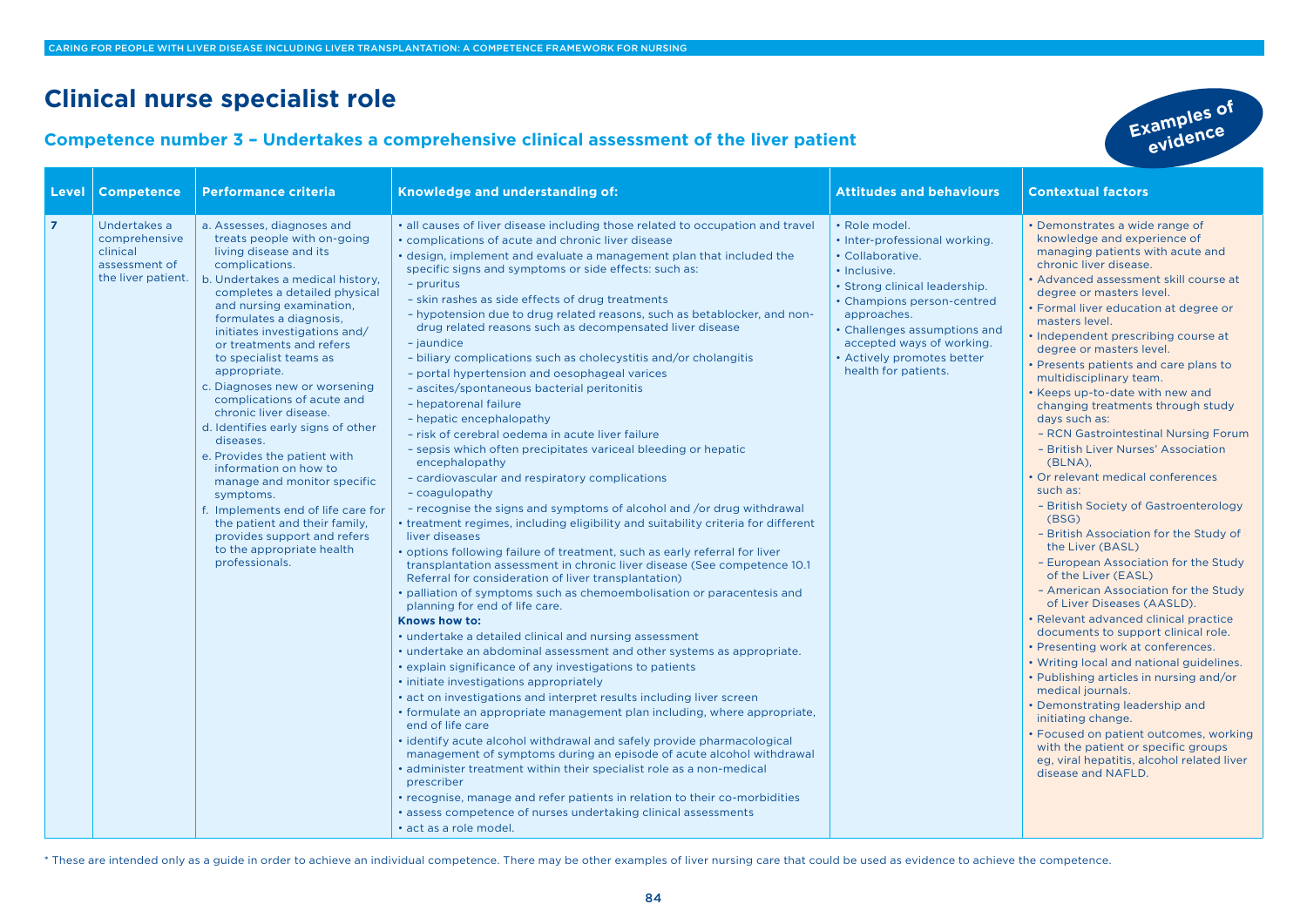### Appendix 2: Blank competence sheet to produce own evidence for *Caring for People with Liver Disease including Liver Transplantation: a Competence Framework for Nursing*

| Name | Role | Hospital |
|------|------|----------|
|      |      |          |

| Level | Competence | Evidence to achieve competence |
|-------|------------|--------------------------------|
|       |            |                                |
|       |            |                                |
|       |            |                                |
|       |            |                                |
|       |            |                                |
|       |            |                                |
|       |            |                                |

Has the competence been achieved? YES NO

**Please make comments and if any further planning required:**

Nurse signature **Assessor signature** Assessor signature Assessor signature **Date**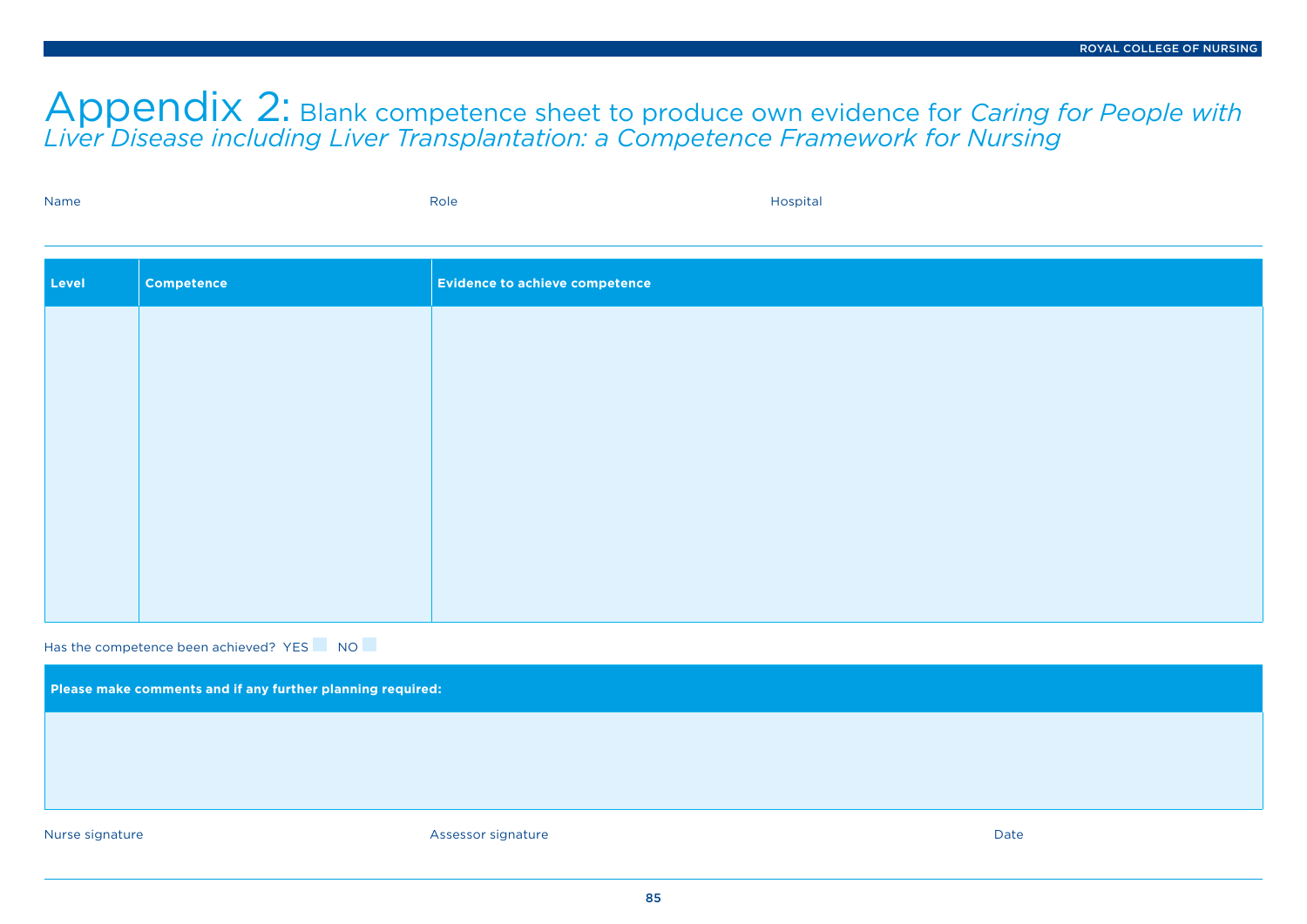# Appendix 3: References

Babor T, Higgins-Biddle J, Saunders J, Monteiro M (2011) *AUDIT The Alcohol Use Disorders Identification Test Guidelines for use in primary care 2nd edition*, WHO.

Benner P (1982) From novice to expert. *American Journal of Nursing*, 82(3), pp.402-407.

National Confidential Enquiry into Patient Outcome and Death (NCEPOD) (2013) *Alcoholrelated liver disease: measuring the units*. Available at: **[www.ncepod.org.uk](http://www.ncepod.org.uk)** [accessed 21 August 2019].

NHS Employers (2011) Agenda for change pay. Available at: **[www.nhsemployers.org/](http://www.nhsemployers.org/yourworkforce/pay-and-reward/pay/agenda-for-change-pay) [yourworkforce/pay-and-reward/pay/agenda](http://www.nhsemployers.org/yourworkforce/pay-and-reward/pay/agenda-for-change-pay)[for-change-pay](http://www.nhsemployers.org/yourworkforce/pay-and-reward/pay/agenda-for-change-pay)** [accessed 6 August 2019].

NICE (2012) *Hepatitis B & C - ways to promote and offer testing*, PH43. NICE: London.

NICE (2014) *Obesity identification, assessment and mangement of overweight and obesity in children, young people and adults*, CG 189. NICE: London. Available at: **[www.nice.org.uk/](http://www.nice.org.uk/guidance/cg189) [guidance/cg189](http://www.nice.org.uk/guidance/cg189)** [accessed 6 August 2019].

NMC (2015) Revalidation (online). Available at: **[www.nmc.org.uk/standards/revalidation](http://www.nmc.org.uk/standards/revalidation)** [accessed 6 August 2019].

Nursing and Midwifery Council (2018) *The Code: Professional standards of practice and behaviour for nurses and midwives*, NMC: London. Available at: **[www.nmc.org.](http://www.nmc.org.uk/standards/code/read-the-code-online) [uk/standards/code/read-the-code-online](http://www.nmc.org.uk/standards/code/read-the-code-online)** [accessed 6 August 2019].

Public Health England (2019) *Palliative and end of life care: hospital deaths 2006-2017*, PHE: London. Available at: **[www.gov.uk/](http://www.gov.uk/government/publications/palliative-and-end-of-life-care-hospital-deaths-2006-to-2017) [government/publications/palliative-and-end](http://www.gov.uk/government/publications/palliative-and-end-of-life-care-hospital-deaths-2006-to-2017)[of-life-care-hospital-deaths-2006-to-2017](http://www.gov.uk/government/publications/palliative-and-end-of-life-care-hospital-deaths-2006-to-2017)** (accessed 21 August 2019)

Royal College of Nursing (2010) *Principles of Nursing Practice*, RCN: London. Available at: **[www.rcn.org.uk/publications](http://www.rcn.org.uk/publications)**[accessed 21 August 2019].

Roach M S (1992) *The human act of caring*. Ottawa Canadian Hospitals Association.

Skills for Health Career Framework. Available at: **[www.skillsforhealth.org.uk/workforce](http://www.skillsforhealth.org.uk/workforce-transformation/customised-career-frameworks-services)[transformation/customised-career](http://www.skillsforhealth.org.uk/workforce-transformation/customised-career-frameworks-services)[frameworks-services](http://www.skillsforhealth.org.uk/workforce-transformation/customised-career-frameworks-services)** [accessed 6 August 2019].

Williams R., Aspinall R., Bellis M., et al Addressing Liver Disease in the UK: a blueprint for attaining excellence in healthcare and reducing premature mortality from lifestyle issues of excess consumption of alcohol, obesity and viral hepatitis, *Lancet* 2014, 38:1953-97. Available at: **[www.thelancet.com/journals/](http://www.thelancet.com/journals/lancet/article/PIIS0140-6736(14)61838-9/fulltext) [lancet/article/PIIS0140-6736\(14\)61838-9/](http://www.thelancet.com/journals/lancet/article/PIIS0140-6736(14)61838-9/fulltext) [fulltext](http://www.thelancet.com/journals/lancet/article/PIIS0140-6736(14)61838-9/fulltext)** [accessed 21 August 2019].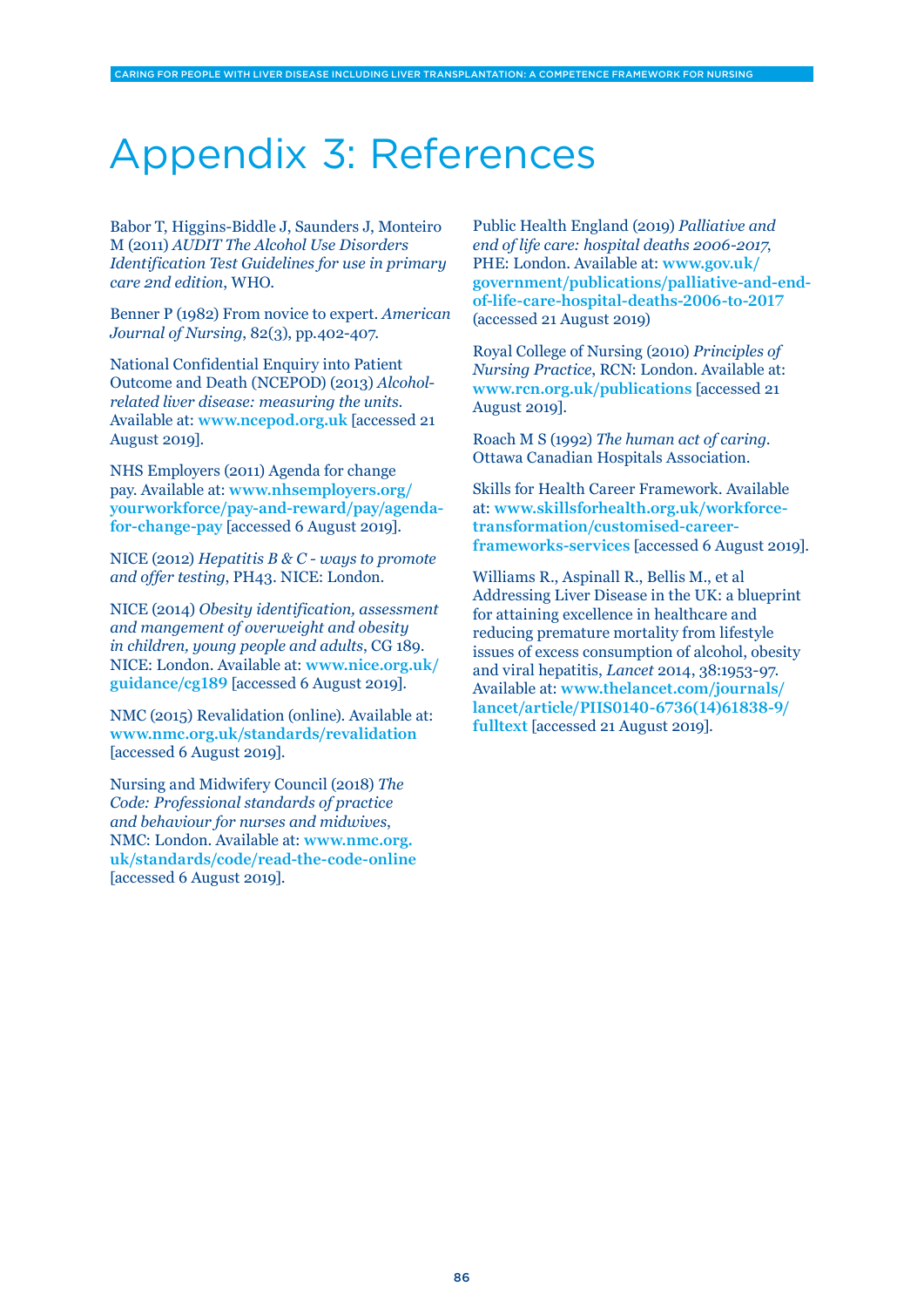# Appendix 4: Useful contacts

Alcohol Change UK **<https://alcoholchange.org.uk>**

American Association for the Study of Liver Disease (AASLD) **[www.aasld.org/publications/practice](http://www.aasld.org/publications/practice-guidelines)[guidelines](http://www.aasld.org/publications/practice-guidelines)**

Autoimmune patient support group www.autoimmunehepatitis.org.uk

British Liver Nurses' Association **[www.basl.org.uk/index.cfm/content/page/](http://www.basl.org.uk/index.cfm/content/page/cid/4) [cid/4](http://www.basl.org.uk/index.cfm/content/page/cid/4)**

British Society of Gastroenterology (BSG) **[www.bsg.org.uk](http://www.bsg.org.uk)**

British Association of the Study of the Liver (BASL) **[www.basl.org.uk](http://www.basl.org.uk)**

British Liver Trust (BLT) **[www.britishlivertrust.org.uk](http://www.britishlivertrust.org.uk)**

Children's Liver Disease Foundation (CLDF) **[www.childliverdisease.org](http://www.childliverdisease.org)**

Critical Care Networks – Specialist competencies Liver **[www.cc3n.org.uk/](http://www.cc3n.org.uk/uploads/9/8/4/2/98425184/liver_comps_final_aug_2019.pdf) [uploads/9/8/4/2/98425184/liver\\_comps\\_](http://www.cc3n.org.uk/uploads/9/8/4/2/98425184/liver_comps_final_aug_2019.pdf) [final\\_aug\\_2019.pdf](http://www.cc3n.org.uk/uploads/9/8/4/2/98425184/liver_comps_final_aug_2019.pdf)**

European Association for the Study of Liver Disease (EASL) **[www.easl.eu/discover](http://www.easl.eu/discover)**

Haemochromatosis UK **<https://haemochromatosis.org.uk>**

The Hepatitis B Positive Trust **[www.hepbpositive.org.uk](http://www.hepbpositive.org.uk)**

The Hepatitis C Trust **[www.hepctrust.org.uk](http://www.hepctrust.org.uk)**

Liver4life **[www.liver4life.org.uk](http://www.liver4life.org.uk)**

PBC Foundation **[www.pbcfoundation.org.uk](http://www.pbcfoundation.org.uk)**

PSC Support **[www.pscsupport.org.uk](http://www.pscsupport.org.uk)**

Rare Diseases UK **[www.raredisease.org.uk](http://www.raredisease.org.uk)**

Royal College of Nursing Gastrointestinal Nursing Forum **[www.rcn.org.uk/get-involved/forums/](http://www.rcn.org.uk/get-involved/forums/gastrointestinal-nursing-forum) [gastrointestinal-nursing-forum](http://www.rcn.org.uk/get-involved/forums/gastrointestinal-nursing-forum)**

Wilson's Disease Support Group UK **[www.wilsonsdisease.org.uk/WDSG-P0.asp](http://www.wilsonsdisease.org.uk/WDSG-P0.asp)**